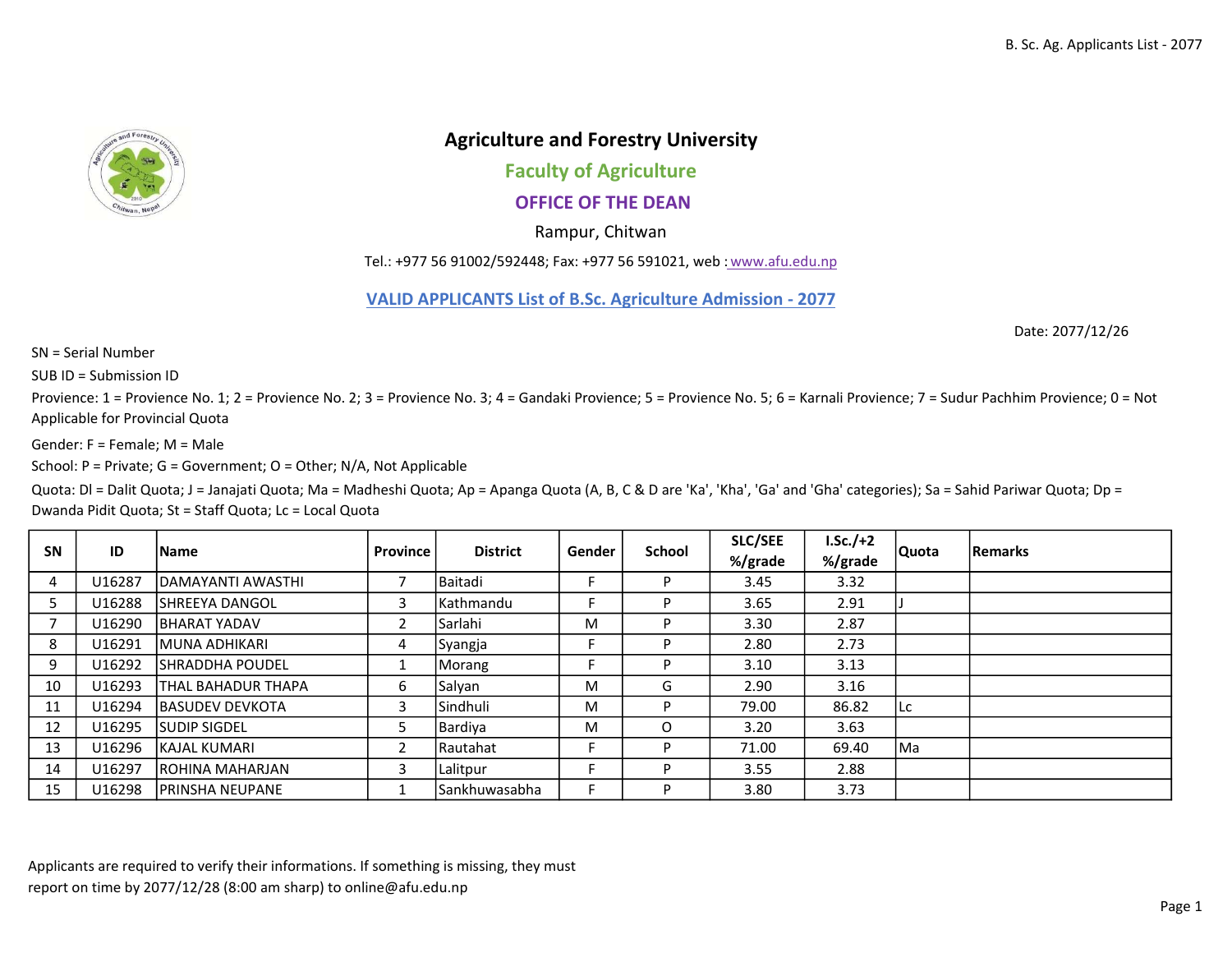| 16 | U16299 | <b>PAL BAHADUR OLI</b>  | 6              | <b>Rukum West</b> | M  | N/A | 2.80  | 81.06 |        |                             |
|----|--------|-------------------------|----------------|-------------------|----|-----|-------|-------|--------|-----------------------------|
| 17 | U16300 | MANISHA THAPA           | 4              | Lamjung           | F. | P   | 3.65  | 2.91  |        |                             |
| 18 | U16301 | <b>DIKSHYA PARAJULI</b> | 3              | Chitwan           | F  | P   | 3.75  | 2.95  |        |                             |
| 19 | U16302 | USHA CHAUDHARY          | 5              | Dang              | F  | P   | 3.55  | 3.27  |        |                             |
| 20 | U16303 | DIPTI RAWAT             | 6              | Surkhet           | F. | P   | 3.70  | 3.03  |        |                             |
| 21 | U16304 | NISHA SHRESTHA          | 3              | Dolakha           | F. | N/A | 2.80  | 68.62 |        |                             |
| 22 | U16305 | ANISHA ADHIKARI         | 4              | Kaski             | F. | G   | 3.40  | 2.99  | Lc.    |                             |
| 23 | U16306 | SNEHA KUMARI YADAV      | $\overline{2}$ | Mahottari         | F. | N/A | 3.40  | 3.25  | Ma     |                             |
| 24 | U16307 | ІІСНСННА ОЈНА           | 3              | Chitwan           | F. | P   | 3.80  | 3.29  |        |                             |
| 25 | U16308 | DHADKAN THAPA           | 4              | <b>Baglung</b>    | M  | P   | 3.80  | 3.06  |        |                             |
| 26 | U16309 | SUDIP KANDEL            | 4              | Tanahun           | M  | G   | 3.40  | 2.98  |        |                             |
| 27 | U16310 | AAKRITI ADHIKARI        | $\overline{4}$ | Gorkha            | F. | P   | 3.50  | 2.96  |        |                             |
| 28 | U16311 | PRABISHA REGMI          | $\overline{3}$ | Chitwan           | F  | P   | 3.80  | 3.53  |        |                             |
| 29 | U16312 | AAYUSH REGMI            | 3              | Chitwan           | M  | G   | 3.45  | 3.26  | Lc     |                             |
| 30 | U16313 | SUMAN KHADKA            | $\mathbf 1$    | Morang            | M  | P.  | 3.60  | 3.05  |        |                             |
| 31 | U16314 | <b>RONIT KUMAR</b>      | $\overline{2}$ | Sarlahi           | M  | P   | 74.50 | 82.20 |        | No equivanlence certificate |
| 32 | U16315 | BHAWANA BHATTA          | $\overline{7}$ | Dadeldhura        |    | P   | 3.55  | 3.76  |        |                             |
| 33 | U16316 | ANISH KUMAR SAH         | $\overline{2}$ | Rautahat          | M  | P   | 3.70  | 3.21  |        |                             |
| 34 | U16317 | <b>ASMITA PANTHA</b>    | 5              | Nawalparasi       | F. | P   | 3.80  | 3.43  |        |                             |
| 35 | U16318 | PRABINA CHAUDHARY       | 5              | Nawalparasi       | F  | P   | 3.65  | 3.03  |        |                             |
| 36 | U16319 | PRASHANT KUIKEL         | 4              | Kaski             | M  | G   | 3.25  | 2.89  |        |                             |
| 37 | U16320 | KABINA ADHIKARI         | 4              | Gorkha            | F. | P   | 2.95  | 3.04  |        |                             |
| 38 | U16321 | ALISHA BHANDARI         | 3              | Chitwan           | F  | P   | 3.40  | 2.99  | Lc, St |                             |
| 39 | U16322 | BIPAN SHRESTHA          | 3              | Chitwan           | M  | G   | 3.65  | 3.56  | J, Lc  |                             |
| 40 | U16323 | <b>PRABHAT BHANDARI</b> | 3              | Chitwan           | M  | G   | 3.25  | 2.87  | Lc     |                             |
| 41 | U16324 | SUNITA ACHARYA          | 4              | Baglung           | F  | P   | 3.75  | 3.47  |        |                             |
| 42 | U16325 | MRIDUSHA SHRESTHA       | 4              | Gorkha            | F  | P   | 3.70  | 3.09  |        |                             |
| 43 | U16326 | <b>BABITA POKHAREL</b>  | 3              | Dolakha           | F. | P.  | 3.35  | 3.23  |        |                             |
| 44 | U16327 | <b>SMRITI RIJAL</b>     | $\overline{2}$ | Parsa             | F  | G   | 3.65  | 3.63  |        |                             |
| 45 | U16328 | <b>PRATEEK PANDEY</b>   | 5              | Rupandehi         | M  | G   | 3.50  | 2.98  |        |                             |
| 47 | U16330 | NISHA SHAHI             | 6              | Humla             | E  | P   | 3.20  | 77.29 |        |                             |
| 48 | U16331 | <b>DIKSHYA GURUNG</b>   | $\mathbf{1}$   | Jhapa             | F  | P   | 3.40  | 2.93  |        |                             |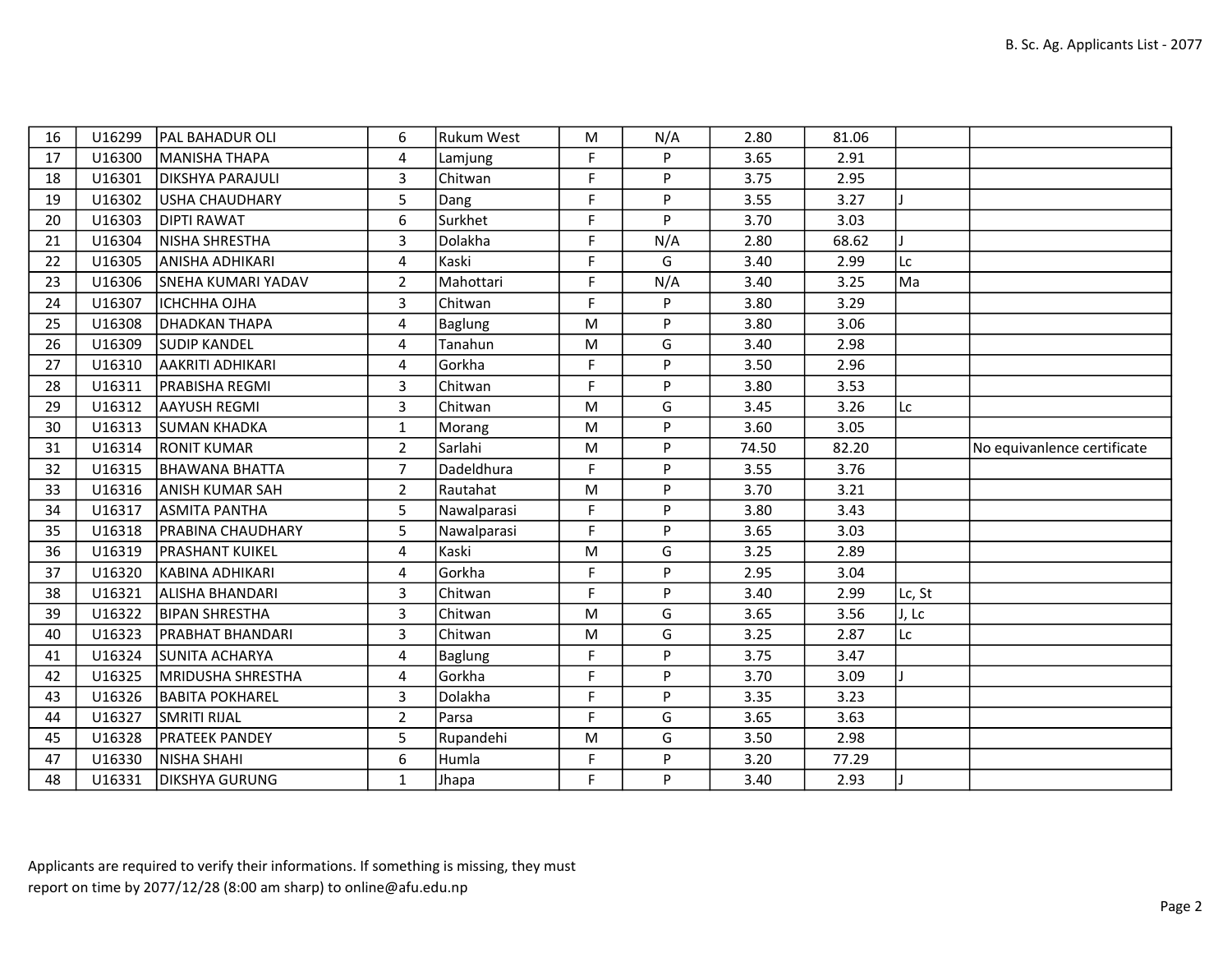| 49 | U16332 | MADHURI KUMARI             | $\overline{2}$ | Mahottari   | F. | P  | 3.10  | 2.99  | Ma  |  |
|----|--------|----------------------------|----------------|-------------|----|----|-------|-------|-----|--|
| 50 | U16333 | AJAY KUMAR YADAV           | $\overline{2}$ | Mahottari   | M  | G  | 3.30  | 2.83  | Ma  |  |
| 51 | U16334 | RITESH PRASAD YADAV        | $\overline{2}$ | Mahottari   | M  | G  | 2.95  | 2.82  | Ma  |  |
| 52 | U16335 | AARTI SAH                  | $\overline{2}$ | Siraha      | F  | G  | 2.85  | 2.89  | Ma  |  |
| 53 | U16336 | <b>DILIP KC</b>            | 6              | Dailekh     | M  | G  | 45.75 | 68.10 |     |  |
| 54 | U16337 | SIJAN SHRESTHA             | 5              | Nawalparasi | F. | P  | 3.65  | 2.85  |     |  |
| 55 | U16338 | PRAKRITI ADHIKARI          | $\overline{4}$ | Gorkha      | F. | P  | 4.00  | 3.39  |     |  |
| 56 | U16339 | <b>SONU BHATTARAI</b>      | $\mathbf{1}$   | Jhapa       | F. | P  | 3.50  | 3.01  |     |  |
| 57 | U16340 | BHARAT PRASAD PANDEYA      | $\overline{7}$ | Kailali     | M  | P  | 3.75  | 3.12  |     |  |
| 58 | U16341 | APEKSHA PANDEY             | 4              | Lamjung     | F. | P  | 3.40  | 3.13  |     |  |
| 60 | U16343 | AAYUSH KARKI]              | $\mathbf{1}$   | Sunsari     | M  | P  | 3.35  | 2.65  |     |  |
| 61 | U16344 | ABHISHEK KUMAR YADAV       | $\overline{2}$ | Saptari     | M  | P  | 3.25  | 2.88  | Ma  |  |
| 62 | U16345 | <b>SHRIYA YOGI</b>         | 5              | Rupandehi   | F. | G  | 3.45  | 3.36  |     |  |
| 63 | U16346 | JEEWAN RAI                 | $\mathbf{1}$   | Khotang     | M  | P  | 3.25  | 2.97  |     |  |
| 64 | U16347 | <b>INDRA K.C.</b>          | 5              | Pyuthan     | F. | P. | 3.10  | 3.12  |     |  |
| 65 | U16348 | PREKSHYA KC                | 5              | Palpa       | F  | P  | 3.55  | 3.06  |     |  |
| 66 | U16349 | PAPPU YADAV                | $\mathbf{1}$   | Sunsari     | M  | G  | 2.85  | 2.61  |     |  |
| 67 | U16350 | ARUNA KARKI                | $\overline{4}$ | Nawalparasi | F. | P. | 3.35  | 3.28  |     |  |
| 68 | U16351 | PRASHAMSA SHRESTHA         | $\overline{3}$ | Kathmandu   | F. | P  | 3.55  | 2.98  |     |  |
| 69 | U16352 | <b>DIPESH RAJ RAUNIYAR</b> | $\overline{2}$ | Parsa       | M  | P  | 2.95  | 2.49  | lMa |  |
| 70 | U16353 | MANISHA BHUSHAL            | $\overline{4}$ | Syangja     | F. | P. | 3.75  | 3.09  |     |  |
| 71 | U16354 | <b>BINITA CHHETRI</b>      | 5              | Rupandehi   | F. | P  | 3.40  | 2.96  |     |  |
| 72 | U16355 | <b>SHRADDHA LAMICHHANE</b> | $\overline{3}$ | Chitwan     | F  | G  | 3.96  | 3.63  |     |  |
| 73 | U16356 | <b>AGRIMA KHANAL</b>       | $\overline{4}$ | Gorkha      | F. | P  | 3.05  | 3.16  |     |  |
| 74 | U16357 | <b>AASHISH UPRETY</b>      | $\mathbf{3}$   | Chitwan     | M  | P  | 3.65  | 3.33  |     |  |
| 75 | U16358 | <b>NIKITA JHA</b>          | $\mathbf 1$    | Morang      | F  | P  | 3.75  | 3.49  |     |  |
| 76 | U16359 | <b>ANISHA KARKI</b>        | $\mathbf{1}$   | Udayapur    | F. | P  | 3.60  | 3.19  |     |  |
| 77 | U16360 | ASHMITA CHAUDHARY          | $\mathbf 1$    | Sunsari     | F. | P  | 3.25  | 2.59  |     |  |
| 78 | U16361 | YAMUNA DANAI               | 4              | Lamjung     | F  | P  | 3.45  | 2.59  |     |  |
| 79 | U16362 | LAXMI KUMARI BINADI        | $\overline{7}$ | Kailali     | F. | G  | 3.35  | 3.04  |     |  |
| 81 | U16364 | JAYA KUMARI KUNWAR         | 5              | Nawalparasi | F  | P  | 3.70  | 3.26  |     |  |
| 82 | U16365 | NITISH SHARMA              | $\mathbf{1}$   | Morang      | M  | P  | 3.65  | 3.15  | Ma  |  |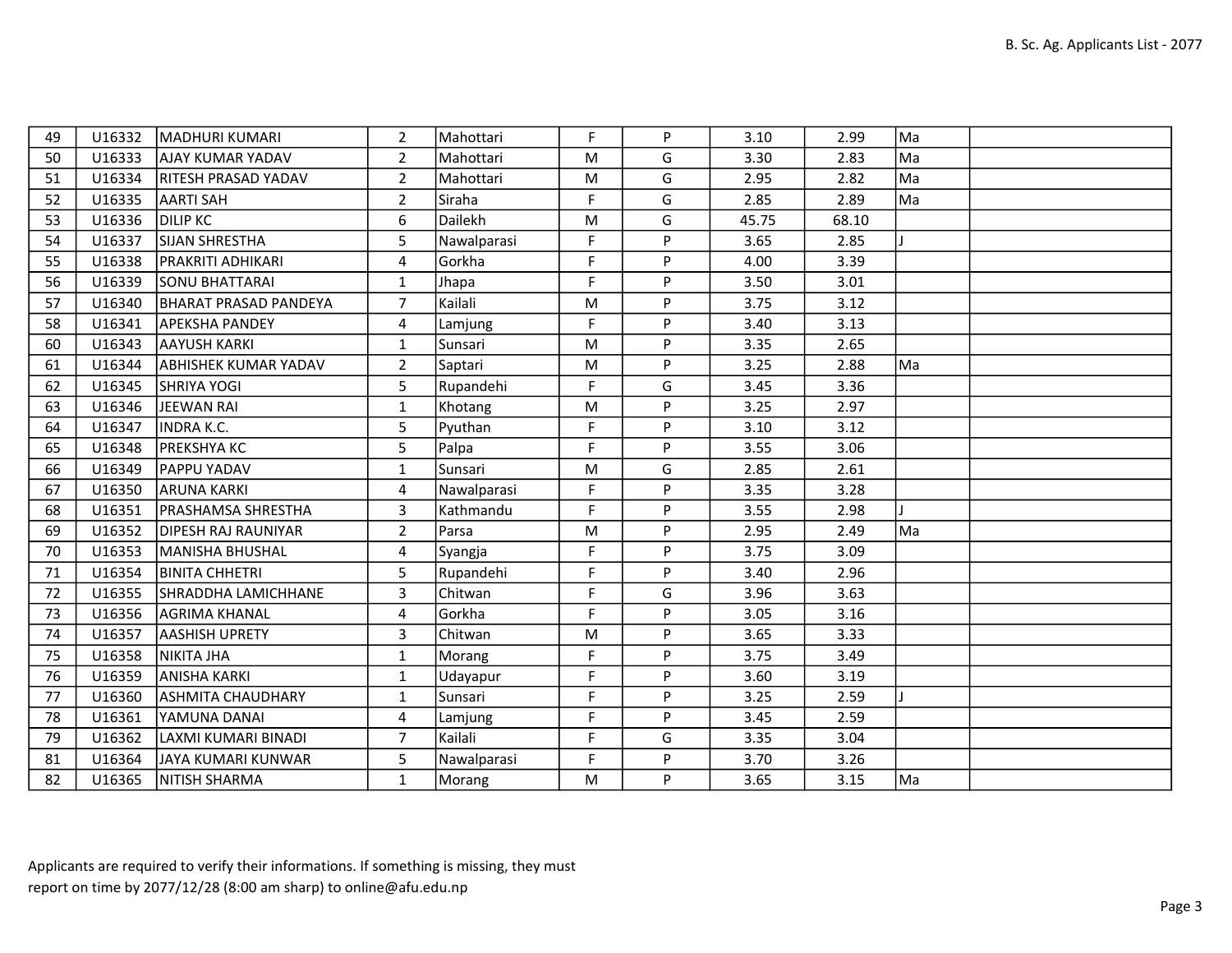| 83  | U16366 | <b>SIMRAN KUNWAR</b>    | $\overline{7}$          | Darchula     | F         | P        | 3.15  | 2.91  |        |                       |
|-----|--------|-------------------------|-------------------------|--------------|-----------|----------|-------|-------|--------|-----------------------|
| 84  | U16367 | <b>NISHA KARKI</b>      | 5                       | Bardiya      | F         | P        | 3.70  | 3.01  |        |                       |
| 85  | U16368 | IRAHUL YADAV            | $\overline{2}$          | Siraha       | M         | D        | 3.30  |       | Ma     | Lack of +2 transcript |
| 86  | U16369 | <b>SUBEKSHYA BARAL</b>  | 3                       | Sindhuli     | F         | P        | 3.55  | 3.31  |        |                       |
| 87  | U16370 | ANUSHKA SUBEDI          | 3                       | Chitwan      | F.        | P        | 3.65  | 3.16  |        |                       |
| 88  | U16371 | IPUNAM CHAUDHARY        | $\overline{2}$          | <b>Bara</b>  | F.        | Þ        | 3.70  | 3.38  |        |                       |
| 89  | U16372 | <b>NISHU POKHAREL</b>   | $\mathbf 1$             | Sunsari      | F.        | P        | 3.35  |       |        | Lack of +2 transcript |
| 90  | U16373 | <b>PRAJWAL DAHAL</b>    | $\mathbf{1}$            | Sunsari      | M         | N/A      | 3.75  | 3.69  |        |                       |
| 91  | U16374 | RITIJ ROSAN MAHATO      | $\overline{2}$          | Mahottari    | M         | G        | 2.55  | 3.06  | Lc, Ma |                       |
| 92  | U16375 | <b>SUSMA LAMICHHANE</b> | 4                       | Gorkha       | F.        | G        | 57.38 | 67.76 |        |                       |
| 93  | U16376 | <b>RASHMI GURUNG</b>    | 3                       | Chitwan      | F.        | P        | 3.55  | 3.16  | J, Lc  |                       |
| 94  | U16377 | MADHU KUMARI YADAV      | $\mathbf{1}$            | Morang       | F.        | N/A      | 3.40  | 2.83  | Ma     |                       |
| 95  | U16378 | BHAGYANATH THAKUR       | $\overline{2}$          | Bara         | M         | P        | 3.10  | 2.89  | Ma     |                       |
| 96  | U16379 | <b>ANNU UPADHYAY</b>    | 5                       | Nawalparasi  | F.        | P        | 3.15  | 3.09  | Ma     |                       |
| 97  | U16380 | SULAV GIRI              | $\overline{\mathbf{4}}$ | Lamjung      | M         | P        | 3.20  | 2.92  |        |                       |
| 98  | U16381 | PALLABI SUNUWAR         | 3                       | Sindhuli     | F         | P        | 3.55  | 2.84  |        |                       |
| 99  | U16382 | <b>NAZMEEN KHAN</b>     | 5                       | Kapilvastu   | F.        | G        | 3.60  | 3.16  | Ma     |                       |
| 100 | U16383 | AJAY SAH                | $\overline{2}$          | Siraha       | M         | <b>P</b> | 3.40  | 3.56  | Ma     |                       |
| 101 | U16384 | BHARAT BOHARA           | $\overline{7}$          | Darchula     | M         | N/A      | 2.45  | 74.76 |        |                       |
| 102 | U16385 | <b>NIKITA PATHAK</b>    | 6                       | Surkhet      | F.        | G        | 2.65  | 76.71 |        |                       |
| 103 | U16386 | PRAKASH ADHIKARI        | $\mathbf{1}$            | Jhapa        | M         | P        | 52.00 | 60.95 |        |                       |
| 104 | U16387 | LOKENDRA SHRESTHA       | 4                       | Gorkha       | M         | P        | 3.45  | 2.99  |        |                       |
| 105 | U16388 | RUPESH KUMAR MANDAL     | $\overline{2}$          | Siraha       | M         | P        | 3.25  | 3.04  | J, Ma  |                       |
| 106 | U16389 | <b>RABI MAHATO</b>      | $\overline{2}$          | Siraha       | M         | P        | 3.45  | 3.25  |        |                       |
| 107 | U16390 | ANJALI SHRIWASTAV       | $\overline{2}$          | Dhanusa      | F.        | N/A      | 3.55  | 3.66  | Ma     |                       |
| 108 | U16391 | <b>BISHAL SINGH</b>     | $\overline{7}$          | Bajhang      | M         | G        | 2.70  | 2.49  |        |                       |
| 109 | U16392 | PAVAN KUMAR YADAV       | $\overline{2}$          | Rautahat     | M         | G        | 56.00 | 73.90 | Ma     |                       |
| 110 | U16393 | AAYAN ANSARI            | $\overline{2}$          | Parsa        | M         | G        | 2.85  | 2.65  | Ma     |                       |
| 111 | U16394 | <b>RAVI POKHAREL</b>    | 5                       | Bardiya      | M         | G        | 52.50 | 56.89 |        |                       |
| 112 | U16395 | <b>SUBASH SUBEDI</b>    | $\overline{4}$          | Kaski        | ${\sf M}$ | P        | 3.85  | 3.24  |        |                       |
| 113 | U16396 | <b>DIPESH GHIMIRE</b>   | 5                       | Arghakhanchi | M         | D        | 3.60  | 3.69  |        |                       |
| 114 | U16397 | <b>SUWANEE SHRESTHA</b> | 3                       | Chitwan      | F.        | P        | 3.40  | 2.99  |        |                       |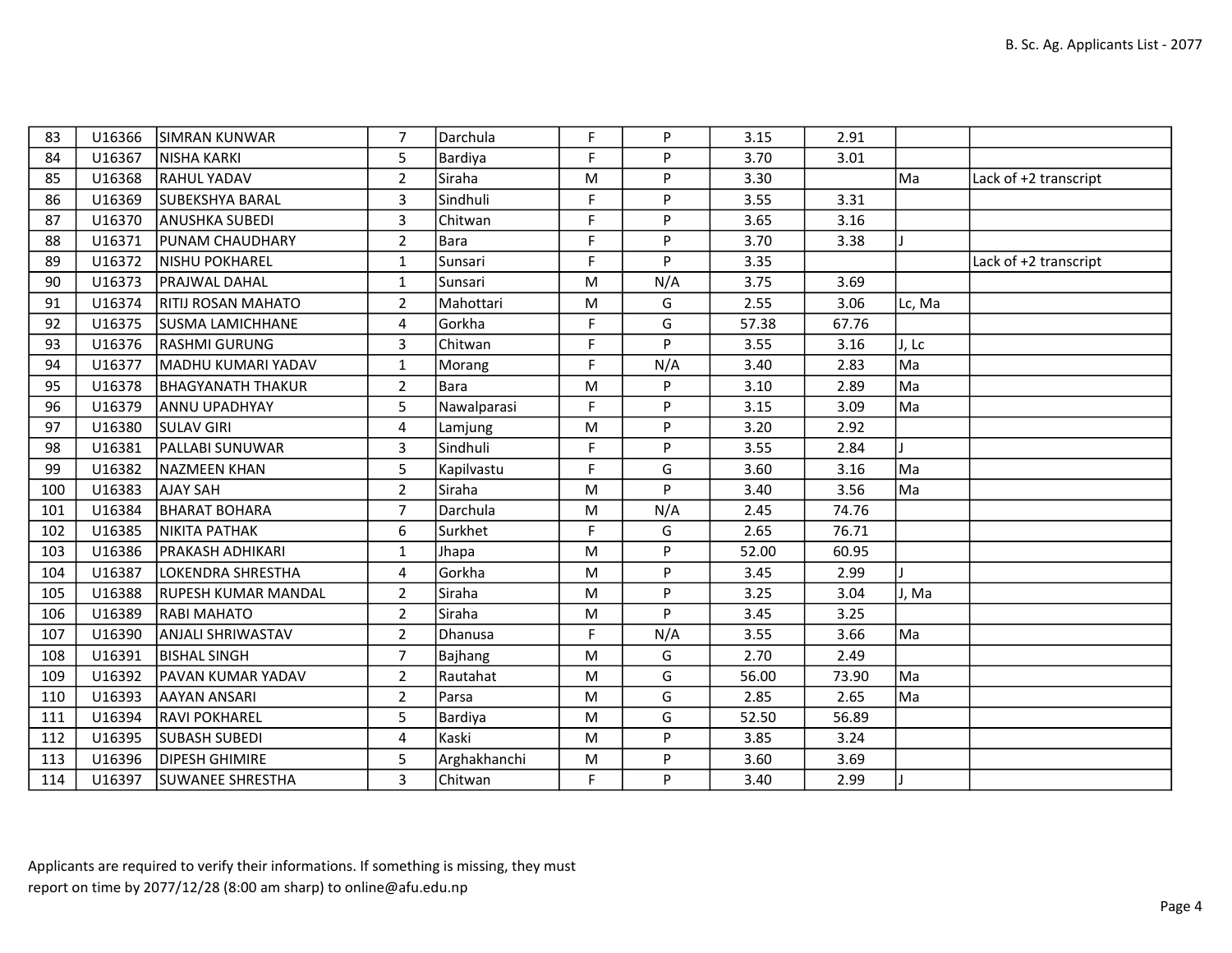| 115 | U16398 | <b>BISHOW THAPA</b>        | 3              | Sindhuli     | M  | P       | 3.70  | 3.59  |          |                       |
|-----|--------|----------------------------|----------------|--------------|----|---------|-------|-------|----------|-----------------------|
| 116 | U16399 | NISHAN DHAKAL              | 5              | Gulmi        | M  | P       | 3.70  | 3.43  |          |                       |
| 118 | U16401 | <b>SWORUP THAPA</b>        | 3              | Kathmandu    | M  | P       | 3.55  | 3.05  |          |                       |
| 119 | U16402 | ASHMITA KOIRALA            | $\mathbf 1$    | Morang       | F. | P       | 3.50  | 3.05  |          |                       |
| 120 | U16403 | <b>TRISHNA PAUDEL</b>      | 5              | Gulmi        | F. | P       | 3.85  | 3.13  |          |                       |
| 121 | U16404 | MANISHA SHAHI              | 6              | Humla        | F  | G       | 3.40  | 2.76  |          |                       |
| 122 | U16405 | SUGANDHA SINHA             | $\overline{2}$ | Dhanusa      | F. | P       | 3.65  | 3.33  | Ma       |                       |
| 123 | U16406 | SUSMITA THAPA              | $\mathbf{1}$   | Udayapur     | F  | P       | 3.65  | 3.73  |          |                       |
| 124 | U16407 | PROMISHA GURUNG            | 3              | Chitwan      | F. | G       | 3.30  | 2.93  | $J$ . Lc |                       |
| 125 | U16408 | SRISTI LAMICHHANE          | 4              | Kaski        | F  | P       | 3.45  | 2.95  | $Lc$ ,   |                       |
| 126 | U16409 | ARTHAMA PAUDEL             | 5              | Arghakhanchi | F  | P       | 3.40  | 3.09  |          |                       |
| 127 | U16410 | <b>AASHISH KHANAL</b>      | 5              | Nawalparasi  | M  | G       | 3.50  | 2.89  |          |                       |
| 128 | U16411 | <b>ABISHEK DHUNGANA</b>    | 4              | Tanahun      | M  | P       | 3.10  | 2.81  |          |                       |
| 129 | U16412 | YUBRAJ KUMAR SAH           | $\overline{2}$ | Siraha       | M  | P       | 3.45  | 3.09  | lMa      |                       |
| 130 | U16413 | ANITA PHUYAL               | $\overline{3}$ | Nuwakot      | F. | P.      | 3.55  | 2.98  |          |                       |
| 131 | U16414 | KAUSHAL KUMAR SAH          | $\overline{2}$ | Siraha       | M  | P       | 3.25  | 2.76  | Ma       |                       |
| 132 | U16415 | ISUWAN KUMAR CHAUDHARY     | 1              | Sunsari      | M  | P       | 2.50  | 66.16 |          |                       |
| 133 | U16416 | <b>RUBINA BARAL</b>        | $\overline{4}$ | Kaski        | F. | P.      | 3.75  | 2.78  | Lc       |                       |
| 134 | U16417 | <b>ASMITA POKHREL</b>      | $\overline{2}$ | Sarlahi      | F  | N/A     | 3.05  | 2.79  |          |                       |
| 135 | U16418 | KISUN DEV MAHATO           | $\overline{2}$ | Dhanusa      | M  | P       | 2.90  |       |          | Lack of +2 transcript |
| 136 | U16419 | SUSMITA SHANKHI            | 4              | Tanahun      | F. | G       | 3.60  | 3.31  |          |                       |
| 137 | U16420 | <b>ANUPRIYA MISHRA</b>     | $\overline{2}$ | Saptari      | F. | P       | 3.40  | 2.98  | Ma       |                       |
| 138 | U16421 | <b>SACHIN KUMAR MAHATO</b> | 1              | Morang       | M  | P       | 3.30  | 2.72  | Ma       |                       |
| 139 | U16422 | RAJESH GIRI                | 4              | Gorkha       | M  | $\circ$ | 3.60  | 3.23  |          |                       |
| 140 | U16423 | <b>RABI LAMICHHANE</b>     | 6              | Dailekh      | M  | N/A     | 45.38 | 63.80 | Ap-D, Dp |                       |
| 141 | U16424 | RAKHI SAH                  | $\overline{2}$ | Dhanusa      | F  | P       | 3.55  | 2.99  | lMa      |                       |
| 142 | U16425 | SMRITI ADHIKARI            | 3              | Chitwan      | F  | P       | 3.70  | 3.63  |          |                       |
| 143 | U16426 | <b>SANJITA PANTA</b>       | 3              | Sindhuli     | F. | P       | 3.80  | 3.01  | Lc       |                       |
| 144 | U16427 | <b>RENU YADAV</b>          | $\overline{2}$ | Saptari      | F  | P       | 3.15  | 2.49  |          |                       |
| 145 | U16428 | ANISH JHA                  | $\overline{2}$ | Sarlahi      | M  | P       | 3.35  | 2.59  | Ma       |                       |
| 146 | U16429 | PRAJINA KANDEL             | 3              | Chitwan      | F  | P       | 3.70  | 3.03  | $Lc$ ,   |                       |
| 147 | U16430 | <b>GAURAV PATEL</b>        | $\overline{2}$ | Rautahat     | M  | P       | 3.60  | 3.53  | Ma       |                       |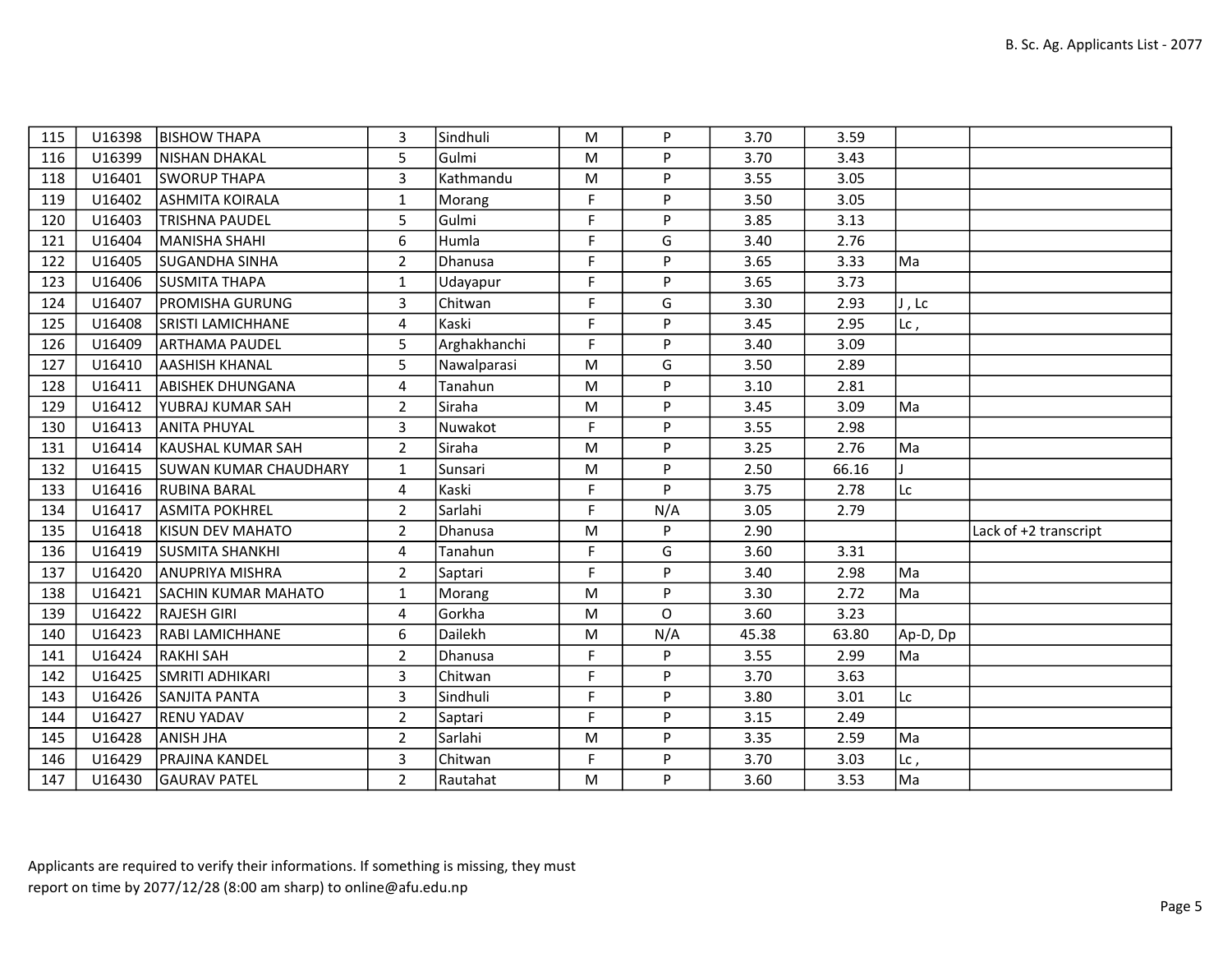| 149 | U16432 | INIRAJAN OLI              | 5              | Dang           | М  | P        | 3.40 | 2.95  |      |  |
|-----|--------|---------------------------|----------------|----------------|----|----------|------|-------|------|--|
| 150 | U16433 | PAWAN SAPKOTA             | 4              | Nawalparasi    | M  | G        | 3.65 | 3.13  |      |  |
| 151 | U16434 | <b>BISMITA POKHREL</b>    | 5              | Bardiya        | F. | N/A      | 3.55 | 3.23  |      |  |
| 152 | U16435 | SUDEEP KEWAT              | 5              | Kapilvastu     | M  | P        | 3.25 | 2.74  | Ma   |  |
| 153 | U16436 | <b>SANJIT KUMAR YADAV</b> | $\overline{2}$ | Sarlahi        | M  | G        | 3.10 | 2.84  | Ma,  |  |
| 154 | U16437 | ROHIT KUMAR SAH           | $\overline{2}$ | Siraha         | M  | P        | 3.60 | 2.81  | Ma   |  |
| 155 | U16438 | <b>NABINA TAMANG</b>      | $\mathbf 1$    | Udayapur       | F  | P        | 3.30 | 2.85  |      |  |
| 156 | U16439 | <b>LAXMAN SINGH</b>       | $\overline{7}$ | Kailali        | M  | G        | 2.65 | 2.53  |      |  |
| 157 | U16440 | PRATISHA GIRI             | $\mathbf{1}$   | Jhapa          | F. | G        | 3.50 | 3.06  |      |  |
| 158 | U16441 | UMISHA UPRETI             | $\mathbf{1}$   | Jhapa          | F  | G        | 3.45 | 2.97  |      |  |
| 159 | U16442 | <b>SUMIT KHADKA</b>       | $\mathbf{1}$   | Udayapur       | M  | P        | 3.30 | 3.05  |      |  |
| 160 | U16443 | <b>HARENDRA KHADKA</b>    | $\overline{7}$ | Kanchanpur     | M  | Þ        | 3.05 | 2.71  |      |  |
| 161 | U16444 | KRISHMA PATHAK            | $\overline{3}$ | <b>Dhading</b> | F  | P        | 3.50 | 3.03  |      |  |
| 162 | U16445 | <b>PUSHPA NEUPANE</b>     | $\pmb{4}$      | Tanahun        | F  | P        | 3.50 | 2.86  |      |  |
| 163 | U16446 | SARMILA ADHIKARI          | 4              | Kaski          | F  | P        | 3.85 | 3.58  |      |  |
| 164 | U16447 | <b>JAYESH DHAMI</b>       | $\mathbf{1}$   | Sunsari        | M  | P        | 2.90 | 76.27 |      |  |
| 165 | U16448 | <b>SMRITI PAUDEL</b>      | 4              | Parbat         | F. | N/A      | 2.80 | 80.39 | Ap-C |  |
| 166 | U16449 | AMIT KUMAR YADAV          | $\overline{2}$ | Siraha         | M  | P        | 3.55 | 3.03  | Ma   |  |
| 167 | U16450 | UDIT NARAYAN YADAV        | $\overline{2}$ | Mahottari      | M  | G        | 3.40 | 3.11  | Ma,  |  |
| 168 | U16451 | <b>SANDIP RAUT</b>        | $\overline{2}$ | Mahottari      | M  | N/A      | 2.55 | 2.53  | Ma   |  |
| 169 | U16452 | KIRAN PURI                | $\mathbf{1}$   | Khotang        | M  | P        | 3.60 | 3.26  |      |  |
| 170 | U16453 | AAKRITI SHARMA            | 5              | <b>Banke</b>   | F. | P        | 3.50 | 2.87  |      |  |
| 171 | U16454 | <b>SANTOSH LEKHAK</b>     | $\overline{7}$ | Darchula       | M  | P        | 3.65 | 3.36  |      |  |
| 173 | U16456 | PUSPA SINGH               | 5              | Banke          | F. | <b>P</b> | 3.70 | 2.82  |      |  |
| 174 | U16457 | PURNIMA DHAKAL            | 5              | Bardiya        | F  | p        | 3.30 | 2.75  |      |  |
| 175 | U16458 | <b>SUMAN KUMAR GUPTA</b>  | $\overline{2}$ | Siraha         | M  | G        | 2.65 | 2.72  | Ma   |  |
| 176 | U16459 | ARPANA KHANAL             | 4              | Tanahun        | F. | G        | 3.75 | 3.43  |      |  |
| 177 | U16460 | <b>NISHA THAPA</b>        | 3              | Chitwan        | F. | P        | 3.50 | 3.19  |      |  |
| 178 | U16461 | <b>RANJITA KC</b>         | 5              | Banke          | F. | P        | 3.65 | 2.86  |      |  |
| 179 | U16462 | <b>PRATIKSHA POKHAREL</b> | 4              | Gorkha         | F. | G        | 3.45 | 3.09  |      |  |
| 180 | U16463 | <b>TRIPTI PANTA</b>       | 4              | Lamjung        | F. | G        | 3.35 | 3.43  |      |  |
| 181 | U16464 | SANSHILA POKHREL          | 3              | Chitwan        | F  | G        | 3.85 | 3.43  | Lc:  |  |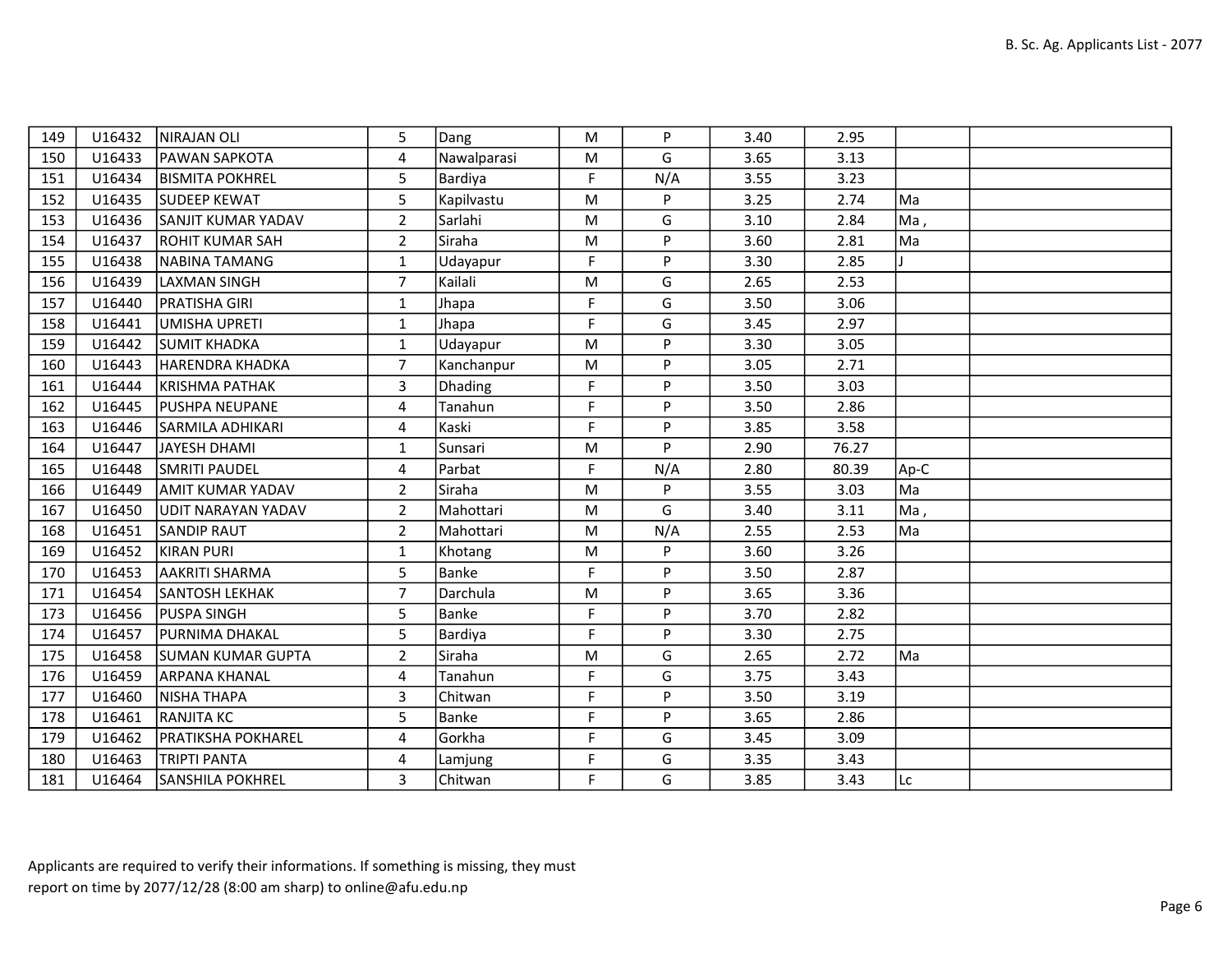| 182 | U16465 | <b>BINJU KUMARI YADAV</b>  | $\overline{2}$          | Dhanusa        | F. | P            | 3.00  | 2.56  | Ma    |                     |
|-----|--------|----------------------------|-------------------------|----------------|----|--------------|-------|-------|-------|---------------------|
| 183 | U16466 | <b>PRAKASH GHIMIRE</b>     | $\mathbf{1}$            | Ilam           | M  | P            | 3.40  | 3.36  | Iol   |                     |
| 184 | U16467 | DIPIKA ADHIKARI            | $\mathbf{1}$            | Panchthar      | F. | G            | 3.30  | 3.13  |       |                     |
| 185 | U16468 | SAFAL SUBEDI               | 4                       | Parbat         | M  | G            | 3.50  | 3.23  |       |                     |
| 186 | U16469 | RUKSUNA GURUNG             | 3                       | Chitwan        | F. | P            | 3.85  | 3.46  | J, Lc |                     |
| 187 | U16470 | MONIKA GYAWALI             | 5                       | Nawalparasi    | F. | Þ            | 3.60  | 3.15  |       |                     |
| 188 | U16471 | PRISHMA SHRESTHA           | $\overline{3}$          | Chitwan        | F  | P            | 3.50  | 3.23  | J, Lc |                     |
| 189 | U16472 | SOFIYA GURUNG              | $\overline{\mathbf{4}}$ | Lamjung        | F  | G            | 3.00  | 3.13  |       |                     |
| 190 | U16473 | <b>ANISHA TRIPATHI</b>     | $\mathsf{3}$            | Kavrepalanchok | F  | G            | 3.65  | 3.46  |       |                     |
| 191 | U16474 | KRITIKA SHRESTHA           | 3                       | Kavrepalanchok | F. | G            | 3.40  | 3.03  |       |                     |
| 192 | U16475 | ISHOWARI DATTA PANDEYA     | $\overline{7}$          | Dadeldhura     | M  | P            | 3.20  | 3.14  |       |                     |
| 194 | U16477 | <b>PREKSHYA GHIMIRE</b>    | $\mathbf{1}$            | Jhapa          | F  | <b>P</b>     | 3.45  | 78.31 |       |                     |
| 195 | U16478 | SAMYOG SAPKOTA             | 4                       | Lamjung        | M  | G            | 3.15  | 3.02  |       |                     |
| 196 | U16479 | SANCHITA LUITEL            | $\mathbf{1}$            | Sunsari        | F. | P            | 3.50  | 3.27  |       |                     |
| 198 | U16481 | <b>INDRA PAUDEL</b>        | 4                       | Syangja        | F. | G            | 3.40  | 2.98  |       |                     |
| 199 | U16482 | <b>AMISHA POUDEL</b>       | 5                       | Pyuthan        | F. | P            | 3.25  | 2.93  |       |                     |
| 200 | U16483 | <b>ARJUN PAUDEL</b>        | 5                       | Kapilvastu     | M  | P            | 3.50  | 3.53  |       |                     |
| 201 | U16484 | <b>BUDDHISINGH BISTA</b>   | 6                       | Kalikot        | M  | N/A          | 2.80  | 78.47 |       |                     |
| 202 | U16485 | AASTHA PARAJULI            | 5                       | Rupandehi      | F. | P            | 3.80  | 3.11  |       |                     |
| 203 | U16486 | SANJANA THAPA              | $\overline{3}$          | Lalitpur       | F  | P            | 3.35  | 2.78  |       |                     |
| 204 | U16487 | DIKSHA MARSAI THAPA        | 5                       | Arghakhanchi   | F. | P            | 3.85  | 3.16  |       |                     |
| 205 | U16488 | MANDAVI ADHIKARI           | $\overline{3}$          | Sindhuli       | F. | P            | 64.88 | 67.37 |       |                     |
| 206 | U16489 | AADARSH PURUSH SHREE B VER | 5                       | Kapilvastu     | M  | G            | 3.25  | 2.89  | Ma    |                     |
| 207 | U16490 | ABISEK SHAHI               | 6                       | Kalikot        | M  | P            | 3.35  | 2.86  |       |                     |
| 208 | U16491 | KARUNA BOHARA              | $\overline{7}$          | Kailali        | E. | P            | 2.45  | 70.96 |       |                     |
| 209 | U16492 | SAURAV KAFLE               | 4                       | Syangja        | M  | P            | 3.80  | 3.23  |       |                     |
| 211 | U16494 | ARPANA THARU               | 5                       | Bardiya        | F. | $\mathsf{O}$ | 46.88 | 69.25 |       | Incomplete document |
| 212 | U16495 | SANIA KANWAR MAGAR         | 5                       | Dang           | F. | P            | 3.50  | 3.06  |       |                     |
| 213 | U16496 | <b>SAMRAT JOSHI</b>        | $\overline{7}$          | Kanchanpur     | M  | P            | 3.40  | 3.26  |       |                     |
| 214 | U16497 | YASHODA GAIRE              | 5                       | Gulmi          | F. | $\mathsf{O}$ | 3.65  | 3.36  |       |                     |
| 215 | U16498 | ABHISHEK KUMAR YADAV       | 5                       | Kapilvastu     | M  | P            | 3.00  | 2.96  | Ma    | Lack of Citizenship |
| 216 | U16499 | RUPA KUMARI YADAV          | $\overline{2}$          | Saptari        | F  | G            | 3.00  | 2.85  | Ma    |                     |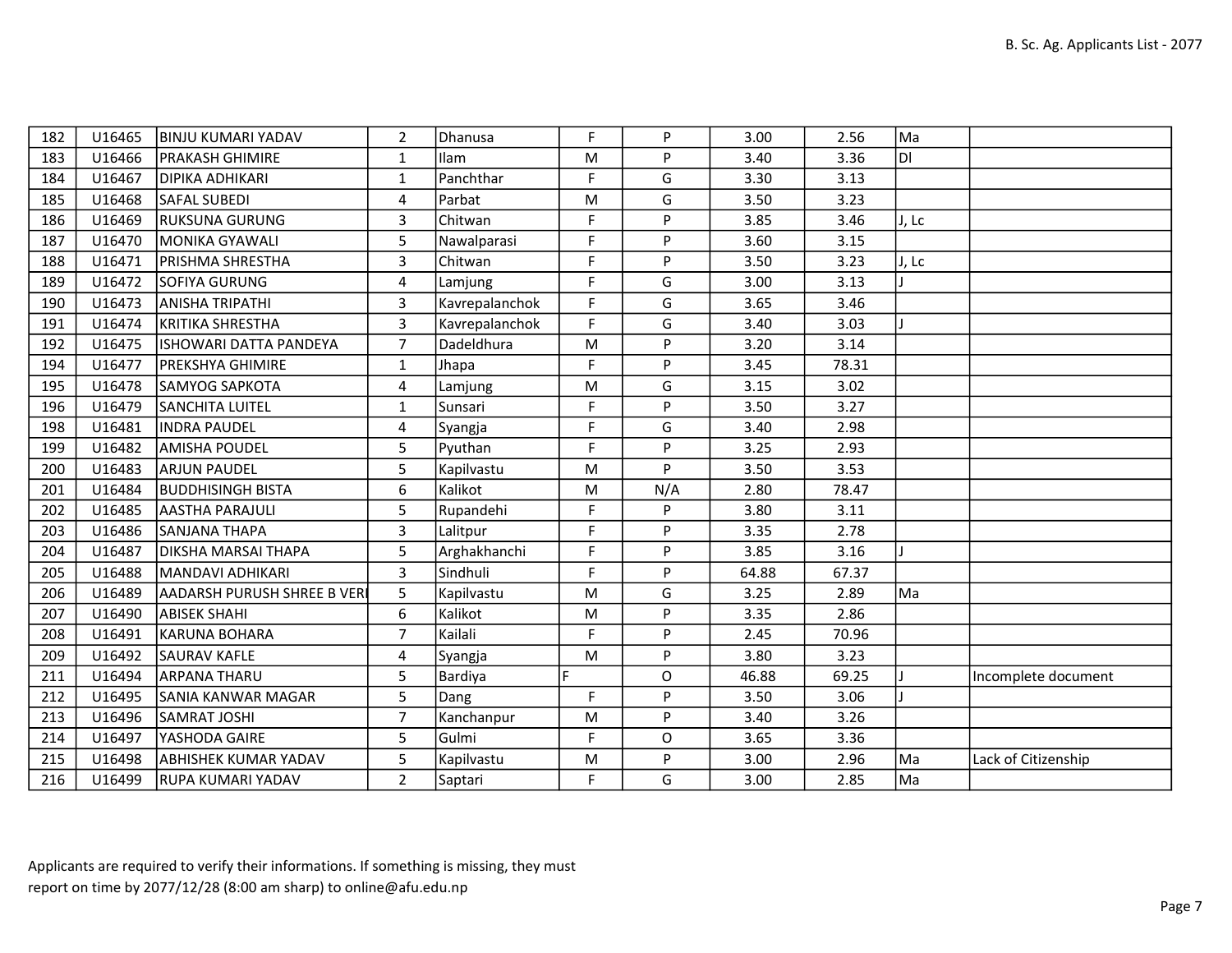| 217 | U16500 | <b>CHAHANA PARIYAR</b>     | 5              | Rolpa        | F  | P   | 2.85  | 2.83  | DI, Dp |  |
|-----|--------|----------------------------|----------------|--------------|----|-----|-------|-------|--------|--|
| 218 | U16501 | SONU KUMARI SINGH          | $\overline{2}$ | Siraha       | F  | P   | 61.63 | 2.82  | Ma     |  |
| 219 | U16502 | <b>IIDEN MADEMBA LIMBU</b> | 1              | Terhathum    | M  | P   | 3.50  | 2.99  |        |  |
| 220 | U16503 | <b>SUSMITA CHAUDHARY</b>   | $\overline{2}$ | Siraha       | F. | P   | 3.55  | 2.96  |        |  |
| 221 | U16504 | CHHYOSANG LEPCHA           | $\mathbf{1}$   | <b>Ilam</b>  | M  | P   | 3.10  | 2.81  |        |  |
| 222 | U16505 | İSAMIKSHYA CHAULAGAIN      | 5              | Banke        | F. | Þ   | 3.50  | 2.96  |        |  |
| 223 | U16506 | lsweta dhakal              | 3              | Chitwan      | F  | P   | 3.60  | 3.63  |        |  |
| 224 | U16507 | ABHINAV THAPA              | 4              | Kaski        | M  | P   | 3.75  | 3.44  |        |  |
| 225 | U16508 | <b>DURGA BAHADUR SHAHI</b> | 6              | Kalikot      | M  | P   | 55.00 | 65.48 |        |  |
| 226 | U16509 | IREJINA THAPA              | 4              | Tanahun      | F. | P   | 3.35  | 3.04  |        |  |
| 227 | U16510 | APSANA KHATRI              | $\mathbf{1}$   | Jhapa        | F  | P   | 3.45  | 3.09  |        |  |
| 228 | U16511 | SHISHIR KUMAR THAPA        | 6              | Jajarkot     | M  | G   | 3.55  | 3.19  |        |  |
| 229 | U16512 | <b>AAYUSH KARKI</b>        | 3              | Sindhuli     | M  | P   | 3.80  | 3.16  |        |  |
| 230 | U16513 | JYOTI KUMARI SAH           | $\overline{2}$ | Dhanusa      | F  | G   | 3.10  | 3.13  | lMa    |  |
| 231 | U16514 | <b>ASMIT GAUTAM</b>        | 5              | <b>Banke</b> | M  | P.  | 3.20  | 3.09  |        |  |
| 232 | U16515 | <b>ASTHA KAFLE</b>         | $\pmb{4}$      | Tanahun      | F. | G   | 3.75  | 3.49  |        |  |
| 233 | U16516 | PRASHUNA KHANAL            | $\overline{4}$ | Gorkha       | F  | P   | 3.55  | 3.36  |        |  |
| 234 | U16517 | PARISHA SAPKOTA            | $\mathbf 0$    | Tanahun      | F. | P.  | 3.70  | 3.59  |        |  |
| 235 | U16518 | <b>RITISHA BHATTARAI</b>   | 5              | Nawalparasi  | F  | P   | 3.55  | 3.39  |        |  |
| 236 | U16519 | RAJANI SUBEDI              | 5              | Bardiya      | F  | G   | 2.85  | 2.74  |        |  |
| 237 | U16520 | PRASUNA ADHIKARI           | $\mathbf 0$    | Tanahun      | F. | P.  | 3.75  | 3.33  |        |  |
| 238 | U16521 | <b>PRASAMSHA GHIMIRE</b>   | $\mathbf{3}$   | Chitwan      | F. | P   | 3.65  | 3.13  | Lc     |  |
| 239 | U16522 | SABINA BUDHA CHHETRI       | 5              | Banke        | F  | N/A | 2.95  | 2.43  |        |  |
| 240 | U16523 | ILA KATTEL                 | 3              | Chitwan      | F. | P   | 3.65  | 2.91  |        |  |
| 241 | U16524 | <b>NABIN KUMAR RAY</b>     | $\overline{2}$ | Sarlahi      | M  | N/A | 2.35  | 71.61 | Ma     |  |
| 242 | U16525 | lishwori rana              | 5              | Banke        | F  | G   | 3.65  | 3.16  |        |  |
| 243 | U16526 | lJAYA CHAUDHARY            | $\mathbf 0$    | Bardiya      | F  | P   | 3.30  | 2.69  |        |  |
| 244 | U16527 | <b>ROSHAN JOSHI</b>        | $\overline{7}$ | Bajhang      | M  | O   | 3.60  | 2.79  |        |  |
| 245 | U16528 | RAHUL KUMAR SAH            | $\overline{2}$ | Siraha       | M  | P   | 3.35  | 3.09  | lMa    |  |
| 246 | U16529 | SARITA KHAPTARI            | $\mathbf{1}$   | Morang       | F. | P   | 3.60  | 3.09  |        |  |
| 247 | U16530 | <b>PRATIVA ACHARYA</b>     | 4              | Baglung      | F  | P   | 3.70  | 3.25  |        |  |
| 248 | U16531 | <b>PAWAN PURI</b>          | $\overline{3}$ | Makwanpur    | M  | P   | 3.80  | 3.53  |        |  |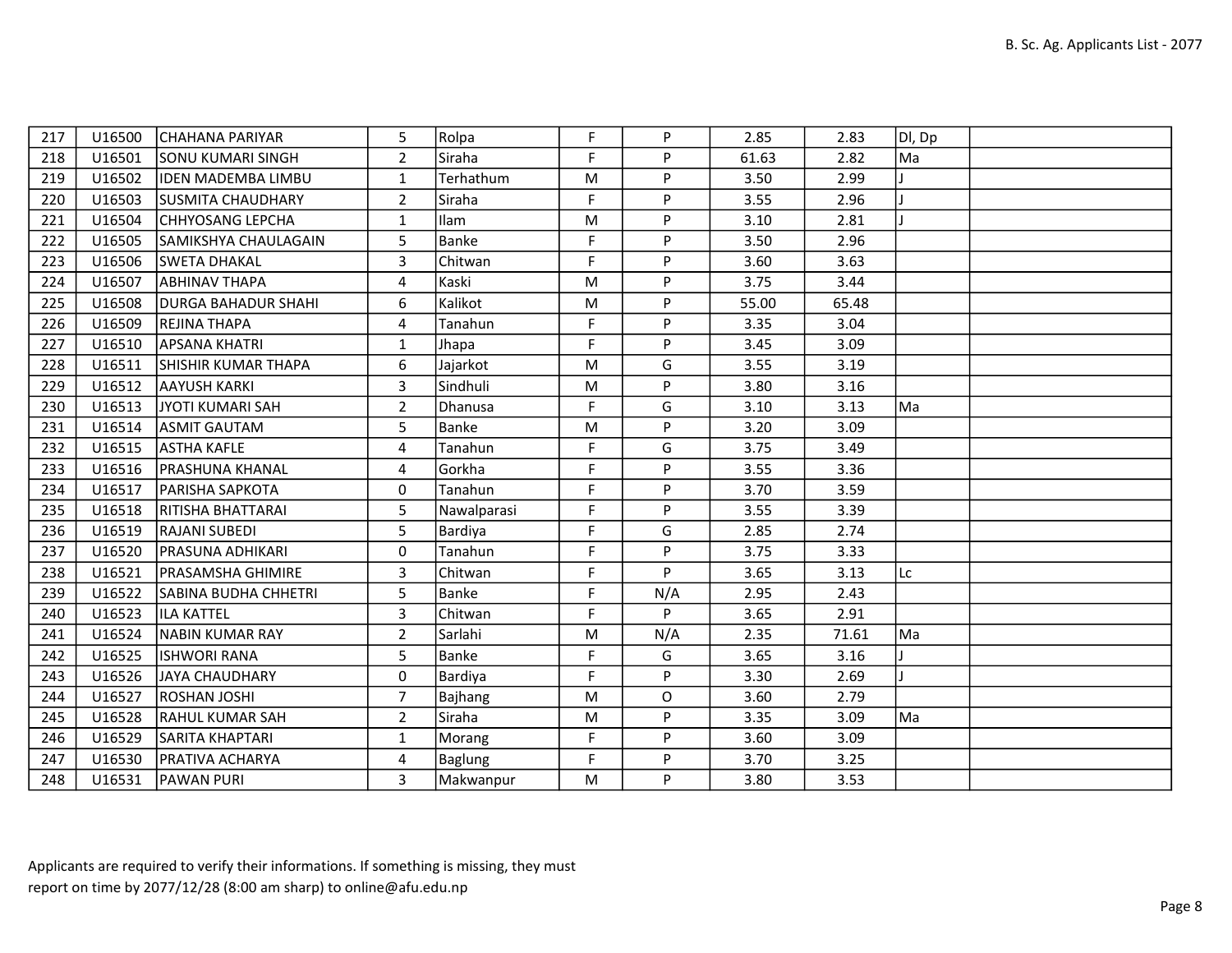| 249 | U16532 | <b>PRAPTI SUBEDI</b>      | 5              | Dang           | F         | P   | 3.50  | 3.16  |    |                       |
|-----|--------|---------------------------|----------------|----------------|-----------|-----|-------|-------|----|-----------------------|
| 250 | U16533 | ROMA GURUNG               | 4              | Kaski          | F         | P   | 3.45  | 2.86  |    |                       |
| 251 | U16534 | <b>DILIP KUMAR SHAHI</b>  | 6              | Kalikot        | M         | N/A | 2.85  | 68.07 |    |                       |
| 252 | U16535 | <b>DIPIKA KHATIWADA</b>   | 3              | Chitwan        | F.        | P   | 3.30  | 3.26  |    |                       |
| 253 | U16536 | MENUKA ADHIKARI           | 4              | Syangja        | F.        | G   | 3.40  | 3.36  |    |                       |
| 254 | U16537 | <b>AARATI NEUPANE</b>     | 5              | Palpa          | F.        | Þ   | 3.15  | 2.79  |    |                       |
| 255 | U16538 | RAJ KUMAR CHAUDHARY       | 5              | Kapilvastu     | M         | P   | 3.30  | 2.96  | Ma |                       |
| 256 | U16539 | MONIKA PAUDEL             | 4              | Parbat         | F.        | G   | 3.90  | 3.69  |    |                       |
| 257 | U16540 | RAM DULAR KUSHWAHA        | $\overline{2}$ | Sarlahi        | M         | G   | 3.20  | 3.36  | Ma |                       |
| 258 | U16541 | RAMA PANTHI               | 5              | Gulmi          | F         | G   | 3.65  | 3.53  |    |                       |
| 259 | U16542 | RABINA POKHAREL           | 0              | Arghakhanchi   | F         | G   | 3.65  | 3.19  |    |                       |
| 260 | U16543 | MANISH PANDIT             | $\mathbf{1}$   | Morang         | M         | G   | 3.55  | 3.12  | Ma |                       |
| 261 | U16544 | PRATIKSHYA KUNWAR         | 4              | Kaski          | F.        | P   | 3.45  | 3.34  |    |                       |
| 262 | U16545 | AMRITA ACHARYA            | 5              | Rupandehi      | F         | P   | 3.20  | 3.13  |    |                       |
| 263 | U16546 | PRATIMA NEPAL             | $\overline{3}$ | <b>Dhading</b> | F.        | N/A | 3.50  | 3.16  |    |                       |
| 264 | U16547 | HEMANT RAJ JOSHI          | $\overline{7}$ | <b>Bajhang</b> | ${\sf M}$ | G   | 3.40  | 2.76  | Ap |                       |
| 265 | U16548 | RANJANA THAPA             | 4              | Kaski          | F         | P   | 2.80  | 2.71  |    |                       |
| 266 | U16549 | AJIV BABU YADAV           | 5              | Rupandehi      | M         | P   | 3.05  | 2.99  | Ma |                       |
| 267 | U16550 | <b>SURAJ ACHARYA</b>      | $\mathbf{1}$   | Morang         | M         | G   | 3.75  | 3.22  |    |                       |
| 268 | U16551 | DIKSHYA RANA              | $\mathbf{3}$   | Chitwan        | F.        | P   | 65.50 | 2.85  |    | Lack of +2 transcript |
| 269 | U16552 | SITAL BARAL               | 3              | Chitwan        | F.        | P   | 3.60  | 3.26  | Lc |                       |
| 270 | U16553 | <b>SWAPNIL RAJ PANDEY</b> | $\overline{3}$ | Dhading        | M         | N/A | 3.90  | 3.53  |    |                       |
| 271 | U16554 | <b>KANCHAN BHATTARAI</b>  | $\mathbf{1}$   | Morang         | F         | P   | 3.45  | 3.19  |    |                       |
| 272 | U16555 | ANUJ BHATTARAI            | 4              | Nawalparasi    | M         | P   | 3.60  | 3.13  |    |                       |
| 273 | U16556 | <b>ANIKITA POUDEL</b>     | $\overline{3}$ | Chitwan        | F         | P   | 3.85  | 3.73  |    |                       |
| 274 | U16557 | <b>SACHIT MALLA</b>       | $\mathbf 0$    | Jajarkot       | M         | P   | 3.20  | 3.23  | Dp |                       |
| 275 | U16558 | SAKINA DHAMI              | 5              | Pyuthan        | F.        | P   | 3.55  | 3.39  |    |                       |
| 276 | U16559 | SIMA MAJHI                | 4              | Syangja        | F.        | G   | 3.05  | 3.06  |    |                       |
| 277 | U16560 | <b>AMRESH SINGH</b>       | $\overline{2}$ | Dhanusa        | M         | P   | 3.15  | 2.57  | Ma |                       |
| 278 | U16561 | ANISHA POUDEL             | 3              | Chitwan        | F.        | P   | 3.75  | 3.63  |    |                       |
| 279 | U16562 | YUSHUP ALE MAGAR          | $\overline{2}$ | Dhanusa        | M         | D   | 2.95  | 2.89  |    |                       |
| 280 | U16563 | <b>PRASHANT GAUTAM</b>    | 5              | Arghakhanchi   | M         | P   | 3.00  | 2.90  |    |                       |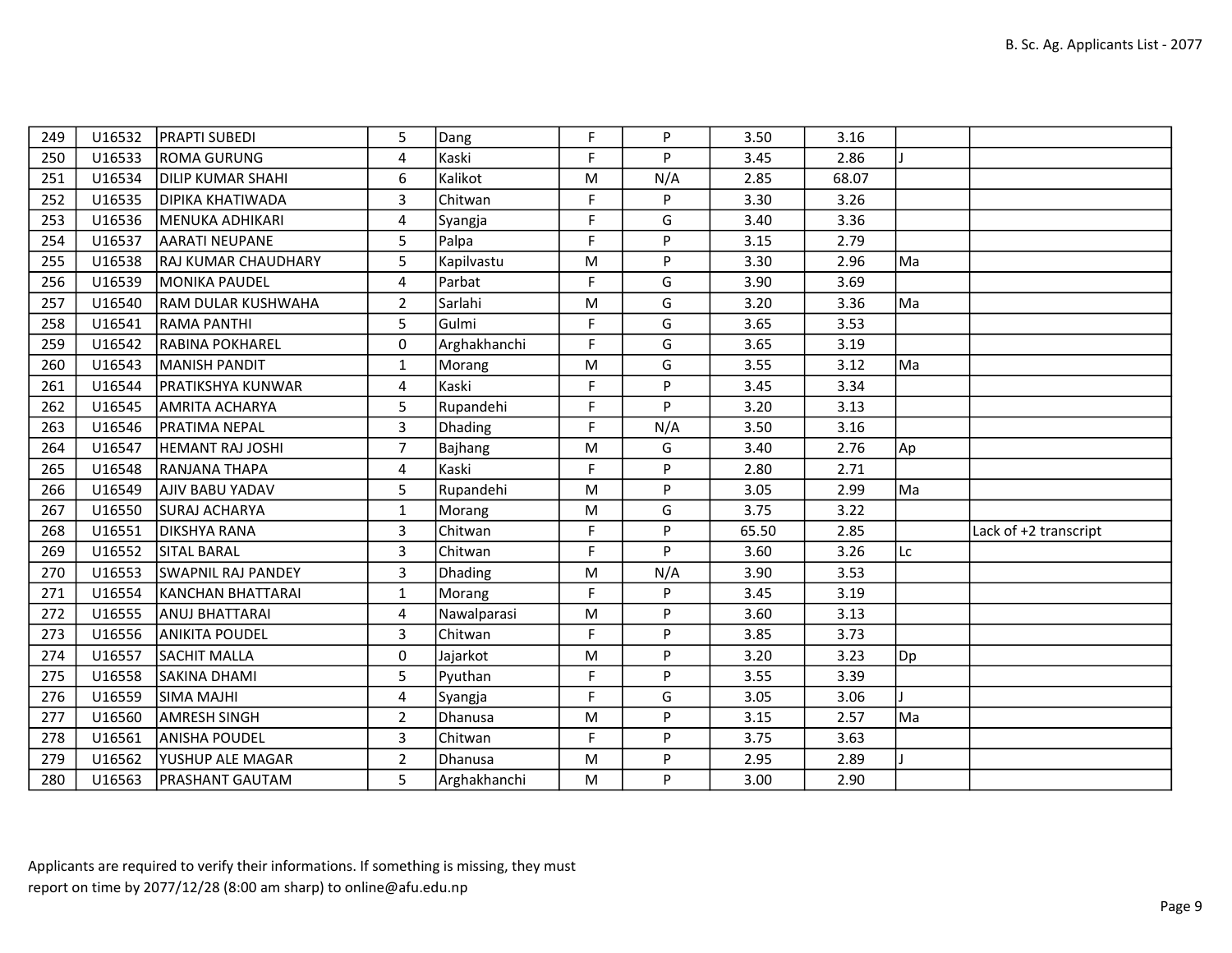| 281 | U16564 | <b>ARBIND SINGH</b>       | $\overline{2}$ | <b>Bara</b>    | M         | N/A | 3.50  | 3.06  | Ma    |                      |
|-----|--------|---------------------------|----------------|----------------|-----------|-----|-------|-------|-------|----------------------|
| 282 | U16565 | <b>SUMAN KHADKA</b>       | 4              | Nawalpur       | M         | G   | 3.65  | 3.69  |       |                      |
| 283 | U16566 | <b>BABITA ACHARYA</b>     | 0              | Jumla          | F.        | Þ   | 3.50  | 3.39  |       |                      |
| 284 | U16567 | <b>OJASHWI GHIMIRE</b>    | 3              | Lalitpur       | F         | P   | 3.90  | 3.21  |       |                      |
| 285 | U16568 | <b>SUJATA YADAV</b>       | 0              | Siraha         | F         | P   | 3.50  | 2.89  | Ma    |                      |
| 286 | U16569 | SUNIL CHILUWAL            | 4              | Lamjung        | M         | N/A | 3.60  | 3.43  |       |                      |
| 287 | U16570 | NABINA BASTAKOTI          | 4              | Nawalparasi    | F         | G   | 3.80  | 3.63  |       |                      |
| 288 | U16571 | <b>SEEMA GURUNG</b>       | 3              | Chitwan        | F         | P   | 74.25 | 75.61 | J, Lc |                      |
| 289 | U16572 | <b>SNEHA SAH</b>          | $\overline{2}$ | <b>Bara</b>    | F.        | Þ   | 3.45  | 2.73  |       |                      |
| 290 | U16573 | SANGAM GC                 | 4              | Nawalpur       | M         | N/A | 3.25  | 3.14  |       |                      |
| 291 | U16574 | <b>USHNA BISTA</b>        | 3              | Lalitpur       | F         | P   | 3.65  | 3.23  |       |                      |
| 292 | U16575 | <b>DEBINDRA RAJ JOSHI</b> | $\overline{7}$ | Bajhang        | M         | N/A | 3.10  | 2.89  |       |                      |
| 294 | U16577 | <b>BHUWAN SUBEDI</b>      | 5              | Kapilvastu     | M         | G   | 3.72  | 3.03  |       |                      |
| 295 | U16578 | <b>SUJATA KHANAL</b>      | 5              | Rupandehi      | F         | G   | 3.50  | 3.18  |       |                      |
| 296 | U16579 | RASANA RIJAL              | 5              | Rupandehi      | F.        | G   | 3.40  | 3.03  |       |                      |
| 297 | U16580 | SNEHA SHRESTHA            | 4              | Tanahun        | F.        | P   | 3.35  | 2.96  | Lc    |                      |
| 298 | U16581 | RAMESH PRASAD AWASTHI     | $\overline{7}$ | Dadeldhura     | M         | P   | 3.05  | 3.13  |       |                      |
| 299 | U16582 | <b>GARIMA SAPKOTA</b>     | 5              | Rupandehi      | F.        | P   | 3.50  | 3.09  |       |                      |
| 300 | U16583 | <b>MAMATA GURUNG</b>      | 4              | Lamjung        | F         | P   | 3.80  | 2.96  |       |                      |
| 301 | U16584 | <b>OSHIKA DURA</b>        | 0              | Tanahun        | F         | P   | 3.80  | 3.73  |       |                      |
| 302 | U16585 | SHIKSHYA BHANDARI         | 5              | Rupandehi      | F.        | G   | 2.95  | 3.06  |       |                      |
| 303 | U16586 | <b>AAKRITI DHAKAL</b>     | 5              | Rupandehi      | F.        | G   | 2.90  | 3.05  |       |                      |
| 304 | U16587 | <b>SRISHTI PAUDEL</b>     | 4              | Parbat         | F         | P   | 4.00  | 3.69  |       |                      |
| 305 | U16588 | <b>KRITI PAUDEL</b>       | 4              | <b>Baglung</b> | F.        | G   | 3.35  | 3.12  |       | Transcript not clear |
| 306 | U16589 | <b>ANUPA ADHIKARI</b>     | 0              | Gorkha         | F.        | P   | 3.20  | 3.29  |       |                      |
| 307 | U16590 | AMIRA BHATTARAI           | 5              | Rupandehi      | F         | P   | 3.50  | 3.16  |       |                      |
| 308 | U16591 | KALPANA YADAV             | $\overline{2}$ | Siraha         | F.        | P   | 3.70  | 3.56  | Ma    |                      |
| 309 | U16592 | <b>ASMITA OJHA</b>        | $\overline{7}$ | Kailali        | F.        | P   | 3.30  | 3.36  |       |                      |
| 310 | U16593 | SACHIN CHAPAGAIN          | 4              | <b>Baglung</b> | M         | G   | 3.55  | 3.13  |       |                      |
| 311 | U16594 | <b>GAURAV BISHWAS</b>     | $\mathbf{1}$   | Sunsari        | ${\sf M}$ | P   | 3.60  | 3.12  |       |                      |
| 312 | U16595 | <b>AARJU KATWAL</b>       | $\mathbf{1}$   | Sunsari        | E         | P   | 3.45  | 3.19  |       |                      |
| 313 | U16596 | <b>ABHISHEK SAH</b>       | $\overline{2}$ | Dhanusa        | M         | P   | 3.60  | 2.91  |       |                      |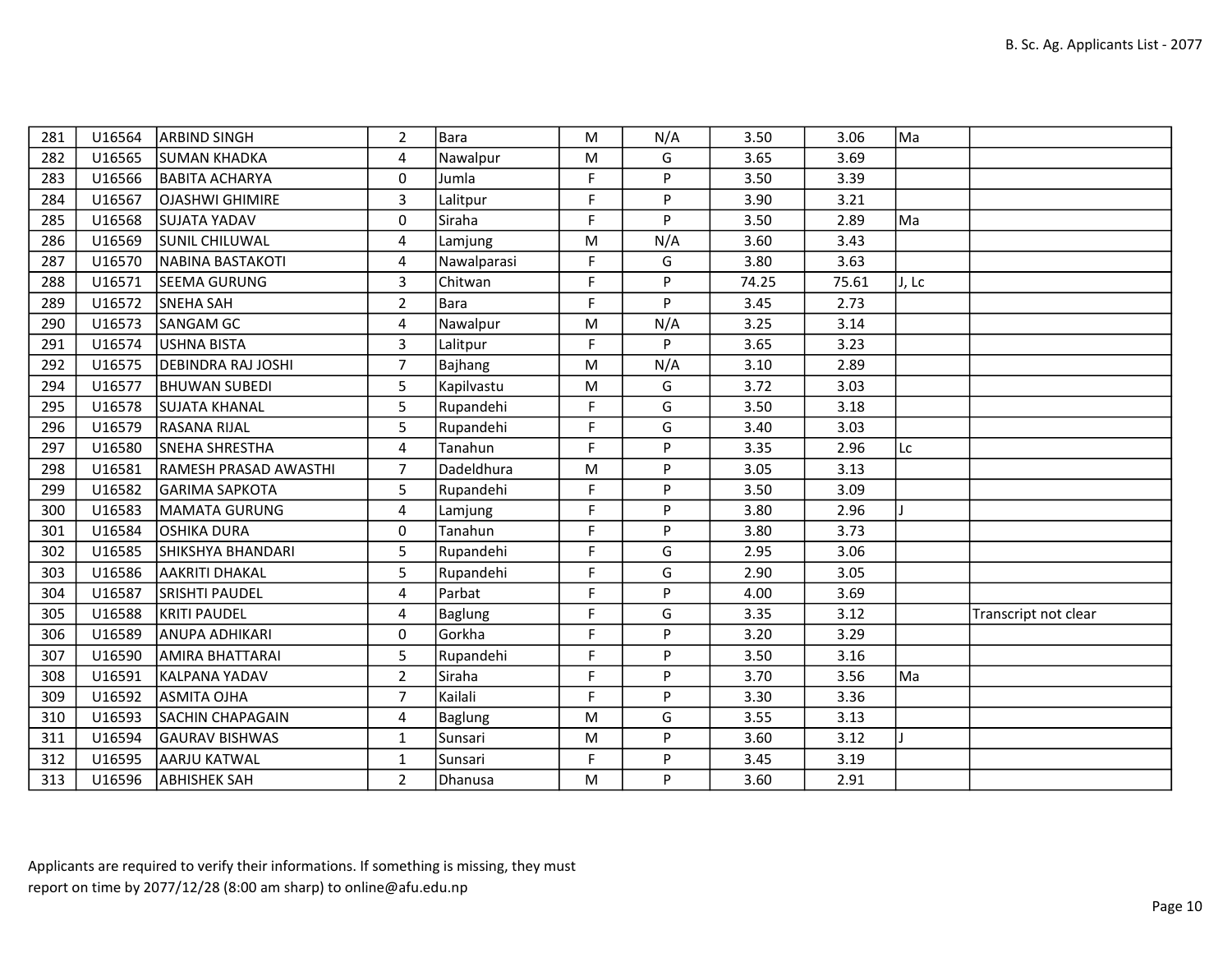| 314 | U16597 | SAHANA BASNET           | $\mathbf{1}$   | Solukhumbu  | F         | P   | 3.70  | 3.46  |      |                     |
|-----|--------|-------------------------|----------------|-------------|-----------|-----|-------|-------|------|---------------------|
| 315 | U16598 | İMINA THAPA             | $\mathbf{1}$   | Jhapa       | F         | P   | 3.25  | 2.78  |      |                     |
| 316 | U16599 | BIMALA SAUD             | $\overline{7}$ | Kailali     | F         | P   | 3.55  | 3.49  |      |                     |
| 317 | U16600 | <b>BIDUR POUDEL</b>     | 4              | Kaski       | M         | P   | 3.65  | 2.82  |      |                     |
| 318 | U16601 | <b>GAURAB SUBEDI</b>    | 3              | Makwanpur   | M         | P   | 3.15  | 2.97  |      |                     |
| 319 | U16602 | SARU PARIYAR            | 5              | Dang        | F         | Þ   | 3.80  | 3.23  | IDI. |                     |
| 320 | U16603 | BIPLAV DAHAL            | 3              | Makwanpur   | ${\sf M}$ | P   | 3.40  | 3.06  |      |                     |
| 321 | U16604 | GUNANAND YADAV          | $\overline{2}$ | Saptari     | M         | P   | 3.50  | 2.77  | Ma   |                     |
| 322 | U16605 | <b>PUJA CHAUDHARY</b>   | 5              | Bardiya     | F         | P   | 3.05  | 2.76  |      |                     |
| 323 | U16606 | SNEHA REGMI             | 3              | Chitwan     | F         | P   | 3.70  | 3.36  |      |                     |
| 324 | U16607 | SITAL KANWAR            | 5              | Pyuthan     | F.        | P   | 3.10  | 2.99  |      |                     |
| 325 | U16608 | MANOJ SHERPALI          | 5              | Dang        | M         | P   | 3.75  | 3.46  | IDI  |                     |
| 326 | U16609 | LEEJA GURUNG            | 0              | Gorkha      | F.        | P   | 3.00  | 2.56  |      |                     |
| 327 | U16610 | PRAKRITI THAPA          | 3              | Lalitpur    | F         | P   | 3.70  | 3.36  |      |                     |
| 328 | U16611 | ROJAN BHANDARI          | $\mathbf 0$    | Khotang     | M         | P   | 3.75  | 3.39  |      |                     |
| 329 | U16612 | SAMPADA SHARMA          | 3              | Chitwan     | F         | G   | 3.75  | 3.56  | Lc   |                     |
| 330 | U16613 | REJINA DHUNGANA         | $\mathbf{1}$   | Sunsari     | F         | P   | 3.65  | 3.27  |      |                     |
| 331 | U16614 | SEEMA GIRI              | $\overline{4}$ | Lamjung     | F.        | P   | 2.75  | 75.76 |      |                     |
| 332 | U16615 | <b>SUSMITA SAPKOTA</b>  | 3              | Chitwan     | F         | P   | 3.25  | 2.89  | Lc   |                     |
| 333 | U16616 | KABITA KUMARI RAJBANSHI | $\mathbf{1}$   | Manang      | F         | N/A | 44.00 | 66.75 |      |                     |
| 334 | U16617 | USHA GHIMIRE            | 4              | Lamjung     | F.        | G   | 3.65  | 3.19  |      |                     |
| 335 | U16618 | SABINA NEUPANE          | 4              | Nawalparasi | F         | G   | 3.50  | 2.86  |      |                     |
| 336 | U16619 | <b>RAJ GAUTAM</b>       | 3              | Chitwan     | M         | P   | 3.25  | 3.01  | Lc   |                     |
| 337 | U16620 | <b>SIMANT POKHREL</b>   | $\mathbf 0$    | Sarlahi     | M         | P   | 3.55  | 2.77  |      |                     |
| 338 | U16621 | SADIKSHA SAPKOTA        | 3              | Chitwan     | F         | P   | 3.60  | 3.39  | Lc   |                     |
| 339 | U16622 | JYOTI K.C.              | 6              | Surkhet     | F         | P   | 3.25  | 3.14  |      |                     |
| 340 | U16623 | POOJA KUMARI NEUPANE    | 4              | Nawalparasi | F.        | G   | 3.55  | 3.33  |      |                     |
| 341 | U16624 | SMRITI PAUDEL           | $\pmb{4}$      | Parbat      | F         | P   | 2.80  | 70.43 |      |                     |
| 342 | U16625 | YASMINI GYAWALI         | 5              | Gulmi       | F         | P   | 3.75  | 3.66  |      | Lack of Citizenship |
| 343 | U16626 | SANGITA CHAPAGAIN       | $\pmb{4}$      | Syangja     | F.        | G   | 3.36  | 64.42 |      |                     |
| 344 | U16627 | ANSHU KANDEL            | 3              | Chitwan     | F         | P   | 3.50  | 3.13  | Lc   |                     |
| 345 | U16628 | JAYSHREE MISHRA         | $\overline{2}$ | Saptari     | F         | P   | 3.75  | 3.19  | Ma   |                     |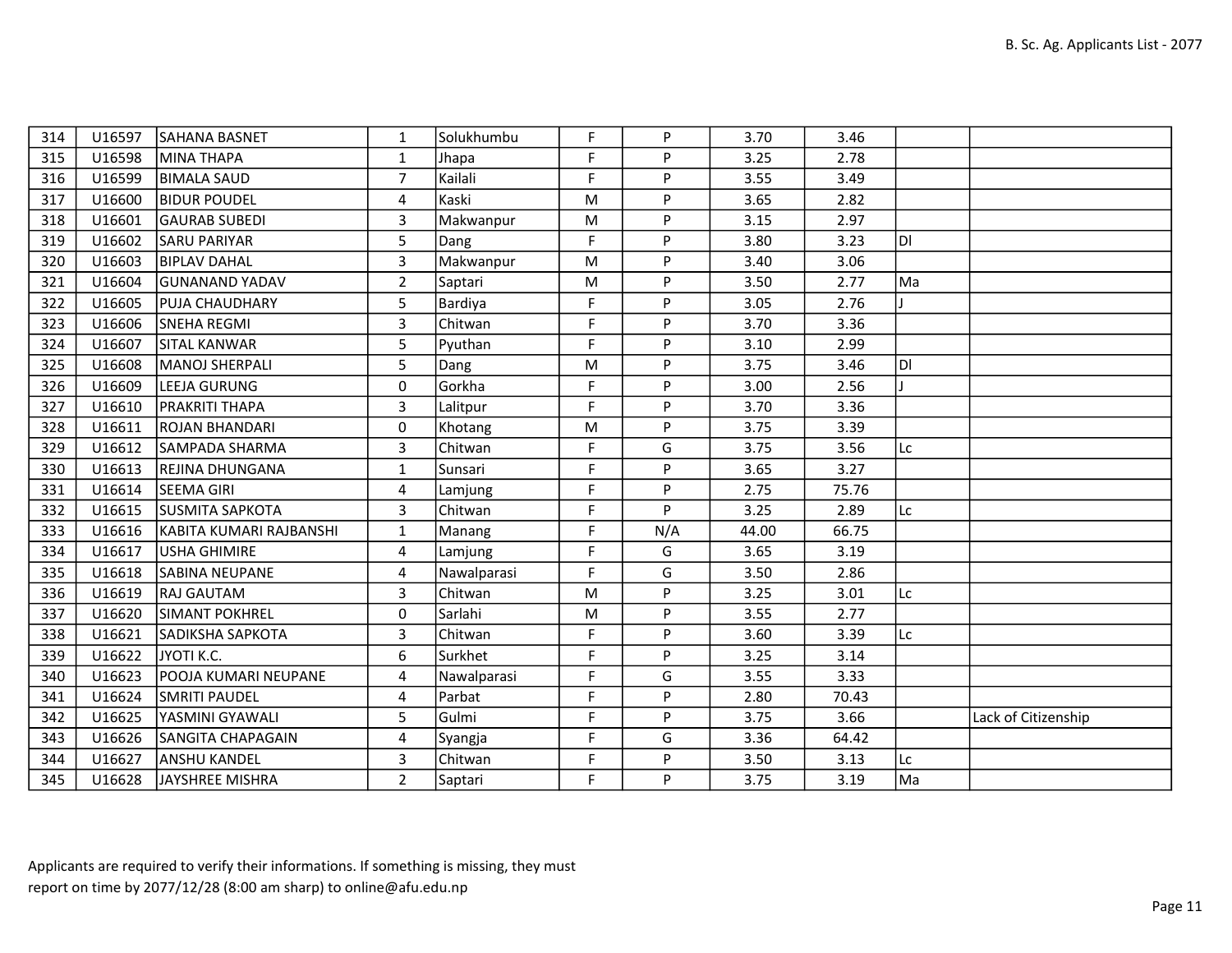| 346 | U16629 | <b>PAWAN GAUTAM</b>         | $\mathbf{1}$   | Morang         | M         | P   | 3.48  | 2.89  |        |  |
|-----|--------|-----------------------------|----------------|----------------|-----------|-----|-------|-------|--------|--|
| 347 | U16630 | <b>SUMAN PUN MAGAR</b>      | 0              | Rolpa          | M         | P   | 3.90  | 3.16  | J, Lc  |  |
| 348 | U16631 | <b>OURAJ BASNET</b>         | $\mathbf{1}$   | Jhapa          | M         | Þ   | 3.20  | 2.94  |        |  |
| 350 | U16633 | <b>KRISHANA BHANDARI</b>    | 5              | Banke          | ${\sf M}$ | P   | 3.75  | 3.19  |        |  |
| 351 | U16634 | SAPHAL PANTHI               | 5              | Arghakhanchi   | M         | G   | 3.60  | 3.56  |        |  |
| 353 | U16636 | <b>ALISHA CHHETRI</b>       | 4              | Parbat         | F         | D   | 3.95  | 3.43  |        |  |
| 354 | U16637 | <b>ISHWORI MAHAR</b>        | 0              | Bajhang        | F         | P   | 3.55  | 3.16  |        |  |
| 355 | U16638 | PRAMISHA SHAKYA             | 3              | Kavrepalanchok | F         | P   | 3.25  | 3.09  |        |  |
| 356 | U16639 | <b>SUDIP SUBEDI</b>         | 3              | <b>Dhading</b> | M         | P   | 3.40  | 3.04  |        |  |
| 357 | U16640 | <b>BARSHA SADAULA</b>       | 3              | Dhading        | F.        | P   | 3.70  | 3.02  |        |  |
| 358 | U16641 | SUVECHHYA DHITAL            | 3              | Kavrepalanchok | F         | P   | 3.50  | 3.01  |        |  |
| 359 | U16642 | <b>ADARSH GUPTA</b>         | 5              | Kapilvastu     | M         | Þ   | 2.90  | 2.81  | Ma     |  |
| 360 | U16643 | AVICHAL JUNG K.C.           | 4              | Syangja        | M         | G   | 3.55  | 3.49  |        |  |
| 361 | U16644 | <b>SUDIP CHAUDHARY</b>      | 0              | Saptari        | M         | P   | 2.70  | 69.00 |        |  |
| 362 | U16645 | <b>BISHAL GUPTA</b>         | 5              | Kapilvastu     | ${\sf M}$ | P   | 3.80  | 3.41  | Ma     |  |
| 363 | U16646 | SMRITI KHATIWADA            | 3              | Chitwan        | F         | P   | 3.70  | 3.69  |        |  |
| 364 | U16647 | SASHIMA MIYA                | 0              | Gorkha         | F.        | P   | 3.85  | 3.18  |        |  |
| 365 | U16648 | <b>AASHA MAHATO</b>         | $\overline{7}$ | Siraha         | F.        | P   | 3.40  | 3.03  | Ma     |  |
| 366 | U16649 | <b>MADAN NEPALI</b>         | 6              | Dailekh        | M         | N/A | 3.04  | 71.22 | DI, Lc |  |
| 367 | U16650 | <b>SAMUN THAPA</b>          | 4              | Syangja        | F.        | G   | 3.35  | 2.84  |        |  |
| 368 | U16651 | AMISHA POUDEL               | 4              | Kaski          | F         | G   | 3.10  | 3.19  |        |  |
| 369 | U16652 | PRATIVA YADAV               | 0              | Siraha         | F.        | G   | 76.63 | 70.00 | Ma     |  |
| 370 | U16653 | <b>SARITA NEPALI</b>        | 4              | <b>Baglung</b> | F         | P   | 3.25  | 2.99  | IDI    |  |
| 371 | U16654 | <b>NABINA GYAWALI</b>       | 5              | Gulmi          | F         | P   | 3.60  | 3.33  |        |  |
| 372 | U16655 | <b>BIPANA PHAGAMI MAGAR</b> | $\pmb{4}$      | Myagdi         | F.        | Þ   | 3.70  | 3.06  |        |  |
| 373 | U16656 | <b>KISHOR CHAUDHARY</b>     | $\pmb{0}$      | Saptari        | ${\sf M}$ | P   | 3.00  | 2.93  |        |  |
| 374 | U16657 | ANJILA ACHARYA              | 4              | Kaski          | F         | G   | 3.45  | 3.12  |        |  |
| 375 | U16658 | MANJU CHAUDHARY             | $\overline{7}$ | Kanchanpur     | F         | G   | 48.75 | 77.92 |        |  |
| 376 | U16659 | <b>BIMALA SAPKOTA</b>       | $\overline{7}$ | Kailali        | F         | N/A | 2.40  | 69.31 |        |  |
| 377 | U16660 | <b>BINIKA SHRESTHA</b>      | 0              | Gorkha         | F.        | P   | 3.90  | 3.56  |        |  |
| 378 | U16661 | <b>ABHISHEK BANIYA</b>      | 3              | <b>Dhading</b> | M         | G   | 3.44  | 65.92 |        |  |
| 379 | U16662 | APEKSHYA KUNWAR CHHETRI     | 5              | Rupandehi      | F.        | P   | 3.85  | 3.59  |        |  |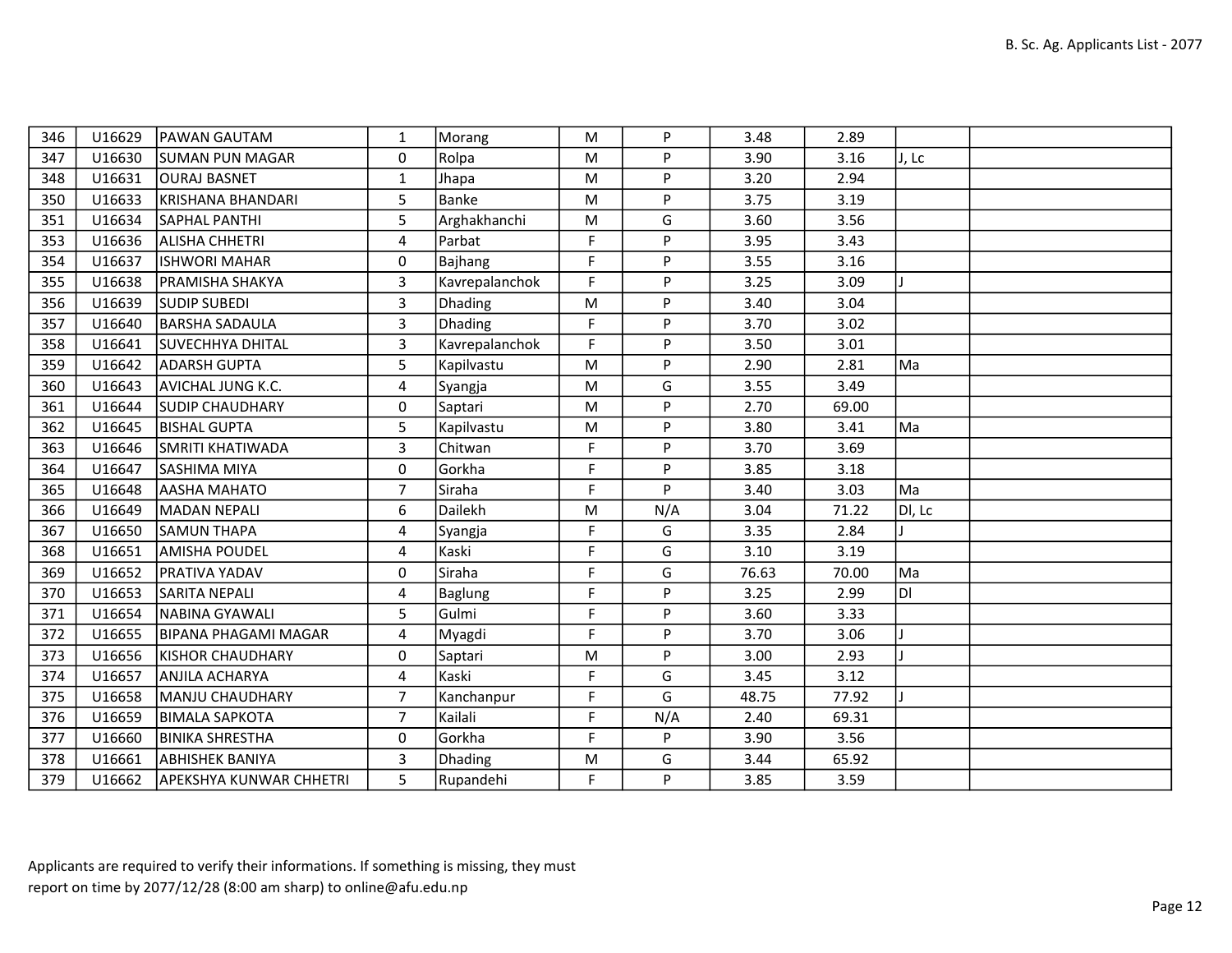| 381 | U16664 | AMITA GIRI                | 3              | Chitwan     | F  | P   | 3.40 | 3.09  | Lc        |                       |
|-----|--------|---------------------------|----------------|-------------|----|-----|------|-------|-----------|-----------------------|
| 382 | U16665 | <b>PINKEY SHAH</b>        | $\mathbf{1}$   | Sunsari     | F. | G   | 3.35 | 3.05  | Ma        |                       |
| 383 | U16666 | GIRIJA PRASAD MISHRA      | $\overline{7}$ | Darchula    | M  | G   | 2.25 | 72.05 |           |                       |
| 384 | U16667 | <b>SHUBHAM DUTTA</b>      | $\mathbf{3}$   | Chitwan     | M  | P   | 3.80 | 3.23  | <b>St</b> |                       |
| 385 | U16668 | <b>PRAKRITI RANABHAT</b>  | 4              | Kaski       | F. | P   | 3.70 | 3.46  |           |                       |
| 386 | U16669 | AACHAL PASWAN             | $\overline{2}$ | Mahottari   | F  | Þ   | 3.15 | 2.96  | DI, Ma    |                       |
| 387 | U16670 | PINKI KUMARI YADAV        | $\overline{2}$ | Saptari     | F  | P   | 3.30 | 2.96  | Ma        |                       |
| 388 | U16671 | AANANDITA RANABHAT        | $\mathbf 0$    | Nawalparasi | F  | P   | 3.55 | 3.33  |           |                       |
| 389 | U16672 | SANGITA GIRI              | $\overline{4}$ | Gorkha      | F  | P   | 3.20 | 3.26  |           |                       |
| 390 | U16673 | <b>AMSHU POUDEL</b>       | 3              | Chitwan     | F  | P   | 3.50 | 3.49  |           |                       |
| 391 | U16674 | DIYA KHATRI               | $\mathbf{3}$   | Lalitpur    | F  | P   | 3.75 | 3.38  |           |                       |
| 392 | U16675 | AASTHA KHANAL             | 3              | Chitwan     | F. | P   | 3.65 | 3.03  |           |                       |
| 393 | U16676 | CHANDANI KUMARI           | $\overline{2}$ | Saptari     | F  | P   | 3.10 | 3.06  | Ma        | Lack of +2 transcript |
| 394 | U16677 | <b>PUSPA GHALE</b>        | $\mathbf{3}$   | Dhading     | F  | P   | 3.70 | 3.36  |           |                       |
| 395 | U16678 | ASHIM WOSTI               | $\overline{4}$ | Lamjung     | M  | G   | 3.15 | 3.16  |           |                       |
| 396 | U16679 | SUYASH LAMICHHANE         | 3              | Chitwan     | M  | P   | 3.75 | 3.59  |           |                       |
| 397 | U16680 | YASHODA NIROULA           | $\mathbf{1}$   | Morang      | F  | P   | 3.80 | 3.12  |           |                       |
| 398 | U16681 | <b>DIKSHA BHANDARI</b>    | 5              | Dang        | F. | P.  | 3.15 | 2.97  |           |                       |
| 399 | U16682 | DIWASH ADHIKARI           | $\mathbf{3}$   | Chitwan     | M  | P   | 3.40 | 2.90  | Lc, St    |                       |
| 400 | U16683 | UPENDRA TIWARI            | $\overline{2}$ | Rautahat    | M  | G   | 2.80 | 69.35 | Ma        |                       |
| 401 | U16684 | <b>RISHIRAM REGMI</b>     | 4              | Gorkha      | M  | P.  | 3.60 | 3.76  |           |                       |
| 403 | U16686 | BANDANA POUDEL            | 5              | Banke       | F. | P   | 3.80 | 3.03  |           |                       |
| 404 | U16687 | DAYAMAND OLI              | $\mathbf 0$    | Dang        | M  | P   | 3.30 | 69.00 |           |                       |
| 405 | U16688 | <b>UDIT YADAV</b>         | $\overline{2}$ | Dhanusa     | M  | G   | 3.50 | 2.82  | Ma        |                       |
| 406 | U16689 | RAJESH SHARMA             | 5              | Nawalparasi | M  | P   | 3.45 | 3.08  |           |                       |
| 407 | U16690 | <b>BISHNU NEUPANE</b>     | 5              | Nawalparasi | F  | P   | 3.85 | 3.73  |           |                       |
| 408 | U16691 | <b>SURAKSHYA POKHAREL</b> | 5              | Bardiya     | F  | P   | 3.55 | 2.99  |           |                       |
| 409 | U16692 | NISHA MEHTA               | $\mathbf 1$    | Sunsari     | F. | Þ   | 3.25 | 3.09  | Ma        |                       |
| 410 | U16693 | <b>RACHIT GURAU</b>       | 4              | Nawalparasi | M  | N/A | 3.50 | 3.23  |           |                       |
| 411 | U16694 | <b>SHRI KRISHNA YADAV</b> | $\overline{2}$ | Dhanusa     | M  | G   | 3.75 | 2.72  | Ma        |                       |
| 412 | U16695 | SAPANA THAPA              | 5              | Rupandehi   | E  | G   | 2.94 | 58.42 |           |                       |
| 413 | U16696 | SHRADDHA ARYAL            | 3              | Chitwan     | F. | P   | 3.80 | 3.53  | Ap        |                       |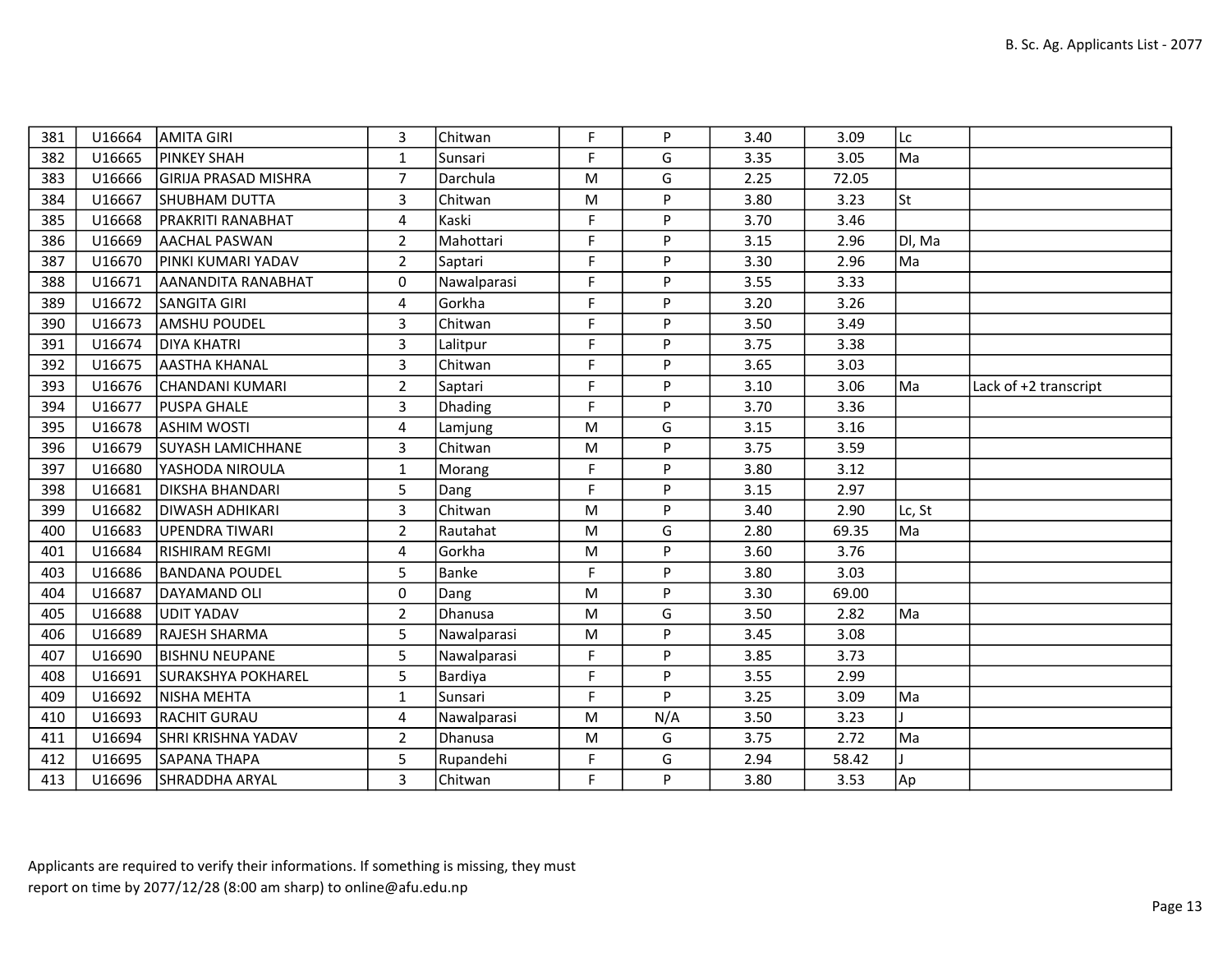| 414 | U16697 | <b>URMILA POUDEL</b>            | 5              | Bardiya        | F  | P            | 3.55 | 2.83 |        |          |
|-----|--------|---------------------------------|----------------|----------------|----|--------------|------|------|--------|----------|
| 415 | U16698 | ABHIJIT KUMAR RAJAK             | $\overline{2}$ | Dhanusa        | M  | N/A          | 3.50 | 3.49 | DI, Ma |          |
| 416 | U16699 | <b>PRASHNA POUDEL</b>           | $\overline{3}$ | Chitwan        | F  | Þ.           | 3.50 | 3.33 |        |          |
| 417 | U16700 | RUPAK BUDHATHOKI                | $\mathbf 1$    | Jhapa          | M  | P            | 3.30 | 2.89 |        |          |
| 418 | U16701 | İHIMANI YADAV                   | $\overline{2}$ | Saptari        | F. | P            | 3.40 | 2.66 | lMa    |          |
| 419 | U16702 | JYOTI LAMICHHANE                | 3              | Chitwan        | F  | G            | 3.30 | 3.26 | Lc     |          |
| 420 | U16703 | SANDESH MAHATO                  | 3              | Chitwan        | M  | $\mathsf O$  | 3.55 | 3.29 |        |          |
| 421 | U16704 | MADHAVI THAPALIYA               | 3              | Chitwan        | F  | $\mathsf{O}$ | 3.30 | 3.36 | Lc     |          |
| 422 | U16705 | YOJANA BHATTARAI                | $\overline{3}$ | Chitwan        | F. | P            | 3.70 | 3.13 | Lc     |          |
| 423 | U16706 | lswechchha Paudel               | 3              | Makwanpur      | F  | P            | 3.90 | 3.76 |        |          |
| 424 | U16707 | ANISHA SAPKOTA                  | 4              | <b>Baglung</b> | F  | P            | 3.50 | 3.32 |        |          |
| 425 | U16708 | <b>BIRAT JUNG THAPA</b>         | $\overline{4}$ | Gorkha         | M  | P.           | 3.30 | 2.85 |        |          |
| 426 | U16709 | SMRITI ACHHAMI                  | 4              | Lamjung        | F. | G            | 3.00 | 2.86 | ldi    |          |
| 427 | U16710 | PRADEEP RAJ JOSHI               | $\overline{7}$ | Achham         | M  | P            | 3.25 | 2.83 |        |          |
| 428 | U16711 | ISHA PANDEY                     | 5              | Pyuthan        | F. | P            | 3.70 | 2.96 |        |          |
| 429 | U16712 | YOUBRAJ ACHARYA                 | $\overline{2}$ | Bara           | M  | P            | 3.25 | 2.85 |        |          |
| 430 | U16713 | <b>SEEMA SAPKOTA</b>            | $\overline{4}$ | Tanahun        | F  | G            | 3.70 | 3.16 |        |          |
| 431 | U16714 | MAMATA GIRI                     | 5              | Pyuthan        | F. | P            | 3.70 | 3.35 |        |          |
| 432 | U16715 | <b>RAM CHANDRA GIRI</b>         | 5              | Pyuthan        | M  | P            | 3.65 | 3.11 |        |          |
| 433 | U16716 | REETU POKHREL                   | 5              | Rupandehi      | F  | P            | 3.65 | 3.56 |        | No Photo |
| 434 | U16717 | SHISHIR PANT                    | 5              | Palpa          | M  | G            | 3.75 | 3.39 |        |          |
| 435 | U16718 | <b>ASHESH KAFLE</b>             | 5              | Palpa          | M  | P            | 3.50 | 3.51 |        |          |
| 436 | U16719 | <b>RAJAN GAIRE</b>              | 6              | Surkhet        | M  | P            | 3.30 | 2.65 |        |          |
| 437 | U16720 | <b>JOTI RASAILI</b>             | 3              | Chitwan        | F. | P            | 3.55 | 3.29 | IDI.   |          |
| 438 | U16721 | <b>ISHAKA SHRESTHA</b>          | 3              | Chitwan        | F. | P            | 3.60 | 3.33 |        |          |
| 439 | U16722 | PUSPA KUMARI BIST               | $\overline{7}$ | Kailali        | F  | G            | 2.70 | 2.93 |        |          |
| 440 | U16723 | ANITA GIRI CHHETRI              | 5              | Arghakhanchi   | F. | P            | 3.15 | 3.06 |        |          |
| 441 | U16724 | <b>PRIZA SIGDEL</b>             | 4              | Kaski          | F  | P.           | 3.50 | 3.21 |        |          |
| 442 | U16725 | SWASTIKA SAPKOTA                | 4              | Nawalparasi    | F  | P            | 3.35 | 3.06 |        |          |
| 443 | U16726 | ALI REJA RAIN                   | $\overline{2}$ | Mahottari      | M  | P            | 3.65 | 3.35 | Ma     |          |
| 444 | U16727 | <b>SHARADA KUMARI CHAUDHARY</b> | $\overline{7}$ | Kailali        | F  | P            | 3.15 | 2.63 |        |          |
| 445 | U16728 | <b>SUSHIL CHAPAGAIN</b>         | $\overline{4}$ | Parbat         | M  | P            | 3.75 | 2.97 |        |          |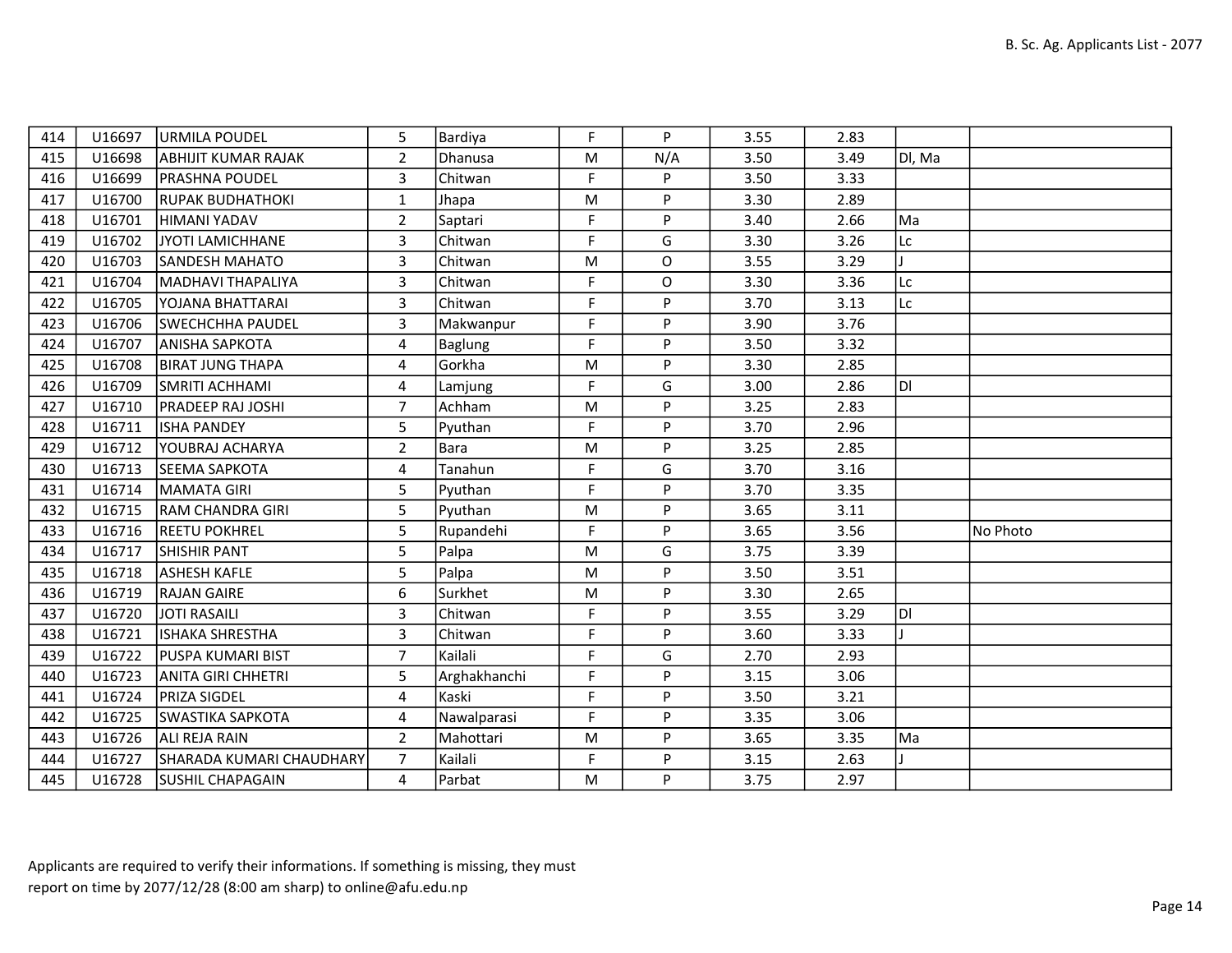| 446 | U16729 | <b>SHREENA SHRESTHA</b>        | 4              | Tanahun        | F  | G        | 3.50 | 2.79  |        |                     |
|-----|--------|--------------------------------|----------------|----------------|----|----------|------|-------|--------|---------------------|
| 447 | U16730 | <b>SUNITA SAPKOTA</b>          | $\overline{4}$ | Parbat         | F  | N/A      | 3.65 | 3.26  |        |                     |
| 448 | U16731 | <b>RASHMI SHRESTHA</b>         | 4              | Lamjung        | F  | P        | 3.40 | 3.16  |        |                     |
| 449 | U16732 | <b>BIKRAM SINGH KUNWAR</b>     | $\overline{7}$ | Darchula       | M  | O        | 2.55 | 70.28 |        |                     |
| 451 | U16734 | <b>TEJ KUMAR DANGI</b>         | 5              | Dang           | M  | G        | 3.40 | 3.36  |        |                     |
| 452 | U16735 | SAROJ KHADKA                   | 5              | Dang           | M  | <b>P</b> | 3.85 | 3.63  |        |                     |
| 453 | U16736 | <b>PRABINA PANTA</b>           | $\overline{4}$ | <b>Baglung</b> | F  | N/A      | 3.60 | 3.29  |        |                     |
| 454 | U16737 | <b>ANUSHA NIROULA</b>          | $\mathbf{1}$   | Sunsari        | F  | P        | 3.20 | 3.07  |        | Documents Missmatch |
| 455 | U16738 | <b>DIVYANSHU SHRESTHA</b>      | 3              | Kathmandu      | M  | P        | 3.75 | 2.99  |        |                     |
| 456 | U16739 | <b>KRIPA PAUDEL</b>            | 4              | Parbat         | F. | G        | 3.75 | 3.55  |        |                     |
| 457 | U16740 | <b>BIBASH CHAULAGAIN</b>       | $\overline{3}$ | Chitwan        | M  | P        | 3.70 | 3.20  |        |                     |
| 458 | U16741 | MANOJ KUMAR MANDAL             | $\overline{2}$ | Saptari        | M  | G        | 3.35 | 2.57  | Ma     |                     |
| 459 | U16742 | <b>PAWAN PARAJULI</b>          | 3              | Chitwan        | M  | G        | 3.60 | 2.86  | Lc     |                     |
| 461 | U16744 | <b>BIDISHA OJHA</b>            | $\overline{3}$ | Chitwan        | F  | G        | 3.40 | 3.39  | Lc     |                     |
| 462 | U16745 | <b>PRIYANKA SHAHI</b>          | 6              | Jumla          | F. | P        | 3.60 | 2.83  |        |                     |
| 463 | U16746 | <b>SAFAL DHAKAL</b>            | 3              | Chitwan        | M  | O        | 3.70 | 3.16  | Lc     |                     |
| 464 | U16747 | <b>SAGUN THAPA</b>             | 5              | <b>Banke</b>   | F  | P        | 3.25 | 3.23  |        |                     |
| 465 | U16748 | <b>SUSHMA RAUT</b>             | $\overline{2}$ | Dhanusa        | F. | P        | 3.80 | 3.49  | Ma     |                     |
| 466 | U16749 | <b>PRADEEP SINGH</b>           | $\overline{7}$ | <b>Bajhang</b> | M  | G        | 3.00 | 77.25 |        |                     |
| 467 | U16750 | IKRITI BHATT                   | $\overline{7}$ | Kanchanpur     | F. | O        | 3.25 | 83.65 |        |                     |
| 468 | U16751 | <b>DHIRENDRA BAHADUR CHAND</b> | $\overline{7}$ | Kanchanpur     | M  | G        | 2.95 | 72.67 |        |                     |
| 469 | U16752 | <b>DINESH OD</b>               | $\overline{7}$ | Doti           | M  | G        | 3.65 | 3.36  | IDI    |                     |
| 470 | U16753 | İSMRITI DHAKAL                 | 4              | Syangja        | F  | P        | 3.45 | 3.03  |        |                     |
| 471 | U16754 | SIRJANA THAPA                  | 6              | Jajarkot       | F. | P        | 3.56 | 2.93  |        |                     |
| 472 | U16755 | <b>DIPIKA SAKHAKARMI</b>       | 3              | Bhaktapur      | F. | P        | 3.70 | 2.88  |        |                     |
| 473 | U16756 | SARBAGYA ACHARYA               | 6              | Dailekh        | F. | P        | 3.75 | 2.85  | Lc     |                     |
| 474 | U16757 | <b>RAJESH PUN MAGAR</b>        | $\overline{7}$ | Kailali        | M  | P        | 3.40 | 3.36  |        |                     |
| 475 | U16758 | <b>ISAMIKSHYA GHIMIRE</b>      | 5              | Arghakhanchi   | F. | G        | 3.50 | 3.43  |        |                     |
| 476 | U16759 | ASHWINI DAWADI                 | $\overline{3}$ | Chitwan        | F  | G        | 3.35 | 3.06  |        |                     |
| 477 | U16760 | <b>PUJA BASNET</b>             | 5              | Nawalparasi    | F. | P        | 3.75 | 3.09  |        |                     |
| 478 | U16761 | <b>ISAMEER BISHOWKARMA</b>     | $\overline{3}$ | Chitwan        | M  | P        | 3.40 | 2.97  | DI, Lc |                     |
| 479 | U16762 | MANISHA GURUNG                 | 4              | Lamjung        | F. | G        | 3.00 | 3.23  |        |                     |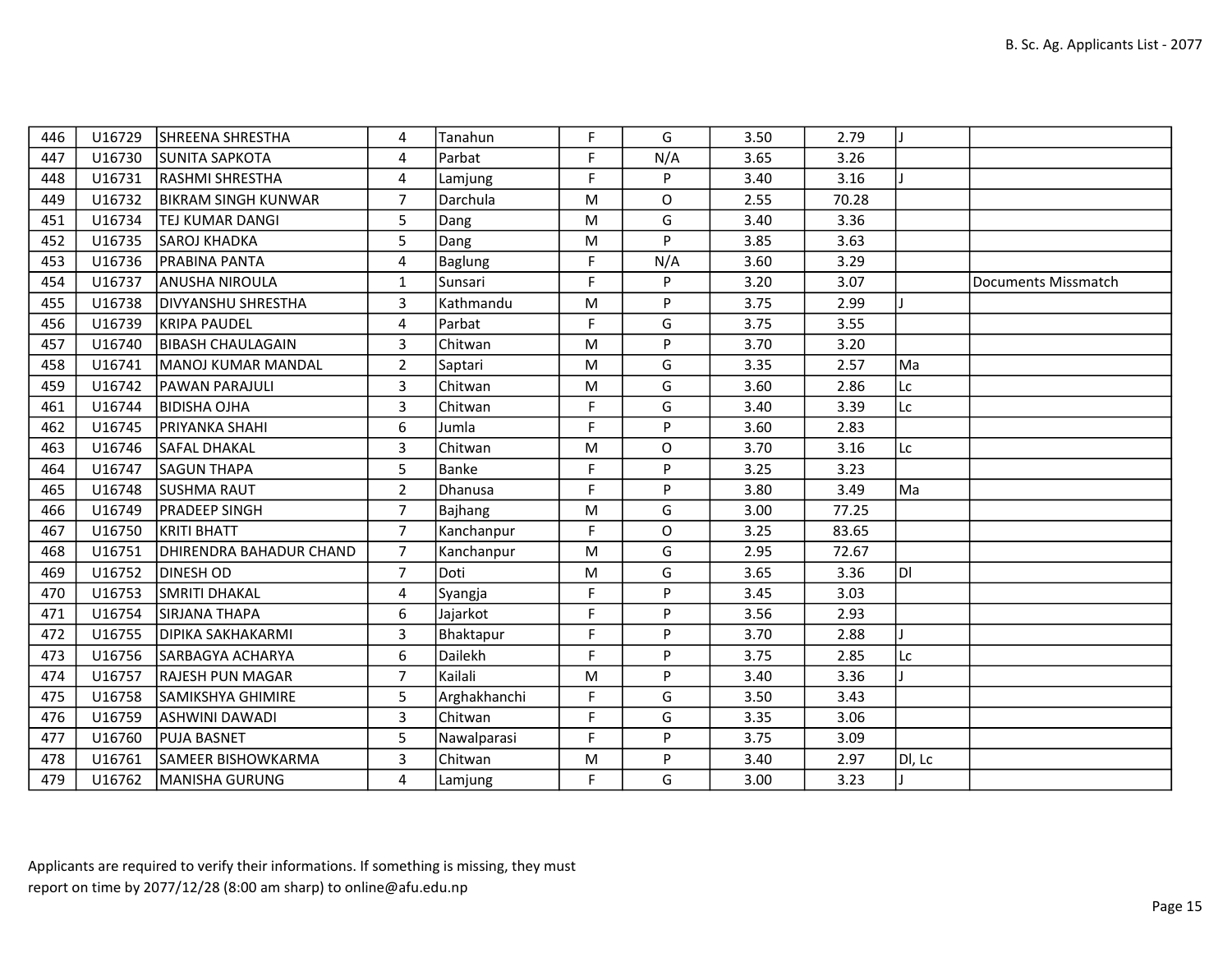| 480 | U16763 | PRAGYA POUDEL               | 5              | Nawalparasi    | F. | G   | 3.25  | 2.67  |      |                     |
|-----|--------|-----------------------------|----------------|----------------|----|-----|-------|-------|------|---------------------|
| 481 | U16764 | JYOTI CHAUDHARY             | $\overline{2}$ | Saptari        | F. | P   | 3.30  | 2.82  |      |                     |
| 482 | U16765 | SUJITA ADHIKARI             | 4              | Lamjung        | F. | G   | 3.60  | 2.89  |      |                     |
| 483 | U16766 | <b>SAROJ BHUSAL</b>         | 5              | Arghakhanchi   | M  | G   | 2.95  | 2.49  |      |                     |
| 484 | U16767 | <b>GAURI SHANKAR GUPTA</b>  | $\overline{2}$ | Saptari        | M  | G   | 3.05  | 3.18  | l Ma |                     |
| 485 | U16768 | ARBIND KUMAR YADAV          | $\mathbf{1}$   | Sunsari        | M  | P   | 3.10  | 2.93  | Ma   |                     |
| 486 | U16769 | <b>MANIRAM CHAUDHARY</b>    | 5              | Nawalparasi    | M  | P   | 3.60  | 3.26  |      |                     |
| 487 | U16770 | ARJUN ACHARYA               | 4              | <b>Baglung</b> | M  | G   | 3.10  | 2.96  |      |                     |
| 488 | U16771 | <b>RUPESH MAHATO</b>        | $\mathsf{3}$   | Chitwan        | M  | P   | 3.50  | 3.29  |      |                     |
| 489 | U16772 | <b>GAJENDRA KUMAR YADAV</b> | $\overline{2}$ | Siraha         | M  | P   | 3.55  | 3.16  | Ma   |                     |
| 490 | U16773 | <b>KARUNA SUBEDI</b>        | 3              | Chitwan        | F. | G   | 3.15  | 2.58  | Lc   |                     |
| 491 | U16774 | SUJAL KANDEL                | $\overline{3}$ | Chitwan        | M  | P   | 3.60  | 3.46  |      |                     |
| 492 | U16775 | SMRITI ADHIKARI             | 4              | Nawalparasi    | F. | P   | 3.70  | 3.39  |      |                     |
| 493 | U16776 | <b>RATISH THAPA</b>         | $\mathbf{3}$   | Chitwan        | M  | P   | 3.40  | 3.23  | Lc   |                     |
| 494 | U16777 | SADIKSHYA SAPKOTA           | $\mathsf{3}$   | Chitwan        | F. | P   | 3.60  | 3.36  | Lc   |                     |
| 495 | U16778 | <b>BHAGAWATI SUBEDI</b>     | $\pmb{0}$      | Parbat         | F  | P   | 3.70  | 3.06  |      |                     |
| 496 | U16779 | POOJA KHANAL                | 4              | Tanahun        | F  | P   | 3.75  | 3.69  |      |                     |
| 497 | U16780 | <b>ANUPRIYA KARKI</b>       | $\overline{4}$ | Tanahun        | F. | P   | 3.70  | 3.37  |      |                     |
| 498 | U16781 | <b>SHIKSHYA GHIMIRE</b>     | 4              | Tanahun        | F  | G   | 3.45  | 2.93  |      |                     |
| 499 | U16782 | NIRJALA LAKAI CHHETRI       | 3              | Chitwan        | F. | P   | 3.40  | 3.13  | Lc   |                     |
| 500 | U16783 | <b>SAMJHANA DARLAMI</b>     | 3              | Makwanpur      | F. | G   | 3.35  | 2.72  |      |                     |
| 501 | U16784 | <b>PRATIKSHYA GHIMIRE</b>   | $\mathsf{3}$   | Dolakha        | F. | P   | 3.90  | 3.46  |      |                     |
| 502 | U16785 | <b>SRIJANA SUBEDI</b>       | 4              | Nawalpur       | F  | P   | 3.65  | 3.19  |      | Lack of Citizenship |
| 503 | U16786 | <b>KRITIKA POKHAREL</b>     | 4              | Gorkha         | F. | N/A | 3.50  | 3.49  |      |                     |
| 504 | U16787 | DIPESH GYAWALI              | 5              | Rupandehi      | M  | G   | 3.75  | 3.53  |      |                     |
| 505 | U16788 | <b>SARJAN JOSHI</b>         | $\overline{7}$ | <b>Bajhang</b> | M  | G   | 2.65  | 2.42  |      |                     |
| 506 | U16789 | SHISHIR TIRUWA              | $\overline{7}$ | Bajhang        | M  | G   | 55.00 | 70.84 | DI.  |                     |
| 507 | U16790 | <b>SAMIKSHA SATYAL</b>      | $\mathbf{1}$   | Morang         | F. | P   | 78.50 | 72.51 |      |                     |
| 508 | U16791 | <b>RABIN OJHA</b>           | 3              | Chitwan        | M  | G   | 3.70  | 3.43  | Lc   |                     |
| 509 | U16792 | <b>DIVYA ACHARYA</b>        | $\overline{4}$ | Chitwan        | F. | G   | 3.05  | 2.96  | Lc   |                     |
| 510 | U16793 | ISAMJHANA KUMARI THARU      | $\overline{2}$ | Parsa          | F. | G   | 3.40  | 3.12  |      |                     |
| 511 | U16794 | <b>ISHWOR POUDEL</b>        | 3              | Chitwan        | M  | P   | 3.65  | 2.99  | Lc   |                     |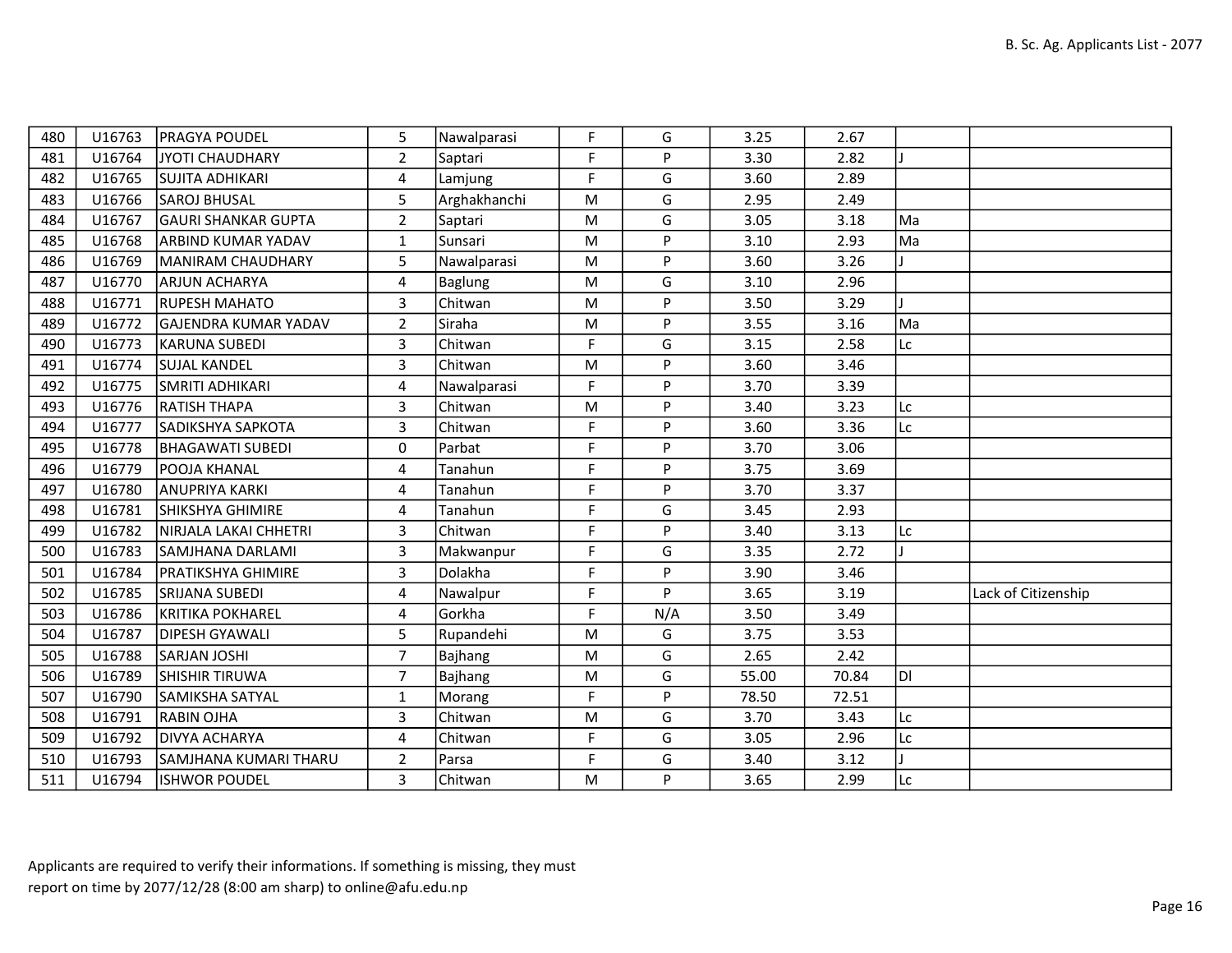| 512 | U16795 | <b>BRIJIELA ROKAHA</b>  | 4                       | Syangja       | F  | P | 3.80 | 3.23  |    |  |
|-----|--------|-------------------------|-------------------------|---------------|----|---|------|-------|----|--|
| 513 | U16796 | KRITI GHIMIRE           | 3                       | Chitwan       | F  | P | 3.45 | 3.06  |    |  |
| 514 | U16797 | SONIKA PATHAK           | 3                       | Chitwan       | F  | P | 3.50 | 3.16  |    |  |
| 515 | U16798 | ANKIT KHATRI            | 4                       | Lamjung       | M  | G | 3.25 | 2.76  |    |  |
| 516 | U16799 | PRAKRITI POUDEL         | 4                       | Syangja       | F. | P | 3.75 | 2.91  |    |  |
| 517 | U16800 | SHIKHA GURUNG           | 3                       | Chitwan       | F  | P | 3.25 | 2.86  |    |  |
| 518 | U16801 | <b>BINITA TIMILSINA</b> | 3                       | Chitwan       | F. | P | 3.80 | 3.26  |    |  |
| 519 | U16802 | LOKENDRA PRASAD KAPHLE  | $\overline{7}$          | Kailali       | M  | G | 3.40 | 3.16  |    |  |
| 520 | U16803 | IRADA DHAMALA           | 3                       | Dhading       | F. | P | 3.60 | 3.04  |    |  |
| 521 | U16804 | SANJU GYAWALI           | 3                       | Chitwan       | F  | G | 3.40 | 3.29  | Lc |  |
| 522 | U16805 | <b>JANAKI SAPKOTA</b>   | 5                       | Nawalparasi   | F. | P | 3.45 | 3.19  |    |  |
| 523 | U16806 | SMRITI SAPKOTA          | 5                       | Nawalparasi   | F. | P | 3.40 | 3.03  |    |  |
| 524 | U16807 | KRITIKA NEUPANE         | 5                       | Nawalparasi   | F  | P | 3.40 | 2.79  |    |  |
| 525 | U16808 | AAISMA KHANAL           | 5                       | Kapilvastu    | F. | P | 3.30 | 3.13  |    |  |
| 526 | U16809 | ISHAN ARYAL             | $\overline{4}$          | Parbat        | M  | Þ | 3.85 | 3.49  |    |  |
| 528 | U16811 | RAKSHA TANDAN           | 5                       | Kapilvastu    | F  | P | 3.55 | 2.86  |    |  |
| 529 | U16812 | PRATIKSHA BHUSAL        | 5                       | Kapilvastu    | F  | P | 3.70 | 3.16  |    |  |
| 530 | U16813 | SAMIT SINJALI MAGAR     | $\overline{\mathbf{4}}$ | Nawalpur      | M  | P | 3.45 | 3.09  |    |  |
| 531 | U16814 | <b>BIVIKA ARYAL</b>     | 5                       | Gulmi         | F. | G | 3.65 | 3.49  |    |  |
| 532 | U16815 | SHRIJANA THAPA          | 5                       | Palpa         | F  | G | 3.25 | 2.65  |    |  |
| 533 | U16816 | SUJATA THAPA            | 4                       | Nawalpur      | F. | G | 3.45 | 3.16  |    |  |
| 534 | U16817 | <b>BIPESH SAPKOTA</b>   | 4                       | Parbat        | M  | G | 3.40 | 3.01  |    |  |
| 535 | U16818 | SAMIRA PARIYAR          | $\overline{7}$          | <b>Bajura</b> | F  | P | 3.35 | 2.65  | DI |  |
| 536 | U16819 | ATRIKA SHAH             | $\overline{4}$          | Kaski         | F. | G | 3.85 | 3.43  |    |  |
| 537 | U16820 | LAXMI THAKUR            | $\mathbf{1}$            | Morang        | F  | P | 3.25 | 78.00 |    |  |
| 538 | U16821 | <b>USHA NEPAL</b>       | 5                       | Palpa         | F  | P | 3.85 | 3.26  |    |  |
| 539 | U16822 | SAMEER POUDEL           | $\mathbf{1}$            | Morang        | M  | P | 3.40 | 75.41 |    |  |
| 540 | U16823 | SHUBHEKSHA SHARMA       | 4                       | Lamjung       | F. | G | 3.55 | 3.18  |    |  |
| 541 | U16824 | PRAGYA DAHAL            | $\mathbf{1}$            | Morang        | F  | P | 3.15 | 80.00 |    |  |
| 542 | U16825 | LILAWATI SHARMA         | 5                       | Bardiya       | F. | G | 2.90 | 2.93  |    |  |
| 543 | U16826 | JASNA THAPA             | 4                       | Kaski         | F  | Þ | 3.65 | 3.46  |    |  |
| 544 | U16827 | SUBASH TIMSINA          | 4                       | Kaski         | M  | P | 3.60 | 3.15  |    |  |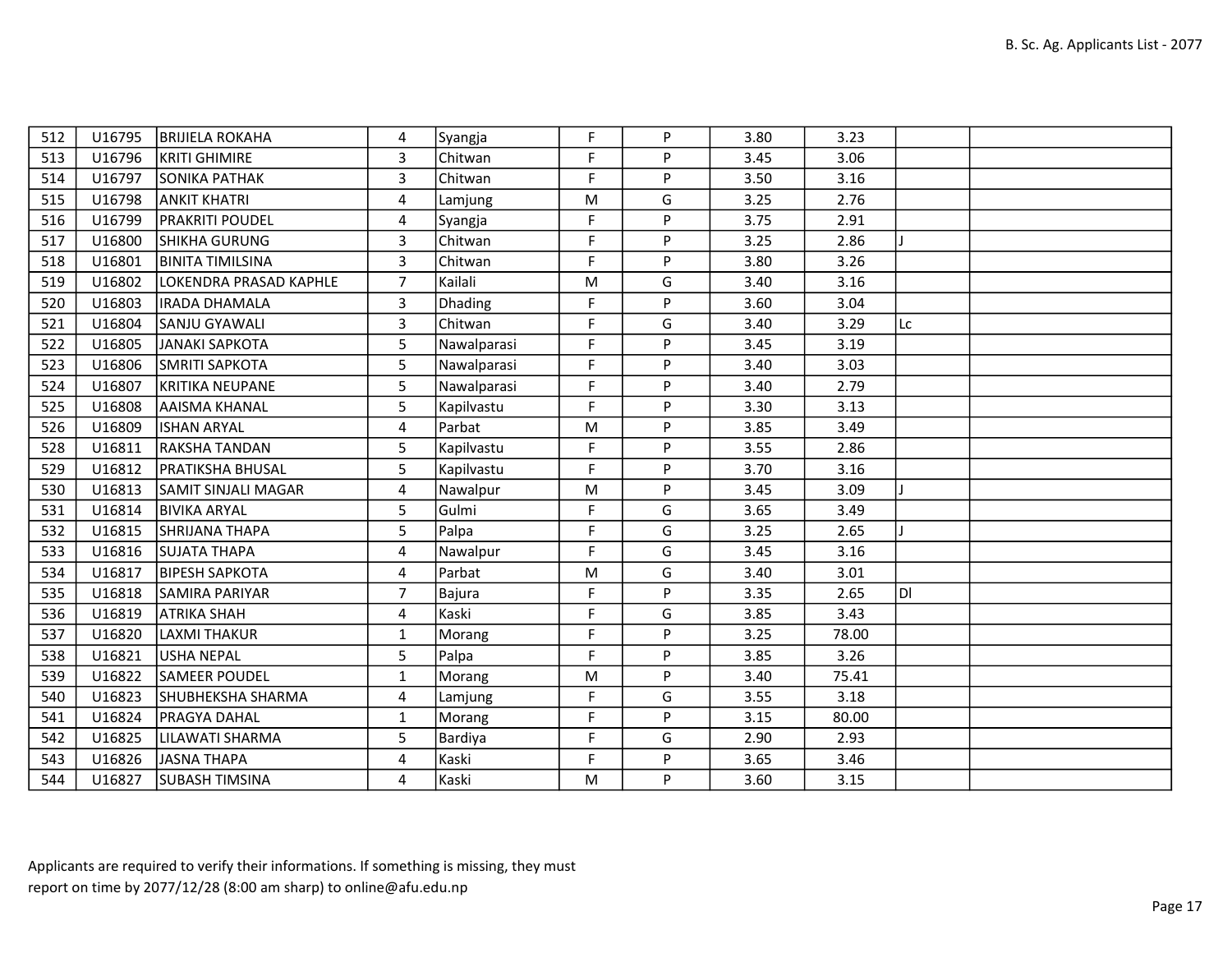| 545 | U16828 | <b>SUSRAT BALCHHAUDI</b>   | 4              | Gorkha         | M  | G            | 3.65 | 3.56  |        |  |
|-----|--------|----------------------------|----------------|----------------|----|--------------|------|-------|--------|--|
| 546 | U16829 | NAMRATA PARIYAR            | 4              | Kaski          | F. | P            | 3.60 | 3.29  | DI.    |  |
| 547 | U16830 | SABINA DAHAL               | $\mathbf{1}$   | Ilam           | F  | G            | 3.30 | 3.36  |        |  |
| 548 | U16831 | RASMI ALE                  | 4              | Tanahun        | F  | G            | 3.25 | 2.63  |        |  |
| 549 | U16832 | <b>KAMANA BHUSAL</b>       | 5              | Arghakhanchi   | F. | G            | 3.65 | 3.43  |        |  |
| 550 | U16833 | SHRADDHA REGMI             | $\overline{4}$ | Syangja        | F  | P            | 3.45 | 2.93  |        |  |
| 551 | U16834 | AKASH THAGUNNA             | $\overline{7}$ | Darchula       | M  | G            | 2.80 | 3.02  |        |  |
| 552 | U16835 | HIMAL PAUDEL               | 5              | Rupandehi      | M  | G            | 2.85 | 2.85  |        |  |
| 553 | U16836 | SANDHYA ARYAL              | 4              | Syangja        | F. | N/A          | 3.25 | 2.52  |        |  |
| 554 | U16837 | AASTHA MAINALI             | $\overline{2}$ | Sarlahi        | F  | O            | 2.95 | 2.63  |        |  |
| 555 | U16838 | BINDU KHADKA               | $\mathbf{1}$   | Terhathum      | F  | P            | 3.50 | 3.07  |        |  |
| 556 | U16839 | PRADITA BADAL              | $\overline{3}$ | Kavrepalanchok | F. | G            | 3.05 | 3.23  |        |  |
| 557 | U16840 | YASHIKA THAPA              | 5              | Pyuthan        | F. | $\mathsf{O}$ | 2.75 | 76.55 |        |  |
| 558 | U16841 | SAGAR K.C.                 | 4              | Kaski          | M  | P            | 3.70 | 3.19  |        |  |
| 559 | U16842 | PRAMISHA LAUDARI           | $\overline{4}$ | Tanahun        | F. | G            | 3.25 | 2.62  |        |  |
| 560 | U16843 | AASHIS POUDEL              | $\mathbf 1$    | Dhankuta       | M  | P            | 3.15 | 69.09 | Lc     |  |
| 561 | U16844 | lSUSAN THAPALIYA           | 3              | Nuwakot        | M  | P            | 3.75 | 3.19  |        |  |
| 562 | U16845 | BISHOW PRAKASH G.C.        | 5              | Gulmi          | M  | P.           | 3.25 | 3.43  |        |  |
| 563 | U16846 | <b>SURAJ LAMSAL</b>        | 4              | Tanahun        | M  | G            | 3.20 | 2.99  |        |  |
| 564 | U16847 | <b>RAM PRAKASH SUTIHAR</b> | $\overline{2}$ | Saptari        | M  | P            | 3.15 | 2.47  |        |  |
| 565 | U16848 | ANIL KC                    | 4              | Parbat         | M  | G            | 3.70 | 3.23  |        |  |
| 566 | U16849 | MADHU SUDAN ARYAL          | 5              | Kapilvastu     | M  | G            | 3.35 | 86.43 |        |  |
| 567 | U16850 | DIKSHYA ACHARYA            | 4              | Parbat         | F  | $\mathsf{O}$ | 3.40 | 2.73  |        |  |
| 568 | U16851 | PRATIK SUNUWAR             | $\mathbf{1}$   | Ilam           | M  | G            | 3.45 | 3.39  |        |  |
| 569 | U16852 | SAMJHANA KUMARI CHAUDHAR   | $\overline{2}$ | Saptari        | F  | P            | 2.80 | 2.73  |        |  |
| 570 | U16853 | <b>KAILASH PANTHA</b>      | $\pmb{4}$      | Tanahun        | M  | P            | 3.35 | 3.19  |        |  |
| 571 | U16854 | <b>AADITYA CHAUDHARY</b>   | $\overline{2}$ | Saptari        | M  | P            | 3.70 | 3.49  |        |  |
| 572 | U16855 | <b>AJIT YADAV</b>          | 5              | Bardiya        | M  | P            | 3.45 | 2.76  | Ma     |  |
| 573 | U16856 | PRASANSHA DHAKAL           | $\mathbf{1}$   | Udayapur       | F  | P            | 3.40 | 3.25  | Dp, Sa |  |
| 574 | U16857 | <b>SANTOSH PAUDEL</b>      | $\overline{4}$ | Parbat         | M  | P            | 3.75 | 3.43  |        |  |
| 575 | U16858 | <b>BISHNU NEUPANE</b>      | 5              | Nawalparasi    | E  | P            | 3.55 | 3.16  |        |  |
| 576 | U16859 | POOJA NEUPANE              | 5              | Nawalparasi    | F. | P            | 3.55 | 3.05  |        |  |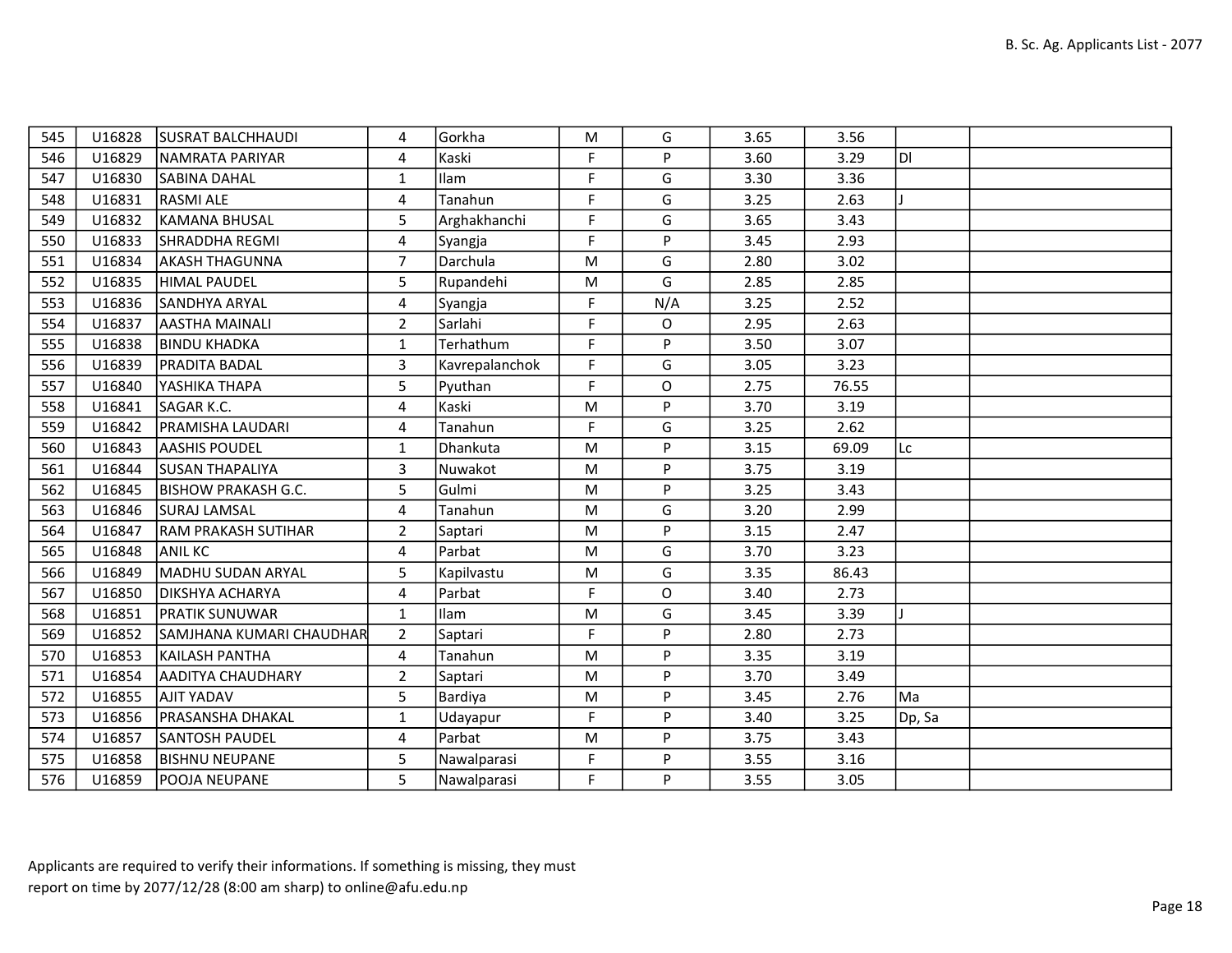| 577 | U16860 | SAMANA GHIMIRE             | 4              | Myagdi       | F. | P | 3.55  | 2.93  |      |  |
|-----|--------|----------------------------|----------------|--------------|----|---|-------|-------|------|--|
| 578 | U16861 | SUSAN YADAV                | 5              | Rupandehi    | F. | G | 3.60  | 3.13  | Ma   |  |
| 579 | U16862 | KARINA NEUPANE             | 4              | Kaski        | F. | P | 3.80  | 3.13  | Lc   |  |
| 580 | U16863 | PRAKASH DHUNGANA           | 3              | Chitwan      | M  | P | 3.75  | 3.53  |      |  |
| 581 | U16864 | SABINA NEUPANE             | 4              | Tanahun      | F. | G | 3.70  | 3.29  |      |  |
| 582 | U16865 | BIMALA REGMI               | 4              | Nawalparasi  | F. | G | 3.48  | 2.86  |      |  |
| 583 | U16866 | ALISHA SIGDEL              | $\mathbf{1}$   | Morang       | F. | P | 3.80  | 3.16  |      |  |
| 584 | U16867 | APNA BOGATI                | 3              | Chitwan      | F. | P | 3.40  | 2.76  | Lc   |  |
| 585 | U16868 | <b>BIKASH KUMAR MANDAL</b> | $\overline{2}$ | Dhanusa      | M  | P | 3.30  | 2.83  | l Ma |  |
| 586 | U16869 | lPARMANAND YADAV           | 5              | Bardiya      | M  | P | 3.30  | 2.72  | Ma   |  |
| 587 | U16870 | YOGESH ARYAL               | 4              | Syangja      | M  | G | 3.70  | 3.43  |      |  |
| 588 | U16871 | AMISH CHALISE              | 3              | Makwanpur    | M  | P | 3.45  | 3.23  |      |  |
| 589 | U16872 | AMISHA K.C.                | $\overline{4}$ | Kaski        | F. | P | 3.70  | 3.29  |      |  |
| 590 | U16873 | ANURAG ADHIKARI            | $\mathbf{1}$   | Jhapa        | M  | P | 3.25  | 2.95  |      |  |
| 591 | U16874 | DENIL KHADKA               | 3              | Dolakha      | M  | G | 3.75  | 3.16  |      |  |
| 592 | U16875 | POOJA POUDEL               | $\overline{7}$ | Kailali      | F  | P | 3.55  | 3.36  |      |  |
| 593 | U16876 | NIKITA DHAKAL              | 4              | Gorkha       | E. | P | 3.35  | 2.82  |      |  |
| 594 | U16877 | PRAJITA DEVKOTA            | $\overline{4}$ | Tanahun      | F. | P | 3.45  | 3.56  |      |  |
| 595 | U16878 | HEMANT JOSHI               | $\overline{7}$ | Kanchanpur   | M  | G | 3.40  | 3.29  |      |  |
| 596 | U16879 | HIRENDRA KUMAR YADAV       | $\overline{2}$ | Saptari      | M  | P | 3.75  | 2.85  |      |  |
| 597 | U16880 | ELINA DEVKOTA              | 4              | Gorkha       | F. | P | 3.65  | 3.39  |      |  |
| 598 | U16881 | AAYUSHMA ACHARYA           | 5              | Nawalparasi  | F. | P | 3.35  | 3.29  |      |  |
| 599 | U16882 | <b>SHRISTI BHUSAL</b>      | 4              | Parbat       | F. | P | 3.80  | 3.01  |      |  |
| 600 | U16883 | BABITA NEPALI              | 6              | Surkhet      | F. | G | 58.75 | 50.10 | ldi. |  |
| 601 | U16884 | RICHAL ROSHYARA            | $\overline{7}$ | Dadeldhura   | F. | P | 3.65  | 3.19  |      |  |
| 602 | U16885 | <b>CHANDRA KALA PUN</b>    | 5              | Dang         | F  | P | 76.38 | 58.20 |      |  |
| 603 | U16886 | <b>NERISA DAHAL</b>        | $\mathbf{1}$   | Jhapa        | F. | P | 3.65  | 3.14  |      |  |
| 604 | U16887 | SANDIP CHAUDHARY           | 5              | Rupandehi    | M  | P | 3.30  | 2.73  |      |  |
| 605 | U16888 | PRATIMA ADHIKARI           | 5              | Banke        | F. | P | 3.05  | 2.86  |      |  |
| 606 | U16889 | <b>AISHA GURUNG</b>        | 3              | Kathmandu    | F. | P | 3.50  | 2.83  |      |  |
| 607 | U16890 | BABIN ADHIKARI             | $\overline{4}$ | Kaski        | M  | G | 3.40  | 3.06  |      |  |
| 608 | U16891 | SHRISTI ACHARYA            | 5              | <b>Banke</b> | F. | P | 3.55  | 3.02  |      |  |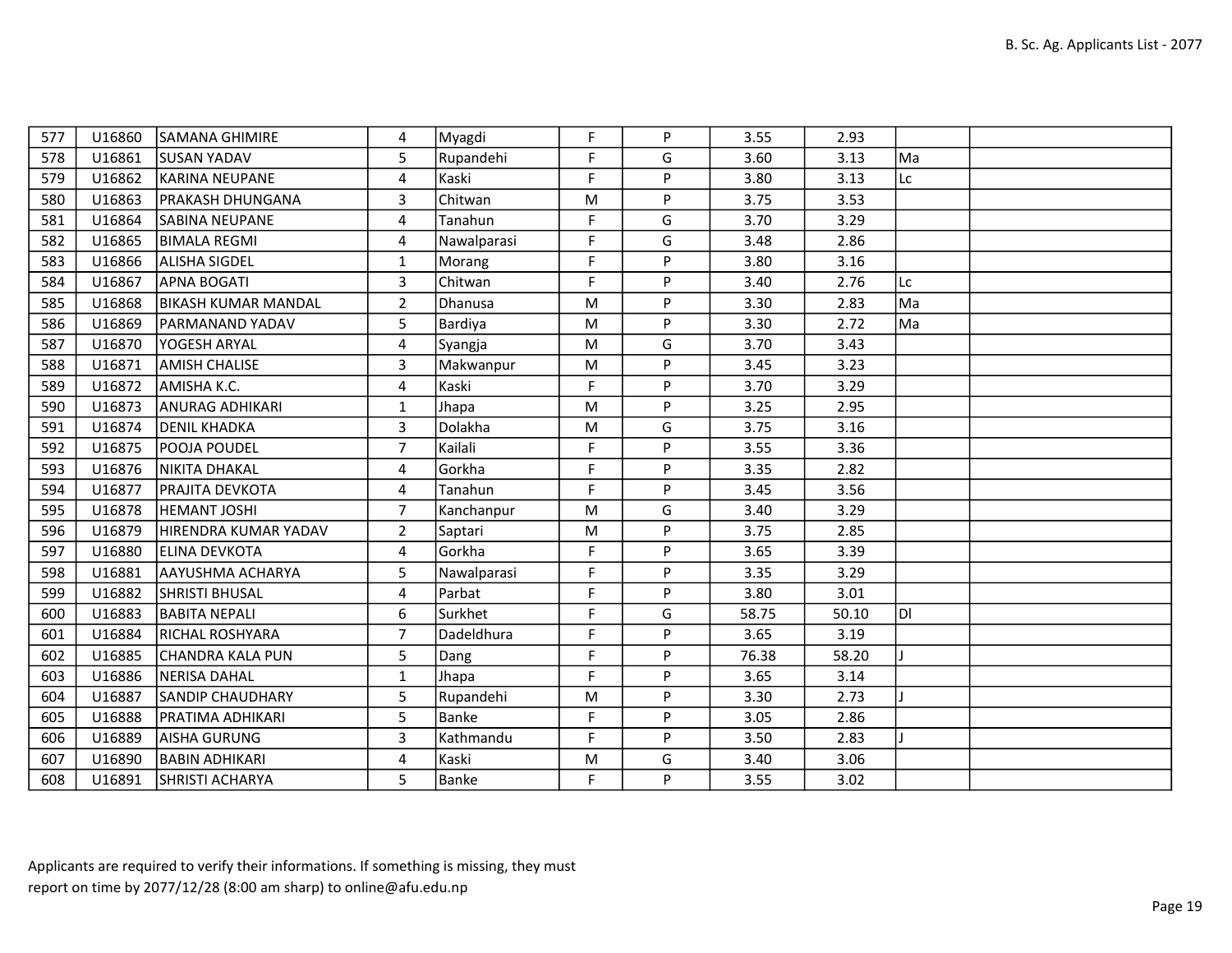| 609 | U16892 | <b>BIKRAM BHANDARI</b>       | 6              | Jumla             | M  | N/A          | 3.45  | 3.63  |          |                       |
|-----|--------|------------------------------|----------------|-------------------|----|--------------|-------|-------|----------|-----------------------|
| 610 | U16893 | <b>SHIVAM KUMAR SINGH</b>    | $\overline{2}$ | Mahottari         | M  | G            | 3.40  | 2.96  | l Ma     |                       |
| 611 | U16894 | JHARANA SUBEDI               | 5              | Nawalparasi       | F  | G            | 3.65  | 2.98  |          |                       |
| 612 | U16895 | PRATIKSHYA ADHIKARI          | 5              | Rupandehi         | F  | P            | 3.70  | 3.43  |          |                       |
| 613 | U16896 | <b>SURAKSHYA PANDEY</b>      | 4              | Syangja           | F. | P            | 3.65  | 3.15  |          |                       |
| 614 | U16897 | APSARA GURUNG                | 4              | Kaski             | F  | G            | 3.80  | 3.23  |          |                       |
| 615 | U16898 | <b>SHASHANK YADAV</b>        | $\overline{2}$ | Dhanusa           | M  | P            | 3.45  | 2.89  | Ma       |                       |
| 616 | U16899 | <b>NIRAJAN KC</b>            | 6              | <b>Rukum West</b> | M  | G            | 63.38 | 71.92 |          |                       |
| 617 | U16900 | PRATHANA SILWAL              | $\mathbf{1}$   | Udayapur          | F  | P            | 3.70  | 3.51  |          |                       |
| 618 | U16901 | RASHMI K.C.                  | 4              | Kaski             | F. | P            | 3.50  | 2.67  |          |                       |
| 619 | U16902 | <b>RITU SAPKOTA</b>          | 4              | <b>Baglung</b>    | F  | N/A          | 3.35  | 2.94  |          |                       |
| 620 | U16903 | YOJANA SHRESTHA              | 4              | Parbat            | F  | P            | 3.55  | 2.92  |          |                       |
| 621 | U16904 | SUKRITI BHANDARI             | 5              | Rupandehi         | F  | P            | 3.65  | 3.19  |          |                       |
| 622 | U16905 | <b>ASTHA POKHREL</b>         | 5              | Kapilvastu        | F  | P            | 3.50  | 2.96  |          |                       |
| 623 | U16906 | SWATI SUBBA                  | $\mathbf{1}$   | Morang            | F. | G            | 3.50  | 3.15  |          |                       |
| 624 | U16907 | <b>PRIYA YADAV</b>           | 5              | Nawalparasi       | F  | P            | 3.65  | 3.26  | Ma       |                       |
| 625 | U16908 | PREETI YADAV                 | 5              | Nawalparasi       | F  | P            | 3.50  | 3.16  | Ma       |                       |
| 626 | U16909 | <b>ISHA NEPAL</b>            | $\mathbf{1}$   | Jhapa             | F. | P            | 3.45  | 3.35  |          |                       |
| 627 | U16910 | <b>ANISHA TAMANG</b>         | $\mathbf{1}$   | Jhapa             | F  | P            | 3.40  | 2.59  |          |                       |
| 628 | U16911 | <b>ROJIT BHANDARI</b>        | 3              | Chitwan           | M  | G            | 3.70  | 3.09  |          |                       |
| 629 | U16912 | ANURAG THARU CHAUDHARY       | 5              | Rupandehi         | M  | N/A          | 3.30  |       |          | Lack of +2 transcript |
| 630 | U16913 | AMIT KUMAR KUSHWAHA          | $\overline{2}$ | <b>Bara</b>       | M  | $\mathsf{O}$ | 52.00 | 71.65 | Ap-D, Ma |                       |
| 631 | U16914 | ANISHA KUMARI SAH            | $\mathbf 0$    | Rautahat          | F  | P            | 3.85  | 3.33  |          |                       |
| 632 | U16915 | <b>BASANT MAINALI</b>        | 3              | Makwanpur         | M  | P            | 3.45  | 2.99  |          |                       |
| 633 | U16916 | PRIYASHA MAHASETH            | $\overline{2}$ | Rautahat          | F. | G            | 3.50  | 3.36  | Ma       |                       |
| 634 | U16917 | <b>RASHMI CHAUDHARY</b>      | $\overline{2}$ | Siraha            | F  | P            | 3.65  | 3.39  |          |                       |
| 635 | U16918 | <b>DIXITA ARYAL</b>          | 5              | Rupandehi         | F. | P            | 3.55  | 3.03  |          |                       |
| 636 | U16919 | <b>PRATIBHA ROY</b>          | $\mathbf{1}$   | Morang            | F  | P            | 3.20  | 3.26  | Ma       |                       |
| 637 | U16920 | <b>GOBINDA BAHADUR SHAHI</b> | 6              | Dailekh           | M  | $\mathsf{O}$ | 55.50 | 68.70 | Lc       |                       |
| 638 | U16921 | AAYUSHA YONGHANG             | $\mathbf{1}$   | Panchthar         | F. | G            | 2.65  | 75.76 |          |                       |
| 639 | U16922 | <b>BISHOW BANJADE</b>        | 5              | Rupandehi         | M  | P            | 3.25  | 3.23  |          |                       |
| 640 | U16923 | PRASHANTA BANSTOLA           | $\overline{4}$ | Kaski             | M  | G            | 3.40  | 3.31  | lLc      |                       |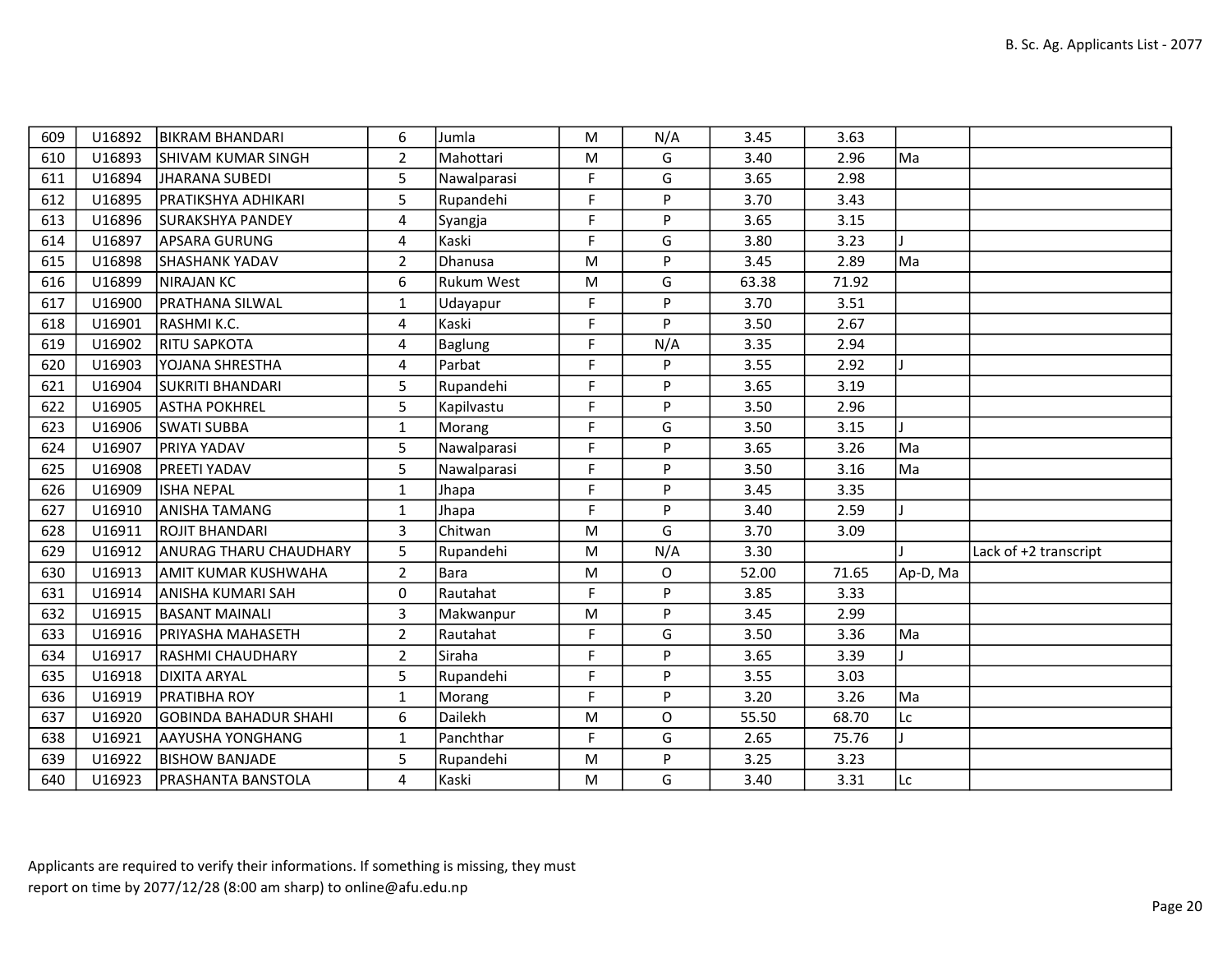| 641 | U16924 | <b>PUJA LAMICHHANE</b>   | 4                       | Gorkha       | F. | $\Omega$ | 80.00 | 64.00 | Ap-D |              |
|-----|--------|--------------------------|-------------------------|--------------|----|----------|-------|-------|------|--------------|
| 642 | U16925 | SAMUNDRA PANDEY          | $\overline{4}$          | Nawalparasi  | M  | P        | 3.75  | 3.23  |      |              |
| 643 | U16926 | MAHENDRA OLI             | 5                       | Dang         | M  | <b>D</b> | 3.30  | 3.31  |      |              |
| 645 | U16928 | NIKAM JAISWAL            | $\overline{2}$          | Sarlahi      | F  | P        | 3.70  | 2.73  | Ma   |              |
| 646 | U16929 | <b>PRASAMSHA GHIMIRE</b> | 5                       | Gulmi        | F  | P        | 3.00  | 3.02  |      |              |
| 647 | U16930 | YAMUNANAND CHAUDHARY     | $\overline{2}$          | Saptari      | M  | D        | 3.70  | 3.37  |      |              |
| 648 | U16931 | LAXMEE BHATTARAI         | 5                       | Nawalparasi  | F. | P        | 3.55  | 2.89  |      |              |
| 649 | U16932 | CHANDRA BOHARA           | $\overline{7}$          | Dadeldhura   | F  | P        | 2.95  | 2.63  |      | No doc (all) |
| 650 | U16933 | SWASTIKA ARYAL           | 5                       | Rupandehi    | F  | P        | 3.60  | 3.26  |      |              |
| 651 | U16934 | SITA BHATTA              | 4                       | Gorkha       | F. | P        | 75.88 | 78.78 |      |              |
| 652 | U16935 | RUCHI SHARMA             | 5                       | Rupandehi    | F  | P        | 3.80  | 3.53  |      |              |
| 653 | U16936 | MAMATA SHARMA WAGLE      | $\overline{\mathbf{4}}$ | Nawalparasi  | F  | Þ        | 3.20  | 2.96  |      |              |
| 654 | U16937 | <b>SABINA CHAUDHARY</b>  | 5                       | Dang         | F. | P        | 3.60  | 2.86  |      |              |
| 655 | U16938 | <b>RASMI POUDEL</b>      | 5                       | Gulmi        | F  | G        | 3.55  | 3.03  |      |              |
| 656 | U16939 | SANGITA SIRMAL           | 4                       | Gorkha       | F. | G        | 2.95  | 2.86  | DI.  |              |
| 657 | U16940 | SONIKA KAFLE             | 4                       | Parbat       | F. | G        | 3.80  | 3.63  |      |              |
| 658 | U16941 | SONI RANA MAGAR          | 5                       | Rupandehi    | F  | P        | 3.60  | 3.29  |      |              |
| 659 | U16942 | RITURAJ JHA              | $\overline{2}$          | Mahottari    | M  | G        | 3.25  | 2.49  | Ma   |              |
| 660 | U16943 | MANJILA SHRESTHA         | 5                       | Palpa        | F. | P        | 3.60  | 2.86  |      |              |
| 661 | U16944 | ANSHU PRADHANANG         | $\overline{4}$          | Kaski        | F. | P        | 3.70  | 3.15  |      |              |
| 662 | U16945 | SABINA BOHARA            | 5                       | Rupandehi    | F. | P        | 3.55  | 3.63  |      |              |
| 663 | U16946 | MONIKA SHRESTHA          | 5                       | Nawalparasi  | F. | P        | 3.55  | 3.29  |      |              |
| 664 | U16947 | REETU SHARMA             | 5                       | Rupandehi    | F. | P        | 3.65  | 3.46  |      |              |
| 665 | U16948 | MANISH GOLE              | 3                       | Makwanpur    | M  | G        | 3.50  | 3.12  |      |              |
| 666 | U16949 | SABINA RAYAMAJHI         | 5                       | Arghakhanchi | F. | G        | 3.30  | 3.13  |      |              |
| 667 | U16950 | <b>BIPANA PANTHI</b>     | 5                       | Arghakhanchi | F  | G        | 3.30  | 2.97  |      |              |
| 668 | U16951 | ANUJA POUDEL             | 4                       | Kaski        | F. | P        | 3.55  | 2.71  |      |              |
| 669 | U16952 | <b>BIPIN K.C.</b>        | 6                       | Surkhet      | M  | G        | 3.60  | 3.32  |      |              |
| 670 | U16953 | KRITI NYAUPANE           | $\overline{4}$          | Parbat       | F  | G        | 3.70  | 3.19  |      |              |
| 671 | U16954 | AYUSHA KAFLE             | 4                       | Nawalparasi  | F. | P        | 3.70  | 3.46  |      |              |
| 672 | U16955 | <b>ASHMITA PANDEY</b>    | 5                       | Palpa        | F. | Þ        | 3.35  | 3.26  |      |              |
| 673 | U16956 | UDAYA POUDEL             | $\overline{4}$          | Kaski        | M  | N/A      | 3.40  | 2.93  |      |              |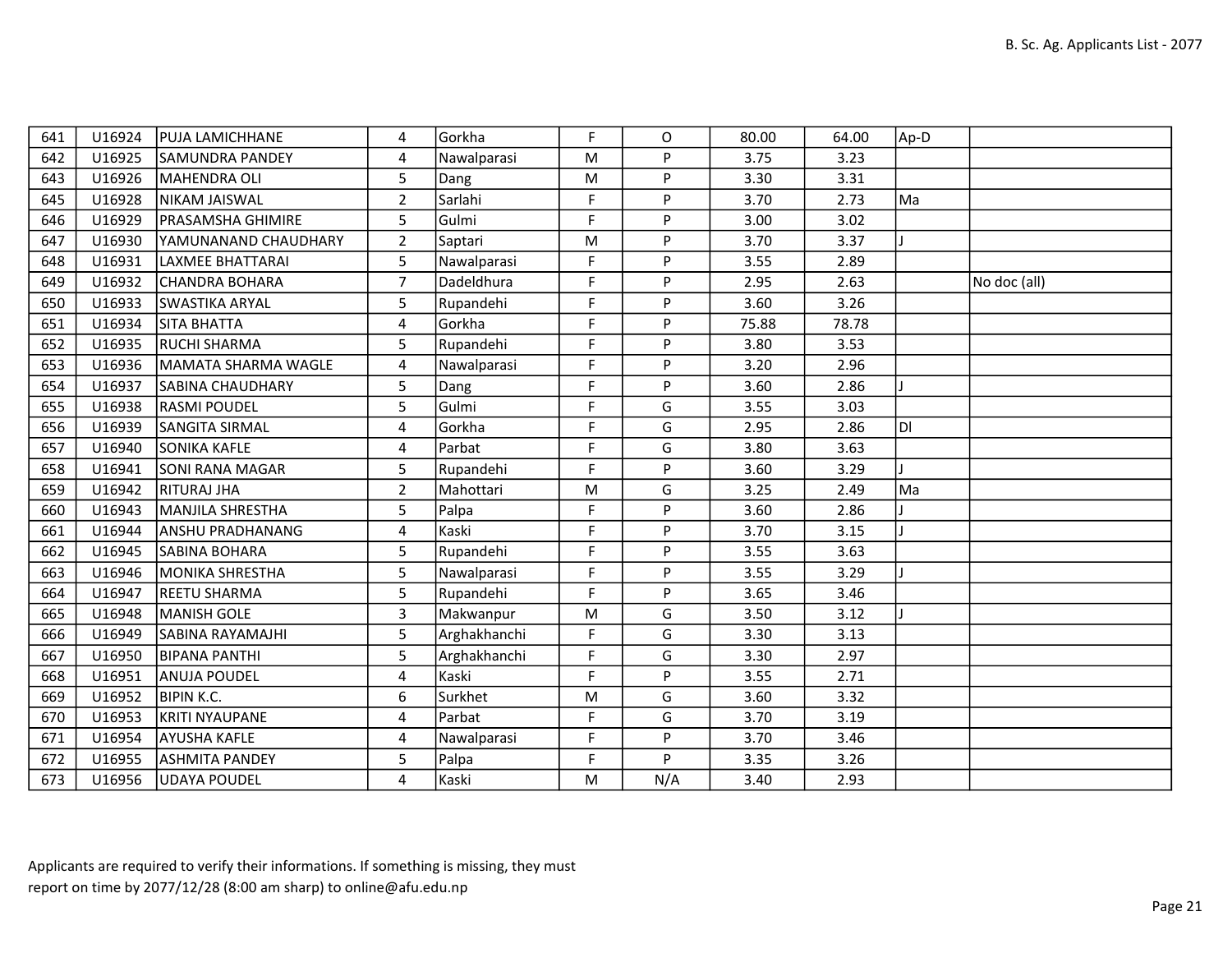| 674 | U16957 | GOPAL THARU                  | 5              | Rupandehi      | M  | P | 3.75 | 3.29  |    |  |
|-----|--------|------------------------------|----------------|----------------|----|---|------|-------|----|--|
| 675 | U16958 | <b>MANISHA KHADKA</b>        | 5              | Gulmi          | F. | P | 3.60 | 2.75  |    |  |
| 676 | U16959 | <b>SAMRACHANA NEUPANE</b>    | 4              | Kaski          | F. | G | 3.45 | 3.38  | Lc |  |
| 677 | U16960 | <b>BISHAL SHRESTHA</b>       | 4              | Lamjung        | M  | P | 3.55 | 3.36  |    |  |
| 678 | U16961 | <b>SUJATA TAMANG</b>         | 3              | Sindhuli       | F. | P | 3.60 | 3.19  |    |  |
| 679 | U16962 | <b>MAMATA KHADKA</b>         | 3              | Dolakha        | È. | Þ | 3.60 | 2.89  |    |  |
| 680 | U16963 | <b>BIBITA KANDEL</b>         | 4              | Kaski          | F. | G | 3.70 | 3.29  |    |  |
| 681 | U16964 | <b>SANJITA BHUJEL</b>        | $\mathbf{3}$   | Sindhuli       | F  | P | 3.85 | 3.29  |    |  |
| 682 | U16965 | <b>SHRISTI POKHREL</b>       | 5              | Gulmi          | F. | P | 4.00 | 3.43  |    |  |
| 683 | U16966 | <b>TULSA PANDE</b>           | 5              | Nawalparasi    | F. | P | 3.75 | 3.56  |    |  |
| 684 | U16967 | <b>ANJU MALLA</b>            | 4              | Nawalparasi    | F. | P | 3.85 | 3.33  |    |  |
| 685 | U16968 | PRABINA PARAJULI             | 5              | Arghakhanchi   | F. | P | 3.90 | 3.46  |    |  |
| 686 | U16969 | <b>RAJ CHHETRI</b>           | 5              | Rupandehi      | M  | P | 3.75 | 3.13  |    |  |
| 687 | U16970 | <b>GARIMA POUDEL</b>         | 4              | Syangja        | F. | P | 3.75 | 3.13  |    |  |
| 688 | U16971 | <b>SMARIKA KAFLE</b>         | $\mathbf{1}$   | Morang         | F. | P | 3.10 | 2.91  |    |  |
| 689 | U16972 | <b>GAGAN BABU ADHIKARI</b>   | 4              | Parbat         | M  | P | 3.55 | 2.99  |    |  |
| 690 | U16973 | SARASWATI BELBASE            | 5              | Kapilvastu     | F. | P | 2.90 | 68.82 |    |  |
| 693 | U16976 | <b>KARINA MAGAR</b>          | $\mathbf 1$    | Okhaldhunga    | F. | G | 3.35 | 3.31  |    |  |
| 694 | U16977 | PURNIKA PANDEY               | 5              | Rupandehi      | F. | P | 3.65 | 3.19  |    |  |
| 695 | U16978 | TARA KUMARI K. C.            | 5              | Dang           | F. | P | 3.50 | 3.13  |    |  |
| 696 | U16979 | NAMRATA BANJARA              | 3              | Chitwan        | F. | P | 3.45 | 3.23  |    |  |
| 697 | U16980 | <b>ABISHEK SHARMA</b>        | 6              | Dailekh        | M  | P | 3.35 | 3.18  |    |  |
| 698 | U16981 | <b>JANUKA GHIMIRE</b>        | $\mathsf{3}$   | Kavrepalanchok | F  | G | 3.76 | 3.23  |    |  |
| 699 | U16982 | HIMANI THAPA MAGAR           | $\overline{7}$ | Kailali        | F. | P | 2.70 | 2.42  |    |  |
| 700 | U16983 | SUMINA G.C.                  | $\overline{4}$ | Kaski          | F. | G | 3.50 | 3.02  |    |  |
| 701 | U16984 | <b>BAL KRISHNA CHAUDHARY</b> | $\overline{2}$ | Siraha         | M  | P | 3.35 | 2.64  |    |  |
| 702 | U16985 | <b>ANKITA GUPTA</b>          | 5              | Nawalparasi    | F. | P | 3.15 | 3.09  | Ma |  |
| 703 | U16986 | SAMJHANA GHARTI MAGAR        | 5              | Dang           | F. | P | 3.50 | 2.81  |    |  |
| 704 | U16987 | <b>SUBODH TIWARI</b>         | $\mathbf 0$    | Gorkha         | M  | G | 3.25 | 3.27  |    |  |
| 705 | U16988 | <b>RANJIT GHORSAINI</b>      | 3              | Makwanpur      | M  | P | 3.15 | 2.83  |    |  |
| 706 | U16989 | <b>SAROJ AYER</b>            | $\overline{7}$ | Dadeldhura     | M  | Þ | 3.30 | 3.45  |    |  |
| 707 | U16990 | <b>SUMINA SAPKOTA</b>        | 4              | Gorkha         | F. | P | 3.70 | 3.49  |    |  |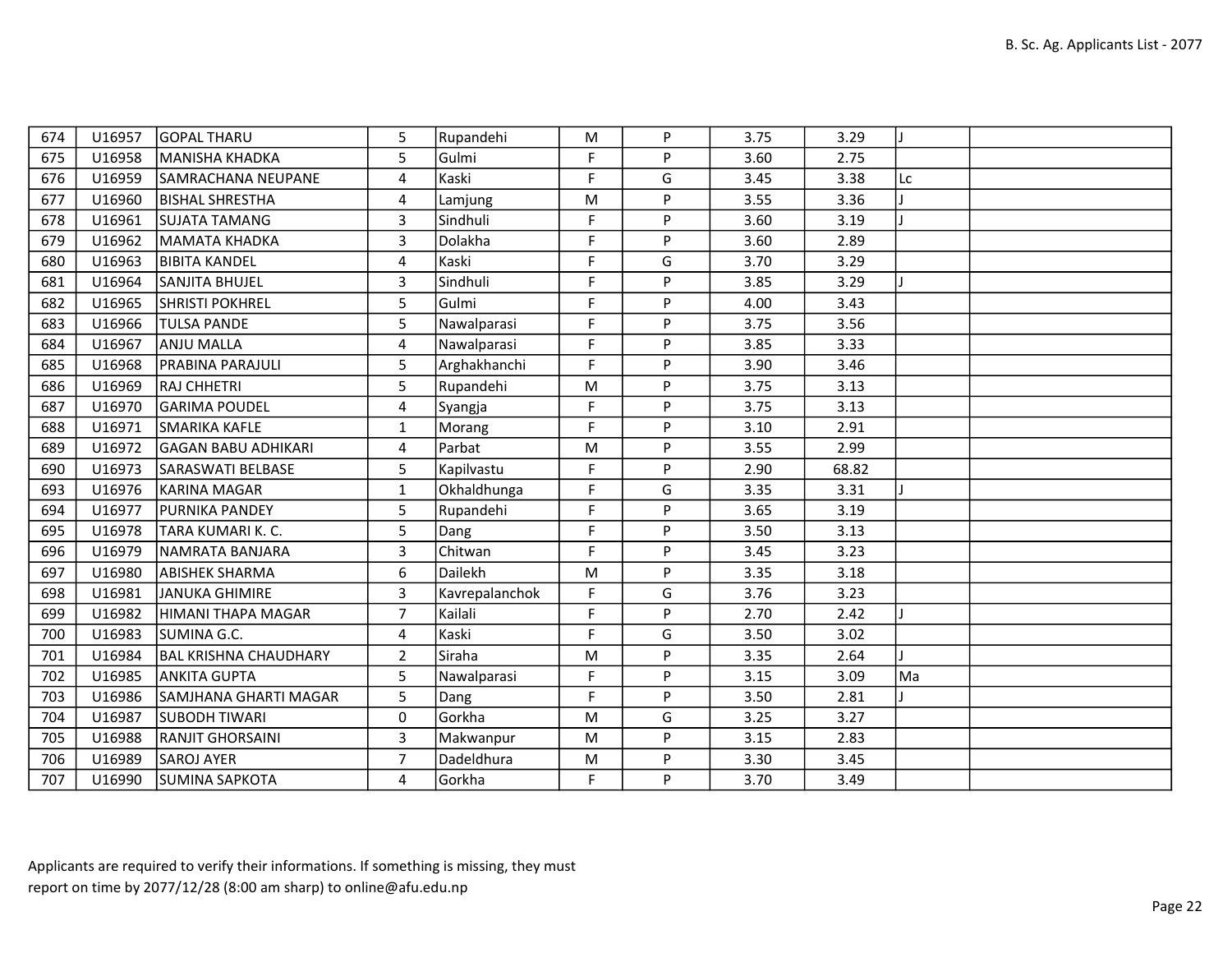| 708 | U16991 | NIRAJ MAHATO           | 3              | Chitwan       | M  | P            | 3.65 | 3.03  |       |          |
|-----|--------|------------------------|----------------|---------------|----|--------------|------|-------|-------|----------|
| 709 | U16992 | SADIKSHYA DHUNGANA     | 5              | Palpa         | F  | P            | 3.50 | 2.94  |       |          |
| 710 | U16993 | KANTI MALLA            | 4              | Kaski         | F. | G            | 3.50 | 3.32  | J, Lc |          |
| 711 | U16994 | MANISHA OJHA           | $\overline{4}$ | Nawalparasi   | F  | P            | 3.85 | 3.33  |       |          |
| 712 | U16995 | ABISHIKA KAFLE         | 5              | Rupandehi     | F. | P            | 3.45 | 3.29  |       |          |
| 713 | U16996 | SUSHMA KARKI           | $\mathbf{1}$   | Sankhuwasabha | F. | G            | 3.30 | 3.27  |       |          |
| 714 | U16997 | <b>SUJAN POKHREL</b>   | 4              | Syangja       | M  | P            | 3.10 | 71.96 |       |          |
| 715 | U16998 | KRISHNA BAHADUR DANI   | 4              | Gorkha        | M  | P            | 3.50 | 2.58  |       |          |
| 716 | U16999 | <b>PRIYANSHI YADAV</b> | 5              | Rupandehi     | F. | P            | 3.55 | 3.03  | lMa   |          |
| 717 | U17000 | <b>ISHWOR HITANGA</b>  | 5              | Palpa         | M  | G            | 3.25 | 2.82  | DI.   |          |
| 718 | U17001 | PARIM THAPA MAGAR      | $\mathbf{1}$   | Jhapa         | M  | P            | 3.30 | 3.66  |       |          |
| 719 | U17002 | AAYESHA PAUDEL         | 4              | Parbat        | F. | Þ            | 3.85 | 3.49  |       |          |
| 720 | U17003 | <b>SUSMITA GIRI</b>    | $\overline{4}$ | Gorkha        | F. | P            | 3.70 | 3.06  |       |          |
| 721 | U17004 | MANISH BASNET          | 4              | Gorkha        | M  | P            | 3.20 | 2.96  |       |          |
| 722 | U17005 | SHANKAR SHARMA         | 6              | Dailekh       | M  | P.           | 3.40 | 2.84  |       |          |
| 723 | U17006 | <b>BIBHOR JAYSWAL</b>  | $\overline{2}$ | Rautahat      | M  | P            | 3.75 | 3.06  | Ma    |          |
| 724 | U17007 | <b>SAMIR PAUDEL</b>    | 3              | Chitwan       | M  | P            | 3.60 | 3.49  |       |          |
| 725 | U17008 | <b>EREEKA THAPA</b>    | $\overline{7}$ | Bajura        | F. | P            | 2.65 | 76.90 |       |          |
| 726 | U17009 | <b>SWASTIKA POUDEL</b> | $\overline{3}$ | Chitwan       | F. | G            | 3.30 | 2.96  | Lc    |          |
| 727 | U17010 | <b>ABINA POUDEL</b>    | 4              | Lamjung       | F. | P            | 3.35 | 2.78  |       |          |
| 728 | U17011 | MAMATA BHANDARI        | $\mathbf{1}$   | Jhapa         | F. | P            | 3.30 | 3.53  |       |          |
| 729 | U17012 | <b>SHEELA SAPKOTA</b>  | $\overline{3}$ | Kathmandu     | F. | P            | 3.45 | 3.31  |       |          |
| 730 | U17013 | DEEPAK KHANAL          | 5              | Arghakhanchi  | M  | P            | 3.60 | 3.23  |       |          |
| 731 | U17014 | ASHIM BHANDARI         | 5              | Gulmi         | M  | $\mathsf{O}$ | 3.35 | 3.23  |       | No Photo |
| 732 | U17015 | <b>ROJIT GC</b>        | 5              | Palpa         | M  | P            | 3.40 | 2.97  |       |          |
| 733 | U17016 | <b>SUJAL ARYAL</b>     | $\overline{3}$ | Chitwan       | M  | P            | 3.75 | 3.41  |       |          |
| 734 | U17017 | <b>DIPTEE ACHARYA</b>  | 5              | Rupandehi     | F  | P            | 3.10 | 2.83  |       |          |
| 735 | U17018 | <b>SRIJANA SHARMA</b>  | 6              | Dailekh       | F. | Þ            | 3.85 | 3.19  |       |          |
| 736 | U17019 | SUMITRA RANABHAT       | 4              | Tanahun       | F  | P            | 3.85 | 3.66  |       |          |
| 737 | U17020 | MONIKA KUMARI PANJIYAR | $\overline{2}$ | Dhanusa       | F. | P            | 3.50 | 2.86  | Ma    |          |
| 738 | U17021 | NISSHREET BHATTARAI    | 4              | Tanahun       | M  | D            | 3.65 | 3.35  |       |          |
| 739 | U17022 | SAMIKSHYA DHAKAL       | 4              | Syangja       | F. | P            | 2.65 | 76.82 |       |          |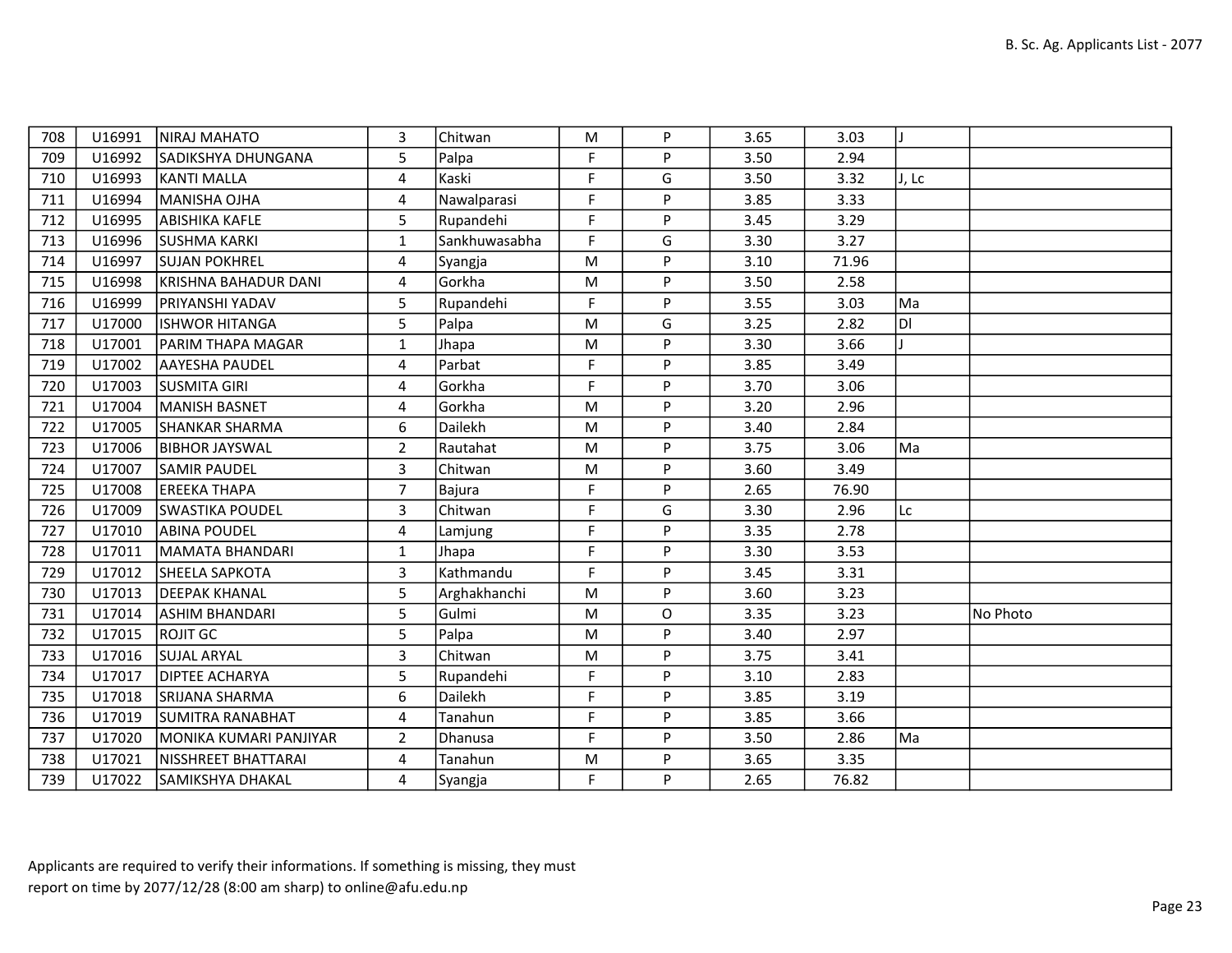| 740 | U17023 | <b>DIPESH ADHIKARI</b>    | 4              | Kaski        | M  | G   | 3.85 | 3.53  |        |  |
|-----|--------|---------------------------|----------------|--------------|----|-----|------|-------|--------|--|
| 741 | U17024 | ANISHA DANAI              | 3              | Chitwan      | F  | P   | 3.70 | 3.36  |        |  |
| 742 | U17025 | <b>ASMITA NEUPANE</b>     | 5              | Arghakhanchi | F. | P   | 3.40 | 3.13  |        |  |
| 743 | U17026 | RASHMITA SHRESTHA         | 3              | Chitwan      | F. | P   | 3.55 | 3.13  | J, Lc  |  |
| 744 | U17027 | <b>BIKRAM K.C.</b>        | 5              | Pyuthan      | M  | O   | 3.55 | 3.19  |        |  |
| 745 | U17028 | KALYAN BISTA              | 5              | Palpa        | M  | P   | 3.55 | 3.36  |        |  |
| 746 | U17029 | <b>KABITA SHAHI</b>       | 6              | Kalikot      | F. | G   | 3.50 | 2.79  | Dp     |  |
| 747 | U17030 | NIRAJAN BHATTARAI         | $\overline{7}$ | Achham       | M  | P   | 3.20 | 2.65  |        |  |
| 748 | U17031 | YOGYATA NEUPANE           | 3              | Chitwan      | F. | P   | 3.85 | 3.21  |        |  |
| 749 | U17032 | SUSHIL KHADKA             | 3              | Ramechhap    | M  | P   | 3.35 | 3.11  |        |  |
| 751 | U17034 | UJJWALA MULMI             | $\mathbf 1$    | Morang       | F. | P   | 3.35 | 3.19  |        |  |
| 752 | U17035 | JYOTI B.C.                | 6              | Surkhet      | F. | N/A | 2.50 | 73.18 |        |  |
| 753 | U17036 | PRATIMA PANDEY            | $\overline{4}$ | Syangja      | F. | N/A | 3.10 | 69.29 |        |  |
| 754 | U17037 | KISHOR SHARMA PAUDYAL     | 6              | Surkhet      | M  | P   | 3.70 | 3.36  |        |  |
| 755 | U17038 | <b>BISESHTA ARYAL</b>     | $\overline{4}$ | Nawalparasi  | F. | N/A | 3.65 | 3.49  |        |  |
| 756 | U17039 | <b>PUJA BIST</b>          | $\overline{7}$ | Kanchanpur   | F. | P   | 3.45 | 2.91  |        |  |
| 757 | U17040 | <b>SUMINTRI YADAV</b>     | $\overline{2}$ | <b>Bara</b>  | F. | P   | 3.35 | 2.69  | lMa    |  |
| 758 | U17041 | <b>LAXMI DAHAL</b>        | $\overline{4}$ | Kaski        | F. | G   | 3.45 | 3.16  |        |  |
| 759 | U17042 | SOPHIYA MAHARJAN          | $\overline{3}$ | Lalitpur     | F. | P   | 3.65 | 3.08  |        |  |
| 760 | U17043 | <b>MANSUN SHARMA</b>      | $\overline{7}$ | Doti         | M  | G   | 3.20 | 3.38  |        |  |
| 761 | U17044 | <b>KRISHNA THARU</b>      | 5              | Bardiya      | M  | G   | 2.90 | 2.99  |        |  |
| 762 | U17045 | JAMUNA OLI                | 6              | Surkhet      | F. | N/A | 2.30 | 69.18 |        |  |
| 763 | U17046 | <b>BARSHA ADHIKARI</b>    | 5              | Kapilvastu   | F  | G   | 3.80 | 3.22  |        |  |
| 764 | U17047 | <b>SUMIT ACHARYA</b>      | 5              | Dang         | M  | P   | 3.55 | 2.96  |        |  |
| 765 | U17048 | INEHA SHRESTHA            | 5              | Palpa        | F. | P   | 3.45 | 3.26  |        |  |
| 766 | U17049 | <b>GYANENDRA KUNWAR</b>   | $\overline{7}$ | Achham       | M  | P   | 3.70 | 3.56  |        |  |
| 767 | U17050 | <b>PRIYA SUNUWAR</b>      | 3              | Sindhuli     | F. | P   | 3.25 | 2.69  |        |  |
| 768 | U17051 | BINOD BAHADUR KHADKA      | $\mathbf{1}$   | Jhapa        | M  | G   | 3.35 | 2.86  |        |  |
| 769 | U17052 | <b>SANDHYA ROY</b>        | 3              | Chitwan      | F  | G   | 3.30 | 2.72  | Lc, Ma |  |
| 770 | U17053 | <b>DIPJYOTI CHAUDHARY</b> | $\overline{2}$ | Siraha       | F. | G   | 2.85 | 2.61  |        |  |
| 771 | U17054 | SUMINA POKHREL            | 5              | Dang         | E. | P   | 3.50 | 3.09  |        |  |
| 772 | U17055 | <b>BHAWANA POUDEL</b>     | 5              | Rupandehi    | F. | G   | 3.30 | 3.08  |        |  |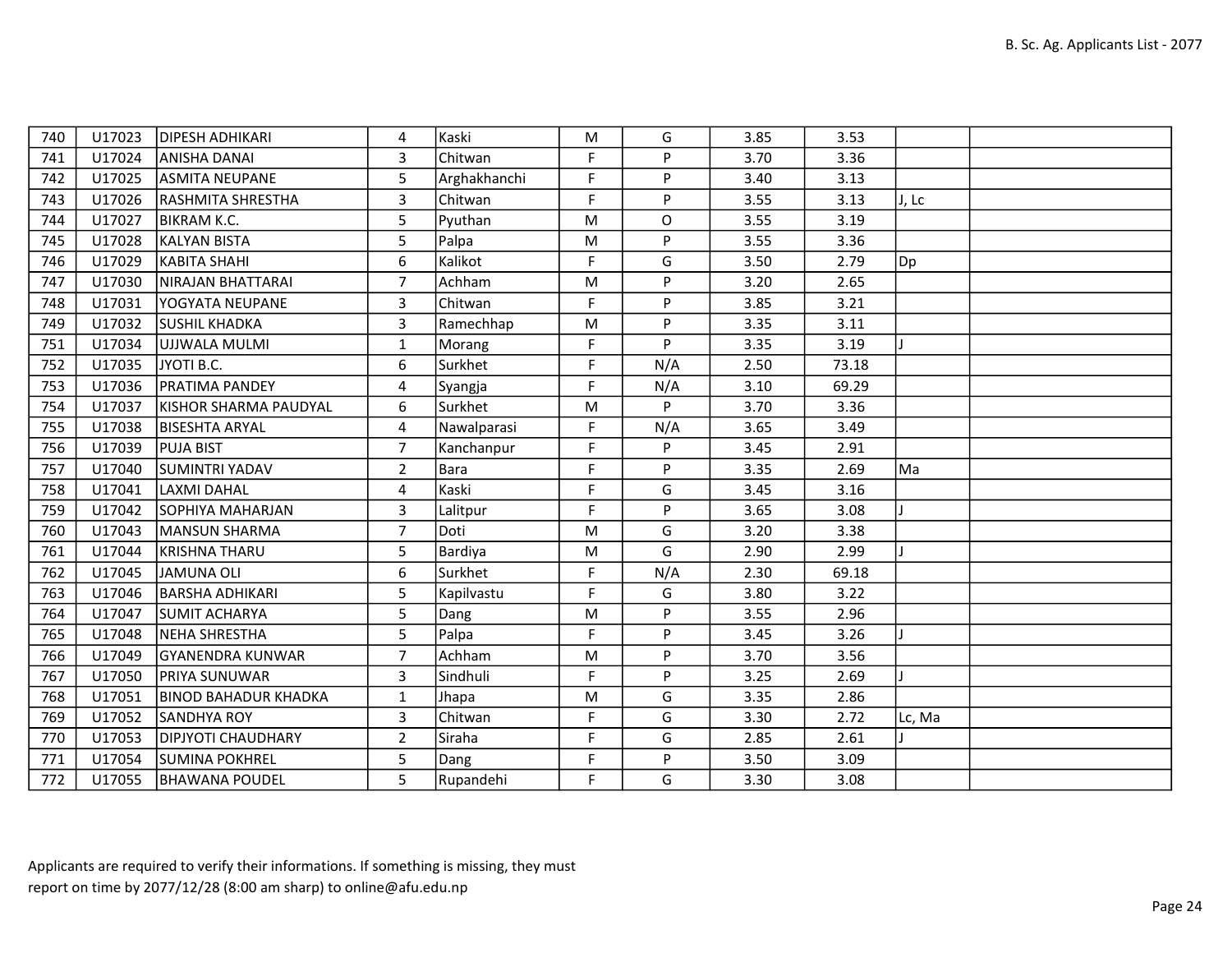| 773 | U17056 | SRIJANA ADHIKARI         | $\mathbf{1}$            | Jhapa          | F  | G | 3.10  | 3.08  |      |                       |
|-----|--------|--------------------------|-------------------------|----------------|----|---|-------|-------|------|-----------------------|
| 774 | U17057 | <b>AMISHA ADHIKARI</b>   | $\mathbf 1$             | Morang         | F  | P | 3.15  | 3.15  |      |                       |
| 775 | U17058 | NISHA BHANDARI           | $\overline{4}$          | Syangja        | F. | Þ | 3.70  | 3.08  |      |                       |
| 776 | U17059 | <b>BINITA SHRESTHA</b>   | 3                       | Sindhuli       | F  | G | 3.05  | 2.96  |      |                       |
| 777 | U17060 | ANUSKA PAPO LIMBU        | $\mathbf{1}$            | Morang         | F. | G | 3.28  | 2.64  |      |                       |
| 778 | U17061 | <b>GANGA BOHORA</b>      | $\mathbf{1}$            | Jhapa          | F. | Þ | 3.60  | 2.83  |      |                       |
| 779 | U17062 | <b>ANNU KUMARI SAH</b>   | $\overline{2}$          | Siraha         | F. | G | 2.75  | 2.81  | Ma   |                       |
| 780 | U17063 | <b>NABINA GAUTAM</b>     | $\overline{\mathbf{4}}$ | Syangja        | F  | O | 3.40  | 2.69  |      |                       |
| 781 | U17064 | MAMATA KOIRALA           | 3                       | Sindhupalchok  | F. | P | 3.75  | 3.33  |      |                       |
| 782 | U17065 | DIVYA BASNET             | $\mathbf{1}$            | Ilam           | F. | P | 3.55  | 3.46  |      |                       |
| 784 | U17067 | <b>DHIRAJ CHAUDHARY</b>  | 5                       | Nawalparasi    | M  | P | 3.35  |       |      | Lack of +2 transcript |
| 785 | U17068 | PRAKRITI LAMICHHANE      | $\overline{3}$          | Kavrepalanchok | F. | P | 3.75  | 3.08  |      |                       |
| 786 | U17069 | AADITYA UPADHAYA         | 6                       | Jumla          | M  | O | 2.40  | 74.98 |      |                       |
| 787 | U17070 | UTSAB POKHREL            | $\overline{2}$          | Mahottari      | M  | Þ | 3.55  | 3.39  |      |                       |
| 788 | U17071 | SACHIN MARAHATTA         | $\pmb{4}$               | Gorkha         | M  | P | 3.70  | 3.09  |      |                       |
| 789 | U17072 | <b>BIJAYA RAUT</b>       | 5                       | Pyuthan        | F. | P | 3.20  | 3.03  |      |                       |
| 790 | U17073 | <b>ANJALI RAY</b>        | $\overline{2}$          | Sarlahi        | F  | P | 3.35  | 2.83  | Ma   |                       |
| 791 | U17074 | SURAKSHA DOTEL           | 4                       | Syangja        | F. | G | 2.65  | 72.20 |      |                       |
| 792 | U17075 | <b>OCEAN THAPA MAGAR</b> | $\overline{4}$          | Tanahun        | M  | P | 85.13 | 77.50 |      |                       |
| 793 | U17076 | <b>BISHAL RAWAT</b>      | 6                       | Humla          | M  | G | 64.13 | 75.06 | Dp   |                       |
| 794 | U17077 | PRERANA GURUNG           | 4                       | Gorkha         | F. | G | 3.30  | 3.02  |      |                       |
| 795 | U17078 | BIRATA POUDEL            | $\overline{3}$          | Chitwan        | F. | G | 3.70  | 3.29  | Lc.  |                       |
| 796 | U17079 | <b>AMIT THARU</b>        | $\overline{5}$          | Bardiya        | M  | P | 3.00  | 2.82  |      |                       |
| 797 | U17080 | SUSMA THAPA              | $\pmb{4}$               | Nawalparasi    | F  | P | 3.35  | 2.83  |      |                       |
| 798 | U17081 | RUBISHA KARKI            | $\mathbf 1$             | Jhapa          | F. | Þ | 3.75  | 2.91  |      |                       |
| 799 | U17082 | <b>ARUNA KHANAL</b>      | 4                       | Nawalparasi    | F  | P | 3.60  | 3.16  |      |                       |
| 800 | U17083 | <b>JANAKI SAPKOTA</b>    | 3                       | Chitwan        | F  | P | 3.30  | 3.13  |      |                       |
| 801 | U17084 | SRISHTI KHATRI CHHETRI   | 4                       | Nawalparasi    | F. | D | 3.80  | 3.53  |      |                       |
| 802 | U17085 | <b>SUSHMITA SUBEDI</b>   | 3                       | Chitwan        | F  | P | 3.65  | 3.36  | Lc   |                       |
| 803 | U17086 | <b>NISHA BHUSAL</b>      | $\overline{4}$          | Parbat         | F  | G | 3.55  | 3.06  |      |                       |
| 804 | U17087 | <b>SUSMITA PAUDEL</b>    | $\overline{4}$          | Syangja        | F. | P | 3.70  | 2.63  | Ap-D |                       |
| 805 | U17088 | PALAK CHHETRI            | 3                       | Chitwan        | F  | P | 3.80  | 3.53  | Lc   |                       |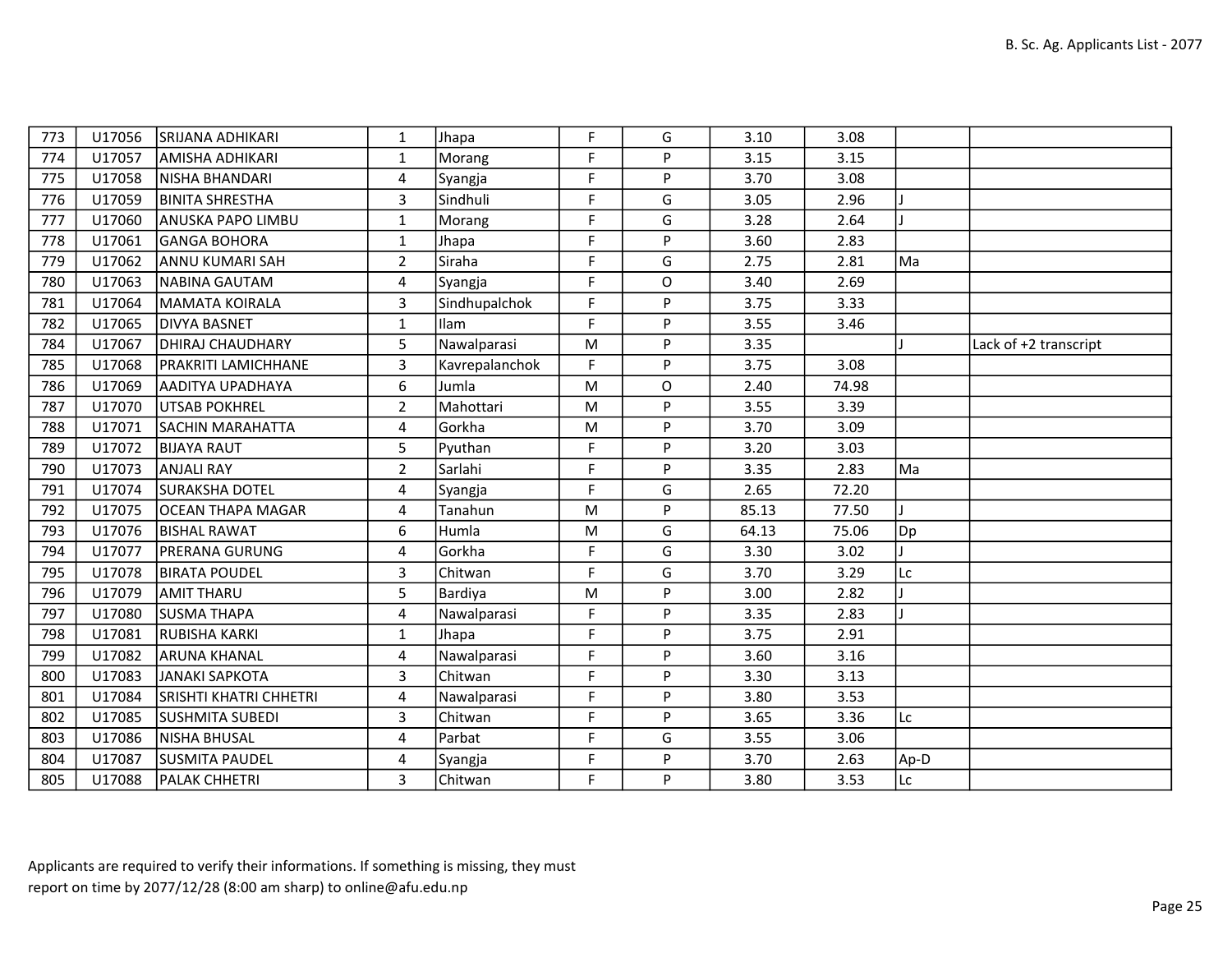| 806 | U17089 | SHANTI PANDEY              | 4                       | Nawalparasi    | F.        | G  | 3.45 | 3.06 |       |                     |
|-----|--------|----------------------------|-------------------------|----------------|-----------|----|------|------|-------|---------------------|
| 807 | U17090 | <b>PRATIK GOTAME</b>       | 4                       | Gorkha         | M         | G  | 2.90 | 3.07 |       |                     |
| 808 | U17091 | <b>SHOVA ADHIKARI</b>      | 4                       | Parbat         | F.        | G  | 3.75 | 2.93 |       |                     |
| 809 | U17092 | <b>ARCHANA ACHARYA</b>     | 3                       | Chitwan        | F         | P  | 3.50 | 3.06 | Lc    |                     |
| 810 | U17093 | <b>ASTHA SAPKOTA</b>       | 4                       | Nawalparasi    | F.        | P  | 3.30 | 2.79 |       |                     |
| 811 | U17094 | <b>KRISHNA BASHYAL</b>     | 5                       | Nawalparasi    | M         | Þ  | 3.55 | 2.73 |       |                     |
| 812 | U17095 | <b>PRAMOD JOSHI</b>        | $\overline{7}$          | Kanchanpur     | ${\sf M}$ | P  | 3.35 | 2.98 |       |                     |
| 813 | U17096 | <b>GITA TIWARI</b>         | 4                       | Kaski          | F         | P  | 3.60 | 3.43 |       |                     |
| 814 | U17097 | PRIYANKA ADHIKARI          | 5                       | Banke          | F         | P  | 3.45 | 3.16 |       |                     |
| 815 | U17098 | <b>KALPANA PAUDEL</b>      | 4                       | Nawalparasi    | F         | P  | 3.50 | 3.26 |       |                     |
| 816 | U17099 | SULOCHANA ARYAL            | 3                       | Chitwan        | F         | P  | 3.65 | 3.53 |       |                     |
| 817 | U17100 | BARSHA KHATI               | 5                       | Rupandehi      | F.        | P  | 3.80 | 3.36 |       |                     |
| 818 | U17101 | SARJINA DHAKAL             | 5                       | Gulmi          | F         | P  | 3.10 | 2.79 |       |                     |
| 819 | U17102 | <b>AARATI RAI</b>          | $\mathbf{1}$            | Solukhumbu     | F         | P  | 3.05 | 3.29 |       |                     |
| 820 | U17103 | SIRISHA PRASAIN            | $\mathbf{1}$            | Jhapa          | F.        | P. | 3.30 | 3.03 |       | Lack of Citizenship |
| 821 | U17104 | MANISHA NEUPANE            | $\mathbf 1$             | Jhapa          | M         | P  | 3.50 | 3.09 |       |                     |
| 822 | U17105 | <b>BHOLA K.C.</b>          | 6                       | Salyan         | M         | G  | 2.80 | 2.77 | Ap    |                     |
| 823 | U17106 | SONIYA DHAKAL              | $\overline{4}$          | Kaski          | F.        | P  | 3.60 | 3.24 | Lc    |                     |
| 824 | U17107 | <b>ASDEEP SILWAL</b>       | $\mathbf{3}$            | Chitwan        | M         | P  | 3.40 | 3.26 | Lc    |                     |
| 825 | U17108 | ANJANA ADHIKARI            | 4                       | Lamjung        | F         | P  | 3.55 | 3.16 |       |                     |
| 826 | U17109 | ANUPAMA KARKI              | $\mathbf{1}$            | Sunsari        | F.        | P. | 3.55 | 2.67 |       |                     |
| 827 | U17110 | INDU SHARMA                | 4                       | <b>Baglung</b> | F.        | P  | 3.90 | 3.39 |       |                     |
| 828 | U17111 | <b>SUBASH THARU</b>        | 5                       | Bardiya        | M         | P  | 3.20 | 2.89 |       |                     |
| 829 | U17112 | <b>PRERANA SHARMA</b>      | $\overline{4}$          | Parbat         | F         | P  | 3.95 | 3.64 |       |                     |
| 830 | U17113 | <b>SUSHANT THARU</b>       | 5                       | Bardiya        | M         | P  | 3.50 | 2.87 |       |                     |
| 831 | U17114 | <b>REJU KHADKA</b>         | $\overline{\mathbf{4}}$ | Gorkha         | F         | P  | 3.65 | 3.36 |       |                     |
| 832 | U17115 | SARASWOTI SHRESTHA         | $\mathbf 0$             | Tanahun        | F         | G  | 3.60 | 3.26 | J, Lc |                     |
| 833 | U17116 | SARASWATI SHRESTHA         | 4                       | Sindhuli       | F.        | P  | 3.45 | 2.78 |       |                     |
| 834 | U17117 | <b>DILLI RAJ UPADHYAYA</b> | $\overline{7}$          | Doti           | M         | G  | 3.25 | 3.06 |       |                     |
| 835 | U17118 | <b>PREM BASNET</b>         | $\pmb{0}$               | Salyan         | M         | P  | 3.30 | 2.75 |       |                     |
| 836 | U17119 | PREM BAHADUR THAPA         | 5                       | Pyuthan        | M         | G  | 3.64 | 2.75 |       |                     |
| 837 | U17120 | <b>RUPESH PANDEY</b>       | $\mathbf{1}$            | Morang         | M         | P  | 2.90 | 3.16 |       |                     |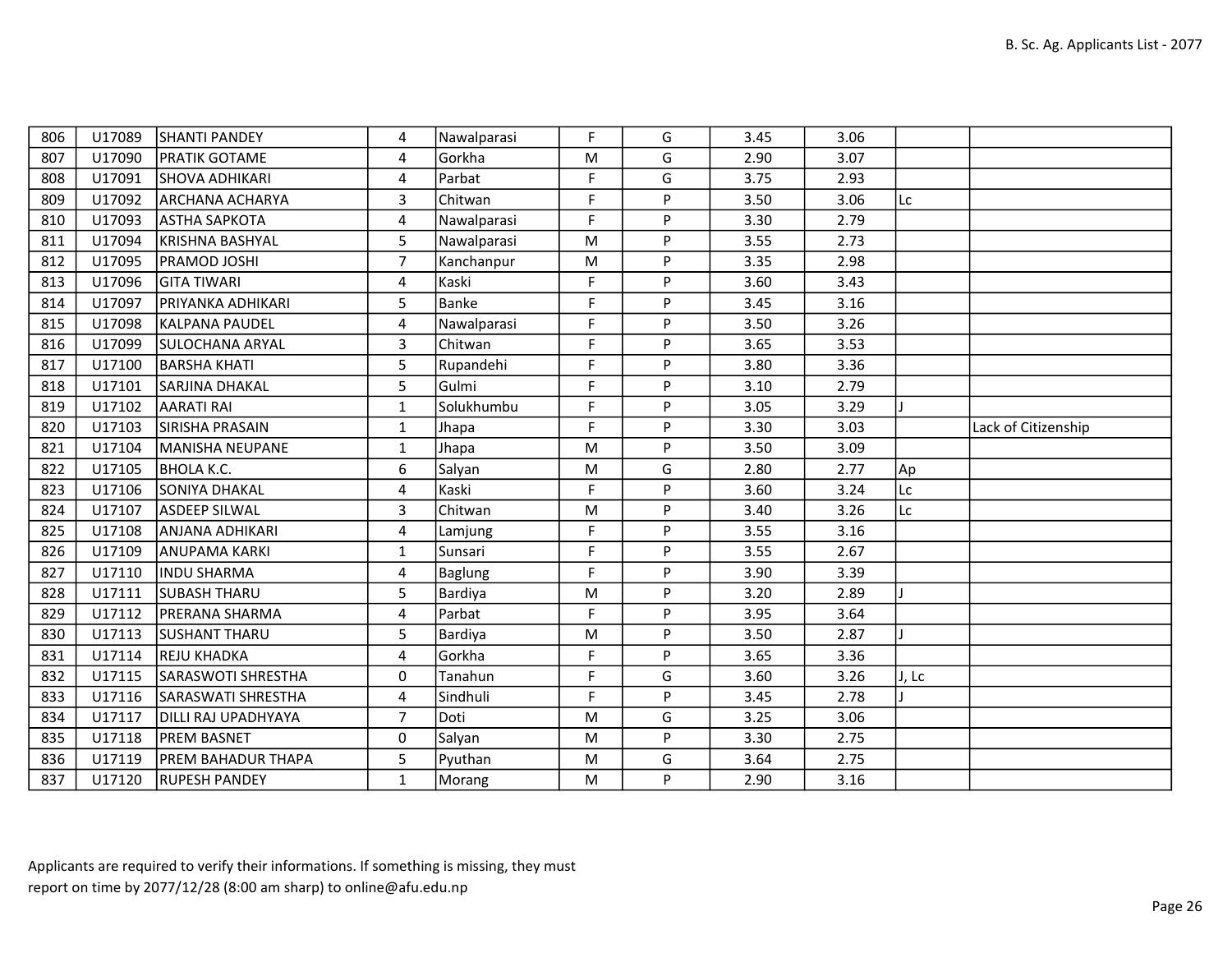| 838 | U17121 | <b>BALDEV CHAUDHARY</b>   | 5              | Dang           | M  | P | 3.10 | 3.06 |     |  |
|-----|--------|---------------------------|----------------|----------------|----|---|------|------|-----|--|
| 839 | U17122 | SUNIL THARU               | 5              | Bardiya        | M  | G | 3.20 | 3.06 |     |  |
| 840 | U17123 | SOWARA KUNWAR             | 3              | Chitwan        | F  | P | 3.50 | 3.03 | Lc  |  |
| 841 | U17124 | ANNU KAFLE                | 3              | Chitwan        | F  | G | 3.40 | 2.99 | Lc  |  |
| 842 | U17125 | <b>BIBEK POKHREL</b>      | 4              | Nawalparasi    | M  | P | 3.50 | 3.16 |     |  |
| 843 | U17126 | SANGITA BASHYAL           | 4              | Parbat         | F  | P | 3.65 | 3.33 |     |  |
| 844 | U17127 | MARINA OKADA GYAWALI      | 3              | Chitwan        | F  | P | 3.80 | 3.53 | Lc  |  |
| 845 | U17128 | DIKSHA KHANAL             | 3              | Chitwan        | F. | P | 3.65 | 3.19 | Lc: |  |
| 846 | U17129 | NIRAJ BAHADUR KHADKA      | $\overline{7}$ | Kailali        | M  | P | 2.70 | 2.77 |     |  |
| 847 | U17130 | BIPANA KHANAL             | 5              | Palpa          | F  | G | 3.70 | 3.19 |     |  |
| 848 | U17131 | ADARSHA PURI              | 3              | Nuwakot        | M  | P | 3.20 | 2.91 |     |  |
| 849 | U17132 | KABITA BASTAKOTI          | 4              | Nawalparasi    | F. | G | 3.30 | 3.09 |     |  |
| 850 | U17133 | TRISHNA PARAJULI          | $\mathsf{3}$   | Chitwan        | F  | G | 3.25 | 3.26 | Lc  |  |
| 851 | U17134 | <b>URMILA CHHETRI</b>     | 5              | Nawalparasi    | F  | P | 3.55 | 3.22 |     |  |
| 852 | U17135 | SAGAR DHAKAL              | $\overline{4}$ | Gorkha         | M  | P | 3.65 | 3.49 |     |  |
| 853 | U17136 | SABHYATA PANTHI           | 5              | Nawalparasi    | F  | P | 3.60 | 3.19 |     |  |
| 854 | U17137 | <b>SANDHYA POKHREL</b>    | 5              | Kapilvastu     | E  | P | 3.55 | 2.71 |     |  |
| 855 | U17138 | SAMIR NEPAL               | 3              | Chitwan        | M  | P | 3.45 | 3.29 |     |  |
| 856 | U17139 | SHIVA PRASHAD KAFLE       | 4              | Nawalparasi    | M  | G | 3.65 | 3.53 |     |  |
| 857 | U17140 | KSHITIZ POUDEL            | 3              | Chitwan        | M  | P | 3.40 | 3.36 | Lc: |  |
| 858 | U17141 | GHANA SHYAM KAFLE         | 4              | Nawalpur       | M  | G | 3.30 | 3.49 |     |  |
| 859 | U17142 | AASHAMA SHARMA            | 3              | Chitwan        | F. | P | 3.90 | 3.76 |     |  |
| 860 | U17143 | MUNAL POUDEL              | $\mathsf{3}$   | Chitwan        | M  | P | 3.75 | 3.23 | Lc  |  |
| 861 | U17144 | SUDIP SHARMA              | 4              | <b>Baglung</b> | M  | G | 3.84 | 3.56 |     |  |
| 862 | U17145 | <b>POOJA TIMILSINA</b>    | 4              | Nawalparasi    | F. | P | 3.85 | 3.39 |     |  |
| 863 | U17146 | SHUSILA KHATRI            | 4              | Syangja        | F  | G | 3.60 | 3.43 |     |  |
| 864 | U17147 | <b>BHAROSHA BHATTARAI</b> | 3              | Kathmandu      | F. | P | 3.65 | 2.98 |     |  |
| 865 | U17148 | SUJAN KHAMCHA MAGAR       | 4              | Nawalparasi    | M  | Þ | 2.70 | 3.16 |     |  |
| 866 | U17149 | SUMAN K.C                 | 5              | Dang           | M  | P | 3.50 | 2.96 |     |  |
| 867 | U17150 | <b>BINOD BHANDARI</b>     | 5              | Rupandehi      | M  | P | 3.80 | 3.38 |     |  |
| 868 | U17151 | NABIN ROSHAN CHAUDHARY    | $\mathbf 0$    | <b>Bara</b>    | M  | G | 3.00 | 2.69 |     |  |
| 869 | U17152 | PRIYANKA PAUDEL           | 5              | Nawalparasi    | F. | P | 3.60 | 3.19 |     |  |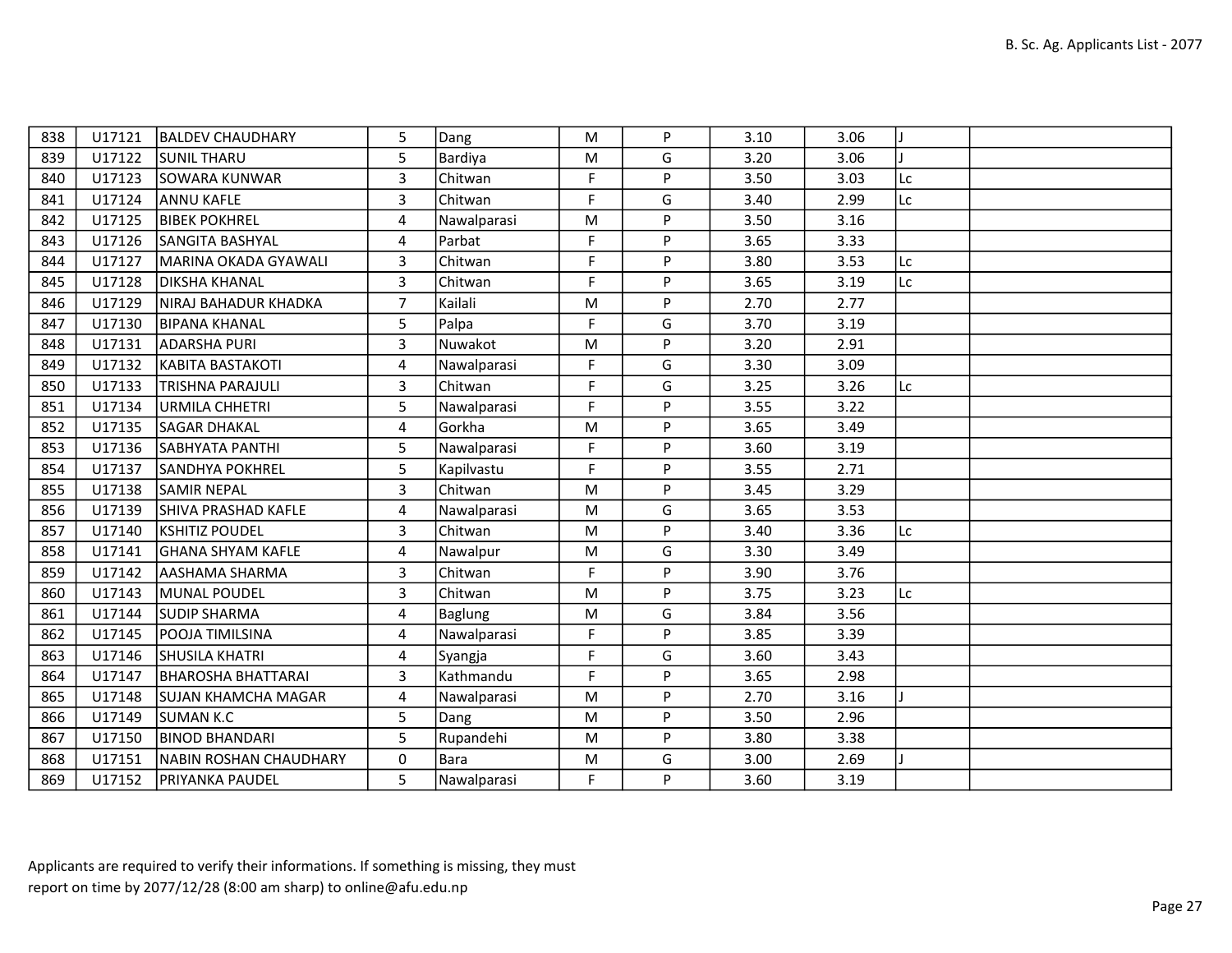| 870 | U17153 | <b>BIDHAN SWORNAKAR</b>    | 5              | Banke         | M  | G | 3.50  | 3.43  | Iы     |                       |
|-----|--------|----------------------------|----------------|---------------|----|---|-------|-------|--------|-----------------------|
| 871 | U17154 | LAXMAN B. C                | 6              | Dailekh       | M  | P | 3.60  | 3.08  | Ap     |                       |
| 872 | U17155 | SHRISTI BHANDARI           | 5              | Nawalparasi   | F. | P | 3.45  | 2.89  |        |                       |
| 873 | U17156 | <b>SUNITA PAUDEL</b>       | 3              | Kathmandu     | F. | P | 3.55  | 3.07  |        |                       |
| 874 | U17157 | <b>DEEPA PAUDEL</b>        | 4              | Syangja       | F. | G | 3.05  |       |        | Lack of +2 transcript |
| 875 | U17158 | MANOJ GIRI                 | $\overline{4}$ | Syangja       | M  | P | 3.60  | 3.26  |        |                       |
| 876 | U17159 | <b>BIPIN KUMAR NEUPANE</b> | 3              | Rasuwa        | M  | G | 3.00  | 2.83  |        |                       |
| 877 | U17160 | <b>RAMESH CHAUDHARY</b>    | 5              | Dang          | M  | P | 3.60  | 3.09  |        |                       |
| 878 | U17161 | BISHWASH KHANAL            | 4              | Kaski         | M  | P | 3.60  | 2.77  |        |                       |
| 879 | U17162 | BHAGAWATI PARAJULI         | 4              | Nawalparasi   | F. | G | 3.70  | 3.26  |        |                       |
| 880 | U17163 | <b>RASMI THOKAR</b>        | 3              | Makwanpur     | F. | P | 3.40  | 3.01  |        |                       |
| 881 | U17164 | <b>HARI BHANDARI</b>       | 5              | Rupandehi     | M  | P | 3.60  |       |        | Lack of +2 transcript |
| 882 | U17165 | <b>BUNA DARJI</b>          | $\mathsf{3}$   | Chitwan       | F. | G | 3.40  | 3.33  | DI, Lc |                       |
| 883 | U17166 | <b>KRITIKA POKHREL</b>     | $\mathbf{1}$   | Sunsari       | F. | P | 3.65  | 3.39  |        |                       |
| 884 | U17167 | <b>DINESH RAJ BIST</b>     | $\overline{7}$ | Darchula      | M  | P | 2.55  | 2.51  |        |                       |
| 885 | U17168 | <b>RISHI KUMAR YADAV</b>   | $\overline{2}$ | Saptari       | M  | P | 2.85  | 3.07  | Ma     |                       |
| 887 | U17170 | RAJKUMAR ADHIKARI          | 4              | Kaski         | M  | P | 3.20  | 3.04  |        |                       |
| 888 | U17171 | <b>PRABESH PASWAN</b>      | $\overline{2}$ | Siraha        | M  | P | 3.60  | 3.33  | DI, Ma |                       |
| 889 | U17172 | IBHAWANA BHANDARI          | 5              | Bardiya       | F. | P | 3.45  | 2.92  |        |                       |
| 890 | U17173 | <b>BISHAL ADHIKARI</b>     | $\overline{7}$ | Achham        | M  | P | 3.25  | 2.79  | Ap-D   |                       |
| 891 | U17174 | <b>ISHA MANDAL</b>         | $\mathbf{1}$   | Sunsari       | F. | P | 3.55  | 3.06  |        |                       |
| 892 | U17175 | ASMITA KHANAL              | $\overline{7}$ | Kailali       | F. | P | 2.85  | 2.78  |        |                       |
| 893 | U17176 | <b>SUSHANT BAYALKOTI</b>   | $\overline{3}$ | Dolakha       | M  | P | 63.25 | 64.98 | ldi.   |                       |
| 894 | U17177 | <b>UPAMA KAFLE</b>         | $\mathbf{1}$   | Sankhuwasabha | F. | P | 3.55  | 3.23  |        |                       |
| 895 | U17178 | AWASAR SUBEDI              | 3              | Chitwan       | M  | P | 3.55  | 3.56  | Lc     |                       |
| 896 | U17179 | <b>NIRAJAN KATUWAL</b>     | $\overline{7}$ | Bajura        | M  | G | 3.00  | 79.00 |        |                       |
| 897 | U17180 | <b>EESHA RAI</b>           | $\mathbf{1}$   | Khotang       | F. | P | 3.70  | 3.23  |        |                       |
| 898 | U17181 | <b>ASTHA WAGLE</b>         | 3              | Chitwan       | F. | G | 3.80  | 2.99  | Lc     |                       |
| 899 | U17182 | <b>MANISHA PATHAK</b>      | 4              | Nawalparasi   | F  | G | 3.50  | 3.09  |        |                       |
| 900 | U17183 | YAMUNA GAIRE               | 3              | Chitwan       | F. | P | 3.60  | 2.86  | Lc     |                       |
| 901 | U17184 | AYUSHA SUBEDI              | 3              | Chitwan       | E. | P | 3.55  | 3.33  | Lc     |                       |
| 902 | U17185 | PURNIMA POKHREL            | 3              | Makwanpur     | F. | P | 3.55  | 3.23  |        |                       |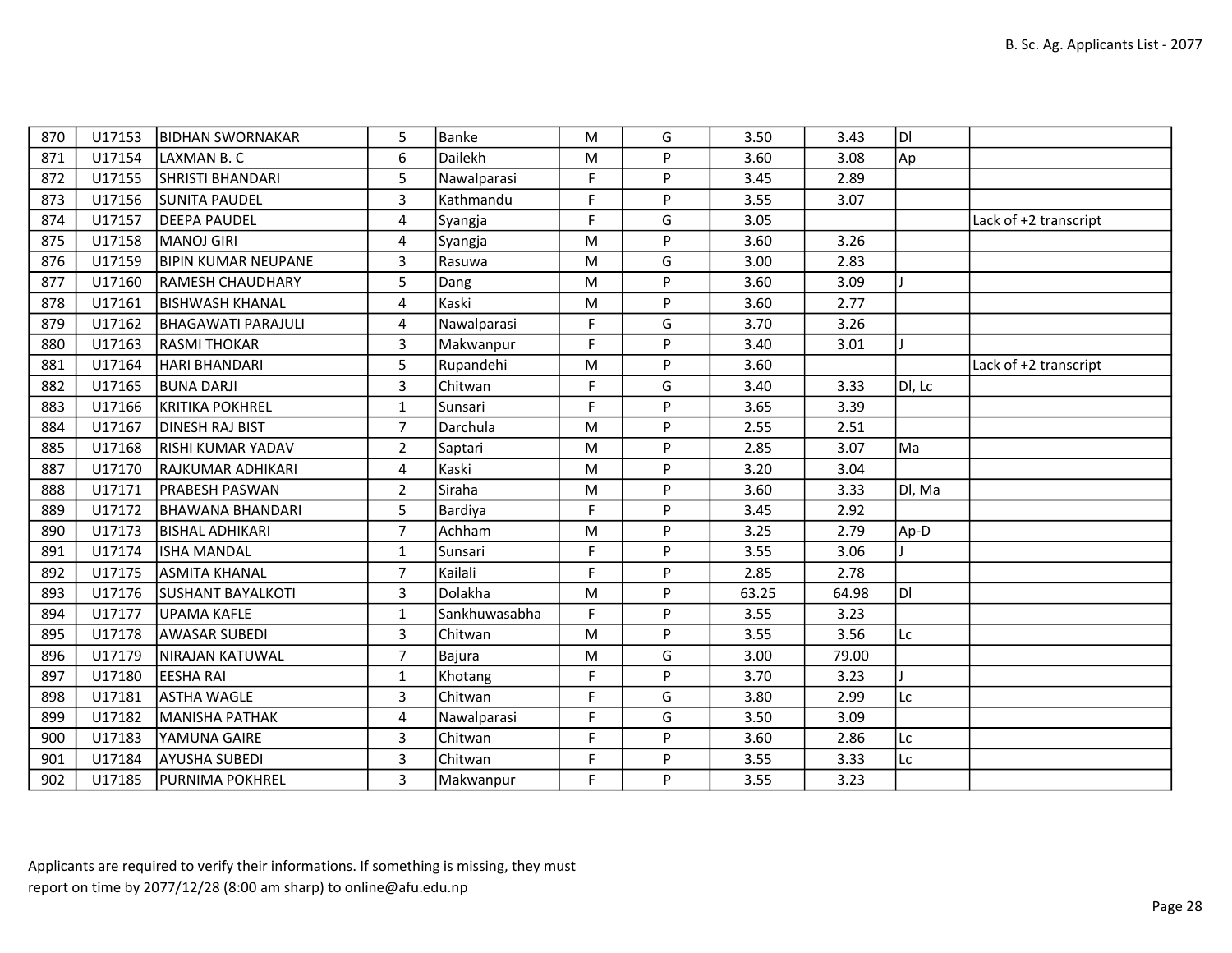| 903 | U17186 | <b>ROJIN GAUTAM</b>        | $\mathbf{0}$   | Salyan         | M  | P            | 3.45  | 3.04  |    |                       |
|-----|--------|----------------------------|----------------|----------------|----|--------------|-------|-------|----|-----------------------|
| 904 | U17187 | DIPESH BHANDARI            | 5              | Dang           | M  | G            | 3.50  | 3.14  |    |                       |
| 905 | U17188 | ANISA KANDEL               | 3              | Chitwan        | F. | P            | 3.45  | 3.09  | Lc |                       |
| 906 | U17189 | DIWAS GYAWALI              | 5              | Dang           | M  | P            | 3.50  | 3.27  |    |                       |
| 907 | U17190 | <b>SAJINA SHARMA</b>       | 4              | Parbat         | F. | O            | 3.40  | 2.84  |    |                       |
| 908 | U17191 | BINISHA SAPKOTA            | 3              | Chitwan        | F. | Þ            | 3.45  | 3.26  | Lc |                       |
| 909 | U17192 | RABINDRA KUMAR BHANDARI    | 6              | Dailekh        | M  | G            | 3.55  | 2.96  | Dp |                       |
| 910 | U17193 | <b>BHAGWATI DHAKAL</b>     | 4              | Syangja        | F. | P            | 3.25  | 2.93  |    |                       |
| 911 | U17194 | ANISHA THAPA               | 4              | Syangja        | F  | G            | 3.25  | 2.83  |    |                       |
| 912 | U17195 | <b>PRATIMA KANDEL</b>      | 4              | Nawalparasi    | F  | P            | 3.65  | 3.16  |    |                       |
| 913 | U17196 | SUSHMITA TIMALSINA         | 3              | Makwanpur      | F  | P            | 3.30  | 3.03  |    |                       |
| 914 | U17197 | <b>BIDHAN POKHAREL</b>     | 3              | Chitwan        | M  | P            | 3.45  | 3.36  | Lc |                       |
| 915 | U17198 | SANJU KUMARI RAM           | 3              | Makwanpur      | F  | N/A          | 3.10  | 62.00 | DI |                       |
| 916 | U17199 | <b>NIKITA GHIMIRE</b>      | $\mathbf{1}$   | Morang         | F  | G            | 3.10  |       |    | Lack of +2 transcript |
| 917 | U17200 | SURUCHI GUPTA              | $\overline{2}$ | Rautahat       | F. | P            | 3.30  | 2.99  | Ma |                       |
| 918 | U17201 | <b>JENISHA NIROULA</b>     | $\mathbf 1$    | Sunsari        | F  | P            | 3.30  | 2.56  |    |                       |
| 919 | U17202 | <b>AARATI LAMICHHANE</b>   | 3              | Bhaktapur      | F. | P            | 3.45  | 3.05  |    |                       |
| 920 | U17203 | LAXMI KATUWAL              | $\mathbf 1$    | Jhapa          | F. | P            | 3.65  | 3.19  |    |                       |
| 921 | U17204 | PALBI KUMARI ARAGARIYA     | $\mathbf 1$    | Sunsari        | F. | G            | 2.50  | 2.83  | Ma |                       |
| 922 | U17205 | IPRAMENDRA KUMAR DANUWAI   | $\overline{2}$ | Dhanusa        | M  | G            | 2.55  | 2.56  |    |                       |
| 923 | U17206 | <b>SHRIDDHI NEUPANE</b>    | 4              | Gulmi          | F. | P            | 3.35  | 3.06  |    |                       |
| 924 | U17207 | <b>SADISH SIMKHADA</b>     | 4              | Gorkha         | M  | P            | 3.70  | 3.16  |    |                       |
| 925 | U17208 | <b>AKASH YADAV</b>         | $\overline{2}$ | Dhanusa        | M  | G            | 3.70  | 2.76  | Ma |                       |
| 926 | U17209 | <b>ASHESH DAWADI</b>       | 3              | Chitwan        | M  | P            | 3.25  | 2.86  |    |                       |
| 927 | U17210 | TRILOKEE KUMAR GUPTA       | $\overline{2}$ | Rautahat       | M  | N/A          | 2.90  | 2.62  | Ma |                       |
| 928 | U17211 | <b>USHA YADAV</b>          | $\overline{2}$ | Dhanusa        | F  | P            | 3.60  | 3.16  | Ma |                       |
| 929 | U17212 | <b>JENISHA HUMAGAIN</b>    | 3              | Nuwakot        | F  | P            | 3.60  | 3.21  |    |                       |
| 930 | U17213 | SIRJANA BHANDARI           | $\mathbf 0$    | Syangja        | F. | $\mathsf{O}$ | 3.35  | 3.02  |    |                       |
| 931 | U17214 | <b>SABINA GAUTAM</b>       | $\pmb{4}$      | <b>Baglung</b> | F  | G            | 3.45  | 3.28  |    |                       |
| 932 | U17215 | SUBINA MISHRA              | 3              | Chitwan        | F  | P            | 3.80  | 3.23  | Lc |                       |
| 933 | U17216 | <b>RAM KUMAR CHAUDHARY</b> | 5              | Nawalparasi    | M  | Þ            | 3.45  | 3.13  |    |                       |
| 934 | U17217 | DURGA PRASAD AWASTHI       | $\overline{7}$ | Kanchanpur     | M  | G            | 70.25 | 61.10 |    |                       |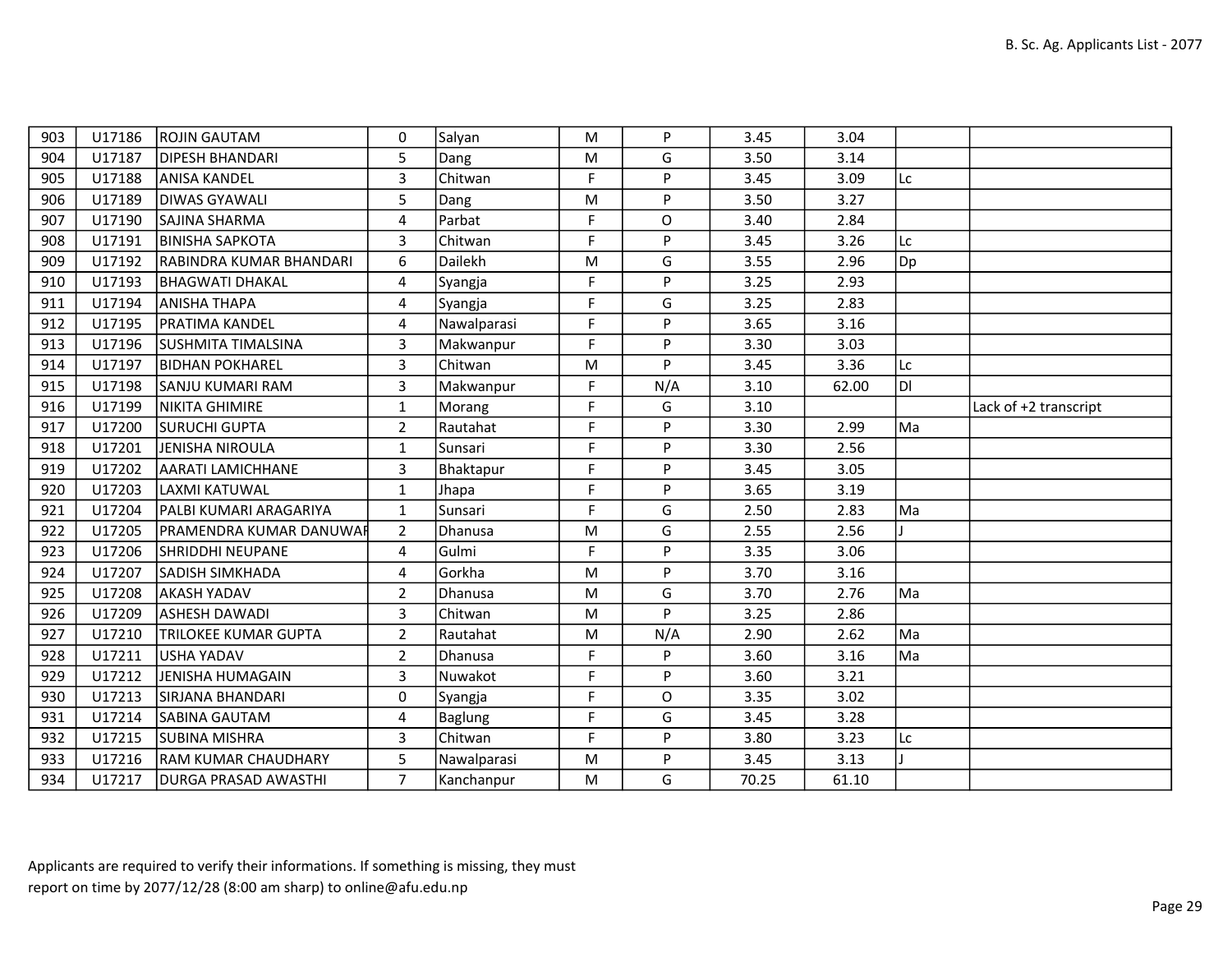| 935 | U17218 | NEHA GAIDA SUDI             | $\overline{2}$ | Siraha         | F  | P | 3.30 | 3.06  | Ma        |                       |
|-----|--------|-----------------------------|----------------|----------------|----|---|------|-------|-----------|-----------------------|
| 936 | U17219 | <b>AAKRITI PRASAIN</b>      | $\mathbf 0$    | <b>Bara</b>    | F  | G | 3.45 | 2.84  |           |                       |
| 937 | U17220 | <b>ASTHA SINGH</b>          | $\overline{2}$ | Siraha         | F  | G | 3.60 | 3.19  | Ma        |                       |
| 938 | U17221 | <b>ASMITA DAHAL</b>         | $\mathbf{1}$   | Sunsari        | F  | P | 2.85 | 74.71 |           |                       |
| 939 | U17222 | KAMANA ADHIKARI             | 3              | Chitwan        | F  | P | 3.70 | 3.06  | Lc        |                       |
| 940 | U17223 | SANJEEV THAPA               | 3              | Sindhuli       | M  | Þ | 3.65 | 85.29 |           |                       |
| 941 | U17224 | <b>PRAKRITI BASHYAL</b>     | 5              | Rupandehi      | F  | P | 3.60 | 3.63  |           |                       |
| 942 | U17225 | <b>SUJANA SILWAL</b>        | 3              | <b>Dhading</b> | E  | P | 3.35 |       |           | Lack of +2 transcript |
| 943 | U17226 | <b>ANUSA BADAL</b>          | 3              | Kavrepalanchok | F  | P | 3.70 | 2.61  |           |                       |
| 944 | U17227 | <b>RUPESH PRASAD MAHATO</b> | $\overline{2}$ | Dhanusa        | M  | P | 3.30 | 2.93  | Ma        |                       |
| 945 | U17228 | KALPANA BHANDARI            | 4              | Nawalparasi    | F  | P | 3.80 | 3.53  |           |                       |
| 946 | U17229 | <b>ISHA BARAL</b>           | 3              | Chitwan        | F. | G | 3.40 | 3.23  | Lc        |                       |
| 947 | U17230 | KRISHYA RIJAL               | 0              | Syangja        | M  | P | 3.75 | 3.19  |           |                       |
| 948 | U17231 | <b>GITA LUITEL</b>          | 4              | Syangja        | F  | P | 3.10 | 2.68  |           |                       |
| 949 | U17232 | MONIKA KANDEL               | 3              | Chitwan        | F. | G | 3.30 | 2.86  | Lc        |                       |
| 950 | U17233 | MANISH PANDEY               | 5              | Rupandehi      | M  | P | 3.85 | 3.69  |           |                       |
| 951 | U17234 | ANSHU SAH                   | $\overline{2}$ | Parsa          | F  | P | 3.25 | 2.79  |           |                       |
| 952 | U17235 | <b>ROSHA ARYAL</b>          | 0              | Gorkha         | F. | P | 3.55 | 2.81  | Dp        |                       |
| 953 | U17236 | <b>NARESH KUSHMI THARU</b>  | $\overline{7}$ | Kailali        | M  | P | 2.85 | 69.55 | Dp        |                       |
| 954 | U17237 | <b>PUJA RAI</b>             | $\mathbf{1}$   | Dhankuta       | F  | P | 3.40 | 3.04  |           |                       |
| 955 | U17238 | KARISHMA KHATRI             | 5              | Rupandehi      | F. | P | 3.25 | 3.43  |           |                       |
| 956 | U17239 | <b>RABINA SILWAL</b>        | 0              | Lamjung        | F. | G | 3.70 | 3.39  |           |                       |
| 957 | U17240 | REKHA KUNWAR                | $\overline{7}$ | Kanchanpur     | F  | G | 2.15 | 75.53 |           |                       |
| 958 | U17241 | KRITI KANDEL                | 3              | Chitwan        | F. | P | 3.70 | 3.16  | Lc        |                       |
| 959 | U17242 | <b>XOESANG MAYA TAMANG</b>  | $\mathbf{1}$   | Sunsari        | F. | P | 3.45 | 3.28  |           |                       |
| 960 | U17243 | <b>SARSWOTI GAIRE</b>       | 4              | Lamjung        | F  | G | 3.45 | 2.63  | DI.       |                       |
| 961 | U17244 | KRITIKA DHAKAL              | 3              | Rasuwa         | F. | P | 3.50 | 3.06  |           |                       |
| 962 | U17245 | KUSHAL PANDEY               | 5              | Rupandehi      | M  | P | 3.45 | 3.13  |           |                       |
| 963 | U17246 | <b>AASHWIN POUDEL</b>       | 3              | Chitwan        | M  | G | 3.30 | 2.68  | <b>Lc</b> |                       |
| 964 | U17247 | ABINASH BHUSAL              | 3              | Chitwan        | M  | G | 3.60 | 3.53  |           |                       |
| 965 | U17248 | <b>RANJU SHAHI</b>          | 6              | Surkhet        | F  | Þ | 3.05 | 83.65 |           |                       |
| 967 | U17250 | <b>BHISMA BHUSAL</b>        | 5              | Rupandehi      | M  | P | 3.85 | 3.26  |           |                       |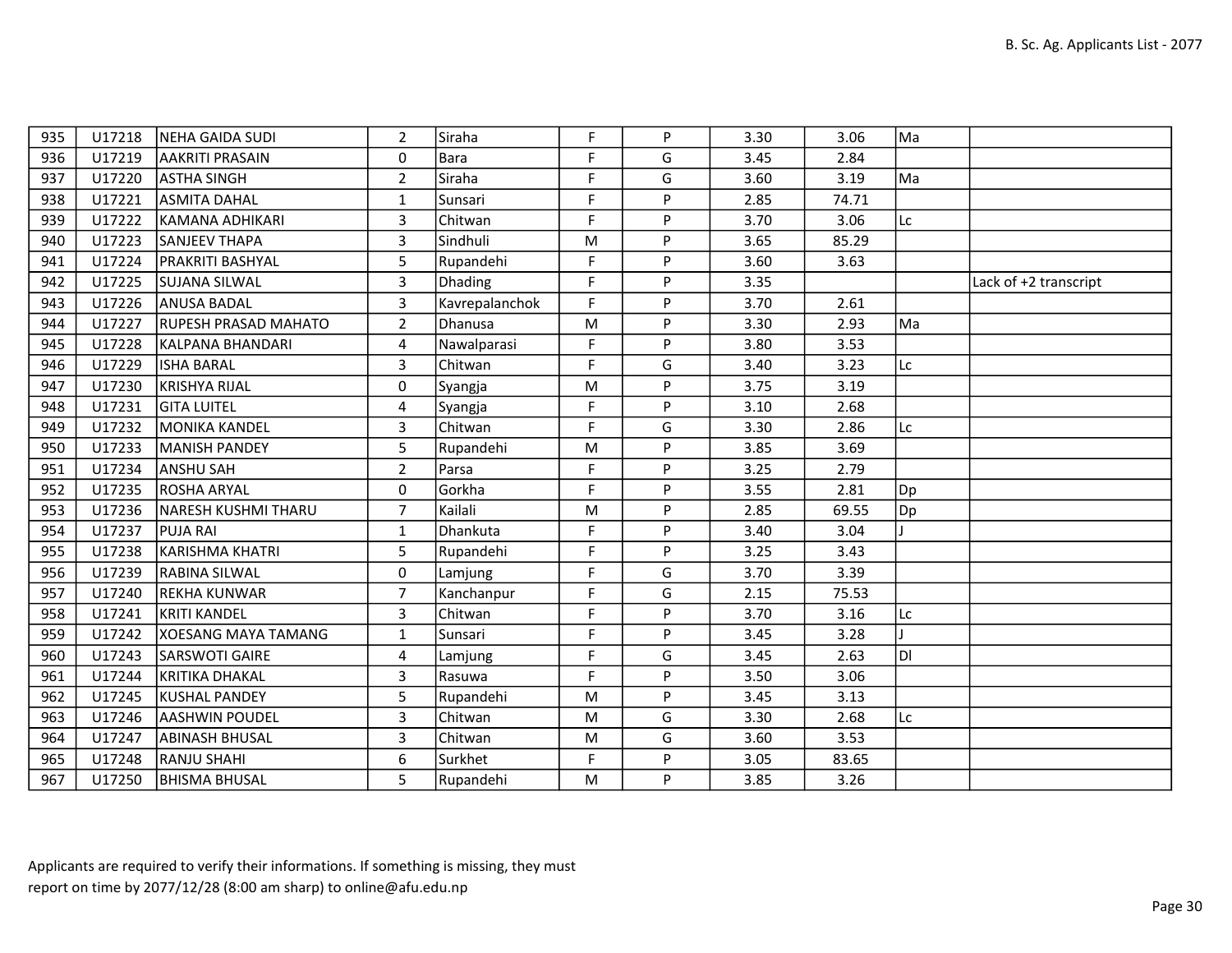| 968  | U17251 | <b>SURUCHI KATHAYAT</b>      | $\overline{7}$          | Kailali        | F         | P   | 2.40  | 73.29 | Lc     |                       |
|------|--------|------------------------------|-------------------------|----------------|-----------|-----|-------|-------|--------|-----------------------|
| 969  | U17252 | <b>LOKENDRA KARKI</b>        | 6                       | Jajarkot       | M         | N/A | 3.20  | 80.43 |        |                       |
| 970  | U17253 | <b>BIBEK LAMICHHANE</b>      | 4                       | Parbat         | M         | G   | 3.45  | 2.75  |        |                       |
| 971  | U17254 | MANJIT SINGH SAHANI          | 5                       | Rupandehi      | ${\sf M}$ | G   | 2.90  | 2.52  | Ma     |                       |
| 972  | U17255 | lashmita sharma              | 0                       | Nawalparasi    | F         | P   | 3.20  | 2.93  |        |                       |
| 973  | U17256 | İSHRADDHA ADHIKARI           | 5                       | Palpa          | F         | Þ.  | 3.60  | 3.36  |        |                       |
| 974  | U17257 | <b>UPAMA SUBEDI</b>          | $\mathsf{3}$            | Chitwan        | F.        | P   | 3.25  | 2.73  | Lc     |                       |
| 975  | U17258 | ARCHANA KUMARI MAHATO        | $\overline{2}$          | <b>Dhanusa</b> | F         | P   | 3.25  | 3.16  | Ma     |                       |
| 976  | U17259 | <b>PURNA MAYA CHAUDHARY</b>  | 5                       | Nawalparasi    | F         | G   | 3.40  |       |        | Lack of +2 transcript |
| 977  | U17260 | <b>MONIKA RAUT</b>           | $\overline{2}$          | Mahottari      | F         | P   | 3.60  | 80.51 | Lc     |                       |
| 978  | U17261 | KRITEE KUMARI SHARMA         | 5                       | Nawalparasi    | F.        | P   | 3.45  | 2.96  |        |                       |
| 980  | U17263 | <b>SANTOSHI KUNWAR</b>       | 4                       | Tanahun        | F.        | P   | 3.50  | 2.79  |        |                       |
| 981  | U17264 | BIRAT ADHIKARI               | 5                       | Nawalparasi    | M         | P   | 3.60  | 3.56  |        |                       |
| 982  | U17265 | MANJIL KHANAL                | 5                       | Kapilvastu     | M         | P   | 3.65  | 3.26  |        |                       |
| 983  | U17266 | <b>SUSMA BASNET</b>          | $\overline{3}$          | Chitwan        | F.        | P   | 4.00  | 3.83  | Lc     |                       |
| 984  | U17267 | YALAM KATHARIYA              | $\overline{7}$          | Kailali        | ${\sf M}$ | P   | 2.55  | 61.29 |        |                       |
| 985  | U17268 | RAJAN YADAV                  | $\overline{2}$          | Dhanusa        | M         | P   | 73.38 | 2.43  | Ma     |                       |
| 986  | U17269 | <b>SUSHMA PAUDEL</b>         | $\mathbf 0$             | <b>Baglung</b> | F.        | P   | 3.45  | 3.36  |        |                       |
| 987  | U17270 | ANJANA SHRESTHA              | $\mathbf{3}$            | Chitwan        | F.        | P   | 62.50 | 68.00 |        |                       |
| 988  | U17271 | AMAN KUMAR MANDAL            | $\overline{2}$          | Dhanusa        | M         | G   | 2.80  | 2.56  | J, Ma  |                       |
| 989  | U17272 | <b>BHAWANA MAL</b>           | $\overline{7}$          | Baitadi        | F.        | P   | 3.00  | 3.06  |        |                       |
| 991  | U17274 | <b>SUNIL KUMAR SHAHI</b>     | 6                       | Humla          | M         | G   | 2.90  | 77.51 | Dp     |                       |
| 992  | U17275 | lkeshav budhathoki           | $\overline{7}$          | Kailali        | M         | P   | 3.25  | 3.04  |        |                       |
| 993  | U17276 | PRERANA BISHWAKARMA          | 3                       | Chitwan        | F.        | G   | 3.45  | 2.83  | DI, Lc |                       |
| 994  | U17277 | <b>DHURBA SHAHI</b>          | 6                       | Dailekh        | F.        | P   | 58.88 | 74.61 |        |                       |
| 995  | U17278 | KRITIKA TIWARI               | $\overline{4}$          | Syangja        | F         | P   | 3.55  | 3.43  |        |                       |
| 996  | U17279 | <b>KARUNA CHAUDHARY</b>      | 5                       | Bardiya        | F.        | P   | 3.30  | 2.83  |        |                       |
| 997  | U17280 | AMAN SHAKYA                  | 5                       | Banke          | M         | P   | 3.35  | 2.79  |        |                       |
| 998  | U17281 | <b>KAMALA BADUWAL</b>        | 6                       | Jumla          | F         | G   | 2.25  | 67.29 |        |                       |
| 999  | U17282 | SRISHTI BHATTARAI            | $\overline{\mathbf{4}}$ | Nawalpur       | F.        | G   | 3.80  | 3.36  |        |                       |
| 1000 | U17283 | <b>BINOD BAHADUR PANDEYA</b> | $\overline{7}$          | Kanchanpur     | M         | Þ   | 3.15  | 2.89  |        |                       |
| 1001 | U17284 | MAHESH RAJ JOSHI             | $\overline{7}$          | Darchula       | M         | G   | 2.75  | 2.73  |        |                       |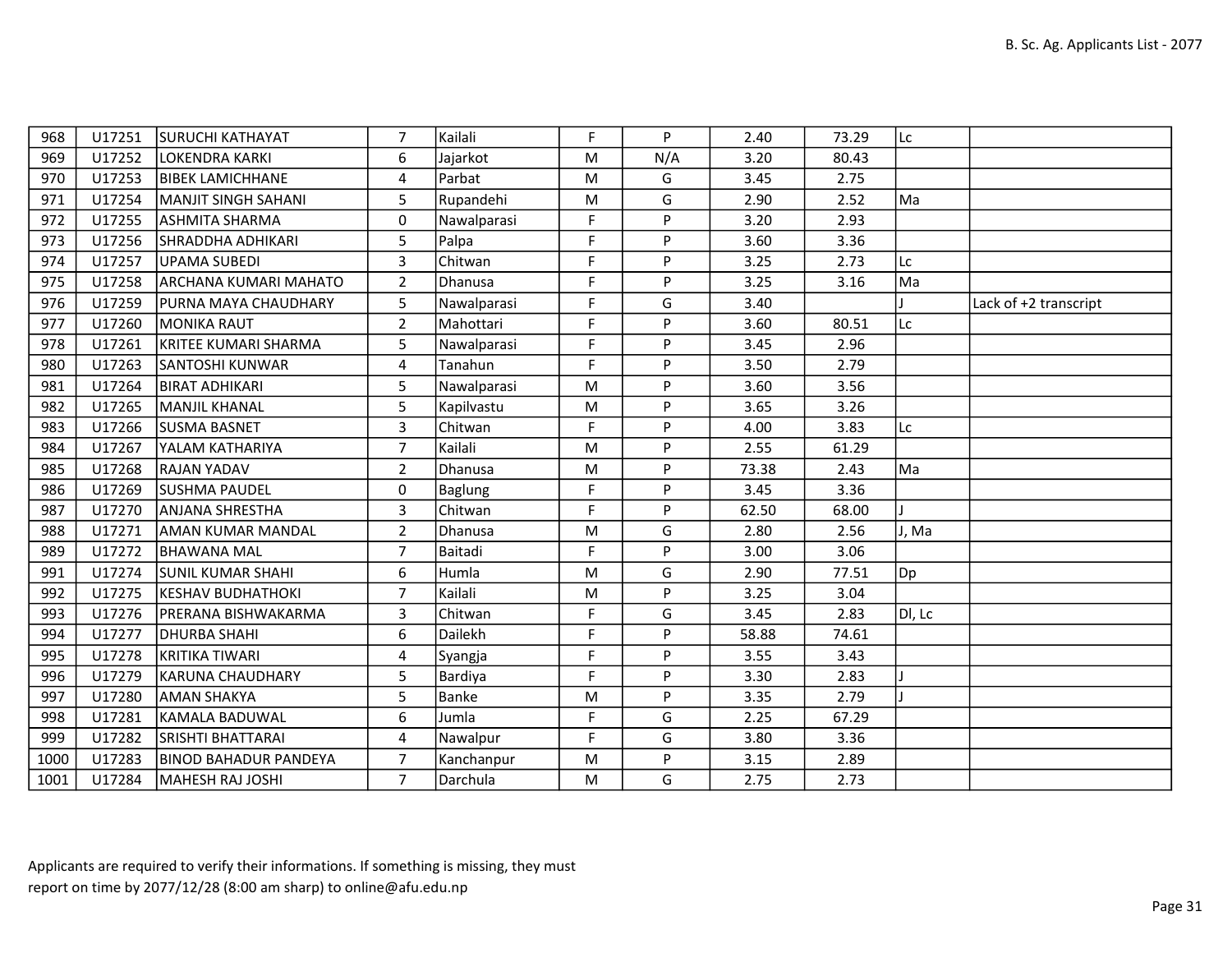| 1002 | U17285 | <b>PRABIN BAGALE</b>      | 4                       | Tanahun        | M  | $\Omega$     | 3.80 | 3.53  |      |  |
|------|--------|---------------------------|-------------------------|----------------|----|--------------|------|-------|------|--|
| 1003 | U17286 | <b>AJIB RAWAL</b>         | 6                       | Jumla          | M  | P            | 3.20 | 81.53 |      |  |
| 1004 | U17287 | KAMAL KATHAYAT            | 6                       | Dailekh        | M  | P            | 3.50 | 3.19  |      |  |
| 1005 | U17288 | <b>NIRMALA BARAL</b>      | 4                       | Lamjung        | F. | P            | 3.65 | 3.23  |      |  |
| 1006 | U17289 | <b>PRAMESHWAR MAHATO</b>  | $\overline{2}$          | Mahottari      | M  | P            | 3.30 | 2.86  | l Ma |  |
| 1007 | U17290 | POOJA SAH                 | $\overline{2}$          | <b>Dhanusa</b> | F. | Þ            | 3.20 | 2.41  | Ma   |  |
| 1008 | U17291 | ANISHA KARKI              | $\overline{7}$          | Kailali        | F. | P            | 3.10 | 75.83 |      |  |
| 1009 | U17292 | DHAN BAHADUR KUNWAR       | $\overline{7}$          | Kanchanpur     | M  | P            | 2.80 | 3.56  |      |  |
| 1010 | U17293 | ANUP K.C                  | 5                       | Nawalparasi    | M  | P            | 3.30 | 2.84  |      |  |
| 1011 | U17294 | SUSMA THING               | 3                       | Sindhuli       | F. | P            | 3.55 | 84.55 |      |  |
| 1012 | U17295 | <b>AARUSHI BASYAL</b>     | 5                       | Nawalparasi    | F. | N/A          | 3.25 | 2.86  |      |  |
| 1013 | U17296 | SANJITA SHRESTHA          | $\mathbf{1}$            | Sankhuwasabha  | F. | P            | 3.40 | 3.49  |      |  |
| 1014 | U17297 | ANJALI ADHIKARI           | $\overline{2}$          | Dhanusa        | F. | P            | 3.65 | 2.84  | Ma   |  |
| 1015 | U17298 | SUSHILA PAUDEL            | 3                       | Chitwan        | F. | N/A          | 2.60 | 77.16 |      |  |
| 1016 | U17299 | NITA CHAUDHARY            | $\overline{7}$          | Kailali        | F. | P            | 2.75 | 66.54 |      |  |
| 1017 | U17300 | ANKITA PAUDEL             | $\overline{\mathbf{4}}$ | Nawalparasi    | F  | P            | 3.55 | 3.33  |      |  |
| 1018 | U17301 | ANUJA KUMARI RAYA CHHETRI | $\mathbf{3}$            | Makwanpur      | F. | P            | 3.60 | 2.83  |      |  |
| 1019 | U17302 | AARATI K.C.               | 5                       | Pyuthan        | F. | G            | 2.90 | 2.53  |      |  |
| 1020 | U17303 | ANISHA BOGATI             | 3                       | Chitwan        | F. | G            | 3.65 | 3.23  |      |  |
| 1021 | U17304 | <b>RIYA BHANDARI</b>      | $\overline{7}$          | Kailali        | F. | P            | 3.20 | 2.96  |      |  |
| 1022 | U17305 | <b>PARAS THAPA</b>        | $\overline{7}$          | Bajhang        | M  | N/A          | 3.05 | 3.18  |      |  |
| 1023 | U17306 | <b>SHRISTHI RAI</b>       | $\mathbf{1}$            | Khotang        | F. | P            | 3.40 | 2.83  |      |  |
| 1024 | U17307 | <b>PREETI KAFLE</b>       | 4                       | Nawalpur       |    | P            | 3.95 | 3.69  |      |  |
| 1025 | U17308 | MITHLESH KUMAR YADAV      | $\overline{2}$          | Rautahat       | M  | P            | 3.05 | 2.95  |      |  |
| 1026 | U17309 | IRABINA THAPA             | $\overline{2}$          | Dhanusa        | F. | P            | 3.60 | 2.73  |      |  |
| 1027 | U17310 | SANJIV PRASAD KHATIWADA   | 3                       | Nuwakot        | M  | $\mathsf{O}$ | 3.65 | 3.62  |      |  |
| 1028 | U17311 | SARASWATI GAUTAM          | 5                       | Nawalparasi    | F. | P            | 3.80 | 3.59  |      |  |
| 1029 | U17312 | LILA BHUSAL               | 5                       | Dang           | F. | P            | 3.50 | 3.49  |      |  |
| 1030 | U17313 | <b>JHARANA BISTA</b>      | 5                       | Pyuthan        | F  | G            | 3.20 | 3.06  |      |  |
| 1031 | U17314 | <b>BIJAYA PUN MAGAR</b>   | 5                       | Rolpa          | M  | G            | 2.70 | 76.63 |      |  |
| 1032 | U17315 | <b>BISHNU SARU</b>        | 5                       | Palpa          | M  | G            | 3.10 | 2.60  |      |  |
| 1033 | U17316 | KAJAL CHAUDHARY           | $\overline{2}$          | Siraha         | F. | N/A          | 3.25 | 2.63  |      |  |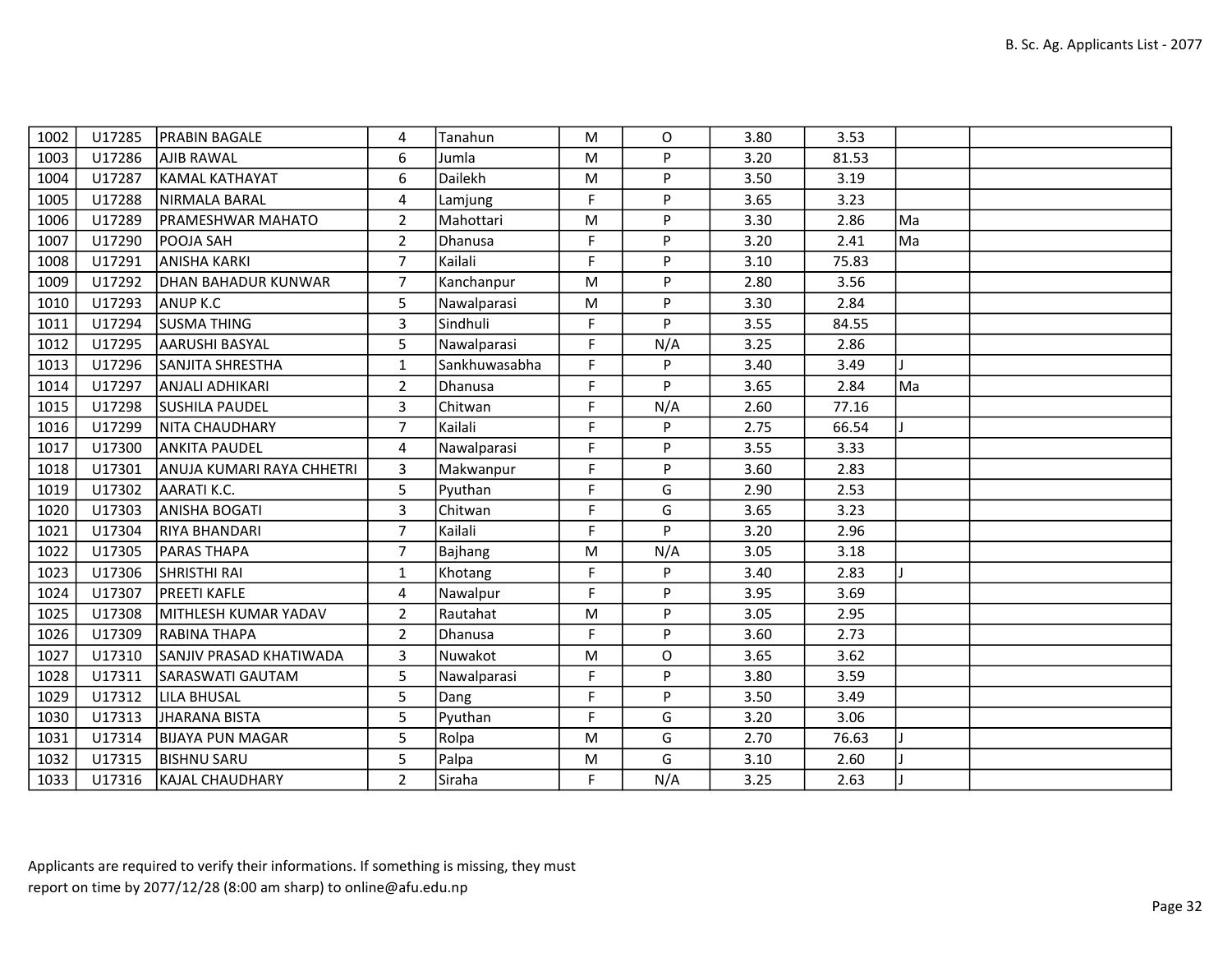| 1034 | U17317 | <b>BASANTA BARAL</b>        | 4              | Kaski       | M  | G        | 3.40  | 3.07  | Lc    |                       |
|------|--------|-----------------------------|----------------|-------------|----|----------|-------|-------|-------|-----------------------|
| 1035 | U17318 | SUJATA BASHYAL              | 5              | Palpa       | F. | G        | 3.20  | 2.99  |       |                       |
| 1036 | U17319 | <b>BIBEK GHIMIRE SHARMA</b> | 5              | Kapilvastu  | M  | P        | 3.60  | 3.23  |       |                       |
| 1037 | U17320 | KRITI RIJAL                 | 5              | Rupandehi   | F. | P        | 2.86  | 3.09  |       |                       |
| 1038 | U17321 | YUDINA THULUNG RAI          | $\mathbf{1}$   | Sunsari     | F. | P        | 3.80  | 3.05  |       |                       |
| 1039 | U17322 | GANESH OJHA                 | $\overline{7}$ | Kanchanpur  | M  | <b>D</b> | 3.00  | 2.86  |       |                       |
| 1040 | U17323 | SMRITI POUDEL               | 5              | Nawalparasi | F  | P        | 3.75  | 3.53  |       |                       |
| 1041 | U17324 | İRISHIKESH YADAV            | 5              | Kapilvastu  | M  | P        | 3.30  |       | lMa   | Lack of +2 transcript |
| 1042 | U17325 | KISHMAT REGMI               | 4              | Nawalpur    | M  | G        | 3.15  | 2.79  |       |                       |
| 1043 | U17326 | <b>RAVI JAISHWAL</b>        | $\overline{2}$ | Rautahat    | M  | P        | 65.63 | 72.55 | Ma    |                       |
| 1044 | U17327 | lasmita dhakal              | 4              | Nawalpur    | F  | P        | 3.70  | 3.33  |       |                       |
| 1045 | U17328 | SAILESH BHANDARI            | $\overline{7}$ | Kailali     | M  | P.       | 2.75  | 3.01  |       |                       |
| 1046 | U17329 | SATISH PANDAY               | 5              | Dang        | M  | P        | 3.00  | 3.26  |       |                       |
| 1047 | U17330 | ROSY KAFLE                  | $\overline{2}$ | Sarlahi     | F  | <b>D</b> | 3.60  | 3.16  |       |                       |
| 1048 | U17331 | PUNAM KUMARI CHAUDHARY      | $\overline{2}$ | Bara        | F. | P        | 3.45  | 2.66  |       |                       |
| 1049 | U17332 | <b>JAGRITI KOIRALA</b>      | 4              | Kaski       | F  | P        | 3.80  | 3.23  | Lc    |                       |
| 1050 | U17333 | <b>SANTOSH BHANDARI</b>     | 6              | Jumla       | M  | P        | 3.40  | 3.09  |       |                       |
| 1051 | U17334 | ARBIND KUMAR KUSHWAHA       | $\overline{2}$ | Sarlahi     | M  | P        | 2.70  | 2.53  | Ma    |                       |
| 1052 | U17335 | NISHUTA KUMARI CHAUDHARY    | $\overline{2}$ | Saptari     | F. | P        | 3.60  | 2.48  |       |                       |
| 1053 | U17336 | <b>HRITIKA THAPA</b>        | $\mathbf 1$    | Jhapa       | F  | P        | 3.60  | 3.56  |       |                       |
| 1054 | U17337 | <b>SASAN POUDYAL</b>        | 4              | Gorkha      | M  | P        | 3.30  | 3.34  |       |                       |
| 1055 | U17338 | UJJWAL PANDIT CHHETRI       | 3              | Chitwan     | M  | P        | 3.70  | 3.69  |       |                       |
| 1056 | U17339 | lBARSHA YADAV               | $\overline{2}$ | Sarlahi     | F  | P        | 3.40  | 3.13  | Ma    |                       |
| 1057 | U17340 | PRASANSHA MAHATO            | $\overline{2}$ | Dhanusa     | F. | P        | 3.30  | 2.93  |       |                       |
| 1058 | U17341 | SHOVA KOIRALA               | 5              | Palpa       | F. | G        | 60.50 | 72.08 |       |                       |
| 1059 | U17342 | PRABIN THAPA                | $\overline{4}$ | Tanahun     | M  | P        | 2.90  | 3.34  |       |                       |
| 1060 | U17343 | PUJA SUBEDI                 | 3              | Chitwan     | F. | G        | 3.75  | 3.46  | Lc    |                       |
| 1061 | U17344 | PRIYANKA NEUPANE            | 4              | Nawalparasi | F. | G        | 3.60  | 3.16  |       |                       |
| 1062 | U17345 | PRABESH THAPA               | $\mathbf 0$    | Lamjung     | M  | G        | 3.15  | 2.79  |       |                       |
| 1063 | U17346 | ROJAN GURUNG                | 3              | Chitwan     | M  | P        | 3.45  | 2.69  | J, Lc |                       |
| 1064 | U17347 | <b>RASHMI CHAUDHARY</b>     | $\overline{2}$ | Saptari     | F  | P        | 3.25  | 3.07  |       |                       |
| 1065 | U17348 | DEEPEEKA BARAL              | 3              | Chitwan     | F  | G        | 3.30  | 2.79  | Lc    |                       |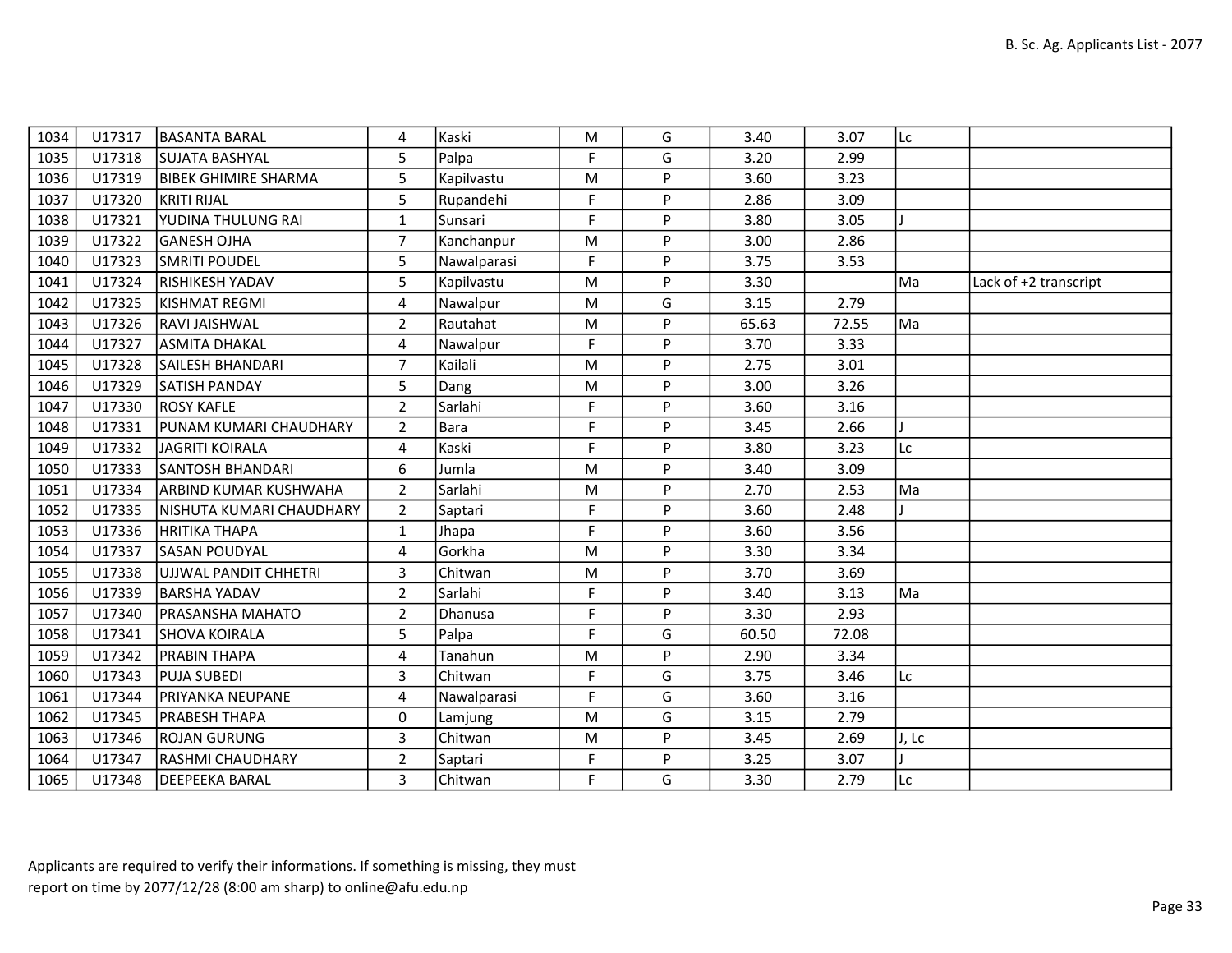| 1066 | U17349 | <b>BISHWAS BASNET</b>       | $\Omega$                | Jajarkot      | M  | P | 3.55  | 3.13  |       |                            |
|------|--------|-----------------------------|-------------------------|---------------|----|---|-------|-------|-------|----------------------------|
| 1067 | U17350 | <b>AANAND KUMAR YADAV</b>   | $\overline{2}$          | Saptari       | M  | P | 2.65  | 75.10 | l Ma  |                            |
| 1068 | U17351 | <b>ALISHA PAUDEL</b>        | $\mathbf{1}$            | Taplejung     | F. | Þ | 3.30  | 2.82  |       |                            |
| 1069 | U17352 | <b>PAWAN BHUSAL</b>         | 5                       | Bardiya       | M  | G | 3.35  | 2.91  |       |                            |
| 1070 | U17353 | SAMJHANA SHARMA             | $\overline{\mathbf{4}}$ | Nawalparasi   | F. | G | 3.50  | 3.06  |       |                            |
| 1071 | U17354 | <b>ANISHA SHRESTHA</b>      | 3                       | Chitwan       | F. | Þ | 3.50  | 3.26  |       |                            |
| 1072 | U17355 | <b>ANISHA KARKI</b>         | 3                       | Makwanpur     | F  | P | 3.25  | 3.19  |       |                            |
| 1073 | U17356 | <b>RIYA SHRESTHA</b>        | $\overline{3}$          | Chitwan       | F  | G | 3.65  | 2.97  | J, Lc |                            |
| 1074 | U17357 | <b>BIPIN KHADKA</b>         | 3                       | Makwanpur     | M  | P | 3.25  | 3.16  | Dp    |                            |
| 1075 | U17358 | MAHESH PARAJULI             | 5                       | Palpa         | M  | G | 2.35  | 63.02 |       |                            |
| 1076 | U17359 | SOPHIYA DHUNGANA            | 3                       | Chitwan       | F  | P | 3.35  | 2.93  | Lc    |                            |
| 1077 | U17360 | <b>GOKUL TIMILSINA</b>      | 3                       | Chitwan       | M  | G | 3.25  | 2.52  |       |                            |
| 1078 | U17361 | KALAWATI DHAMI              | $\overline{7}$          | Darchula      | F. | G | 3.15  | 2.83  |       |                            |
| 1079 | U17362 | ANISHA KOIRALA              | 3                       | Sindhupalchok | F  | P | 3.55  | 2.95  |       |                            |
| 1080 | U17363 | SABAL RAYAMAJHI             | $\mathbf 1$             | Sunsari       | M  | P | 3.25  | 2.49  |       |                            |
| 1081 | U17364 | <b>APAR NEUPANE</b>         | 4                       | Tanahun       | M  | P | 3.85  | 3.15  |       |                            |
| 1082 | U17365 | <b>SUSHMITA GHIMIRE</b>     | 3                       | Lalitpur      | F  | P | 3.20  |       |       | Lack of +2 transcript      |
| 1083 | U17366 | OSHIKA KUNWAR               | 3                       | Chitwan       | F. | P | 3.40  | 3.03  | Lc    |                            |
| 1084 | U17367 | SMARIKA KHADKA              | $\mathbf{1}$            | Morang        | F  | P | 78.80 | 78.20 |       | No equivalence certificate |
| 1085 | U17368 | MANOJ POUDEL                | 4                       | Parbat        | M  | O | 3.75  | 3.26  |       |                            |
| 1086 | U17369 | KANCHAN GAUTAM              | $\mathbf{1}$            | Morang        | F. | P | 3.55  | 2.88  |       |                            |
| 1087 | U17370 | SHREESHA SUBEDI             | 5                       | Rupandehi     | F  | P | 3.70  | 3.53  |       |                            |
| 1088 | U17371 | <b>BINITA KARKI</b>         | 3                       | Ramechhap     | F  | P | 80.00 | 83.80 |       |                            |
| 1089 | U17372 | <b>ROSHANI KUMARI YADAV</b> | $\overline{2}$          | Siraha        | F. | P | 2.75  | 2.63  |       |                            |
| 1090 | U17373 | SATYA LAL BUDHA             | 6                       | Jajarkot      | M  | P | 75.13 | 69.79 | Dp    |                            |
| 1091 | U17374 | KRITI BHATTARAI             | 4                       | Tanahun       | F  | P | 3.80  | 2.99  |       |                            |
| 1093 | U17376 | <b>DIPAK KUMAR GANESH</b>   | $\mathbf{1}$            | Jhapa         | M  | P | 3.65  | 3.01  |       |                            |
| 1094 | U17377 | <b>ARJUN KUMAR SAH</b>      | $\overline{2}$          | Mahottari     | M  | G | 3.50  | 2.86  | Ma    |                            |
| 1095 | U17378 | ATUL BARAL                  | 3                       | Chitwan       | M  | P | 3.65  | 3.36  | Lc.   |                            |
| 1096 | U17379 | ASHMITA KHADKA              | $\overline{2}$          | Siraha        | F. | G | 3.20  | 2.69  |       |                            |
| 1097 | U17380 | YAM BAHADUR OLI             | 5                       | Banke         | M  | G | 68.75 | 73.54 |       |                            |
| 1098 |        |                             |                         |               |    |   |       |       |       |                            |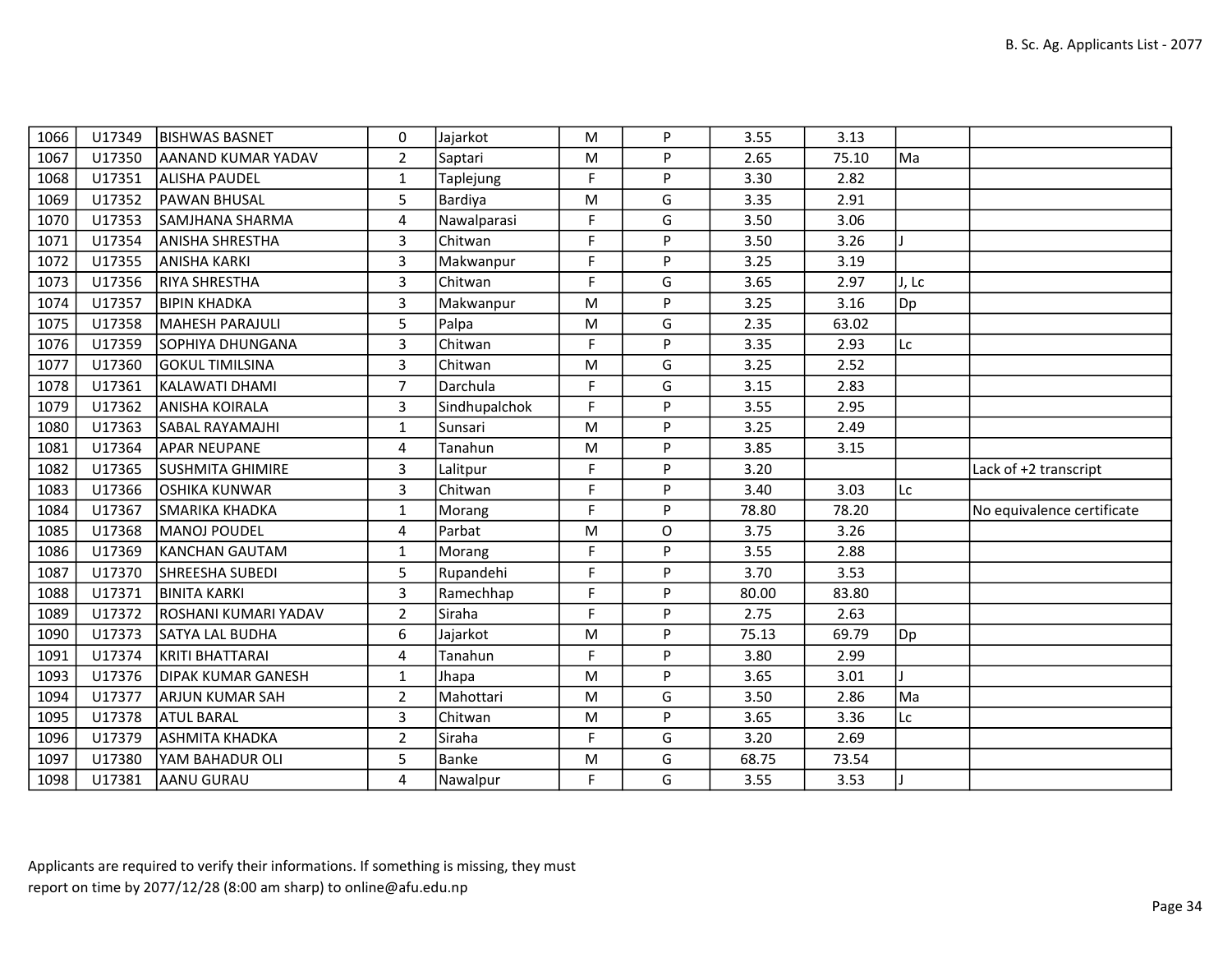| 1099 | U17382 | YUNITA ARYAL               | 3              | Chitwan        | F. | P   | 3.30 | 3.12  |     |  |
|------|--------|----------------------------|----------------|----------------|----|-----|------|-------|-----|--|
| 1100 | U17383 | <b>TANNU BHATTA</b>        | $\overline{7}$ | Dadeldhura     | F. | P   | 3.30 | 3.55  |     |  |
| 1101 | U17384 | <b>AAKRITI THAPA MAGAR</b> | 4              | Gorkha         | F. | P   | 3.40 | 3.19  |     |  |
| 1102 | U17385 | SANDHYA KANDEL             | 6              | Surkhet        | F. | P   | 3.50 | 2.99  |     |  |
| 1103 | U17386 | MANISHA PURI               | 4              | Nawalparasi    | F. | P   | 3.30 | 2.79  |     |  |
| 1104 | U17387 | SANJITA BISHWAKARMA        | $\mathbf{1}$   | Sankhuwasabha  | F. | N/A | 3.50 | 3.49  | DI. |  |
| 1105 | U17388 | <b>BINITA PANDEY</b>       | 4              | Kaski          | F. | G   | 3.65 | 3.23  | Lc  |  |
| 1106 | U17389 | <b>AARADHANA POKHREL</b>   | 4              | Tanahun        | F. | P   | 3.80 | 2.93  |     |  |
| 1107 | U17390 | SIMRAN GIRI                | 5              | Nawalparasi    | F. | P   | 3.45 | 3.04  |     |  |
| 1108 | U17391 | <b>BIBEK GAUTAM</b>        | $\mathbf{1}$   | Jhapa          | M  | P   | 3.75 | 3.43  |     |  |
| 1109 | U17392 | JAMUNA BHANDARI            | $\mathbf{1}$   | Terhathum      | F. | P   | 2.93 | 3.16  |     |  |
| 1110 | U17393 | <b>EKATA POUDEL</b>        | 4              | Kaski          | F. | P   | 3.90 | 3.06  | Lc  |  |
| 1111 | U17394 | PREKSHA POKHREL            | $\mathbf{1}$   | Ilam           | F. | N/A | 3.13 | 3.29  |     |  |
| 1112 | U17395 | INDRA BAHADUR CHHETRI      | 4              | Parbat         | M  | P   | 3.75 | 3.59  |     |  |
| 1113 | U17396 | ANJITA MANDAL              | $\overline{2}$ | Dhanusa        | F. | N/A | 3.35 | 2.54  | Ma  |  |
| 1114 | U17397 | SUMINA THAPA MAGAR         | 3              | <b>Dhading</b> | F. | P   | 3.90 | 3.59  |     |  |
| 1116 | U17399 | <b>RINA SAH</b>            | $\mathbf 2$    | Siraha         | F  | P   | 3.25 | 2.69  | Ma  |  |
| 1117 | U17400 | BIBASH DHAKAL              | 4              | Lamjung        | M  | G   | 3.10 | 2.96  |     |  |
| 1118 | U17401 | ISABINA NEUPANE            | 4              | Parbat         | F. | P   | 3.20 | 3.13  |     |  |
| 1119 | U17402 | PRANISHA SUBEDI            | $\mathbf 1$    | Jhapa          | F  | P   | 3.60 | 3.36  |     |  |
| 1120 | U17403 | PURUSHOTTAM SAPKOTA        | 3              | Kavrepalanchok | M  | P   | 3.30 | 2.89  |     |  |
| 1121 | U17404 | SABITA BUDTHAPA            | 6              | Jumla          | F. | N/A | 3.15 | 2.77  |     |  |
| 1122 | U17405 | SWASTIKA GURUNG            | $\pmb{4}$      | Tanahun        | F  | P   | 3.60 | 3.26  |     |  |
| 1123 | U17406 | DEEPTI TIWARI              | $\overline{7}$ | Kanchanpur     | F. | P   | 3.50 | 3.29  |     |  |
| 1124 | U17407 | PRAYASH PAUDEL             | $\mathbf{1}$   | Sunsari        | M  | P   | 3.80 | 3.43  |     |  |
| 1125 | U17408 | MUKESH KUMAR MAHATO        | $\overline{2}$ | Siraha         | M  | P   | 3.35 | 3.12  | Ma  |  |
| 1126 | U17409 | SANDIP KANDEL              | 3              | Chitwan        | M  | N/A | 3.70 | 3.59  | Lc  |  |
| 1127 | U17410 | SOM KUMAR K.C              | $\mathbf{1}$   | Udayapur       | M  | P   | 3.30 | 3.28  |     |  |
| 1128 | U17411 | <b>ASMITA DHAKAL</b>       | 4              | Lamjung        | F. | N/A | 2.90 | 75.49 |     |  |
| 1129 | U17412 | ROJINA ACHARYA             | 4              | Kaski          | F. | P   | 3.50 | 2.76  |     |  |
| 1130 | U17413 | SUCHANA THAPA              | 4              | Tanahun        | F. | G   | 2.75 | 2.96  |     |  |
| 1131 | U17414 | <b>SUMITRA BHURTEL</b>     | 5              | Rupandehi      | F. | P   | 3.50 | 3.46  |     |  |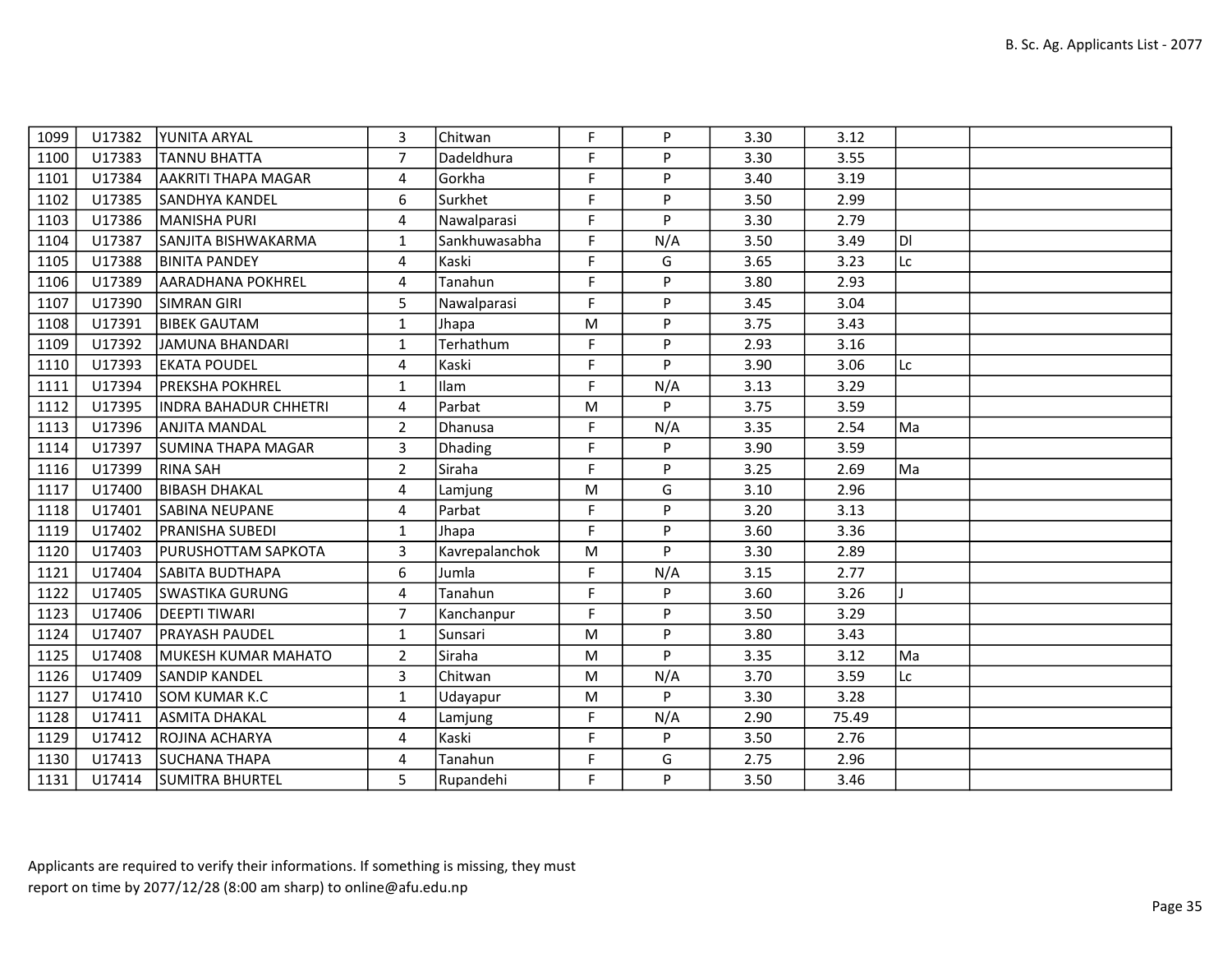| 1132 | U17415 | <b>BIJAYA PAUDEL</b>         | 5              | <b>Baglung</b> | M         | N/A | 3.20  | 2.94  |       |  |
|------|--------|------------------------------|----------------|----------------|-----------|-----|-------|-------|-------|--|
| 1133 | U17416 | JAYALAL BUDHA                | 6              | Humla          | M         | G   | 55.50 | 66.57 |       |  |
| 1134 | U17417 | <b>SWOSTIKA NEUPANE</b>      | 6              | Dailekh        | F         | P   | 3.65  | 2.98  |       |  |
| 1135 | U17418 | RAKSHYA GIRI                 | 4              | Kaski          | F         | P   | 3.05  | 2.68  |       |  |
| 1136 | U17419 | ANJALI NAYAK                 | $\overline{2}$ | Dhanusa        | F.        | P   | 3.25  | 2.79  |       |  |
| 1137 | U17420 | <b>IRANJANA RANABHAT</b>     | 3              | Chitwan        | F         | Þ   | 3.75  | 3.46  |       |  |
| 1138 | U17421 | <b>RENUKA CHAND</b>          | $\overline{7}$ | Kailali        | F         | P   | 3.30  | 2.63  |       |  |
| 1139 | U17422 | SHASHI JOSHI                 | $\overline{7}$ | Kanchanpur     | F         | G   | 3.36  | 75.57 |       |  |
| 1140 | U17423 | <b>NIKITA NEUPANE</b>        | 5              | Kapilvastu     | F.        | P   | 3.65  | 3.36  |       |  |
| 1141 | U17424 | <b>JASHOK KUMAR SHAH</b>     | $\overline{2}$ | Dhanusa        | M         | P   | 3.00  | 2.58  | Ma    |  |
| 1142 | U17425 | <b>JABHISHEK KUMAR YADAV</b> | $\overline{2}$ | Siraha         | M         | P   | 3.45  | 3.17  | Ma    |  |
| 1143 | U17426 | <b>AALOK KUMAR YADAV</b>     | $\overline{2}$ | Rautahat       | M         | G   | 64.13 | 71.63 | Ma    |  |
| 1144 | U17427 | SHITAL RAJ SHARMA            | 4              | Parbat         | M         | N/A | 3.60  | 3.63  |       |  |
| 1145 | U17428 | <b>SHISHIR DHAKAL</b>        | 6              | Surkhet        | M         | G   | 3.00  | 2.76  |       |  |
| 1146 | U17429 | MONIKA TAMANG                | $\overline{4}$ | Lamjung        | F.        | P.  | 3.35  | 2.99  |       |  |
| 1147 | U17430 | AMAR DEEP CHAUDHARY KURM     | 5              | Kapilvastu     | ${\sf M}$ | P   | 3.35  | 2.63  | Ma    |  |
| 1148 | U17431 | <b>KRITI ADHIKARI</b>        | $\overline{2}$ | Dhanusa        | F         | G   | 3.45  | 2.96  | Ma    |  |
| 1149 | U17432 | LAXMI BASEL                  | 5              | Dang           | F.        | N/A | 3.40  | 2.93  |       |  |
| 1150 | U17433 | <b>ROHIT TIMILSENA</b>       | $\overline{7}$ | Bajura         | M         | P   | 3.50  | 2.51  |       |  |
| 1151 | U17434 | <b>ARBIND YADAV</b>          | $\overline{2}$ | Sarlahi        | M         | P   | 3.40  | 2.96  | lMa   |  |
| 1152 | U17435 | KESHANG LAMA                 | 3              | Chitwan        | F.        | P.  | 3.45  | 3.33  | J, Lc |  |
| 1153 | U17436 | <b>AMEETA UPADHYAY</b>       | 5              | Rupandehi      | F.        | G   | 2.95  | 2.89  |       |  |
| 1154 | U17437 | <b>BIBEK PANTHA</b>          | 4              | Tanahun        | M         | P   | 3.85  | 3.69  |       |  |
| 1155 | U17438 | ARCHANA SHARMA               | $\overline{2}$ | Mahottari      | F.        | P   | 3.65  | 3.53  | Ma    |  |
| 1156 | U17439 | <b>AKRITI AMGAIN</b>         | 4              | Lamjung        | F.        | G   | 3.25  | 3.06  | Ap-D  |  |
| 1157 | U17440 | SMRITI ADHIKARI              | 3              | Chitwan        | F         | P   | 3.70  | 3.16  | Lc    |  |
| 1158 | U17441 | PRAMILA MAHAT                | 6              | Jumla          | F         | P   | 3.40  | 2.69  |       |  |
| 1159 | U17442 | DHAN KUMARI GURUNG           | 4              | Tanahun        | F.        | P   | 3.60  | 3.26  |       |  |
| 1160 | U17443 | BHAWANA SAPKOTA              | $\mathbf{3}$   | Bara           | F         | P   | 3.40  | 3.03  |       |  |
| 1161 | U17444 | MANASVEE RIMAL               | $\overline{4}$ | Tanahun        | F.        | G   | 3.15  | 3.23  |       |  |
| 1162 | U17445 | KARUNA CHAND                 | $\overline{7}$ | Kanchanpur     | F.        | Þ   | 3.05  | 71.65 |       |  |
| 1163 | U17446 | NIKITA HIRACHAN              | 4              | Mustang        | F.        | G   | 3.88  | 3.06  |       |  |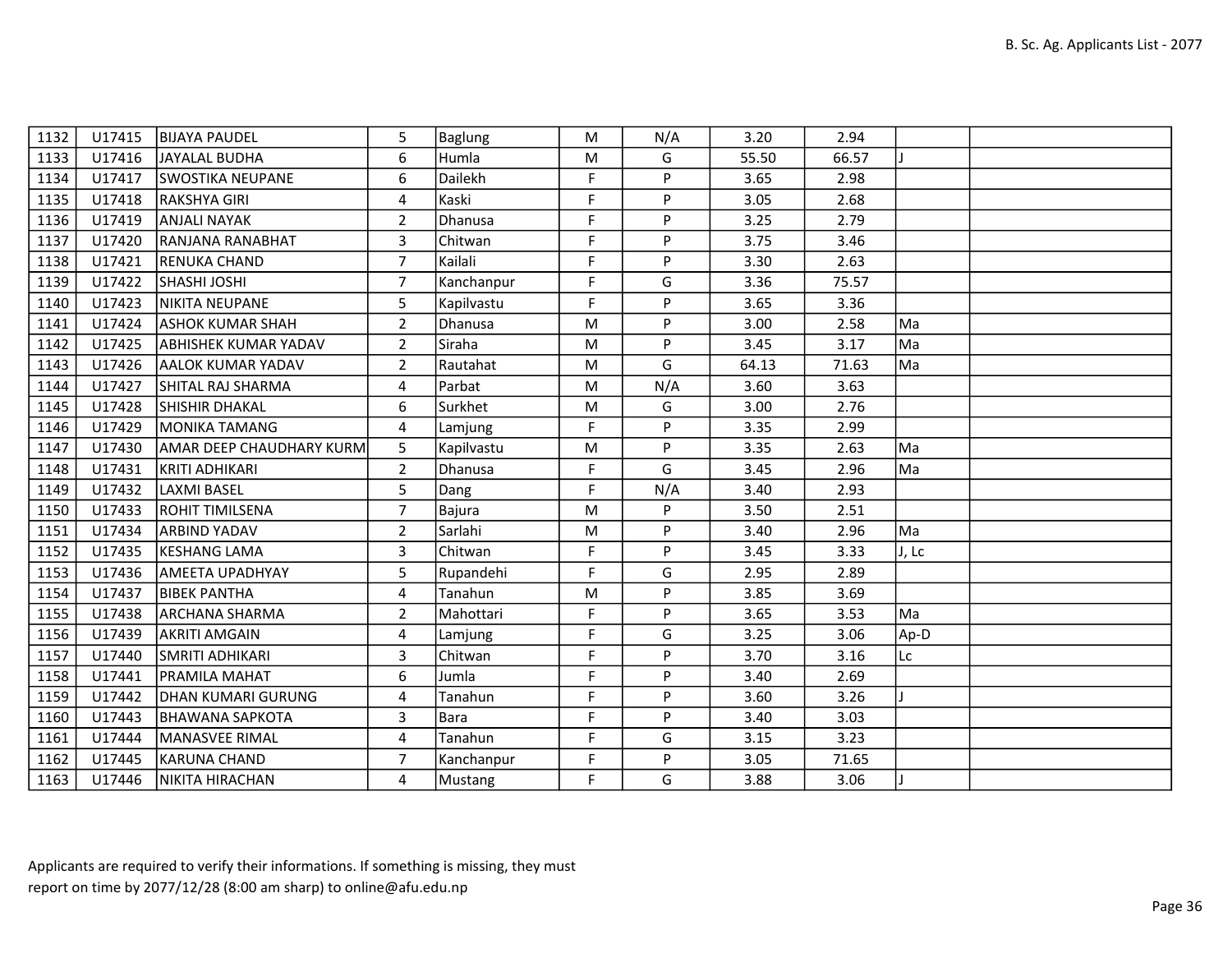| 1164 | U17447 | NISCHAL POKHREL           | 3                       | Chitwan     | M  | G            | 3.35 | 3.13 | Lc   |                       |
|------|--------|---------------------------|-------------------------|-------------|----|--------------|------|------|------|-----------------------|
| 1165 | U17448 | <b>IKSHYA SHAHI</b>       | 4                       | Syangja     | F. | P            | 3.65 | 3.02 |      |                       |
| 1166 | U17449 | <b>ABHINAV SHRESTHA</b>   | 6                       | Salyan      | M  | <b>D</b>     | 3.30 | 2.81 |      |                       |
| 1167 | U17450 | <b>DIKSHA KHANAL</b>      | 3                       | Chitwan     | F. | P            | 3.75 | 3.66 |      |                       |
| 1168 | U17451 | ASMITA BARAL              | 3                       | Chitwan     | F. | G            | 3.10 | 2.93 | Lc   |                       |
| 1169 | U17452 | CHANDRA PRAKASH SHAHI     | 6                       | Dailekh     | M  | P            | 3.40 | 2.99 |      |                       |
| 1170 | U17453 | <b>PRERANA SHRESTHA</b>   | 4                       | Tanahun     | F. | P            | 3.80 | 3.61 |      |                       |
| 1171 | U17454 | SMRITI GHIMIRE            | 4                       | Tanahun     | F. | G            | 3.90 | 3.48 |      |                       |
| 1172 | U17455 | RENU KUMARI SAH           | $\overline{2}$          | Saptari     | F. | P            | 3.25 | 3.15 |      |                       |
| 1173 | U17456 | <b>SURESH KUMAR PAL</b>   | $\mathbf{1}$            | Sunsari     | M  | G            | 2.95 | 2.81 | Ma   |                       |
| 1174 | U17457 | <b>PRASIDDHA POKHAREL</b> | 4                       | Parbat      | M  | G            | 3.40 | 2.89 |      |                       |
| 1175 | U17458 | PRABESH POUDEL            | 4                       | Syangja     | M  | P            | 3.25 | 2.69 |      |                       |
| 1176 | U17459 | AANCHAL KUMARI CHOUDHARY  | $\mathbf{1}$            | Morang      | F. | P            | 3.65 | 3.15 |      |                       |
| 1177 | U17460 | SUSHMITA POUDEL           | 4                       | Nawalparasi | F  | P            | 3.65 | 3.18 |      |                       |
| 1178 | U17461 | PRAMOD SUBEDI             | $\overline{3}$          | Makwanpur   | M  | P.           | 3.35 | 2.89 |      |                       |
| 1179 | U17462 | <b>ISHA CHAUDHARY</b>     | 5                       | Kapilvastu  | F  | P            | 3.55 | 3.06 | Ma   |                       |
| 1180 | U17463 | <b>DIPAK ROKKA</b>        | $\overline{3}$          | Nuwakot     | M  | P            | 3.35 | 2.84 | IDI. |                       |
| 1181 | U17464 | BABITA KARKI              | $\overline{4}$          | Nawalparasi | F. | P.           | 3.60 | 2.96 |      |                       |
| 1182 | U17465 | <b>BIBISHA ITANI</b>      | $\mathbf{3}$            | Dhading     | F  | P            | 3.65 | 3.26 |      |                       |
| 1183 | U17466 | <b>RAHUL DANGI</b>        | 5                       | Rolpa       | M  | P            | 3.60 | 3.11 |      |                       |
| 1184 | U17467 | MAHESHWOR ADHIKARI        | $\overline{4}$          | Lamjung     | M  | P.           | 3.05 | 2.87 |      |                       |
| 1185 | U17468 | <b>DILIP MEHTA</b>        | $\mathbf 1$             | Sunsari     | M  | P            | 3.45 | 3.16 |      |                       |
| 1186 | U17469 | ISUBODH YADAV             | $\overline{2}$          | Saptari     | M  | G            | 3.35 | 2.92 | lMa  |                       |
| 1187 | U17470 | <b>ISHWORI POUDEL</b>     | 4                       | Baglung     | F. | N/A          | 3.65 | 2.76 |      |                       |
| 1188 | U17471 | <b>BALZU BOHARA</b>       | $\overline{7}$          | Mugu        | M  | P            | 3.25 | 2.94 |      |                       |
| 1189 | U17472 | <b>RIBI RIMAL</b>         | $\mathbf{3}$            | Nuwakot     | F  | $\mathsf{O}$ | 3.25 | 3.24 |      |                       |
| 1190 | U17473 | <b>NISHA GHIMIRE</b>      | $\overline{4}$          | Nawalparasi | F  | P            | 3.55 | 2.99 |      |                       |
| 1191 | U17474 | <b>ANJILA MARASINI</b>    | 5                       | Rupandehi   | F. | G            | 3.50 | 3.03 |      |                       |
| 1193 | U17475 | SUMINA THAPA              | $\mathbf{1}$            | Jhapa       | F  | P            | 3.55 | 3.08 |      |                       |
| 1194 | U17477 | KIRTEE KANDEL             | $\overline{\mathbf{4}}$ | Baglung     | F. | $\mathsf O$  | 3.65 | 3.29 |      |                       |
| 1195 | U17478 | <b>SHRADDHA ARYAL</b>     | 4                       | Nawalpur    | F  | G            | 3.64 | 3.27 |      | Lack of +2 transcript |
| 1196 | U17479 | <b>SUMITRA RAI</b>        | $\mathbf{1}$            | Solukhumbu  | F. | P            | 3.95 | 3.53 |      |                       |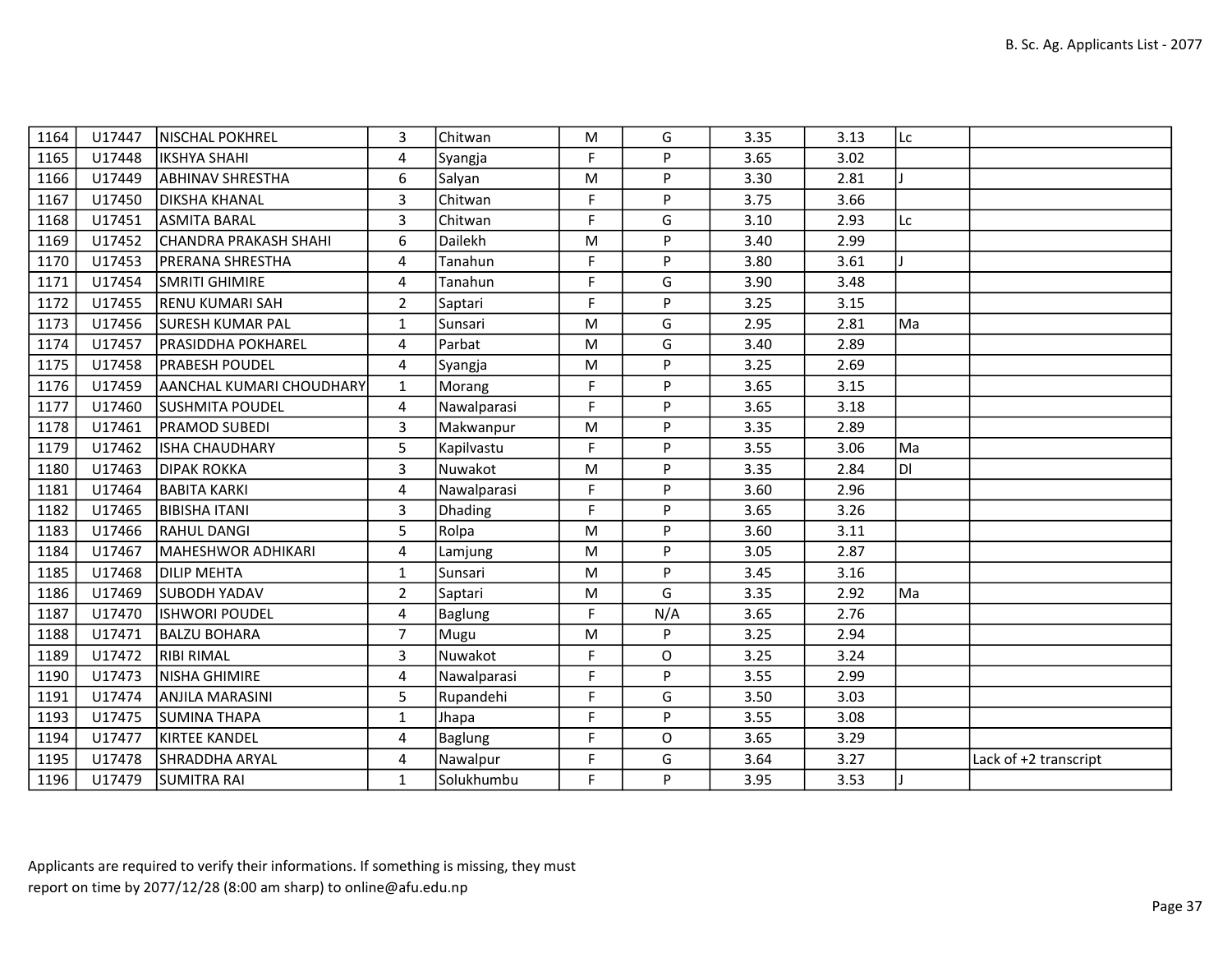| 1197 | U17480 | SUKRITI KHANAL            | 4              | Syangja        | F. | G   | 3.45  | 2.89  |      |                       |
|------|--------|---------------------------|----------------|----------------|----|-----|-------|-------|------|-----------------------|
| 1198 | U17481 | <b>SUDHIR PANDEY</b>      | 5              | Kapilvastu     | M  | P   | 3.30  | 3.02  | lMa  |                       |
| 1199 | U17482 | <b>PUSHPA SAPKOTA</b>     | $\mathbf{3}$   | Chitwan        | F. | G   | 3.05  | 2.57  | Lc   |                       |
| 1200 | U17483 | <b>GANGA BASNET</b>       | 5              | Gulmi          | F  | P   | 3.50  | 3.13  |      |                       |
| 1201 | U17484 | <b>ISHA BHATTARAI</b>     | 4              | Nawalpur       | F. | G   |       | 3.23  |      | Lack of SLC marksheet |
| 1202 | U17485 | <b>RIYA SUNDAS</b>        | $\mathbf 0$    | Dhankuta       | F. | P   | 3.40  | 2.73  | ldi  |                       |
| 1203 | U17486 | <b>ANISHA NEUPANE</b>     | 3              | Chitwan        | F. | P   | 3.60  | 3.13  |      |                       |
| 1204 | U17487 | <b>KESWORI GOSHAI</b>     | $\mathsf{3}$   | Bhaktapur      | F. | G   | 3.10  | 2.84  |      |                       |
| 1206 | U17489 | <b>SAMJHANA GURUNG</b>    | 3              | Dhading        | F  | P   | 3.30  | 2.69  |      |                       |
| 1207 | U17490 | SUMIT BADAYAK             | $\overline{7}$ | Kailali        | M  | P   | 2.15  | 60.51 |      |                       |
| 1208 | U17491 | <b>SHREYA PANDEY</b>      | $\mathbf 0$    | Kapilvastu     | F. | P   | 3.85  | 3.56  |      |                       |
| 1209 | U17492 | MAMTA KUMARI JHA          | $\overline{2}$ | Saptari        | F. | P   | 2.80  | 2.47  | Ma   |                       |
| 1210 | U17493 | NISCHAL ADHIKARI          | 5              | Rupandehi      | M  | P   | 3.60  | 3.29  |      |                       |
| 1211 | U17494 | <b>MADAN RAJ RAWAT</b>    | $\overline{7}$ | Kailali        | M  | P   | 2.90  | 2.67  |      |                       |
| 1212 | U17495 | SAGAR BHATTARAI           | $\overline{2}$ | Mahottari      | M  | G   | 71.88 | 2.69  | Lc   |                       |
| 1213 | U17496 | <b>DURGESH YADAV</b>      | 5              | Kapilvastu     | M  | P   | 2.95  | 2.53  | Ma   |                       |
| 1214 | U17497 | <b>SHREYA GAUTAM</b>      | $\mathbf 0$    | Gulmi          | F  | P   | 3.65  | 2.96  |      |                       |
| 1215 | U17498 | <b>PRAMESH CHAUDHARY</b>  | 5              | Dang           | M  | P   | 2.55  | 61.22 | Lc   |                       |
| 1216 | U17499 | <b>DINESH CHAUDHARY</b>   | 5              | Dang           | M  | P   | 3.65  | 2.95  |      |                       |
| 1217 | U17500 | <b>AFJAL ANSARI</b>       | $\overline{2}$ | Siraha         | M  | P   | 3.10  | 3.01  | Ma   |                       |
| 1218 | U17501 | APEKSHYA KUMARI BHUJEL    | $\mathbf 0$    | Rautahat       | F. | P   | 3.45  | 3.18  |      |                       |
| 1220 | U17503 | PABITRA RAUT              | $\mathbf{1}$   | Sunsari        | È. | P   | 3.65  | 3.14  |      |                       |
| 1221 | U17504 | <b>MIRA PANDEY</b>        | 5              | Banke          | F  | P   | 3.40  | 3.15  |      |                       |
| 1223 | U17506 | <b>BISHESH SIGDEL</b>     | $\mathbf 0$    | Rupandehi      | M  | P   | 3.35  | 2.86  |      |                       |
| 1224 | U17507 | LAXMI PAUDEL              | 5              | Arghakhanchi   | F. | G   | 3.35  | 3.16  |      |                       |
| 1225 | U17508 | <b>SARBIN KUMAR YADAV</b> | $\overline{2}$ | Dhanusa        | M  | P   | 3.55  | 2.73  | l Ma |                       |
| 1226 | U17509 | <b>UTSAV BARAL</b>        | $\overline{2}$ | Dhanusa        | M  | P   | 71.75 | 66.62 | Lc   |                       |
| 1227 | U17510 | lsugam poudel             | 3              | Chitwan        | M  | P   | 3.50  | 3.43  |      |                       |
| 1228 | U17511 | <b>RUPESH KUMAR YADAV</b> | $\overline{2}$ | Dhanusa        | M  | N/A | 3.10  | 2.89  | Ma   |                       |
| 1229 | U17512 | SONA YOUNGHANG            | $\mathbf{1}$   | Jhapa          | F. | P   | 2.95  | 2.74  |      | Lack of +2 transcript |
| 1230 | U17513 | AMAN BHANDARI             | 5              | Rupandehi      | M  | P   | 3.45  | 2.56  |      |                       |
| 1231 | U17514 | <b>DEEPAK THAPA</b>       | 4              | <b>Baglung</b> | M  | P   | 3.30  | 3.33  |      |                       |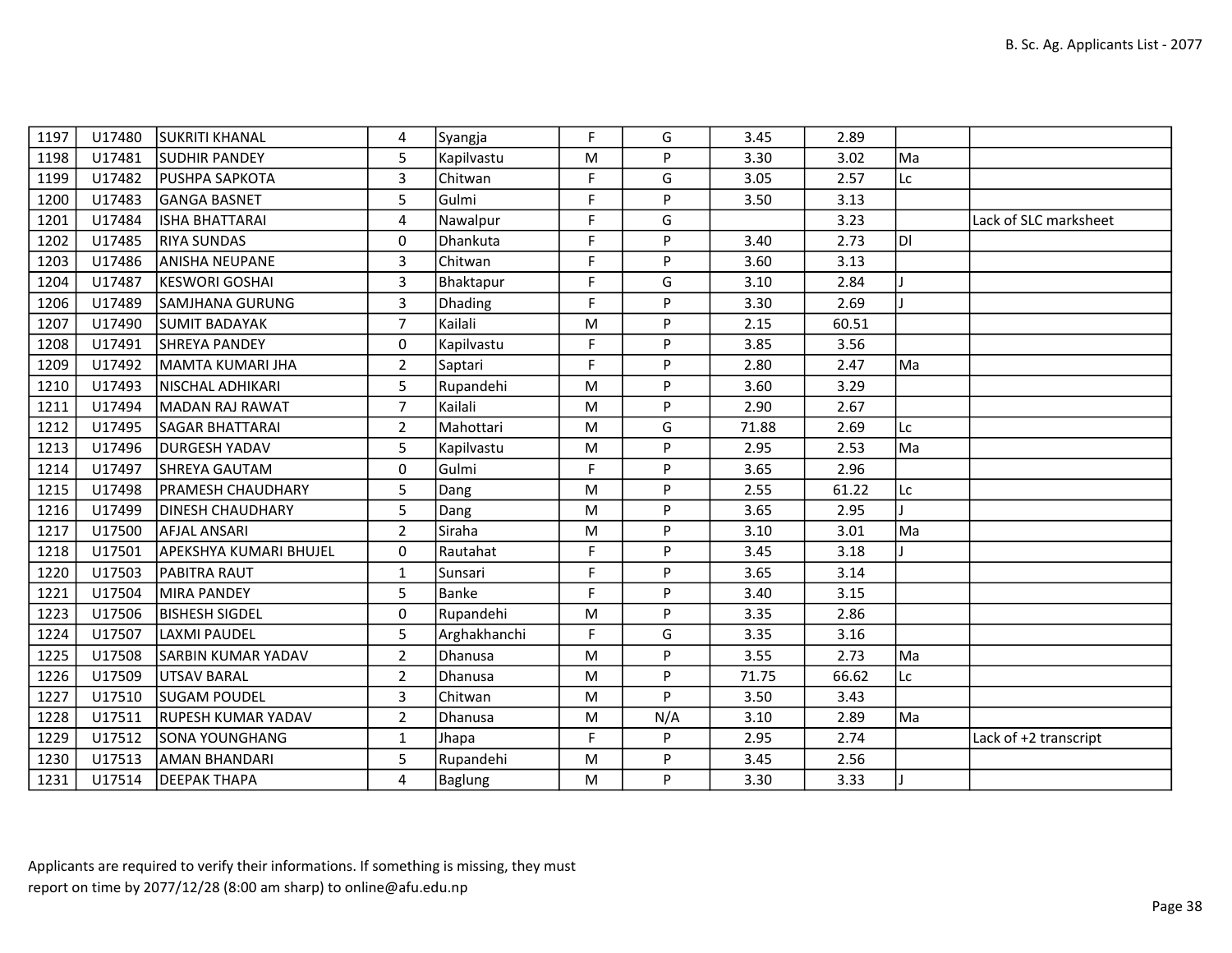| 1232 | U17515 | <b>ANJALI KUMARI THAKUR</b> | $\overline{2}$          | Mahottari        | F  | P   | 3.55 | 3.02  | Ma        |                          |
|------|--------|-----------------------------|-------------------------|------------------|----|-----|------|-------|-----------|--------------------------|
| 1233 | U17516 | <b>PUSPA KAMAL DANGAL</b>   | $\mathbf{1}$            | Bhojpur          | M  | P   | 3.35 | 2.52  |           |                          |
| 1234 | U17517 | <b>BIRJI CHAUDHARY</b>      | $\overline{7}$          | Kailali          | F. | G   | 2.45 | 73.63 | J Lc      |                          |
| 1235 | U17518 | <b>ARUN PAUDEL</b>          | 5                       | Kapilvastu       | M  | P   | 3.55 | 3.19  |           |                          |
| 1237 | U17520 | DRISHTI RAYAMAJHI           | $\overline{\mathbf{4}}$ | <b>Baglung</b>   | F. | O   | 3.55 | 3.59  |           |                          |
| 1238 | U17521 | SITASHMA LAMSAL             | 3                       | Chitwan          | F. | P   | 3.55 | 3.09  | <b>Lc</b> |                          |
| 1239 | U17522 | NISHAN THAPA                | $\mathbf{1}$            | Morang           | M  | P   | 3.40 |       |           | Lack of +2 transcript    |
| 1240 | U17523 | SHUSHIL BASNET              | 0                       | Kalikot          | M  | N/A | 3.25 | 2.95  |           |                          |
| 1241 | U17524 | <b>AAYUSH GAUTAM</b>        | 3                       | Chitwan          | M  | P   | 3.45 | 3.53  | Lc        |                          |
| 1242 | U17525 | KAJAL GC                    | 3                       | Chitwan          | F  | P   | 3.55 | 3.56  | Lc        |                          |
| 1243 | U17526 | SIRJANA LAMICHHANE          | 6                       | Surkhet          | F  | P   | 3.10 | 79.92 |           |                          |
| 1244 | U17527 | <b>ABINASH MISHRA</b>       | 4                       | Tanahun          | M  | N/A | 2.85 | 2.65  |           |                          |
| 1245 | U17528 | <b>ROHIT KUMAR MAJHI</b>    | $\overline{2}$          | Saptari          | M  | G   | 3.70 | 3.23  | Ma        |                          |
| 1246 | U17529 | <b>SUSHIL CHAUDHARY</b>     | $\overline{7}$          | Kailali          | M  | P   | 3.15 | 75.13 | J, Lc     |                          |
| 1247 | U17530 | <b>ARCHANA KUMARI SAH</b>   | $\overline{2}$          | Siraha           | F. | G   | 3.15 | 3.01  | l Ma      |                          |
| 1248 | U17531 | AASHISH DHUNGANA            | 5                       | Palpa            | M  | G   | 3.70 | 3.41  |           |                          |
| 1249 | U17532 | VIVASH DHUNGANA             | $\overline{7}$          | Kailali          | M  | P   | 3.30 | 3.33  | Lc        |                          |
| 1250 | U17533 | KHUSHBU KUMARI CHAUDHARY    | $\overline{2}$          | Saptari          | F  | P   | 3.20 | 2.65  |           |                          |
| 1251 | U17534 | <b>OSIKA SHRESTHA</b>       | 4                       | Tanahun          | F  | P   | 3.75 | 3.28  |           |                          |
| 1252 | U17535 | BHAWANA RANABHAT            | 3                       | Chitwan          | F. | P   | 3.65 | 3.73  | Lc        |                          |
| 1253 | U17536 | SHRIJANA LAMA               | 3                       | Kathmandu        | F. | P   | 3.00 | 2.96  | <b>St</b> |                          |
| 1254 | U17537 | <b>SUMAN KUMAR SAH</b>      | $\overline{2}$          | <b>Mahottari</b> | M  | G   | 2.20 | 2.60  |           | Doc of Anil kumar Thakur |
| 1255 | U17538 | <b>AASTHA POUDEL</b>        | 5                       | Kapilvastu       | F  | P   | 3.80 | 2.99  |           |                          |
| 1256 | U17539 | <b>SALISHA RANABHAT</b>     | 3                       | Chitwan          | F. | P   | 3.65 | 3.49  | Lc        |                          |
| 1257 | U17540 | SAPANA GAUTAM               | 5                       | Palpa            | E  | P   | 3.40 | 2.93  |           |                          |
| 1258 | U17541 | SAHARA SAPKOTA              | 3                       | Kavrepalanchok   | F  | P   | 3.45 | 3.27  |           |                          |
| 1259 | U17542 | SAJEETA CHAUDHARY           | 5                       | Nawalparasi      | F. | P   | 3.65 | 2.96  |           |                          |
| 1260 | U17543 | <b>RABIN SIGDEL</b>         | $\overline{2}$          | <b>Bara</b>      | M  | G   | 3.65 | 3.06  |           |                          |
| 1261 | U17544 | SADIKSHYA PANTA             | 3                       | Chitwan          | F  | P   | 3.35 | 3.13  |           |                          |
| 1262 | U17545 | NISHA POKHAREL              | 0                       | Tanahun          | F. | P   | 3.90 | 3.53  |           |                          |
| 1263 | U17546 | JEEWAN BHATT                | $\overline{7}$          | Kanchanpur       | M  | P   | 3.60 | 3.54  |           |                          |
| 1264 | U17547 | <b>ESHA RANA</b>            | 5                       | Nawalparasi      | F. | P   | 3.50 | 3.03  |           |                          |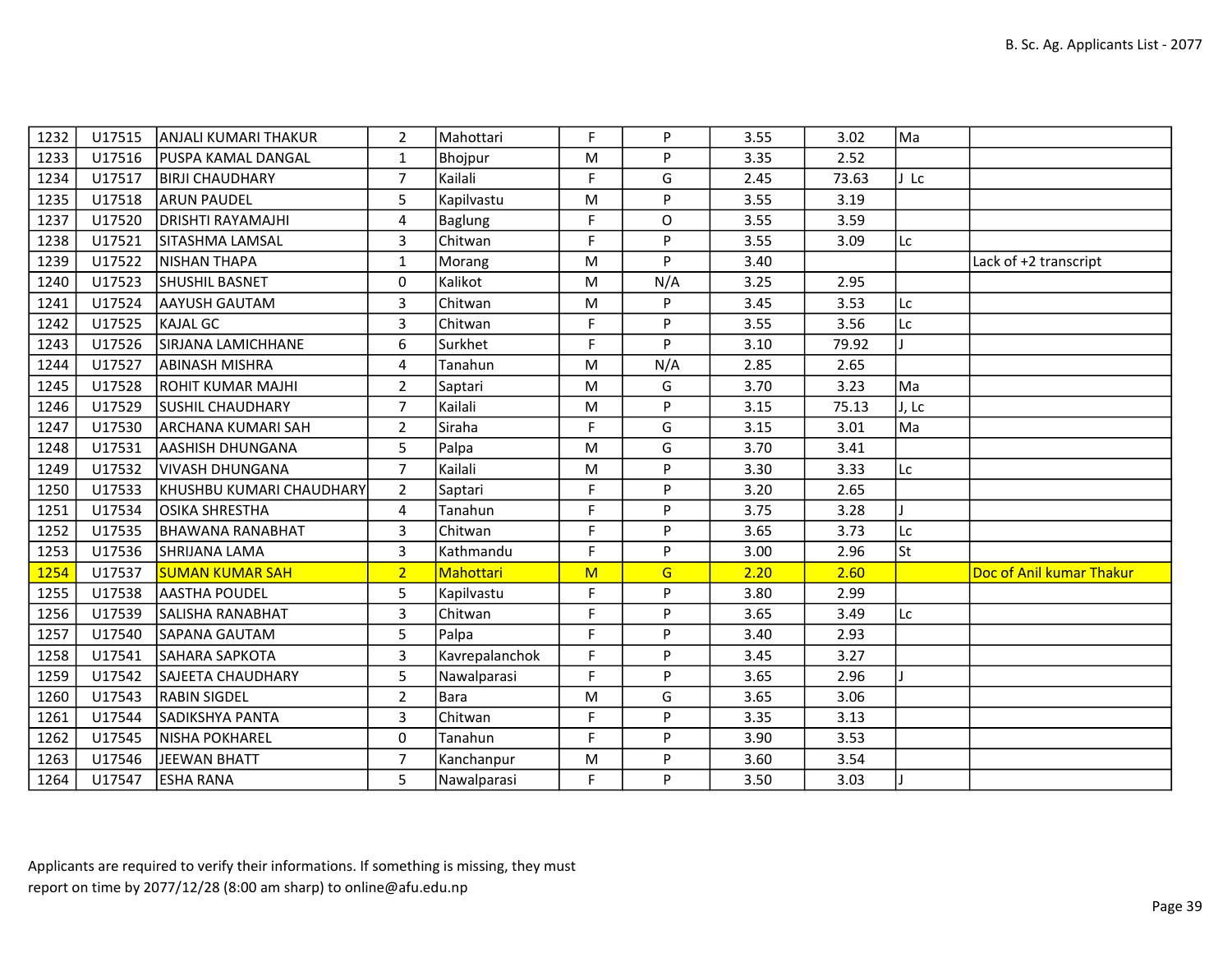| 1265 | U17548 | <b>RANJANA CHAUDHARY THARU</b> | $\overline{2}$ | Parsa          | F         | P   | 3.20 | 2.66  |        |                       |
|------|--------|--------------------------------|----------------|----------------|-----------|-----|------|-------|--------|-----------------------|
| 1266 | U17549 | NIRAJ ADHIKARI                 | $\overline{2}$ | Dhanusa        | M         | P   | 3.05 | 2.93  |        |                       |
| 1267 | U17550 | <b>ANISHA SARDAR</b>           | $\mathbf{1}$   | Morang         | F.        | Þ   | 3.05 | 2.68  | IDI.   | Lack of Citizenship   |
| 1268 | U17551 | YAM KUMARI BHATTA              | 3              | Chitwan        | F         | P   | 3.60 | 3.56  |        |                       |
| 1269 | U17552 | <b>HEMRAJ TIMILSAINA</b>       | $\overline{7}$ | Achham         | M         | N/A | 3.35 | 3.33  |        |                       |
| 1270 | U17553 | <b>PRIYA PATHAK</b>            | 5              | Kapilvastu     | F.        | D   | 3.25 | 3.09  | Ma     |                       |
| 1271 | U17554 | MANIKA LAMICHHANE              | $\overline{3}$ | Kathmandu      | F         | P   | 3.70 | 3.19  |        |                       |
| 1272 | U17555 | RADHIKA BIST                   | $\overline{7}$ | Kailali        | F.        | P   | 3.35 | 2.57  |        |                       |
| 1273 | U17556 | RUJA KUMARI BISHWKARMA         | $\overline{2}$ | Mahottari      | F         | G   | 2.15 | 72.47 | DI, LC |                       |
| 1274 | U17557 | <b>GEETA KUMARI CHAUDHARY</b>  | $\mathbf{1}$   | Sunsari        | F         | P   | 3.10 | 3.14  |        |                       |
| 1275 | U17558 | <b>BISHAL CHAUDHARY</b>        | $\overline{2}$ | Saptari        | M         | G   | 3.25 | 2.61  |        |                       |
| 1276 | U17559 | JUNU SUBEDI                    | $\mathbf{1}$   | Jhapa          | F         | Þ   | 3.70 | 2.74  |        |                       |
| 1277 | U17560 | <b>SARBINDA PANDEY</b>         | $\mathsf{3}$   | Chitwan        | F.        | P   | 3.45 | 2.99  | Lc     |                       |
| 1278 | U17561 | JEEVAN RAJ KARKI               | 0              | Bajura         | M         | P   | 3.85 | 3.03  |        |                       |
| 1279 | U17562 | SARIKA JAMARKATEL              | $\overline{4}$ | Kaski          | F.        | P   | 3.90 | 3.25  |        |                       |
| 1280 | U17563 | SUJITA ACHARYA                 | $\overline{3}$ | Sindhupalchok  | F         | P   |      | 3.01  |        | Lack of SLC marksheet |
| 1281 | U17564 | SACHIDA KHAREL                 | $\mathbf{1}$   | Jhapa          | F.        | P   | 3.60 | 2.87  |        |                       |
| 1282 | U17565 | <b>NITA DHUNGANA</b>           | $\mathbf{1}$   | Jhapa          | F.        | P   | 3.25 | 3.15  |        |                       |
| 1283 | U17566 | <b>ADARSH NEUPANE</b>          | 5              | Rupandehi      | M         | P   | 3.65 | 3.09  |        |                       |
| 1284 | U17567 | lanupam dhakal                 | 0              | Gulmi          | M         | P   | 3.95 | 3.69  |        |                       |
| 1285 | U17568 | <b>PARAS KUMAR YADAV</b>       | $\overline{2}$ | Saptari        | M         | P   | 3.30 | 2.87  | Ma     |                       |
| 1286 | U17569 | <b>BIBEK THAKURATHI</b>        | $\overline{7}$ | Dadeldhura     | M         | P   | 3.75 | 3.42  |        |                       |
| 1287 | U17570 | <b>SUDARSHAN POUDEL</b>        | 3              | Chitwan        | M         | G   | 3.70 | 3.56  | Lc     |                       |
| 1288 | U17571 | KOSHILA GIRI                   | $\mathsf{3}$   | Kavrepalanchok | F.        | P   | 3.20 | 3.08  |        |                       |
| 1289 | U17572 | <b>BISHAL NEUPANE</b>          | 5              | Nawalparasi    | M         | P   | 3.65 | 3.49  |        |                       |
| 1290 | U17573 | ANUKOOL KHANAL                 | $\overline{3}$ | Chitwan        | M         | P   | 3.60 | 3.39  | Lc     |                       |
| 1291 | U17574 | <b>RUBEE RAI</b>               | $\overline{2}$ | Sunsari        | F         | P   | 3.70 | 3.19  |        |                       |
| 1292 | U17575 | <b>AKROSH THAPA MAGAR</b>      | 3              | Lalitpur       | M         | Þ   | 3.75 | 3.49  |        |                       |
| 1293 | U17576 | NIRJALA PRAJAPATI              | $\overline{3}$ | Bhaktapur      | F         | P   | 3.65 | 2.96  |        |                       |
| 1294 | U17577 | MANAMOHAN SALAMI               | 6              | Dailekh        | ${\sf M}$ | P   | 2.70 | 78.39 |        |                       |
| 1295 | U17578 | <b>BIBEK KUMAR JHA</b>         | $\overline{2}$ | Mahottari      | M         | D   | 3.30 | 3.03  |        |                       |
| 1296 | U17579 | <b>SUSHANT BARAL</b>           | $\overline{3}$ | Sindhuli       | M         | G   | 3.40 | 71.43 |        |                       |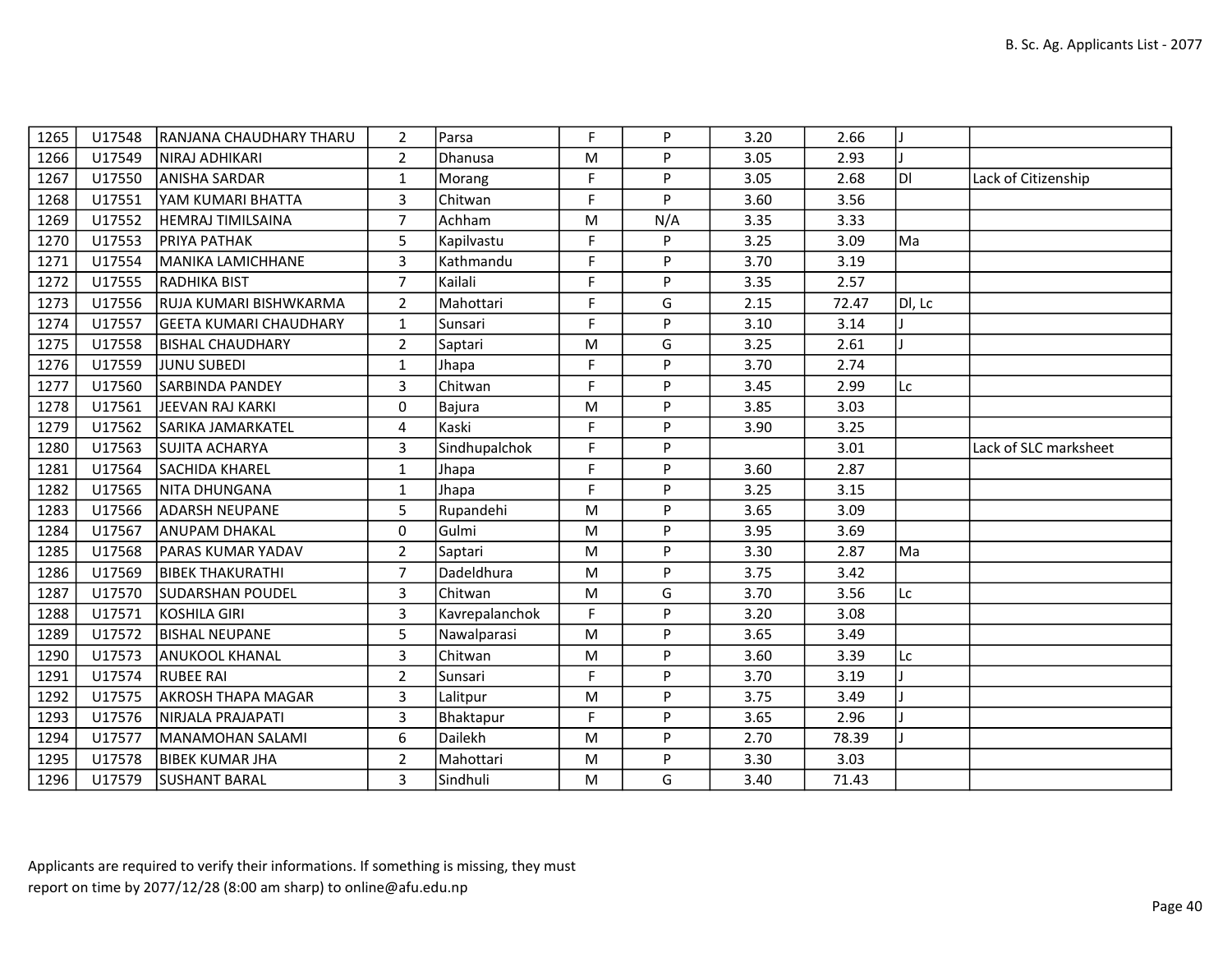| 1297 | U17580 | <b>SABINA POUDEL</b>    | 5              | Rupandehi      | F  | P            | 3.55 | 2.76 |        |                       |
|------|--------|-------------------------|----------------|----------------|----|--------------|------|------|--------|-----------------------|
| 1298 | U17581 | <b>AASHISH KANDEL</b>   | 4              | <b>Baglung</b> | M  | P            | 3.75 | 2.86 |        |                       |
| 1299 | U17582 | YOGRAJ MEHTA            | $\mathbf{1}$   | Sunsari        | M  | P            | 3.30 | 3.16 | l Ma   |                       |
| 1300 | U17583 | <b>ASTHA KAFLE</b>      | $\mathbf 0$    | Sarlahi        | F  | $\mathsf{O}$ | 3.75 | 3.33 |        |                       |
| 1301 | U17584 | MUNA PANERU             | $\overline{7}$ | Kanchanpur     | F. | P            | 3.30 | 2.84 |        |                       |
| 1302 | U17585 | <b>ANJIL THAPA</b>      | 4              | Lamjung        | M  | Þ            | 3.50 | 3.29 |        |                       |
| 1303 | U17586 | AARATI SUBEDI           | $\overline{7}$ | Kailali        | F  | P            | 3.45 | 3.13 |        |                       |
| 1304 | U17587 | SUDIKSHYA LAMSAL        | 4              | Syangja        | F  | P            | 3.90 | 3.52 |        |                       |
| 1305 | U17588 | KAMANA PANDEY           | $\overline{7}$ | Kanchanpur     | F  | P            | 3.05 | 3.09 |        |                       |
| 1306 | U17589 | ANJILA CHAUDHARY        | 5              | Nawalparasi    | F  | P            | 3.35 | 2.86 |        |                       |
| 1307 | U17590 | NIMA POUDEL             | $\mathbf{1}$   | Morang         | F  | P            | 3.35 | 3.23 |        |                       |
| 1308 | U17591 | MADAN CHAUDHARY         | 5              | Kapilvastu     | M  | P            | 3.65 | 3.16 |        |                       |
| 1309 | U17592 | SACHIN KUSHWAHA         | $\mathbf 0$    | Dhanusa        | M  | P            | 3.55 | 3.07 | Ma     |                       |
| 1310 | U17593 | KEBIN KHADKA            | $\overline{2}$ | Sunsari        | M  | P            | 3.20 | 2.95 |        |                       |
| 1311 | U17594 | KAPIL KHADKA            | $\mathbf 0$    | Dailekh        | M  | P            | 3.60 | 3.09 |        |                       |
| 1312 | U17595 | <b>BIBAS KHADKA</b>     | 5              | Banke          | M  | P            | 3.40 | 2.66 |        |                       |
| 1313 | U17596 | SANGHARSHA ADHIKARI     | 4              | Kaski          | M  | P            | 3.40 | 2.87 |        |                       |
| 1314 | U17597 | RISHIKA LAMICHHANE      | $\overline{4}$ | Syangja        | F. | P.           | 3.35 | 2.82 |        |                       |
| 1315 | U17598 | <b>APSARA ADHIKARI</b>  | 4              | Tanahun        | F  | G            | 3.40 | 2.76 |        |                       |
| 1316 | U17599 | SANDIP KUMAR RAJAK      | 5              | Banke          | M  | P            | 2.95 | 2.61 | Dl, Ma |                       |
| 1317 | U17600 | SAILESH RAI             | $\mathbf 1$    | Ilam           | M  | P.           | 3.40 |      |        | Lack of +2 transcript |
| 1318 | U17601 | <b>PRADEEP GAUTAM</b>   | $\mathbf{3}$   | Chitwan        | M  | P            | 3.40 | 2.86 | Lc     |                       |
| 1319 | U17602 | <b>DURGA POUDEL</b>     | 5              | Rupandehi      | F  | P            | 3.10 | 2.88 |        |                       |
| 1320 | U17603 | AAYUSHMA ACHARYA        | 3              | Chitwan        | F. | P            | 3.70 | 3.49 | Lc     |                       |
| 1321 | U17604 | <b>NIYOG BHATTA</b>     | 3              | Chitwan        | M  | P            | 3.75 | 3.17 |        |                       |
| 1322 | U17605 | ROMI RAWAL              | 3              | Chitwan        | F  | P            | 3.00 | 2.86 |        |                       |
| 1323 | U17606 | KEWAL PANTA             | 4              | Lamjung        | M  | P            | 3.45 | 3.26 |        |                       |
| 1324 | U17607 | <b>ANUSHMA TRIPATHI</b> | 3              | Dhading        | F. | P            | 3.35 | 2.86 |        |                       |
| 1325 | U17608 | <b>DIPESH SIGDEL</b>    | 5              | Bardiya        | M  | P            | 3.65 | 2.75 |        |                       |
| 1326 | U17609 | SUDIPTA SAPKOTA         | $\pmb{4}$      | Kaski          | F  | G            | 3.90 | 3.21 |        |                       |
| 1327 | U17610 | <b>AARATI OJHA</b>      | 3              | Chitwan        | E  | Þ            | 3.60 | 3.16 |        |                       |
| 1328 | U17611 | <b>BABITA BHATTARAI</b> | 5              | Rupandehi      | F. | G            | 3.45 | 2.81 |        |                       |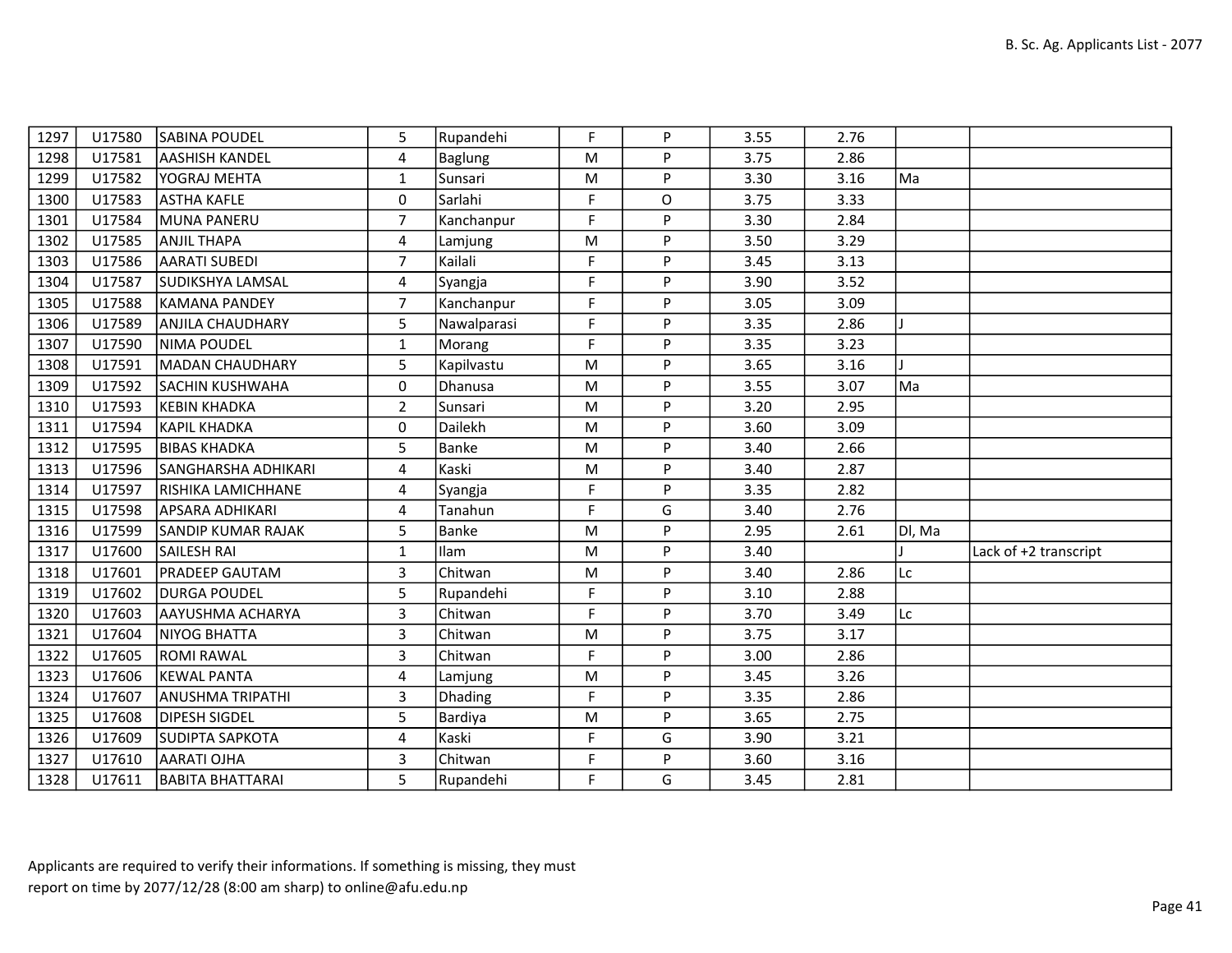| 1329 | U17612 | DIKSHYA ROKA           | 3              | Chitwan        | F         | P   | 3.75 | 3.33  | Lc |                       |
|------|--------|------------------------|----------------|----------------|-----------|-----|------|-------|----|-----------------------|
| 1330 | U17613 | SHRISTI THAPA          | 4              | <b>Baglung</b> | F         | P   | 3.50 | 2.73  |    |                       |
| 1331 | U17614 | KUMAR BUDHA            | 6              | Kalikot        | M         | P   | 3.65 | 3.36  |    |                       |
| 1332 | U17615 | ANJU ADHIKARI          | 3              | Chitwan        | F         | P   | 3.85 | 3.53  | Lc |                       |
| 1333 | U17616 | SUBASH KARKI           | 6              | Kalikot        | M         | P   | 3.65 | 3.45  |    |                       |
| 1334 | U17617 | SWOYAM POUDEL          | $\overline{4}$ | Nawalpur       | M         | G   | 2.85 | 2.49  |    |                       |
| 1335 | U17618 | ALOK SINGH             | $\overline{2}$ | Sarlahi        | M         | P   | 3.30 | 2.74  | Ma |                       |
| 1336 | U17619 | <b>KANCHAN GHIMIRE</b> | $\overline{3}$ | Chitwan        | F         | G   | 3.70 | 3.39  | Lc |                       |
| 1337 | U17620 | SABINA KAUSHAL         | 5              | Rupandehi      | F.        | P   | 2.95 | 2.96  | DI |                       |
| 1338 | U17621 | ASMITA RASAILI SUNAR   | 5              | Rupandehi      | F         | P   | 3.75 | 3.29  | DI |                       |
| 1339 | U17622 | <b>BIHANI DANGI</b>    | 5              | Dang           | F         | P   | 3.85 | 2.96  |    |                       |
| 1340 | U17623 | RASHMI GAIRHE          | $\overline{4}$ | Tanahun        | F.        | G   | 3.55 | 2.96  |    |                       |
| 1341 | U17624 | SAKUN LIMBU            | $\mathbf{1}$   | Sunsari        | F         | P   | 2.80 |       |    | Lack of +2 transcript |
| 1342 | U17625 | MUNA PATHAK            | 5              | Nawalparasi    | F         | P   | 3.40 | 3.12  |    |                       |
| 1343 | U17626 | SUYOG POUDEL           | 3              | Chitwan        | M         | P   | 3.45 | 3.24  | Lc |                       |
| 1344 | U17627 | SHRADDHA BHUSAL        | 5              | Nawalparasi    | F         | Þ   | 3.70 | 3.45  |    |                       |
| 1345 | U17628 | SHAKSHI BARBARIYA      | $\mathbf 0$    | Parsa          | F         | P   | 3.75 | 3.46  |    |                       |
| 1346 | U17629 | SAMIKSHYA KOIRALA      | 5              | Nawalparasi    | F.        | P   | 3.65 | 3.37  |    |                       |
| 1347 | U17630 | RELINA THARU           | 5              | Bardiya        | F.        | P   | 3.70 | 2.83  |    |                       |
| 1348 | U17631 | SUSMITA THAPA          | 6              | Surkhet        | F         | P   | 3.50 | 3.19  |    |                       |
| 1349 | U17632 | ASMIN KANDEL           | 5              | Nawalparasi    | F.        | P   | 3.65 | 3.07  |    |                       |
| 1350 | U17633 | AARATI KUMARI YADAV    | $\overline{2}$ | Dhanusa        | F.        | P   | 3.40 | 3.13  | Ma |                       |
| 1351 | U17634 | MENUKA ADHIKARI        | 3              | Chitwan        | F         | P   | 3.35 | 2.96  | Lc |                       |
| 1352 | U17635 | NITI SHARMA GHIMIRE    | $\mathbf 0$    | Tanahun        | F         | P   | 3.60 | 3.21  |    |                       |
| 1353 | U17636 | KAJAL YADAV            | $\mathbf{1}$   | Sunsari        | F         | Þ   | 3.30 | 2.89  | Ma |                       |
| 1354 | U17637 | KISHOR SHRESTHA        | $\mathbf{1}$   | Morang         | ${\sf M}$ | G   | 3.20 | 3.29  |    |                       |
| 1355 | U17638 | <b>BHUPAL BASNET</b>   | 5              | Gulmi          | M         | N/A | 3.20 | 3.23  |    |                       |
| 1356 | U17639 | SUJAN SOMAI            | 5              | Gulmi          | M         | G   | 3.15 | 2.72  |    |                       |
| 1357 | U17640 | ANIMA ADHIKARI         | $\mathsf{3}$   | Chitwan        | F         | P   | 3.70 | 2.99  | Lc |                       |
| 1358 | U17641 | SAROJ BABAL MAGAR      | $\pmb{0}$      | Salyan         | M         | G   | 3.50 | 3.06  |    |                       |
| 1359 | U17642 | SADHANA POUDEL         | $\mathbf{3}$   | Chitwan        | F.        | G   | 3.65 | 3.06  | Lc |                       |
| 1360 | U17643 | PRAKRITI TAMANG        | $\mathbf{1}$   | Morang         | F         | N/A | 2.45 | 75.25 |    |                       |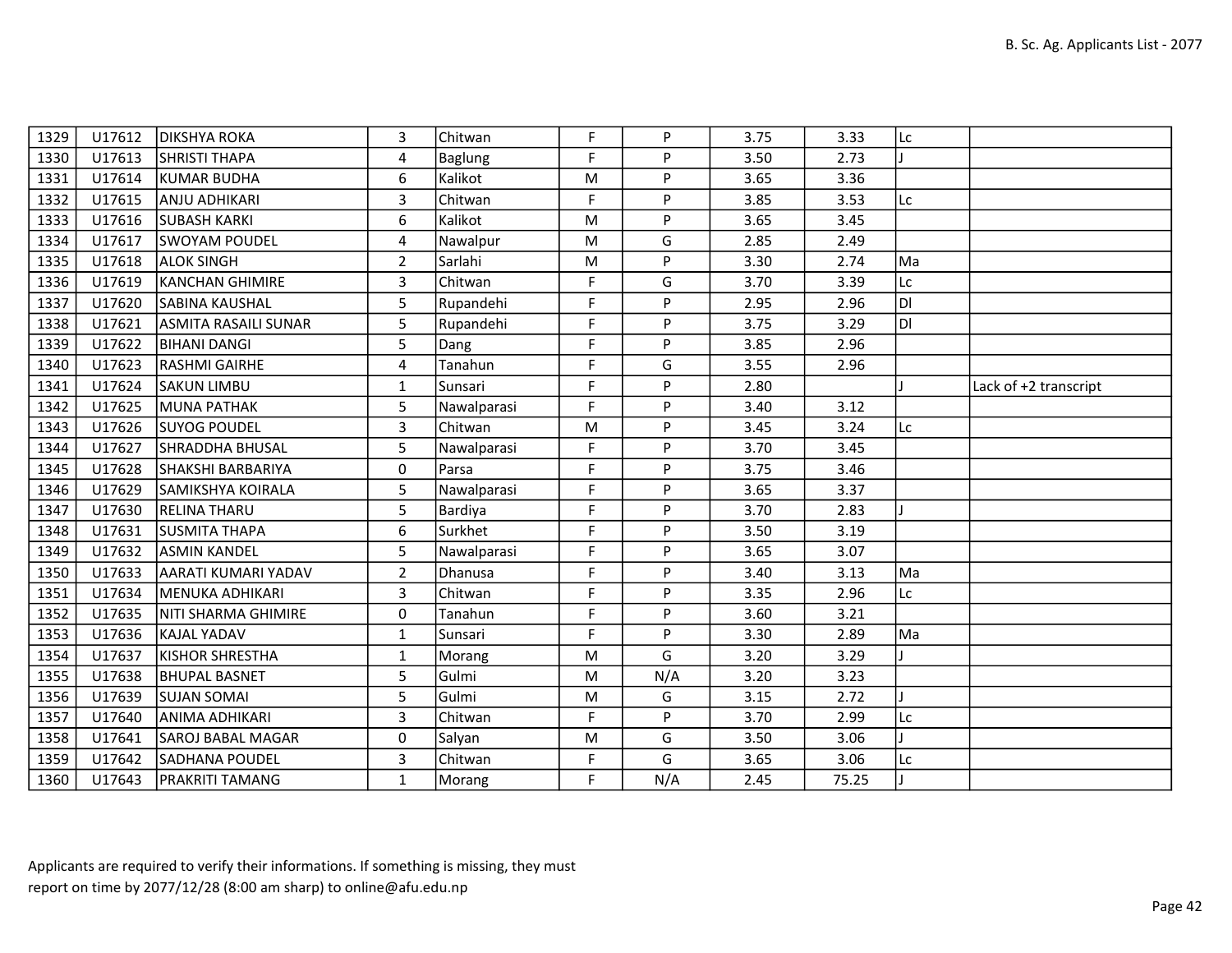| 1361 | U17644 | <b>ASHOK KUMAR YADAV</b>      | 5              | <b>Banke</b> | M         | G | 2.65  | 3.03  | Ma, Lc |  |
|------|--------|-------------------------------|----------------|--------------|-----------|---|-------|-------|--------|--|
| 1362 | U17645 | <b>GARIMA BASNET</b>          | $\overline{3}$ | Chitwan      | F         | P | 3.75  | 3.43  | Lc     |  |
| 1363 | U17646 | MANISHA KOIRALA               | $\mathbf{3}$   | Chitwan      | F.        | Þ | 3.55  | 3.16  |        |  |
| 1364 | U17647 | TEJISHA SHRESTHA              | $\overline{3}$ | Chitwan      | F         | P | 3.45  | 2.86  |        |  |
| 1365 | U17648 | <b>SANDHYA POUDEL</b>         | $\mathbf{1}$   | Morang       | F         | P | 3.70  | 2.99  |        |  |
| 1366 | U17649 | <b>SMRITI KHATRI</b>          | 4              | Nawalpur     | F         | G | 3.75  | 3.29  |        |  |
| 1367 | U17650 | NISHA GAIRE                   | 5              | Rupandehi    | F         | P | 3.60  | 3.15  |        |  |
| 1368 | U17651 | <b>BISHOW RAJ DEVKOTA</b>     | $\overline{3}$ | Chitwan      | M         | P | 3.75  | 2.86  | Lc     |  |
| 1369 | U17652 | <b>DIBASH SUBEDI</b>          | $\mathsf{3}$   | Chitwan      | M         | G | 3.30  | 2.78  |        |  |
| 1370 | U17653 | <b>ROSHAN BK</b>              | 5              | Dang         | M         | G | 2.65  | 2.65  | DI     |  |
| 1371 | U17654 | <b>BINUTA SUBEDI</b>          | 3              | Chitwan      | F         | P | 3.45  | 3.53  | Lc     |  |
| 1372 | U17655 | <b>SALON SHRESTHA</b>         | $\overline{3}$ | Chitwan      | M         | P | 3.55  | 3.00  | J, Lc  |  |
| 1373 | U17656 | <b>ASMITA BHUSAL</b>          | 3              | Chitwan      | F.        | P | 3.75  | 3.46  | Lc     |  |
| 1374 | U17657 | <b>BIPIN YADAV</b>            | $\overline{2}$ | Siraha       | M         | P | 3.10  | 2.61  | Ma     |  |
| 1375 | U17658 | SHASWAT KARAKHETI             | 4              | Gorkha       | M         | P | 3.60  | 3.55  |        |  |
| 1376 | U17659 | MANISHA ADHIKARI              | 5              | Kapilvastu   | F         | G | 3.85  | 3.48  |        |  |
| 1377 | U17660 | <b>BHUMIKA BANSHI THAKURI</b> | $\mathbf{3}$   | Chitwan      | F         | P | 3.55  | 3.46  | Lc     |  |
| 1378 | U17661 | <b>GANESH KHADKA</b>          | $\overline{7}$ | Doti         | M         | P | 3.30  | 2.71  |        |  |
| 1379 | U17662 | <b>HEMKANT YADAV</b>          | $\mathbf 0$    | Saptari      | M         | P | 3.65  | 2.99  | Ma     |  |
| 1380 | U17663 | <b>ANUPA GHIMIRE</b>          | 3              | Chitwan      | F         | P | 3.60  | 3.23  | Lc     |  |
| 1381 | U17664 | <b>LIZA RAMTEL</b>            | $\mathbf{1}$   | Morang       | F.        | G | 3.30  | 2.89  | DI     |  |
| 1382 | U17665 | <b>PRATIKSHYA PANTHI</b>      | 5              | Arghakhanchi | F         | P | 3.70  | 3.49  |        |  |
| 1383 | U17666 | <b>ROSHANI JOSHI</b>          | $\overline{7}$ | Kanchanpur   | F         | P | 3.15  | 2.99  |        |  |
| 1384 | U17667 | <b>APEKSHA BASNET</b>         | $\mathbf{1}$   | Morang       | F.        | P | 3.50  | 3.26  |        |  |
| 1385 | U17668 | AAKRITI PYAKUREL              | $\mathbf{1}$   | Morang       | F.        | P | 3.65  | 3.22  |        |  |
| 1386 | U17669 | <b>JUJWAL RAI</b>             | $\mathbf{1}$   | Udayapur     | M         | O | 3.30  | 2.65  |        |  |
| 1387 | U17670 | HRITHIK BISHWOKARMA           | 5              | Dang         | ${\sf M}$ | P | 3.75  | 3.17  | Ap-C   |  |
| 1388 | U17671 | <b>SUPRIYA PATHAK</b>         | 5              | Palpa        | F.        | P | 3.20  | 2.98  |        |  |
| 1389 | U17672 | <b>IDIVIYA SUNAR</b>          | 5              | Nawalparasi  | F         | P | 3.60  | 2.86  | DI.    |  |
| 1390 | U17673 | SAMIKSHYA BUDHATHOKI          | 5              | Nawalparasi  | F.        | P | 3.60  | 2.96  |        |  |
| 1391 | U17674 | MUNA PAHADI                   | 6              | Salyan       | F         | G | 50.88 | 53.90 | DI     |  |
| 1392 | U17675 | <b>SUJATA THAPA</b>           | 4              | Lamjung      | F.        | P | 3.50  | 3.16  |        |  |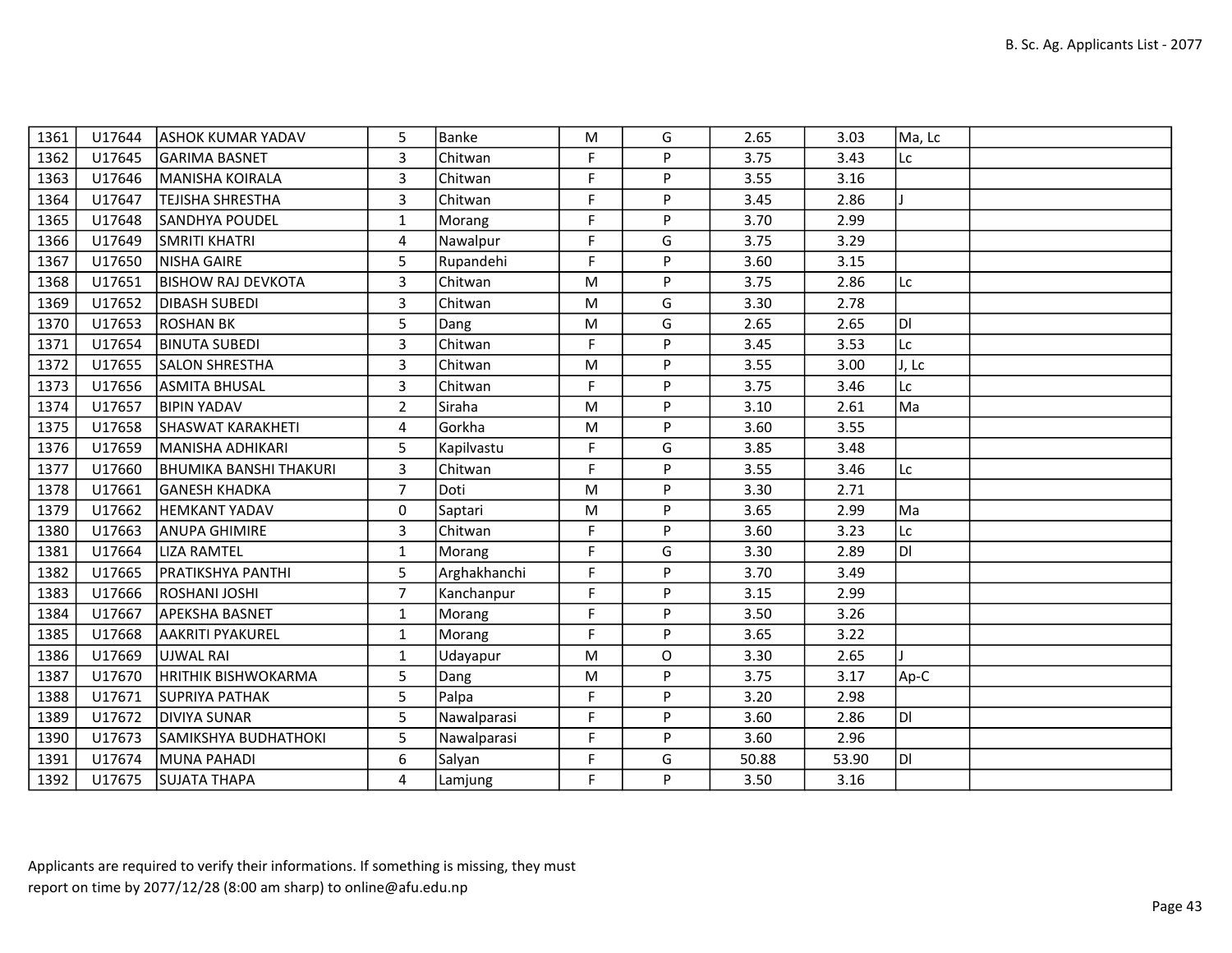| 1393 | U17676 | <b>RANJITA GHIMIRE</b>   | 1              | Sunsari        | F. | P   | 3.60  | 3.23  |           |  |
|------|--------|--------------------------|----------------|----------------|----|-----|-------|-------|-----------|--|
| 1394 | U17677 | <b>RANDIP CHAUDHARY</b>  | $\mathbf 0$    | Saptari        | M  | O   | 3.25  | 2.53  |           |  |
| 1395 | U17678 | <b>IMEGHA BHANDARI</b>   | $\mathbf{1}$   | Jhapa          | F. | Þ   | 3.40  | 2.99  |           |  |
| 1396 | U17679 | KRISHNA WAGLE            | $\overline{3}$ | Chitwan        | M  | G   | 3.55  | 2.76  |           |  |
| 1397 | U17680 | ELISHA GAUTAM            | 3              | Chitwan        | F  | P   | 3.25  | 3.31  | Lc        |  |
| 1398 | U17681 | <b>IRUPESH CHAUDHARY</b> | $\overline{3}$ | Chitwan        | M  | D   | 3.60  | 2.83  | J, Lc     |  |
| 1399 | U17682 | SMRITI ADHIKARI          | 4              | Kaski          | F. | G   | 3.40  | 2.72  | Lc        |  |
| 1400 | U17683 | AISHWARYA BANIYA         | 4              | Kaski          | F  | G   | 3.65  | 2.92  | Lc        |  |
| 1401 | U17684 | <b>PAWAN POKHREL</b>     | $\overline{4}$ | Nawalparasi    | M  | G   | 3.75  | 3.43  |           |  |
| 1402 | U17685 | MAMATA LAMICHHANE        | 4              | Gorkha         | F  | P   | 3.10  | 2.83  |           |  |
| 1403 | U17686 | MANJILA LAMICHHANE       | 3              | Chitwan        | F. | P   | 3.60  | 3.46  |           |  |
| 1404 | U17687 | SANDIPA THAPA            | 4              | Gorkha         | F. | N/A | 3.60  | 3.46  |           |  |
| 1405 | U17688 | <b>SUSMA LAMICHHANE</b>  | 4              | Parbat         | F  | P   | 3.65  | 3.49  |           |  |
| 1406 | U17689 | SAMIKSHYA BHANDARI       | 5              | Kapilvastu     | F  | P   | 3.65  | 2.89  |           |  |
| 1407 | U17690 | <b>ASHIKA KHAKURAL</b>   | 3              | Chitwan        | F. | P   | 3.05  | 2.99  | <b>Lc</b> |  |
| 1408 | U17691 | LAXMI DEVI SHARMA        | $\mathbf{3}$   | Chitwan        | F  | G   | 3.30  | 3.13  |           |  |
| 1409 | U17692 | PRATIGYA GAUTAM          | $\overline{3}$ | Chitwan        | F. | P   | 3.70  | 3.26  |           |  |
| 1410 | U17693 | SULOCHANA ADHIKARI       | $\overline{3}$ | Chitwan        | F. | P   | 3.55  | 3.07  | <b>Lc</b> |  |
| 1411 | U17694 | <b>BIKASH BHUSAL</b>     | 3              | Chitwan        | M  | P   | 3.50  | 3.16  | Lc        |  |
| 1412 | U17695 | SABNAM CHAUDHARY         | $\overline{3}$ | Chitwan        | M  | N/A | 3.70  | 3.49  |           |  |
| 1413 | U17696 | <b>ABISKAR ADHIKARI</b>  | $\overline{4}$ | Kaski          | M  | P   | 3.30  | 2.95  | Lc        |  |
| 1414 | U17697 | <b>ANIKA GURUNG</b>      | $\mathbf{3}$   | Chitwan        | F. | P   | 3.60  | 2.96  | J, Lc     |  |
| 1415 | U17698 | PARASH MALLA             | $\mathbf{1}$   | <b>Ilam</b>    | M  | G   | 75.50 | 66.40 |           |  |
| 1416 | U17699 | INDIRA ARYAL             | 3              | Chitwan        | F. | G   | 3.60  | 3.29  |           |  |
| 1417 | U17700 | <b>SURAJ KUMAR BHATT</b> | $\overline{7}$ | Kanchanpur     | M  | P   | 3.25  | 2.78  |           |  |
| 1418 | U17701 | IPARVA LAMSAL            | $\overline{4}$ | Nawalparasi    | M  | P   | 3.75  | 3.63  |           |  |
| 1419 | U17702 | <b>DRISTI GHIMIRE</b>    | 3              | Chitwan        | F  | G   | 3.55  | 3.13  |           |  |
| 1420 | U17703 | <b>ANKITA SUBEDI</b>     | 3              | Chitwan        | F. | Þ   | 3.85  | 3.06  | Lc        |  |
| 1421 | U17704 | MANISHA CHAUDHARY        | $\overline{2}$ | Mahottari      | F  | P   | 3.15  | 2.69  |           |  |
| 1422 | U17705 | SANJU GOTAME             | $\overline{7}$ | Kailali        | F. | P   | 3.25  | 84.69 | DI        |  |
| 1423 | U17706 | SARINA SHARMA TIMILSINA  | 4              | Parbat         | F. | D   | 3.30  | 3.06  |           |  |
| 1424 | U17707 | <b>ALISHA PUN MAGAR</b>  | $\overline{a}$ | <b>Baglung</b> | F. | P   | 3.80  | 2.95  |           |  |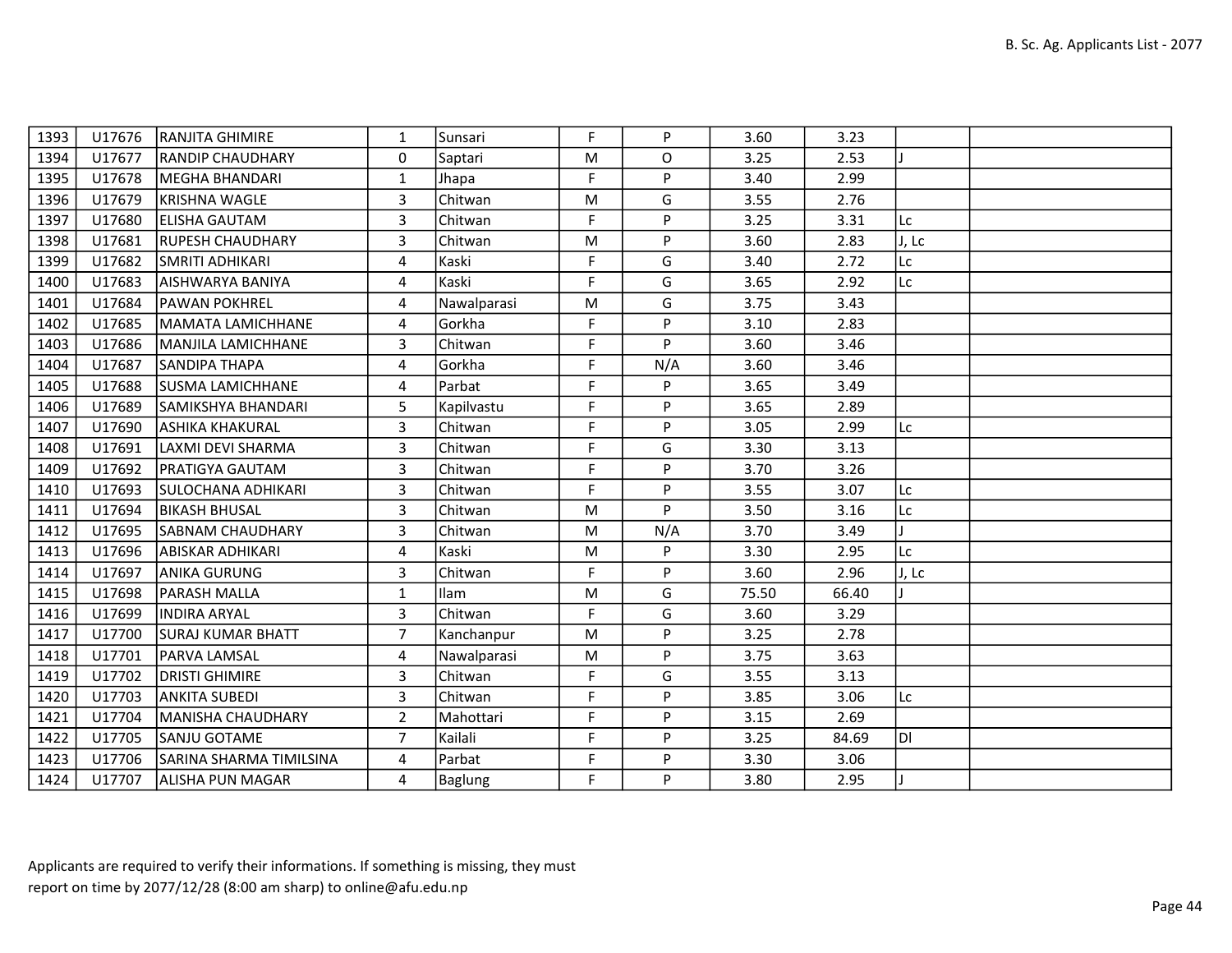| 1425 | U17708 | MANITA AALE MAGAR         | 3              | Sindhuli       | F         | P        | 3.20  | 72.53 |    |                       |
|------|--------|---------------------------|----------------|----------------|-----------|----------|-------|-------|----|-----------------------|
| 1426 | U17709 | RACHANA KARKI             | $\overline{2}$ | Dhanusa        | F         | N/A      | 3.35  | 2.83  |    |                       |
| 1427 | U17710 | MAMATA GHARTI             | 4              | Tanahun        | F.        | G        | 3.60  | 2.97  |    |                       |
| 1428 | U17711 | <b>PRADIP NEWAR</b>       | 4              | Parbat         | M         | P        | 3.30  | 2.83  |    |                       |
| 1429 | U17712 | SUGAM PAUDEL              | 4              | Nawalparasi    | F         | P        | 3.30  | 2.59  |    |                       |
| 1430 | U17713 | <b>BIBEK RAJ ADHIKARI</b> | 5              | Bardiya        | M         | <b>D</b> | 3.40  | 3.03  |    |                       |
| 1431 | U17714 | <b>SADIKSHA PANTA</b>     | $\overline{4}$ | Parbat         | F.        | P        | 3.90  | 3.09  |    |                       |
| 1432 | U17715 | SHIV SINGH DHAMI          | $\overline{7}$ | Darchula       | ${\sf M}$ | G        | 57.00 | 72.89 |    |                       |
| 1433 | U17716 | <b>PRITI ROY</b>          | $\mathbf{1}$   | Sunsari        | F         | P        | 3.65  | 3.26  | Ma |                       |
| 1434 | U17717 | SOYASHA DAWADI            | 3              | Chitwan        | F.        | P        | 3.45  | 3.31  |    |                       |
| 1435 | U17718 | MAMATA BHATT              | $\overline{7}$ | Kanchanpur     | F.        | P        | 3.35  | 2.87  |    |                       |
| 1436 | U17719 | <b>DEEVIKA POUDEL</b>     | 4              | Kaski          | F         | G        | 3.65  | 3.05  | Lc |                       |
| 1437 | U17720 | <b>BARSHA RIMAL</b>       | $\overline{2}$ | Parsa          | F.        | P        | 3.90  | 3.73  |    |                       |
| 1438 | U17721 | <b>DIYA ALE MAGAR</b>     | 3              | Sindhuli       | F         | P        | 64.13 | 75.92 |    |                       |
| 1439 | U17722 | SEEMA BHATT               | $\overline{7}$ | Kanchanpur     | F         | N/A      | 3.35  | 3.24  |    |                       |
| 1440 | U17723 | <b>SWETA RAY</b>          | $\overline{2}$ | Dhanusa        | F         | N/A      | 3.30  | 2.85  | Ma |                       |
| 1441 | U17724 | ANISHA BARAL              | $\overline{4}$ | Kaski          | F         | G        | 3.90  | 3.33  | Lc |                       |
| 1442 | U17725 | <b>ASHMA CHAUHAN</b>      | $\overline{3}$ | Ramechhap      | F.        | P        | 3.20  | 2.75  |    |                       |
| 1443 | U17726 | KISHOR GAUTAM             | 5              | Arghakhanchi   | M         | P        | 3.45  |       |    | Lack of +2 transcript |
| 1444 | U17727 | <b>IPRATIMA THAKURI</b>   | 3              | Sindhuli       | F         | P        | 3.65  | 75.25 |    |                       |
| 1445 | U17728 | NRIPA GAUTAM              | 3              | Chitwan        | F         | G        | 3.85  | 3.59  | Lc |                       |
| 1446 | U17729 | <b>RIMA DANGI</b>         | 5              | Dang           | F         | G        | 2.75  | 75.50 |    |                       |
| 1447 | U17730 | lashish Karki             | 4              | Parbat         | M         | P        | 3.60  | 2.76  |    |                       |
| 1448 | U17731 | MANWEE GUPTA              | $\mathbf{1}$   | Sunsari        | F.        | P        | 3.40  | 2.69  | Ma |                       |
| 1449 | U17732 | JAYA BAHADUR REGAMI MAGAR | 6              | Dailekh        | M         | N/A      | 2.45  | 72.75 |    |                       |
| 1450 | U17733 | BINITA LAMICHHANE         | $\overline{4}$ | Syangja        | F         | G        | 3.35  | 3.02  |    |                       |
| 1451 | U17734 | BHASKAR DHAKAL            | 5              | Rupandehi      | M         | P        | 3.85  | 3.69  |    |                       |
| 1452 | U17735 | <b>ANISHA PANDEY</b>      | 4              | Lamjung        | F.        | G        | 3.05  | 2.49  |    |                       |
| 1453 | U17736 | RAM KRISHNA RAY           | $\overline{2}$ | Mahottari      | M         | P        | 3.40  | 2.66  |    |                       |
| 1454 | U17737 | <b>PRATIKSHYA BARAL</b>   | 4              | Kaski          | F.        | P        | 3.25  | 2.59  |    |                       |
| 1455 | U17738 | JENISHA SHARMA            | 4              | Parbat         | F.        | P        | 3.25  | 2.79  |    |                       |
| 1456 | U17739 | SEBIKA SHRESTHA           | 3              | <b>Dhading</b> | F         | P        | 3.80  | 3.29  |    |                       |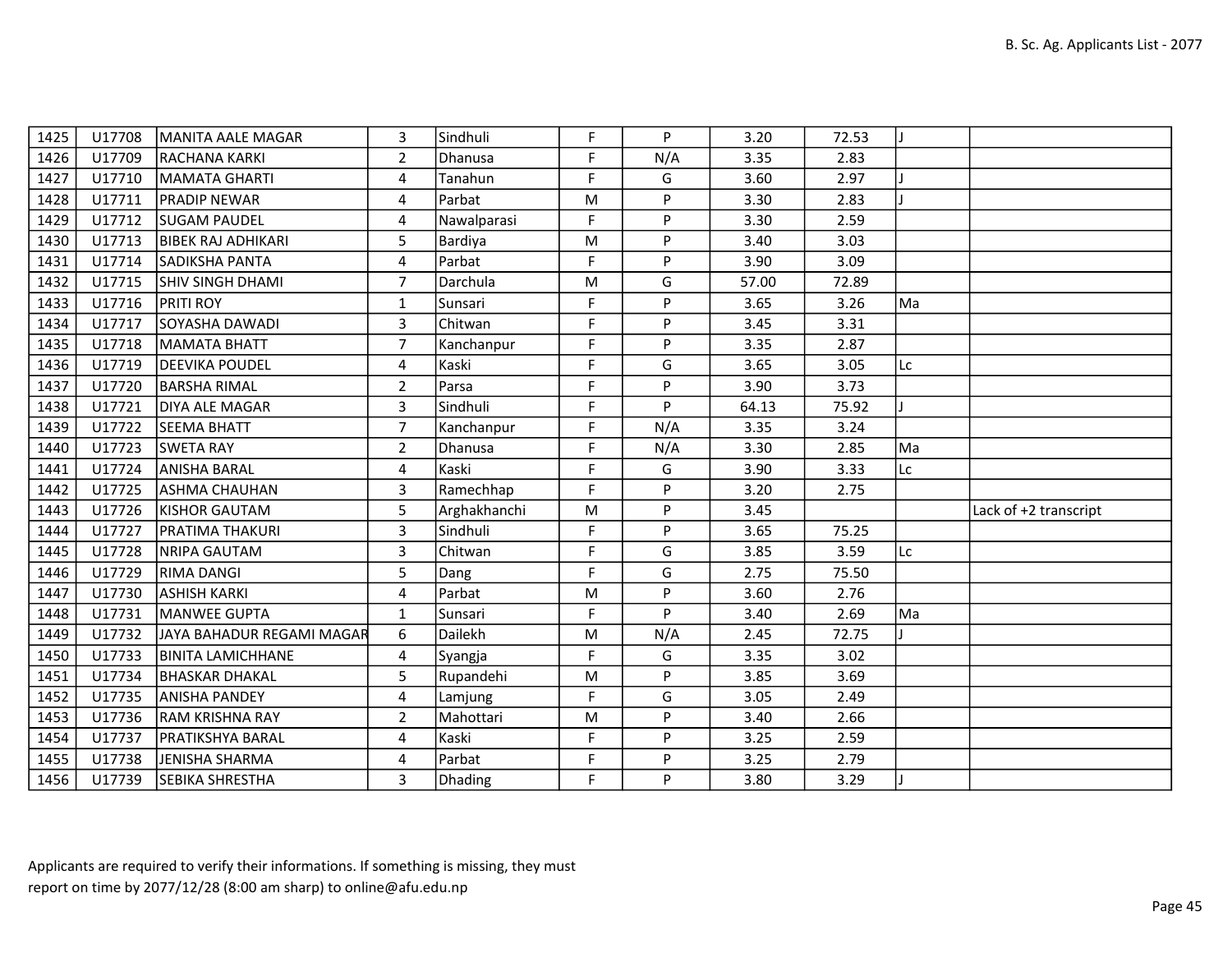| 1457 | U17740 | <b>BINDU SHARMA</b>         | 4              | Syangja           | F. | P   | 3.75  | 3.19  |      |  |
|------|--------|-----------------------------|----------------|-------------------|----|-----|-------|-------|------|--|
| 1458 | U17741 | PUJA YADAV                  | $\overline{2}$ | Mahottari         | F. | N/A | 3.35  | 2.67  | Ma   |  |
| 1459 | U17742 | NARENDRA MEHTA              | $\mathbf{1}$   | Sunsari           | M  | P   | 61.00 | 67.65 | l Ma |  |
| 1460 | U17743 | CHANDRA BUDHA MAGAR         | 5              | <b>Rukum East</b> | F. | P   | 3.30  | 2.86  |      |  |
| 1461 | U17744 | SUMAN PANDEY                | 5              | Gulmi             | M  | G   | 3.60  | 3.03  |      |  |
| 1462 | U17745 | PRAKASH MISHRA              | $\overline{2}$ | Mahottari         | M  | P   | 3.45  | 2.86  | l Ma |  |
| 1464 | U17747 | NEHA CHAUDHARY              | 5              | Dang              | F. | P   | 3.45  | 2.68  |      |  |
| 1465 | U17748 | SANDESH SHARMA              | 4              | <b>Baglung</b>    | M  | P   | 3.35  | 2.81  |      |  |
| 1466 | U17749 | <b>ASMITA ARYAL</b>         | 4              | Syangja           | F. | G   | 3.10  | 2.67  |      |  |
| 1468 | U17751 | <b>PRINCE KUMAR</b>         | $\overline{2}$ | Dhanusa           | M  | P   | 3.20  | 2.99  |      |  |
| 1469 | U17752 | KARUNA BHAT                 | $\overline{7}$ | Kailali           | F  | P   | 3.10  | 2.86  | Lc   |  |
| 1470 | U17753 | SHAMBHU RAI                 | $\mathbf{1}$   | Udayapur          | M  | P   | 3.05  | 3.19  |      |  |
| 1471 | U17754 | <b>SUBIDHA POKHREL</b>      | 5              | Rupandehi         | F. | G   | 3.05  | 2.93  |      |  |
| 1472 | U17755 | SUSHILA BARAL               | 4              | Kaski             | F. | G   | 3.70  | 3.06  | Lc   |  |
| 1473 | U17756 | PRASAMSHA BHOMJAN           | 3              | Makwanpur         | F. | P   | 3.10  | 2.63  |      |  |
| 1474 | U17757 | SANUMAYA SHAHI              | 6              | Humla             | F  | N/A | 3.30  | 2.47  | Dp   |  |
| 1475 | U17758 | <b>RATNA GUPTA</b>          | $\overline{2}$ | <b>Bara</b>       | F  | P   | 3.45  | 2.96  | l Ma |  |
| 1476 | U17759 | <b>PRAGYA BHURTEL</b>       | 3              | Chitwan           | F. | P   | 3.75  | 3.43  |      |  |
| 1477 | U17760 | labina budhathoki           | $\mathbf{1}$   | Jhapa             | F. | P   | 3.35  | 2.68  |      |  |
| 1478 | U17761 | <b>PRASHANT BIKRAM SHAH</b> | 3              | Kathmandu         | M  | P   | 3.50  | 3.09  |      |  |
| 1479 | U17762 | <b>SUPRIYA DANGI</b>        | 5              | Dang              | F. | P   | 3.75  | 3.35  |      |  |
| 1480 | U17763 | KARINA RAYAMAJHI            | 5              | Rupandehi         | F. | P   | 3.50  | 2.83  |      |  |
| 1481 | U17764 | <b>ELISHA TIWARI</b>        | 4              | Kaski             | F  | 0   | 3.60  | 2.96  |      |  |
| 1482 | U17765 | AARATI KHATIWADA            | 3              | Chitwan           | F. | P   | 3.55  | 3.29  |      |  |
| 1483 | U17766 | <b>AAYUSHMA POUDEL</b>      | 4              | Parbat            | F. | P   | 3.70  | 2.86  |      |  |
| 1484 | U17767 | <b>SWAPNIL RANABHAT</b>     | $\overline{4}$ | Tanahun           | M  | P   | 3.65  | 3.29  |      |  |
| 1485 | U17768 | <b>PRATIBHA KHAKURAL</b>    | 3              | Dhading           | F. | P   | 3.55  | 3.29  |      |  |
| 1486 | U17769 | SAMIKSHYA KOIRALA           | 4              | Syangja           | F. | N/A | 3.15  | 3.15  |      |  |
| 1487 | U17770 | <b>RAHUL PANDEY</b>         | 5              | Kapilvastu        | M  | P   | 3.50  | 3.16  |      |  |
| 1488 | U17771 | KURESH ACHARYA              | 5              | Dang              | M  | P   | 3.75  | 3.18  |      |  |
| 1489 | U17772 | RIYA K.C.                   | 5              | Dang              | E. | Þ   | 3.35  | 3.03  |      |  |
| 1490 | U17773 | SUSMITA LAMICHHANE          | 5              | Dang              | F. | P   | 3.15  | 3.02  |      |  |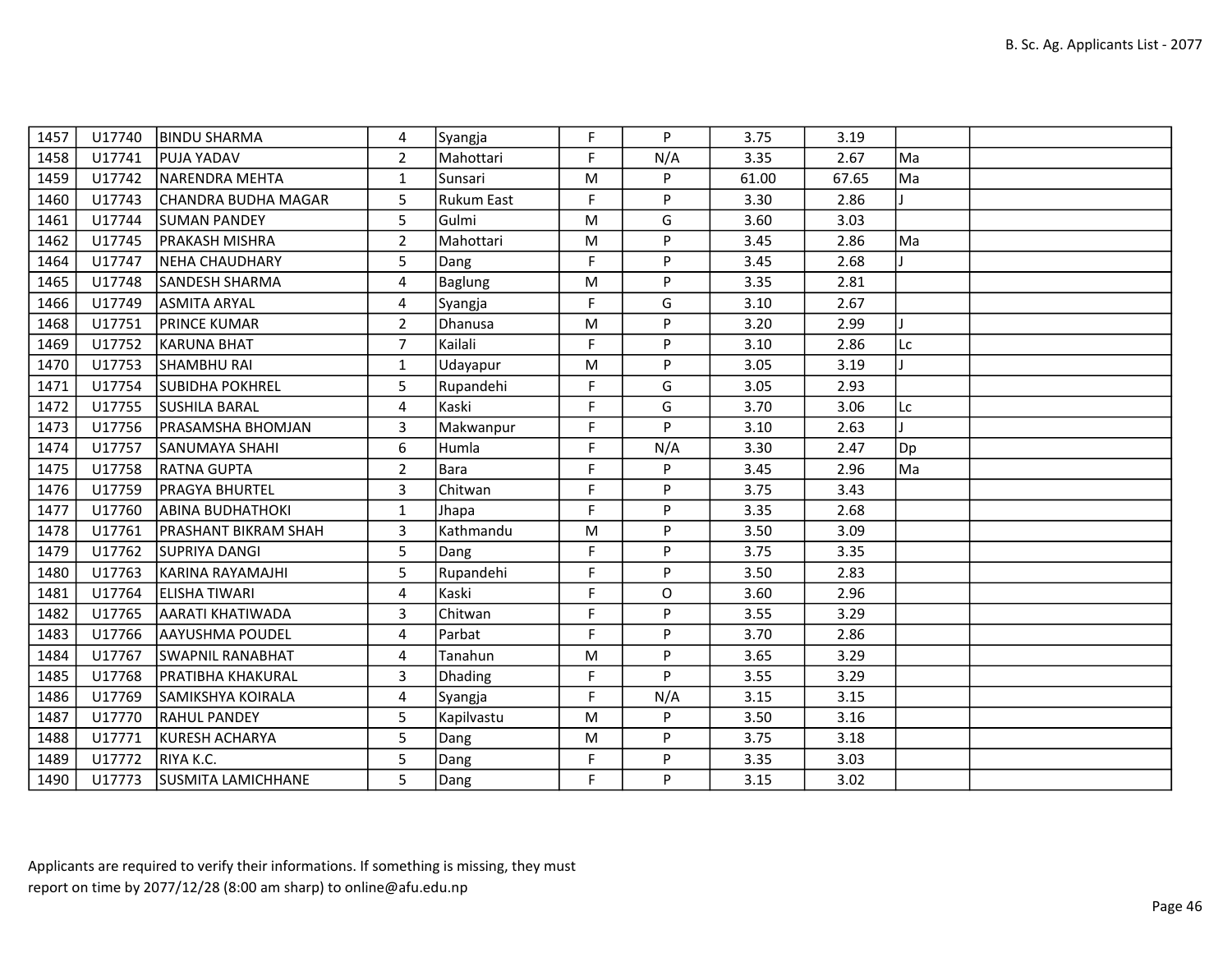| 1491 | U17774 | <b>ASHMITA SHAHU</b>       | $\overline{7}$ | Dadeldhura        | F.        | P   | 3.35  | 2.67  |        |  |
|------|--------|----------------------------|----------------|-------------------|-----------|-----|-------|-------|--------|--|
| 1492 | U17775 | <b>UPENDRA GAUTAM</b>      | 5              | Rupandehi         | M         | P   | 3.80  | 3.33  |        |  |
| 1493 | U17776 | <b>PRIYANKA SHAH</b>       | $\overline{2}$ | Parsa             | F.        | P   | 3.70  | 3.05  | lMa    |  |
| 1494 | U17777 | AAKRITI GHIMIRE            | 3              | Sindhupalchok     | F.        | P   | 3.70  | 2.99  |        |  |
| 1495 | U17778 | <b>MISHRAN DADEL</b>       | 6              | <b>Rukum West</b> | M         | G   | 3.25  | 3.36  | IDI.   |  |
| 1496 | U17779 | SHYAM BAHADUR DHARALA      | 6              | Dolpa             | M         | N/A | 54.63 | 67.64 |        |  |
| 1497 | U17780 | MAHESHWAR PRASAD KOIRI MA  | 5              | Nawalparasi       | ${\sf M}$ | G   | 3.60  | 2.91  | Ma     |  |
| 1498 | U17781 | PRIYANKA B.K.              | 5              | Banke             | F         | P   | 3.40  | 2.99  | DI, LC |  |
| 1499 | U17782 | NIRUTA PAHADI              | 6              | Dailekh           | M         | G   | 2.35  | 73.38 | ldi    |  |
| 1500 | U17783 | <b>ISUBHASH PRASAD SAH</b> | $\overline{2}$ | Dhanusa           | M         | P   | 3.10  | 2.96  |        |  |
| 1501 | U17784 | AYUSHA KUMARI SAH          | $\mathbf{1}$   | Sunsari           | F.        | P   | 3.55  | 3.12  | Ma     |  |
| 1502 | U17785 | ALINA KUMARI KUNWAR        | 4              | Syangja           | F.        | P   | 3.65  | 3.29  |        |  |
| 1503 | U17786 | SRIJIT REGMI               | 5              | Nawalparasi       | M         | G   | 3.55  | 3.29  |        |  |
| 1504 | U17787 | <b>KAJAL SHAH</b>          | $\overline{2}$ | Bara              | F         | P   | 3.65  | 2.93  |        |  |
| 1505 | U17788 | <b>GANESH KC</b>           | 4              | Baglung           | M         | P   | 3.35  | 2.82  |        |  |
| 1506 | U17789 | SUMI ADHIKARI              | 3              | Chitwan           | F.        | G   | 3.45  | 2.93  | Lc     |  |
| 1508 | U17791 | <b>MANOJ DHAKAL</b>        | $\mathbf{1}$   | Morang            | M         | P   | 3.65  | 3.55  |        |  |
| 1509 | U17792 | SUYESHA PANDEY             | $\overline{7}$ | Kanchanpur        | F.        | P   | 3.75  | 3.23  |        |  |
| 1510 | U17793 | <b>PUJA BIST</b>           | $\overline{7}$ | Kailali           | F.        | P   | 3.30  | 2.84  |        |  |
| 1511 | U17794 | SHISHIR ACHARYA            | 5              | Arghakhanchi      | M         | G   | 3.60  | 3.29  |        |  |
| 1512 | U17795 | SUBODH KHATRI              | 5              | Banke             | M         | P   | 3.75  | 3.66  |        |  |
| 1513 | U17796 | SAMIXA PARAJULI KSHETRI    | 4              | Syangja           | F.        | P   | 3.55  | 3.09  |        |  |
| 1514 | U17797 | <b>ADARSH SHRIVASTAV</b>   | 5              | Rupandehi         | M         | P   | 3.55  | 2.89  |        |  |
| 1515 | U17798 | RABI RANJAN KUMAR KUSHWAH  | $\overline{2}$ | Sarlahi           | M         | P   | 3.85  | 3.66  | Ma     |  |
| 1516 | U17799 | BIPISHA SHARMA             | 4              | Parbat            | F.        | N/A | 3.20  | 2.93  |        |  |
| 1517 | U17800 | <b>SUDHA PAUDEL</b>        | 4              | Parbat            | F         | P   | 3.65  | 2.98  |        |  |
| 1518 | U17801 | <b>SABINA SHRESTHA</b>     | 4              | Nawalparasi       | F.        | P   | 3.80  | 3.43  |        |  |
| 1519 | U17802 | PRATIKSHA ANGDEMBE         | $\mathbf{1}$   | Jhapa             | F.        | P   | 3.45  | 3.08  |        |  |
| 1520 | U17803 | SISAM SUBEDI               | 4              | Parbat            | F         | P   | 3.55  | 3.23  |        |  |
| 1521 | U17804 | <b>NIKAL GAUTAM</b>        | 3              | Chitwan           | M         | P   | 3.50  | 2.99  | Lc     |  |
| 1522 | U17805 | SHALINI KUMARI JAISWAL     | 5              | Nawalparasi       | E.        | P   | 3.65  | 3.19  | Ma     |  |
| 1523 | U17806 | KRITI KUMARI SAPKOTA       | 4              | Syangja           | F.        | P   | 3.85  | 3.32  |        |  |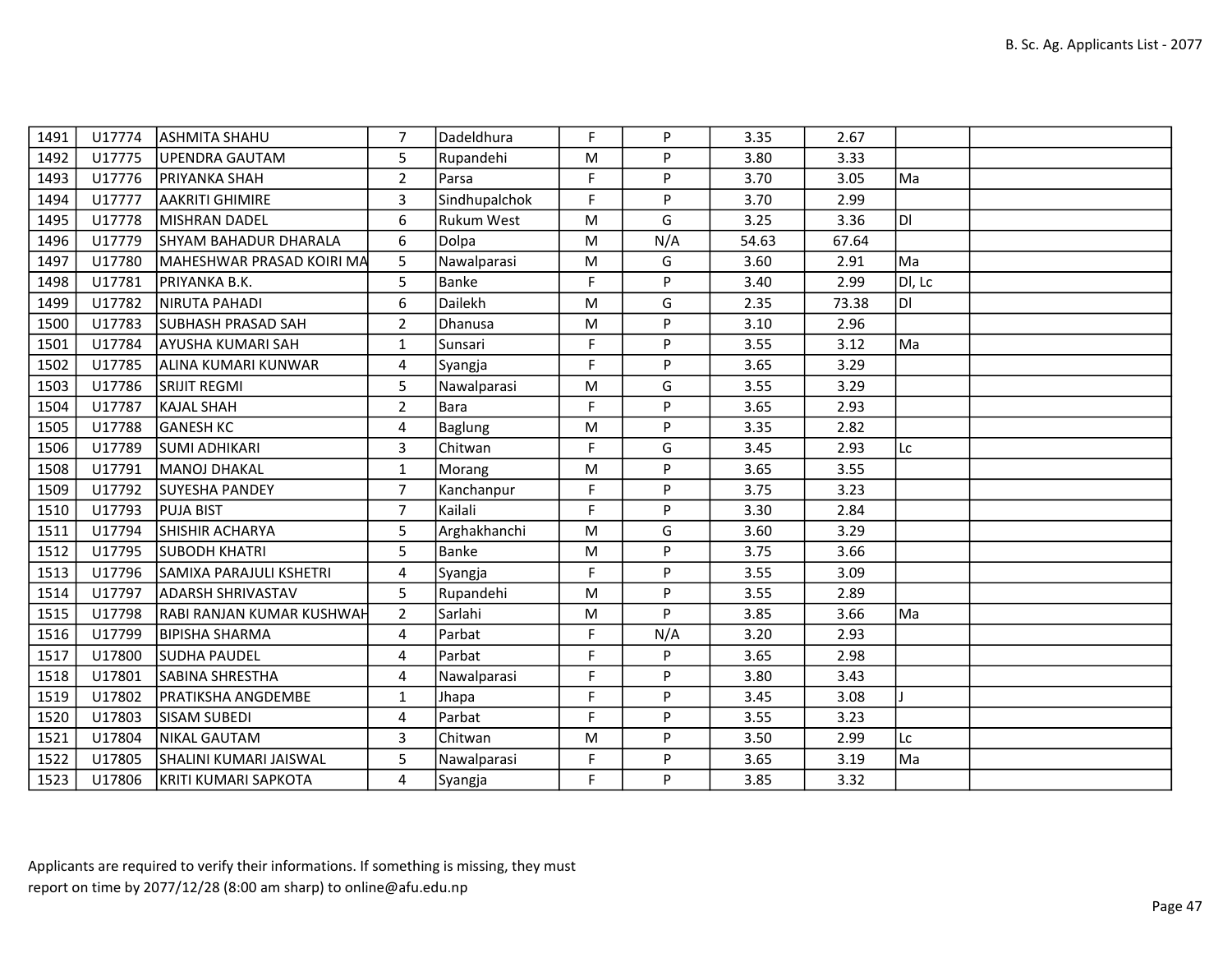| 1524 | U17807 | GRISHMA KHANAL            | 1              | Sankhuwasabha | F. | $\Omega$ | 2.75  | 2.86  |        |  |
|------|--------|---------------------------|----------------|---------------|----|----------|-------|-------|--------|--|
| 1525 | U17808 | SHRISTI THAPA CHHETRI     | 5              | Rupandehi     | F. | P        | 3.35  | 2.78  |        |  |
| 1526 | U17809 | <b>BIBEK DEVKOTA</b>      | 6              | Surkhet       | M  | P        | 3.35  | 2.59  |        |  |
| 1527 | U17810 | <b>NEHA SHRESTHA</b>      | 3              | Chitwan       | F. | P        | 3.30  | 3.12  |        |  |
| 1528 | U17811 | <b>DIVYA MALLA</b>        | $\overline{7}$ | Bajhang       | F. | P        | 3.65  | 2.95  |        |  |
| 1529 | U17812 | DIPLAXMI NIRAULA          | $\overline{7}$ | Kailali       | F. | P.       | 3.50  | 3.26  |        |  |
| 1530 | U17813 | DIKSHYA PAUDEL            | 4              | Parbat        | F. | G        | 3.75  | 3.16  |        |  |
| 1531 | U17814 | ASHA JHENDI               | 5              | Palpa         | F. | P        | 3.50  | 2.68  |        |  |
| 1532 | U17815 | PURNA KUMARI ROKAHA       | $\overline{4}$ | Syangja       | F  | G        | 3.45  | 2.91  |        |  |
| 1533 | U17816 | laakriti adhikari         | 3              | Chitwan       | F. | P        | 3.80  | 3.36  |        |  |
| 1534 | U17817 | LAKSHMAN KUMAR YADAV      | $\overline{2}$ | Siraha        | M  | N/A      | 65.63 | 72.89 | Ma     |  |
| 1536 | U17819 | <b>SRIJANA MAHAT</b>      | 6              | Humla         | F. | P        | 3.40  | 2.82  |        |  |
| 1537 | U17820 | SURAKSHYA BHATTA          | $\overline{7}$ | Dadeldhura    | F. | G        | 3.10  | 2.68  |        |  |
| 1538 | U17821 | <b>RUPKANT YADAV</b>      | $\overline{2}$ | Rautahat      | M  | P        | 3.45  | 2.94  | Ma     |  |
| 1539 | U17822 | <b>GUNARAJ LAMICHHANE</b> | 3              | Chitwan       | M  | G        | 3.45  | 3.23  | Lc     |  |
| 1540 | U17823 | <b>RHYTHEM POKHREL</b>    | 3              | Chitwan       | M  | P        | 3.60  | 3.23  |        |  |
| 1541 | U17824 | <b>RATNA UPADHYAY</b>     | $\overline{7}$ | Kanchanpur    | F. | G        | 3.00  | 67.67 |        |  |
| 1542 | U17825 | KANCHAN KUMARI PASWAN     | $\overline{2}$ | Dhanusa       | F. | P.       | 3.65  | 2.92  | DI, Ma |  |
| 1543 | U17826 | PRATISTHA BHATTARAI       | 4              | Kaski         | F. | P        | 3.45  | 2.82  |        |  |
| 1544 | U17827 | <b>MANDIP CHAUDHARY</b>   | 3              | Chitwan       | M  | P        | 3.30  | 2.86  |        |  |
| 1545 | U17828 | <b>GANESH PAUDEL</b>      | $\overline{4}$ | Baglung       | M  | G        | 3.45  | 3.29  |        |  |
| 1546 | U17829 | <b>PRATIK PANDIT</b>      | 4              | Tanahun       | M  | G        | 3.70  | 3.19  |        |  |
| 1547 | U17830 | <b>AJITA POKHAREL</b>     | 3              | Chitwan       | F  | P        | 3.05  | 2.66  |        |  |
| 1548 | U17831 | <b>SMRITI SEDHAI</b>      | 4              | Lamjung       | F. | P        | 3.90  | 3.33  |        |  |
| 1549 | U17832 | DEEPA ARYAL               | 3              | Chitwan       | F. | G        | 3.00  | 2.97  |        |  |
| 1550 | U17833 | <b>SAURAV DHUNGANA</b>    | $\mathbf{1}$   | Jhapa         | M  | P        | 3.25  | 77.88 |        |  |
| 1551 | U17834 | <b>SMRITI THAPA</b>       | 4              | Parbat        | F. | G        | 3.55  | 2.93  |        |  |
| 1552 | U17835 | JUNA SUBEDI               | 3              | Chitwan       | F. | N/A      | 3.65  | 3.09  |        |  |
| 1553 | U17836 | <b>AAYUSH GURUNG</b>      | 4              | Gorkha        | M  | P        | 3.75  | 3.59  |        |  |
| 1554 | U17837 | <b>SAGUN RAI</b>          | $\mathbf{1}$   | Udayapur      | F. | P        | 62.88 | 68.35 |        |  |
| 1555 | U17838 | NABIN BOHARA              | $\overline{7}$ | Bajhang       | M  | N/A      | 2.90  | 2.88  |        |  |
| 1556 | U17839 | <b>RUCHEE BIST</b>        | $\overline{7}$ | Kanchanpur    | F. | P        | 3.05  | 2.91  |        |  |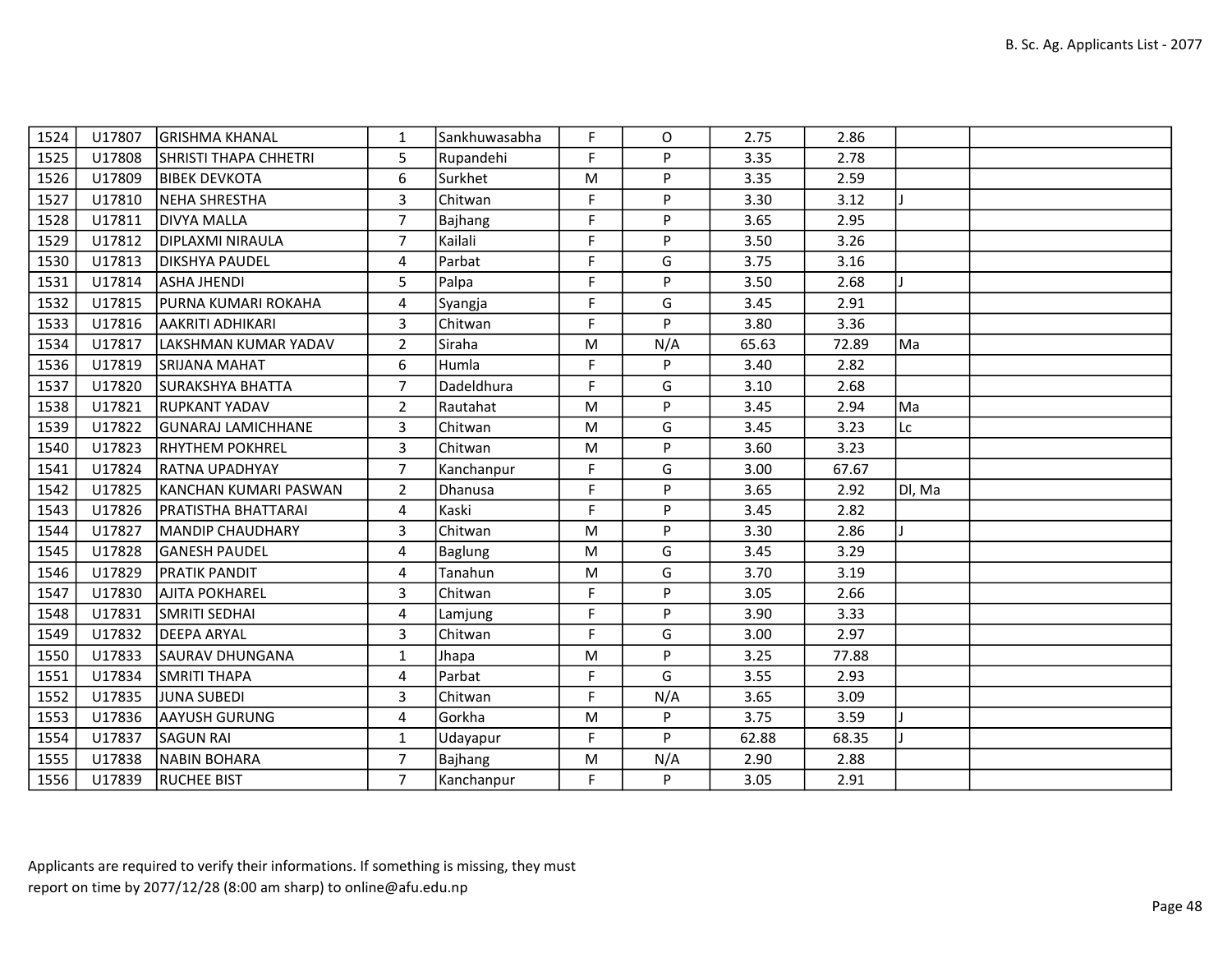| 1557 | U17840 | <b>DURGA MAYA ADHIKARI</b> | 4                       | Syangja       | F. | G   | 3.20  | 2.62  |        |                       |
|------|--------|----------------------------|-------------------------|---------------|----|-----|-------|-------|--------|-----------------------|
| 1558 | U17841 | <b>NISHA SAH</b>           | $\overline{2}$          | Dhanusa       | F. | P   | 3.45  | 2.83  |        |                       |
| 1559 | U17842 | PRITHVI DEVI BARTAULA      | 3                       | Chitwan       | E. | P   | 3.45  | 3.09  |        |                       |
| 1560 | U17843 | USHA K.C                   | 5                       | Pyuthan       | F. | G   | 3.05  | 2.85  |        |                       |
| 1561 | U17844 | <b>RANJITA CHAUDHARY</b>   | $\overline{7}$          | Kailali       | F. | G   | 3.10  |       |        | Lack of +2 transcript |
| 1562 | U17845 | ADARSHA JIMEE              | $\mathbf{1}$            | Sankhuwasabha | F. | G   | 62.25 | 69.33 |        |                       |
| 1563 | U17846 | DEVAKI SHRESTHA            | 3                       | Ramechhap     | F. | G   | 3.20  | 2.59  |        |                       |
| 1564 | U17847 | <b>ANJELA BISHWAS</b>      | $\mathbf{1}$            | Morang        | F. | P   | 3.75  | 3.09  |        |                       |
| 1565 | U17848 | ASHWANI KUMAR JHA          | $\overline{2}$          | Siraha        | M  | N/A | 3.30  | 3.18  | Ma     |                       |
| 1566 | U17849 | <b>SAGAR ROKA</b>          | 4                       | Tanahun       | M  | P   | 3.35  | 3.11  | ldi.   |                       |
| 1567 | U17850 | <b>KANHAIYA BARAI</b>      | 5                       | Rupandehi     | M  | P   | 3.00  | 2.76  | DI, Ma |                       |
| 1568 | U17851 | <b>NAMRATA KAPHLE</b>      | $\overline{\mathbf{4}}$ | Kaski         | F. | G   | 3.90  | 3.66  |        |                       |
| 1569 | U17852 | <b>SISAM BHANDARI</b>      | 5                       | Rupandehi     | F. | G   | 3.60  | 3.14  |        |                       |
| 1570 | U17853 | <b>PRATIMA GAIHRE</b>      | 4                       | Syangja       | F. | P   | 3.65  | 3.16  |        |                       |
| 1571 | U17854 | <b>NIJA NEUPANE</b>        | $\overline{4}$          | Tanahun       | F. | P   | 3.70  | 3.21  |        |                       |
| 1572 | U17855 | <b>USHA SHARMA</b>         | 5                       | Nawalparasi   | F. | P   | 3.80  | 3.49  |        |                       |
| 1573 | U17856 | <b>SAMIKSHA SAPKOTA</b>    | 5                       | Rupandehi     | F  | G   | 3.45  | 2.69  |        |                       |
| 1574 | U17857 | <b>PRASHUN ACHARYA</b>     | 3                       | Kathmandu     | M  | P   | 3.80  | 3.47  |        |                       |
| 1575 | U17858 | ANUSHKA THAPA              | 4                       | Kaski         | F. | P   | 3.50  | 2.96  |        |                       |
| 1576 | U17859 | LAXMI BHATTARAI            | 4                       | Syangja       | F  | P   | 3.25  | 2.79  |        |                       |
| 1577 | U17860 | <b>PREM KUMAR SHAH</b>     | $\mathbf 0$             | Siraha        | M  | P   | 3.45  | 2.72  | Ma     |                       |
| 1578 | U17861 | MANJU ADHIKARI             | 3                       | Dhading       | F. | G   | 3.90  | 3.79  |        |                       |
| 1579 | U17862 | PRAMILA KHANAL             | $\overline{3}$          | Chitwan       |    | P   | 3.25  | 2.79  |        |                       |
| 1580 | U17863 | <b>ANISHA RAI</b>          | $\mathbf{1}$            | Sankhuwasabha | F. | P   | 3.50  | 3.03  |        |                       |
| 1581 | U17864 | <b>BHABANA BHANDARI</b>    | 5                       | Kapilvastu    | F. | P   | 3.45  | 2.96  | Ap-B   |                       |
| 1583 | U17866 | MANICH KUMAR RAI           | $\mathbf 1$             | Solukhumbu    | M  | G   | 50.38 | 64.16 |        |                       |
| 1584 | U17867 | <b>DIPESH CHHETRI</b>      | 5                       | Palpa         | M  | G   | 3.15  | 3.19  |        |                       |
| 1585 | U17868 | <b>PRATIUSHA DEO</b>       | $\mathbf 0$             | Saptari       | E. | P   | 3.40  | 3.03  | Mal    |                       |
| 1586 | U17869 | PRIYANKA REGMI             | 3                       | Chitwan       | F  | G   | 3.80  | 3.49  |        |                       |
| 1587 | U17870 | KOPILA ACHARYA             | 4                       | Kaski         | F. | P   | 3.65  | 3.19  |        |                       |
| 1588 | U17871 | <b>ABHISHEK DHUNGANA</b>   | $\overline{4}$          | Nawalpur      | M  | G   | 3.90  | 3.73  |        |                       |
| 1589 | U17872 | <b>ANJALI NEUPANE</b>      | 4                       | Syangja       | F. | G   | 3.60  | 3.03  |        |                       |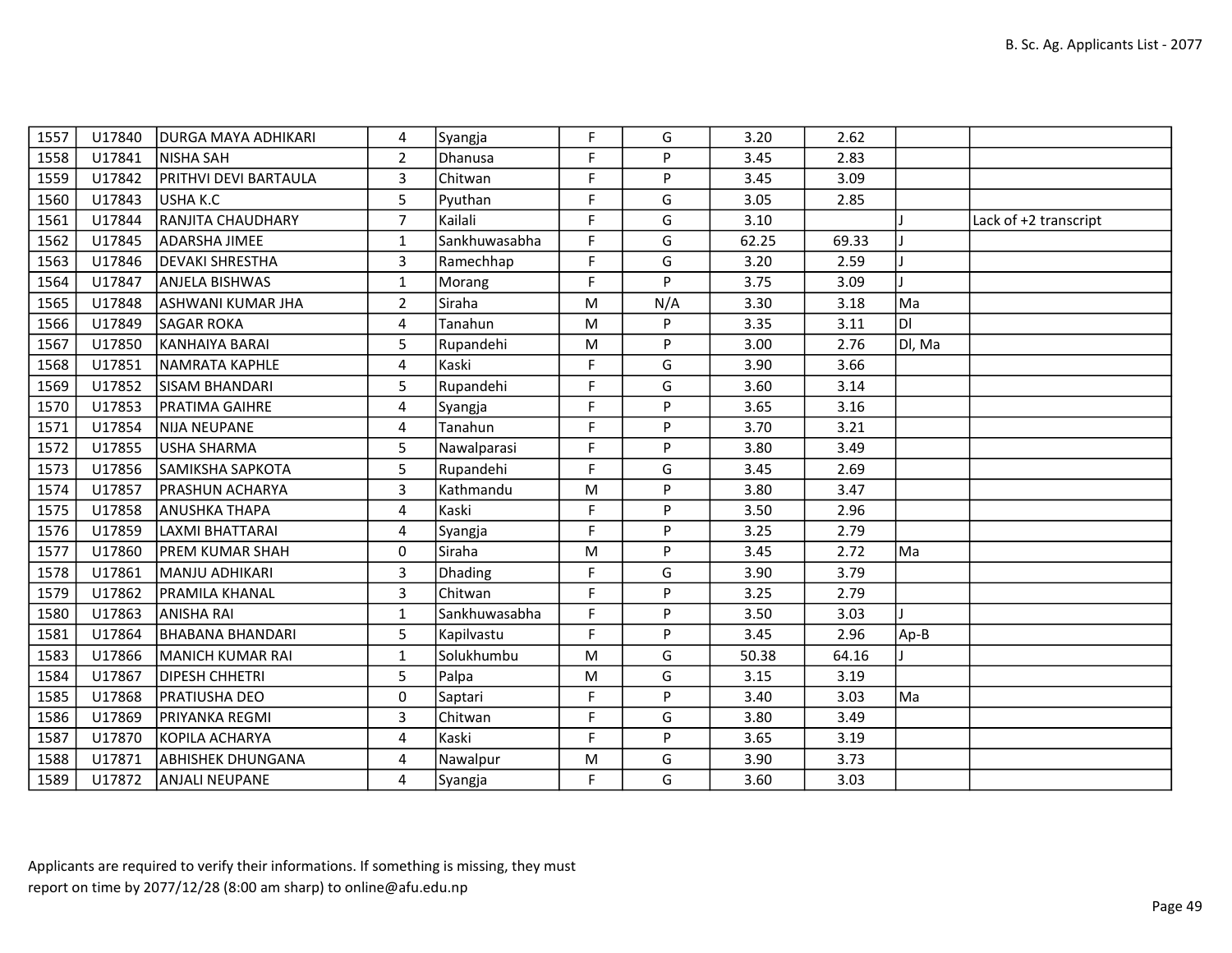| 1590 | U17873 | <b>ROSHNI SUBEDI</b>    | 4              | Kaski          | F  | P   | 3.40 | 3.16  |        |  |
|------|--------|-------------------------|----------------|----------------|----|-----|------|-------|--------|--|
| 1591 | U17874 | SAMJHANA RAI            | $\mathbf{1}$   | Solukhumbu     | F  | G   | 3.20 | 3.11  |        |  |
| 1592 | U17875 | <b>PRAKRITI KADEL</b>   | 3              | Dhading        | F. | P   | 3.60 | 3.14  |        |  |
| 1593 | U17876 | <b>AAYUSH BHANDARI</b>  | 4              | Tanahun        | M  | G   | 3.35 | 3.33  |        |  |
| 1594 | U17877 | <b>AADITYA YADAV</b>    | 0              | Sarlahi        | M  | P   | 3.30 | 3.13  | Ma     |  |
| 1596 | U17879 | <b>AAISHA DEVKOTA</b>   | $\Omega$       | Sarlahi        | F. | P.  | 3.80 | 3.29  |        |  |
| 1597 | U17880 | SHARIKA GIRI            | $\pmb{4}$      | Tanahun        | F. | G   | 3.76 | 3.09  |        |  |
| 1598 | U17881 | RAJAN B.K               | $\overline{7}$ | Dadeldhura     | M  | P   | 3.20 | 3.02  | DI.    |  |
| 1599 | U17882 | PRAMILA SHARMA          | $\overline{4}$ | Parbat         | F. | G   | 3.40 | 60.50 |        |  |
| 1600 | U17883 | lranjan kumar mehta     | 1              | Sunsari        | M  | G   | 3.25 | 3.19  | Ma     |  |
| 1601 | U17884 | <b>SHILPA SHRESTHA</b>  | $\mathbf{1}$   | Jhapa          | F  | G   | 3.15 | 2.75  |        |  |
| 1602 | U17885 | <b>MELINA SHAHI</b>     | 6              | Mugu           | F. | G   | 3.35 | 2.83  |        |  |
| 1603 | U17886 | ALISH BASNET            | $\mathbf{1}$   | Sunsari        | M  | P   | 3.30 | 3.09  |        |  |
| 1604 | U17887 | DIPENDRA KUMAR MANDAL   | $\overline{2}$ | Saptari        | M  | P   | 2.65 | 2.86  | Dl, Ma |  |
| 1605 | U17888 | DIL BAHADUR KATUWAL     | 3              | Sindhuli       | M  | P   | 3.75 | 3.26  |        |  |
| 1606 | U17889 | <b>RELINA CHAUDHARY</b> | 5              | Dang           | F. | P   | 3.60 | 2.69  |        |  |
| 1607 | U17890 | <b>ISTELA SHRESTHA</b>  | 3              | Kathmandu      | F. | P   | 3.50 | 2.95  | Dp, J  |  |
| 1608 | U17891 | JYOTI ADHIKAREE         | 3              | Chitwan        | F. | P   | 3.45 | 2.92  |        |  |
| 1609 | U17892 | POOJA SHARMA            | 4              | <b>Baglung</b> | F. | G   | 3.25 | 2.49  |        |  |
| 1610 | U17893 | DIPESH LAMA             | 3              | Nuwakot        | M  | P   | 3.30 | 3.26  |        |  |
| 1611 | U17894 | SWARNIMA BANIYA         | 3              | Chitwan        | F. | P   | 3.10 | 3.26  | Lc     |  |
| 1612 | U17895 | SALON TAMANG            | 3              | Chitwan        | M  | P   | 3.35 | 3.03  | J, Lc  |  |
| 1613 | U17896 | SOBAN BOHORA            | 6              | Humla          | M  | N/A | 2.45 | 74.27 |        |  |
| 1614 | U17897 | NIMA SYANGDAN           | $\overline{2}$ | Mahottari      | F. | P   | 3.35 | 2.71  |        |  |
| 1615 | U17898 | DIVYA KANDEL            | 3              | Chitwan        | F. | Þ   | 3.35 | 2.89  | Lc     |  |
| 1616 | U17899 | <b>DEV KUMAR MAHATO</b> | $\overline{2}$ | Siraha         | M  | G   | 3.60 | 3.23  | Ma     |  |
| 1617 | U17900 | SAMIKSHYA DEVKOTA       | 3              | Chitwan        | F. | P   | 3.75 | 2.96  | Lc     |  |
| 1618 | U17901 | <b>ANUSHA RAJLWAT</b>   | 3              | Chitwan        | F. | P   | 3.70 | 3.49  | J, Lc  |  |
| 1619 | U17902 | lPABINA NEUPANE         | $\mathbf 0$    | Chitwan        | F. | G   | 3.60 | 2.86  | Lc     |  |
| 1620 | U17903 | SUMINA ACHARYA          | 4              | Nawalparasi    | F. | P   | 3.35 | 2.76  |        |  |
| 1621 | U17904 | <b>REGAN YADAV</b>      | $\overline{2}$ | Saptari        | F. | P   | 2.70 | 2.63  | Ma     |  |
| 1622 | U17905 | <b>GEETA NEUPANE</b>    | 4              | Parbat         | F. | G   | 3.70 | 3.39  |        |  |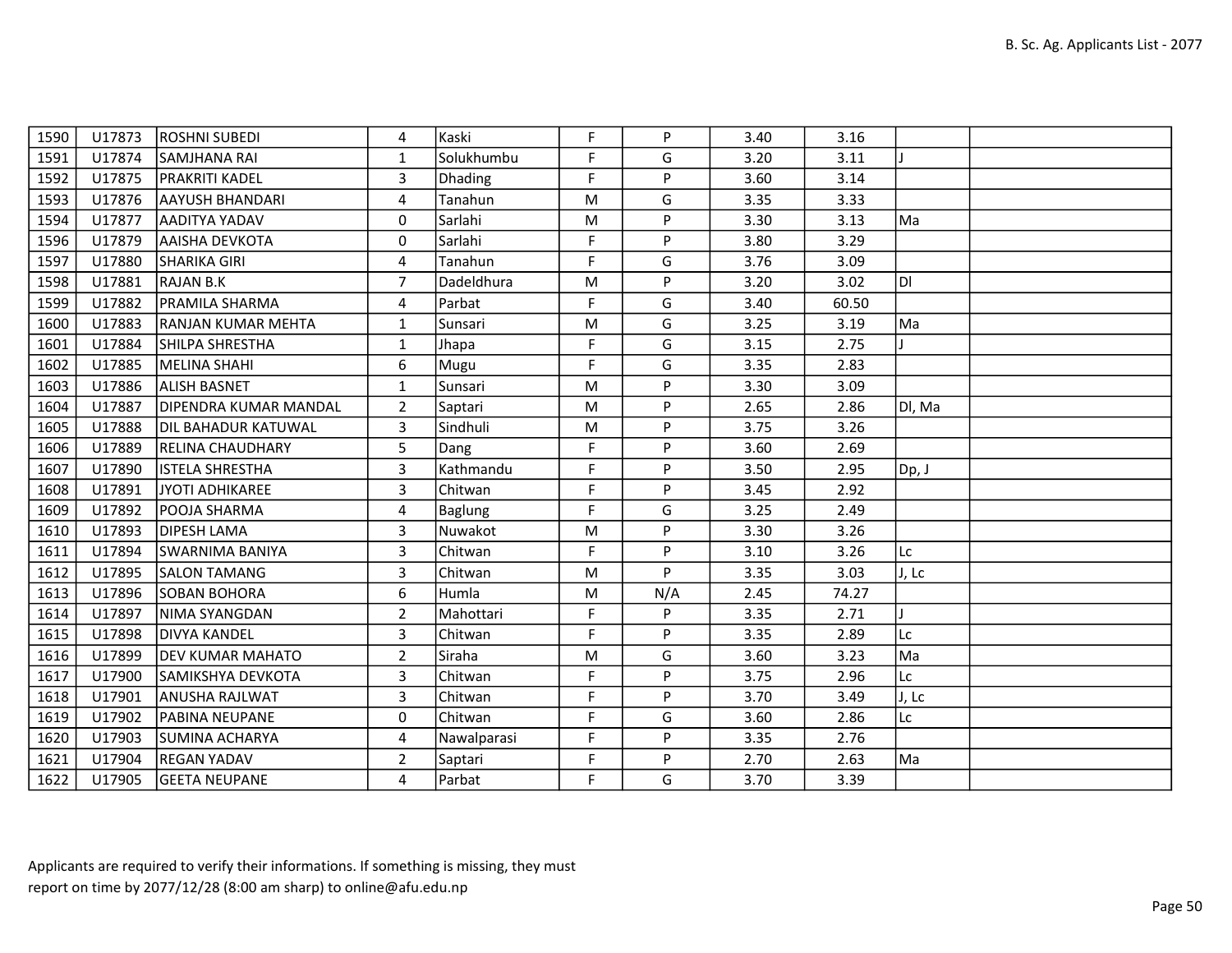| 1623 | U17906 | <b>SHRISTY YADAV</b>       | 2              | Saptari      | F         | P        | 2.90  |       | Ma     | Lack of +2 transcript |
|------|--------|----------------------------|----------------|--------------|-----------|----------|-------|-------|--------|-----------------------|
| 1624 | U17907 | <b>GAURAB SUBEDI</b>       | 3              | Chitwan      | M         | G        | 3.30  | 3.12  | Lc     |                       |
| 1625 | U17908 | <b>IHRISHITA BHATTARAI</b> | 4              | Tanahun      | F.        | P        | 3.40  | 2.99  |        |                       |
| 1626 | U17909 | SAGAR GHIMIRE              | 4              | Tanahun      | M         | G        | 3.25  | 3.06  |        |                       |
| 1627 | U17910 | lGAURAV KHADKA             | 6              | Salyan       | M         | G        | 3.00  | 81.02 |        |                       |
| 1628 | U17911 | lkrishma pandey            | 4              | Lamjung      | F.        | P        | 3.75  | 3.33  |        |                       |
| 1629 | U17912 | ISHA RAJBANSHI             | $\mathbf{1}$   | Jhapa        | F         | P        | 2.95  | 2.92  |        |                       |
| 1630 | U17913 | PRATIKSHYA SAPKOTA         | 5              | Nawalparasi  | F         | P        | 3.45  | 2.74  |        |                       |
| 1631 | U17914 | SHIV RAJ UPADHYAY          | $\overline{7}$ | Kailali      | M         | $\Omega$ | 2.95  | 3.08  |        |                       |
| 1632 | U17915 | PRIYANSI KUMARI SAH        | $\overline{2}$ | Siraha       | F         | P        | 3.60  | 2.97  | Ma     |                       |
| 1633 | U17916 | DIKSHYA ACHARYA            | 5              | Nawalparasi  | F         | P        | 3.70  | 2.83  |        |                       |
| 1634 | U17917 | BISHNU BAHADUR BHANDARI    | 6              | Dailekh      | M         | O        | 57.38 | 74.96 |        |                       |
| 1635 | U17918 | PRAKRITI GAUTAM            | $\mathbf{1}$   | Ilam         | F.        | P        | 3.10  | 2.63  |        |                       |
| 1636 | U17919 | RAKSHYA DHITAL             | 4              | Lamjung      | F.        | P        | 3.55  | 2.81  |        |                       |
| 1637 | U17920 | KUSHUM CHILUWAL            | 4              | Lamjung      | F.        | P        | 3.30  | 2.66  |        |                       |
| 1638 | U17921 | RAKESH JHA                 | $\overline{2}$ | Dhanusa      | ${\sf M}$ | P        | 3.20  |       | Ma     | Lack of +2 transcript |
| 1639 | U17922 | <b>SANJIWANI BHUJEL</b>    | 4              | Tanahun      | F.        | G        | 2.90  | 2.56  |        |                       |
| 1640 | U17923 | AAKRITI THAPA CHHETRI      | 3              | Chitwan      | F.        | G        | 3.95  | 3.36  | Lc     |                       |
| 1641 | U17924 | <b>SUBISTA MARAHATTA</b>   | 4              | Gorkha       | F.        | P        | 3.25  | 2.93  |        |                       |
| 1642 | U17925 | SUMIKSHA SHRESTHA          | $\overline{3}$ | Chitwan      | F.        | P        | 3.60  | 3.29  |        |                       |
| 1643 | U17926 | SABINA SHRESTHA            | 3              | Chitwan      | F.        | P        | 3.45  | 2.89  |        |                       |
| 1644 | U17927 | LAXMI NEPALI               | 5              | Bardiya      | F.        | G        | 2.70  | 68.47 | DI     |                       |
| 1645 | U17928 | lPRAKRITI PAUDEL           | 4              | Parbat       | F.        | P        | 3.50  |       |        | Lack of +2 transcript |
| 1646 | U17929 | <b>KRISHMA TIMALSINA</b>   | 3              | Chitwan      | F.        | P        | 3.40  | 2.75  |        |                       |
| 1647 | U17930 | KAMALA CHAUDHARY           | 5              | Dang         | F.        | P        | 2.85  | 2.96  |        |                       |
| 1648 | U17931 | ASHOK GHIMIRE              | 5              | Gulmi        | M         | N/A      | 3.15  | 77.88 |        |                       |
| 1649 | U17932 | <b>ANJALI CHAUDHARY</b>    | 5              | Dang         | F.        | P        | 2.95  | 2.63  |        |                       |
| 1650 | U17933 | CHHABI RAJ BHATTA          | $\overline{7}$ | Kailali      | M         | G        | 3.40  | 3.39  |        |                       |
| 1651 | U17934 | KUSUM B.K                  | 3              | Chitwan      | F         | P        | 3.35  |       | DI, Lc | Lack of +2 transcript |
| 1652 | U17935 | GHANASHYAM POKHAREL        | 5              | Arghakhanchi | ${\sf M}$ | G        | 3.50  | 3.33  |        |                       |
| 1653 | U17936 | ANAND KUMAR SINGH          | $\overline{2}$ | Dhanusa      | M         | G        | 52.38 | 76.98 | Ma     |                       |
| 1654 | U17937 | <b>RAJESH SINGH</b>        | 5              | <b>Banke</b> | M         | P        | 3.45  | 3.16  | Ma     |                       |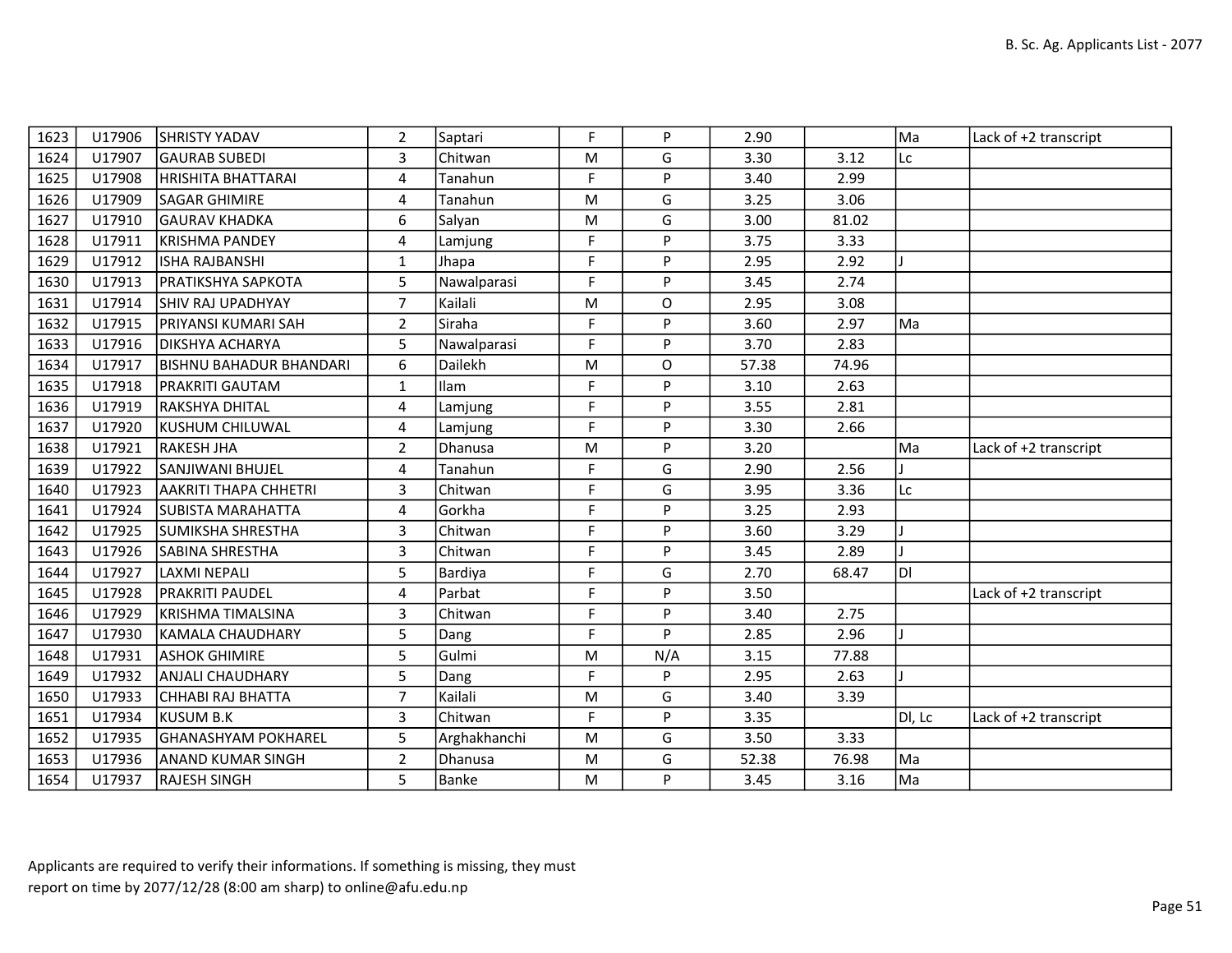| 1655 | U17938 | lpunam budhathoki       | $\mathbf{1}$   | Jhapa          | F. | P   | 3.55 | 3.16  |     |                       |
|------|--------|-------------------------|----------------|----------------|----|-----|------|-------|-----|-----------------------|
| 1656 | U17939 | PRIYANKA DHAKAL         | $\mathbf{1}$   | Jhapa          | F. | P   | 3.55 | 3.53  |     |                       |
| 1657 | U17940 | DEEPA BHANDARI          | $\mathbf{1}$   | Terhathum      | E. | G   | 3.60 | 3.39  |     |                       |
| 1658 | U17941 | SANDHYA POKHAREL        | 5              | Palpa          | F. | G   | 2.95 | 2.96  |     |                       |
| 1659 | U17942 | ABINA PANDEY            | 4              | Baglung        | F. | N/A | 3.30 | 2.89  |     |                       |
| 1660 | U17943 | RUBI GHIMIRE            | 3              | Chitwan        | F. | P   | 3.55 | 3.03  |     |                       |
| 1661 | U17944 | AAYUSHA POUDEL          | $\mathbf{1}$   | Jhapa          | F. | P   | 3.65 | 3.59  |     |                       |
| 1662 | U17945 | CHARCHIL B.K            | 4              | <b>Baglung</b> | M  | N/A | 3.40 | 3.49  | IDI |                       |
| 1663 | U17946 | DIKSHIT BISTA           | 5              | Banke          | M  | P   | 3.70 | 3.19  |     |                       |
| 1664 | U17947 | lsaroj kumar Yadav      | $\overline{2}$ | Saptari        | M  | P   | 2.95 | 65.49 | Ma  |                       |
| 1665 | U17948 | KSHITIZ PAUDEL          | 4              | <b>Baglung</b> | M  | P   | 3.85 | 2.99  |     |                       |
| 1666 | U17949 | PRIYANKA KUMARI SAH     | $\overline{2}$ | Parsa          | F. | P   | 3.65 | 3.13  | Ma  |                       |
| 1667 | U17950 | MAMATA PANTA            | 3              | Chitwan        | F  | G   | 3.75 | 3.63  | Lc  |                       |
| 1668 | U17951 | KUSHAL JAMARKATTEL      | 3              | Chitwan        | M  | P   | 3.35 | 2.79  | Lc  |                       |
| 1669 | U17952 | ABILASH KHADKA          | $\overline{4}$ | Lamjung        | M  | P   | 2.95 | 2.99  |     |                       |
| 1670 | U17953 | NAMINA RUWALI           | 3              | <b>Dhading</b> | F  | G   | 3.50 | 2.86  |     |                       |
| 1671 | U17954 | <b>NIRUTA SHARMA</b>    | $\overline{2}$ | Sarlahi        | E. | P   | 3.65 | 3.49  |     |                       |
| 1672 | U17955 | BHOJRAJ GYAWALI         | 3              | Chitwan        | M  | P   | 3.40 | 3.09  | Lc  |                       |
| 1673 | U17956 | RAJAT KAPAR             | $\overline{2}$ | Dhanusa        | M  | N/A | 3.00 |       |     | Lack of +2 transcript |
| 1674 | U17957 | SUSMITA SAPKOTA         | 4              | Nawalparasi    | F  | G   | 3.20 | 2.72  |     |                       |
| 1675 | U17958 | ROSHAN LAMICHHANE       | $\overline{4}$ | <b>Baglung</b> | M  | P   | 3.85 | 2.98  |     |                       |
| 1676 | U17959 | LALISHA DAHAL           | $\mathbf{1}$   | Jhapa          | F. | G   | 2.90 | 2.92  |     |                       |
| 1677 | U17960 | KHAGENDRA PRASAD BHATTA | $\overline{7}$ | Kailali        | M  | N/A | 2.85 | 2.56  |     |                       |
| 1678 | U17961 | RABINDRA UPADHAYAYA     | 5              | Bardiya        | M  | P   | 3.40 | 71.45 |     |                       |
| 1679 | U17962 | PRERANA OJHA            | $\mathbf{1}$   | Morang         | F. | P   | 3.40 | 3.03  |     |                       |
| 1680 | U17963 | <b>SANTOSH PANTHA</b>   | 5              | Gulmi          | M  | G   | 3.45 | 3.25  |     |                       |
| 1681 | U17964 | lsusma panta            | 0              | Lamjung        | F. | G   | 3.45 | 2.93  | Dp  |                       |
| 1682 | U17965 | MAN BAHADUR MALLA       | 3              | Chitwan        | M  | P   | 3.55 | 3.19  |     |                       |
| 1683 | U17966 | <b>JANAKI PATHAK</b>    | 4              | Syangja        | F  | G   | 3.75 | 3.29  |     |                       |
| 1684 | U17967 | <b>BINOD ADHIKARI</b>   | 5              | Pyuthan        | M  | G   | 2.65 | 70.82 |     |                       |
| 1685 | U17968 | DEEPA BHANDARI          | $\overline{4}$ | Gorkha         | F. | P   | 3.40 | 3.23  |     |                       |
| 1686 | U17969 | ATI RAM CHAUDHARY       | 5              | Dang           | M  | P   | 3.05 | 77.18 |     |                       |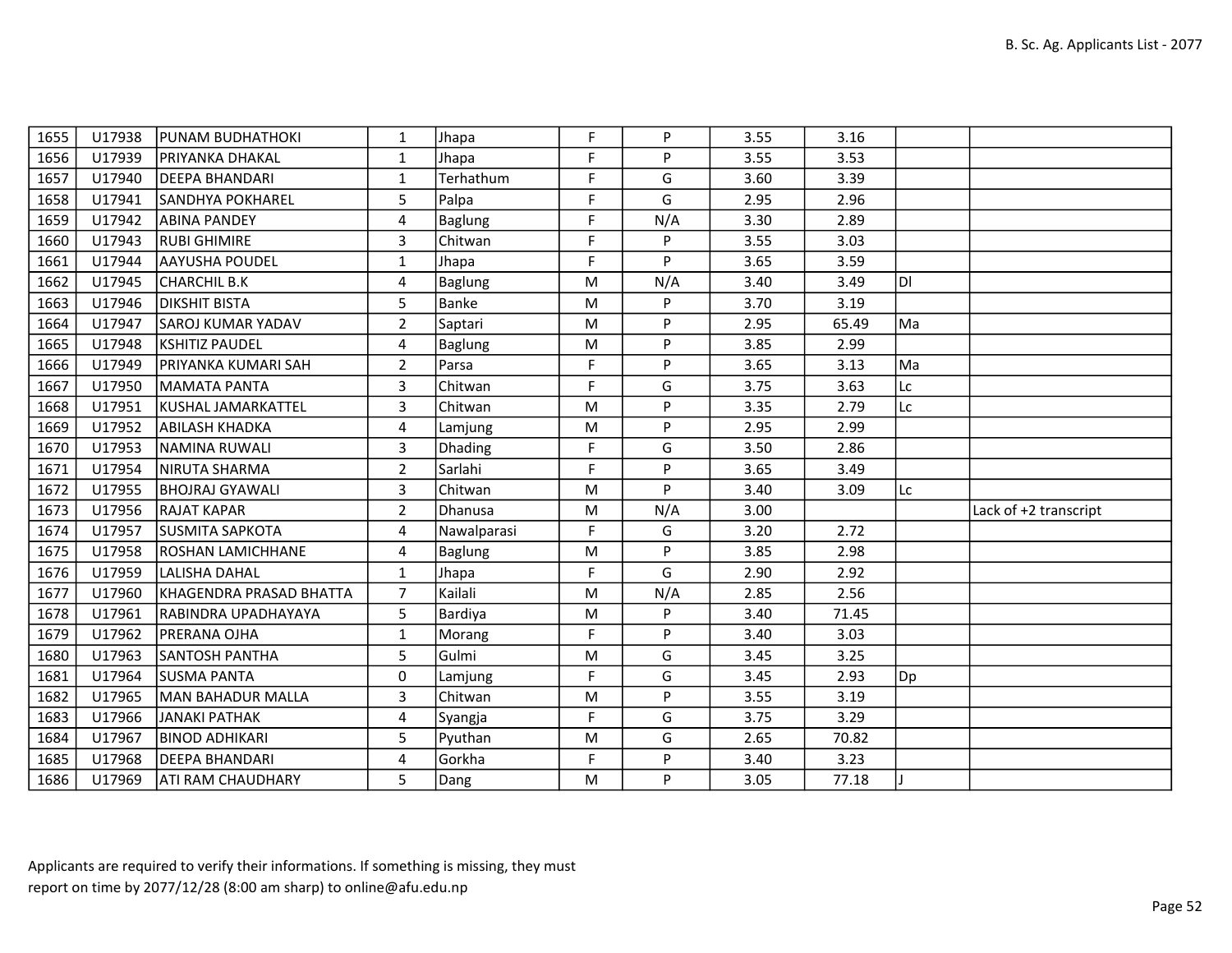| 1687 | U17970 | SANGITA PAUDEL              | 4                       | <b>Baglung</b> | F. | G   | 3.10  | 2.87  |        |                       |
|------|--------|-----------------------------|-------------------------|----------------|----|-----|-------|-------|--------|-----------------------|
| 1688 | U17971 | MILAN KHADKA                | 6                       | Jajarkot       | M  | G   | 57.13 | 74.80 |        |                       |
| 1689 | U17972 | <b>PRATIK BHATTARAI</b>     | 5                       | Arghakhanchi   | M  | G   | 3.55  | 3.43  |        |                       |
| 1690 | U17973 | <b>SANDIP KHATI</b>         | $\overline{4}$          | Tanahun        | M  | G   | 3.60  | 2.71  | DI.    |                       |
| 1691 | U17974 | <b>RAJESH SAPKOTA</b>       | 0                       | Lamjung        | M  | P   | 3.35  |       |        | Lack of +2 transcript |
| 1692 | U17975 | ABHIYAN KUNWAR              | 5                       | Bardiya        | M  | P   | 3.70  | 3.26  |        |                       |
| 1693 | U17976 | <b>PRAKRITI ARYAL</b>       | 4                       | Syangja        | F. | G   | 2.60  | 65.53 |        |                       |
| 1694 | U17977 | <b>BIKALPA BHATTA</b>       | $\overline{7}$          | Kailali        | M  | G   | 2.65  | 2.50  | Lc     |                       |
| 1695 | U17978 | SMRITI PAUDEL               | $\overline{7}$          | Kanchanpur     | F. | P   | 3.75  | 2.96  |        |                       |
| 1696 | U17979 | KUSHAL DHAKAL               | 4                       | Nawalpur       | M  | G   | 3.60  | 3.08  |        |                       |
| 1697 | U17980 | <b>SANDHYA KIRAN KHATRI</b> | 5                       | Rupandehi      | F. | P   | 3.30  | 2.85  |        |                       |
| 1698 | U17981 | <b>KAPIL RIMAL</b>          | $\overline{7}$          | Achham         | M  | G   | 3.05  | 2.89  |        |                       |
| 1699 | U17982 | <b>ARCHANA AMATYA</b>       | $\overline{2}$          | Saptari        | F. | P   | 3.40  | 2.95  | Ma     |                       |
| 1700 | U17983 | <b>ABHISEK KUMAR SAH</b>    | $\overline{2}$          | Dhanusa        | M  | G   | 3.20  | 3.07  | Ap, Ma |                       |
| 1701 | U17984 | <b>LINA THAPA</b>           | 5                       | Rupandehi      | F. | P   | 3.50  | 3.16  |        |                       |
| 1702 | U17985 | <b>SAKSHAM KAFLE</b>        | $\overline{\mathbf{4}}$ | Nawalparasi    | M  | P   | 3.70  | 3.53  |        |                       |
| 1703 | U17986 | CHANDAN KUMAR SUNRAIT       | $\overline{2}$          | Saptari        | M  | P   | 60.13 | 74.75 | lMa    |                       |
| 1704 | U17987 | <b>DEEPA THAPA</b>          | 5                       | Rupandehi      | F. | P   | 3.50  | 2.93  |        |                       |
| 1705 | U17988 | CHANDANI KHADKA             | $\mathbf 1$             | Ilam           | F. | P   | 3.70  | 3.53  |        |                       |
| 1706 | U17989 | PARBATI THARU               | 5                       | Bardiya        | F. | G   | 58.75 | 84.94 |        |                       |
| 1707 | U17990 | JENISHA POUDEL              | $\mathbf{1}$            | Dhankuta       | F. | G   | 2.95  | 2.99  | Dp     |                       |
| 1709 | U17992 | RITU ARYAL                  | 5                       | Pyuthan        | F. | N/A | 3.20  | 2.98  |        |                       |
| 1711 | U17994 | <b>ASHOK BHATTARAI</b>      | 4                       | Kaski          | M  | G   | 3.45  | 2.91  | Lc     |                       |
| 1712 | U17995 | <b>ANISH BILASH PANTA</b>   | 3                       | Chitwan        | M  | P   | 3.45  | 3.07  | Lc     |                       |
| 1713 | U17996 | NISHANT PRASAD YADAV        | $\overline{2}$          | Sarlahi        | M  | P   | 3.05  | 2.67  | Ma     |                       |
| 1714 | U17997 | <b>MANISHA SHAHI</b>        | 6                       | Mugu           | F  | N/A | 2.55  | 68.51 | Ap-C   |                       |
| 1715 | U17998 | <b>SANTOSH SAPKOTA</b>      | 4                       | Baglung        | M  | P   | 3.40  | 3.43  |        |                       |
| 1716 | U17999 | YOGITA SARKI                | $\overline{4}$          | Nawalparasi    | F. | G   | 3.80  | 3.36  | ldi    |                       |
| 1717 | U18000 | <b>JANAKI SAPKOTA</b>       | 5                       | Gulmi          | F  | P   | 3.45  | 3.07  |        |                       |
| 1718 | U18001 | RAJESH BABU BASNET          | $\mathbf{1}$            | Solukhumbu     | M  | G   | 3.60  | 2.95  |        |                       |
| 1719 | U18002 | KABITA GURUNG               | $\mathbf 0$             | Lamjung        | F  | G   | 3.05  | 2.96  |        |                       |
| 1720 | U18003 | BHARATI ADHIKARI            | 5                       | Rupandehi      | F. | P   | 3.35  | 2.76  |        |                       |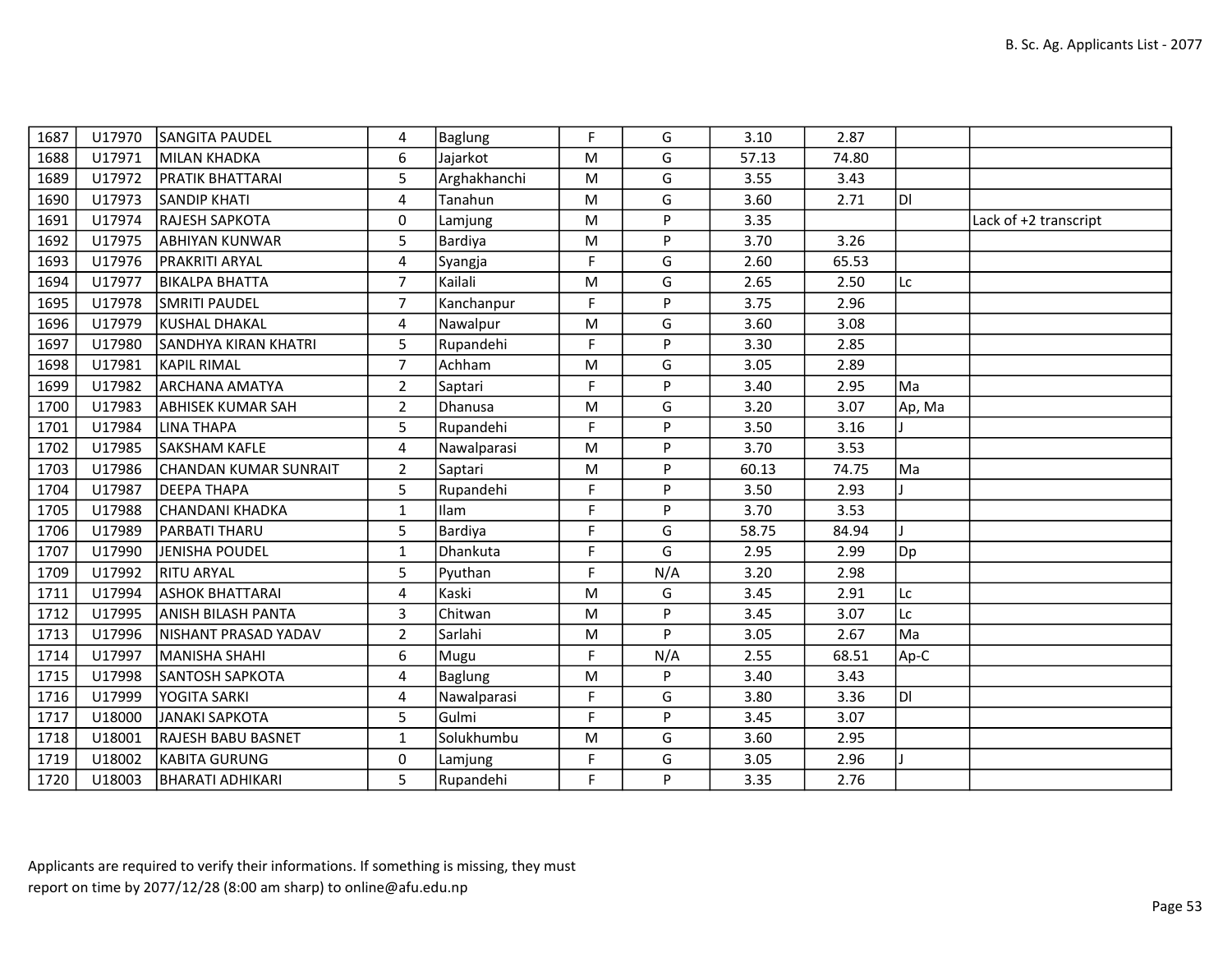| 1721 | U18004 | ANISHA GIRI                  | 5              | Kapilvastu        | F. | P        | 3.20  | 2.87  |      |                       |
|------|--------|------------------------------|----------------|-------------------|----|----------|-------|-------|------|-----------------------|
| 1722 | U18005 | <b>AASMA BHATTARAI</b>       | $\mathbf{1}$   | Morang            | F. | G        | 3.64  | 3.16  |      |                       |
| 1723 | U18006 | EUREKA JOSHI                 | 3              | Lalitpur          | F. | P        | 3.35  | 3.08  |      |                       |
| 1724 | U18007 | PURNIMA TAMANG               | 3              | Nuwakot           | F. | $\circ$  | 81.00 | 85.37 |      |                       |
| 1725 | U18008 | SARITA POUDEL                | 4              | Parbat            | F. | G        | 3.80  | 3.55  |      |                       |
| 1726 | U18009 | MONIKA SHRESTHA              | 4              | Nawalparasi       | F. | G        | 3.65  | 3.29  |      |                       |
| 1727 | U18010 | DHANA BHUSAL                 | 4              | Nawalparasi       | F. | G        | 3.65  | 2.83  |      |                       |
| 1728 | U18011 | <b>DIBYA RANABHAT</b>        | 0              | Kaski             | F. | P        | 3.20  | 3.16  |      |                       |
| 1729 | U18012 | SWAPNIL KAFLE                | 0              | Palpa             | M  | P        | 3.45  | 2.69  |      |                       |
| 1730 | U18013 | RABIN KUMAR CHAUDHARY        | 5              | Nawalparasi       | M  | P        | 3.60  | 3.13  |      |                       |
| 1731 | U18014 | PUNAM BHUSAL                 | 5              | Nawalparasi       | F. | P        | 3.35  | 3.16  |      |                       |
| 1732 | U18015 | <b>MAHESH BHANDARI</b>       | 3              | Sindhupalchok     | M  | $\Omega$ | 3.46  | 3.05  |      |                       |
| 1733 | U18016 | NABINA ARYAL                 | 4              | Gorkha            | F. | P        | 3.25  | 2.73  |      |                       |
| 1734 | U18017 | SUJATA KHANAL                | $\mathbf 0$    | Arghakhanchi      | F. | G        | 3.30  | 3.13  |      |                       |
| 1735 | U18018 | SURICHA ADHIKARI             | 4              | Kaski             | F. | P        | 3.60  | 3.36  | Lc   |                       |
| 1736 | U18019 | MD SHARIQUE KHAN             | $\overline{2}$ | Siraha            | M  | P        | 3.80  | 3.31  |      |                       |
| 1737 | U18020 | <b>AARTI KUMARI</b>          | $\overline{2}$ | Dhanusa           | F. | N/A      | 3.00  |       | l Ma |                       |
| 1738 | U18021 | SMITH BHATTARAI              | 5              | Nawalparasi       | M  | G        | 3.60  | 2.93  |      |                       |
| 1739 | U18022 | SARMISTHA KHANAL             | 3              | Chitwan           | F. | P        | 3.40  | 2.73  |      |                       |
| 1740 | U18023 | <b>BIBASH BHATTA CHHETRI</b> | 0              | Gorkha            | M  | P        | 3.60  | 3.16  |      |                       |
| 1741 | U18024 | SIMANA PANTA                 | 3              | Chitwan           | F. | P        | 3.70  | 3.36  |      |                       |
| 1742 | U18025 | <b>SIJAN GHIMIRE</b>         | 3              | Chitwan           | M  | P        | 3.75  | 3.23  |      |                       |
| 1743 | U18026 | BINITA KARKI                 | 3              | Ramechhap         | F. | P        | 3.50  | 3.05  |      |                       |
| 1744 | U18027 | SABINA CHHETRY               | 5              | Rupandehi         | F. | P        | 3.10  | 2.88  |      |                       |
| 1745 | U18028 | ASMITA SHRESTHA              | $\overline{2}$ | Sarlahi           | F. | $\circ$  | 3.35  | 3.23  |      |                       |
| 1746 | U18029 | <b>SUMAN SIGDEL</b>          | 0              | Tanahun           | M  | $\circ$  | 3.15  | 3.03  |      |                       |
| 1747 | U18030 | PRAKRITI G.C.                | 3              | Nuwakot           | F. | P        | 3.40  | 2.86  |      |                       |
| 1748 | U18031 | LOKENDRA KHADKA              | 6              | <b>Rukum West</b> | M  | G        | 3.30  | 77.25 |      |                       |
| 1749 | U18032 | <b>BHUPESH NEUPANE</b>       | $\overline{7}$ | Kailali           | M  | P        | 3.05  | 2.89  |      |                       |
| 1750 | U18033 | <b>DEVAKI BUDTHAPA</b>       | 6              | Jumla             | F. | P        | 51.75 | 66.75 |      |                       |
| 1751 | U18034 | SHANKAR DHAKAL               | 3              | Chitwan           | M  | G        | 2.85  | 3.03  |      |                       |
| 1752 | U18035 | <b>BIDISHA GC</b>            | 5              | Palpa             | F. | P        | 3.20  | 2.63  |      | Lack of +2 transcript |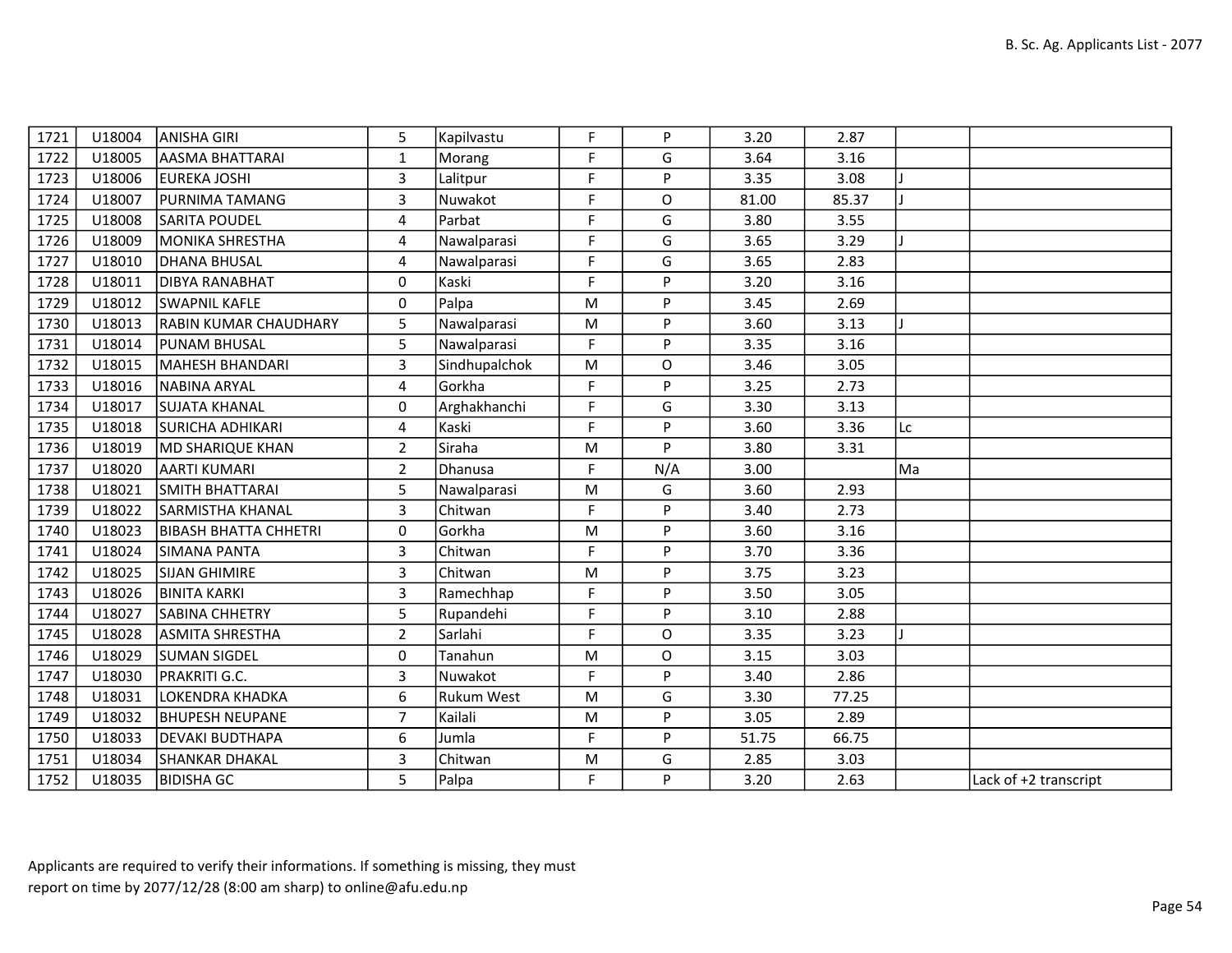| 1753 | U18036 | İMANOJ KUMAR CHAUDHARY   | 1              | Morang      | M         | G   | 3.20 | 2.85 |       |  |
|------|--------|--------------------------|----------------|-------------|-----------|-----|------|------|-------|--|
| 1754 | U18037 | KHUSHI PHOKHAREL         | 0              | Jhapa       | F.        | G   | 3.85 | 3.49 |       |  |
| 1755 | U18038 | DHIRAJ DATTA DAHAL       | $\overline{7}$ | Kailali     | M         | P   | 3.70 | 3.38 |       |  |
| 1756 | U18039 | PRASHAMSA DHAKAL         | 5              | Bardiya     | F.        | G   | 3.05 | 3.06 |       |  |
| 1757 | U18040 | <b>BIBHUT POKHREL</b>    | $\mathbf{1}$   | Morang      | M         | G   | 3.84 | 3.43 |       |  |
| 1758 | U18041 | <b>RASHMI SHRESTHA</b>   | 4              | Lamjung     | F.        | G   | 3.15 | 2.99 |       |  |
| 1759 | U18042 | SWIKRITI GIRI            | 0              | Chitwan     | F.        | G   | 3.75 | 3.29 | Lc    |  |
| 1760 | U18043 | <b>AARTI KUMARI</b>      | $\overline{2}$ | Dhanusa     | F.        | G   | 3.05 | 3.36 | l Ma  |  |
| 1761 | U18044 | <b>AAYAM BARAL</b>       | $\Omega$       | Lamjung     | M         | P   | 3.60 | 3.39 |       |  |
| 1762 | U18045 | İSUMINA TIWARI           | 4              | Kaski       | F.        | P   | 3.55 | 3.17 | Lc    |  |
| 1763 | U18046 | SHRISTI PAUDEL           | 4              | Tanahun     | F.        | G   | 3.40 | 3.03 |       |  |
| 1764 | U18047 | <b>GARIMA SHRESTHA</b>   | 3              | Chitwan     | F.        | N/A | 3.35 | 3.13 | J, Lc |  |
| 1765 | U18048 | SNEHA SHRESTHA           | $\mathbf 0$    | Tanahun     | F.        | P   | 3.40 | 2.86 |       |  |
| 1766 | U18049 | <b>DIPA ADHIKARI</b>     | $\mathbf{1}$   | Morang      | F.        | G   | 3.30 | 3.03 |       |  |
| 1767 | U18050 | CHIRANJIVI CHAPAIN       | 6              | Surkhet     | M         | P   | 3.25 | 2.88 |       |  |
| 1768 | U18051 | <b>KABITA SHARMA</b>     | $\pmb{4}$      | Nawalparasi | F.        | G   | 3.50 | 2.83 |       |  |
| 1769 | U18052 | <b>UPAMA BINAYEE</b>     | 3              | Chitwan     | F.        | G   | 2.90 | 2.99 |       |  |
| 1770 | U18053 | SHAKTI POUDEL            | 3              | Chitwan     | F.        | P   | 3.50 | 3.09 |       |  |
| 1771 | U18054 | NISCHAL ADHIKARI         | $\pmb{0}$      | Lamjung     | M         | P   | 3.50 | 3.19 |       |  |
| 1772 | U18055 | <b>MANISHA SUBEDI</b>    | 4              | Baglung     | F.        | G   | 3.60 | 3.36 |       |  |
| 1773 | U18056 | KRISHALA OLI             | 3              | Chitwan     | F.        | P   | 3.50 | 2.96 |       |  |
| 1774 | U18057 | <b>SURAJ SAPKOTA</b>     | 3              | Chitwan     | M         | G   | 3.65 | 3.36 |       |  |
| 1775 | U18058 | SANTOSIKA TAMANG         | 3              | Chitwan     | F.        | N/A | 3.20 | 2.93 |       |  |
| 1776 | U18059 | SOPHIYA ACHARYA          | 3              | Chitwan     | F.        | G   | 3.55 | 2.99 | Lc    |  |
| 1777 | U18060 | SHUBARSHA LAMICHHANE     | $\mathbf 0$    | Gorkha      | F.        | P   | 3.65 | 3.16 |       |  |
| 1778 | U18061 | lsachin POUDEL           | 3              | Chitwan     | M         | P   | 3.55 | 3.26 | Lc    |  |
| 1779 | U18062 | DHAN KUMARI PULAMI MAGAR | $\mathbf{1}$   | Udayapur    | F.        | N/A | 3.30 | 2.79 |       |  |
| 1780 | U18063 | AARUSA K.C.              | 5              | Dang        | F.        | P   | 3.20 | 3.23 |       |  |
| 1781 | U18064 | SEELA GYAWALI            | 5              | Palpa       | F         | G   | 3.45 | 3.16 |       |  |
| 1782 | U18065 | MITRALALA BHANDARI       | 5              | Nawalparasi | ${\sf M}$ | G   | 3.30 | 2.76 |       |  |
| 1783 | U18066 | MAHESH THARU             | 5              | Bardiya     | M         | Þ   | 3.00 | 2.68 |       |  |
| 1784 | U18067 | PRASHANT K.C.            | $\Omega$       | Nawalparasi | M         | P   | 3.05 | 2.77 |       |  |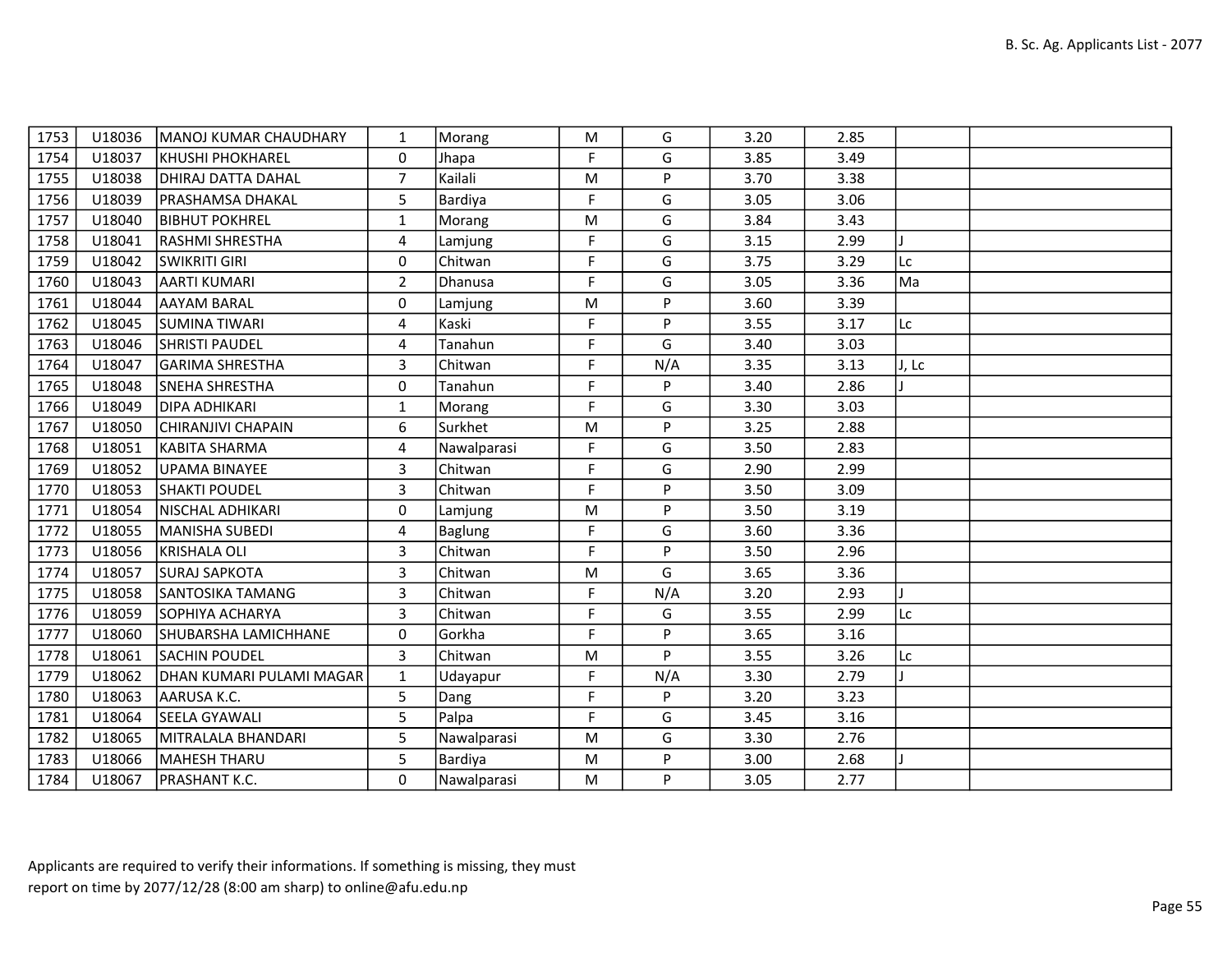| 1785 | U18068 | MANISHA THAPA MAGAR        | 4              | Syangja        | F. | G | 3.64 | 2.92  |        |                       |
|------|--------|----------------------------|----------------|----------------|----|---|------|-------|--------|-----------------------|
| 1786 | U18069 | ARPAN BHANDARI             | 4              | <b>Baglung</b> | M  | P | 3.55 | 3.29  |        |                       |
| 1787 | U18070 | KAMANA MALLA               | $\mathbf{3}$   | Chitwan        | F. | P | 2.95 | 2.91  | Lc     |                       |
| 1788 | U18071 | <b>ANUSKA TIMSINA</b>      | $\mathbf{1}$   | Jhapa          | F. | P | 3.20 | 2.81  |        |                       |
| 1789 | U18072 | ALISHA KARKI               | 4              | Lamjung        | F. | G | 3.45 | 2.97  |        |                       |
| 1791 | U18074 | ATITHI SHRESTHA            | $\overline{4}$ | Kaski          | È. | P | 3.60 | 2.81  |        |                       |
| 1792 | U18075 | <b>ASHMITA GHALE</b>       | 3              | Chitwan        | F. | P | 3.20 |       | J, Lc  | Lack of +2 transcript |
| 1793 | U18076 | <b>NITA CHAUDHARY</b>      | 5              | Dang           | F. | P | 3.20 | 3.15  |        |                       |
| 1794 | U18077 | ANJALI KUMARI SAH          | $\overline{2}$ | Dhanusa        | F. | P | 3.25 | 3.23  | Ma     |                       |
| 1795 | U18078 | <b>RIA PANDIT</b>          | 4              | Nawalpur       | F  | P | 3.55 | 3.10  |        |                       |
| 1796 | U18079 | <b>SRISHTI POKHREL</b>     | 5              | Pyuthan        | F. | P | 3.55 | 2.96  |        |                       |
| 1797 | U18080 | ASIKA GIRI                 | 5              | Dang           | F. | P | 3.45 | 2.96  |        |                       |
| 1798 | U18081 | NITA KUMARI PANDIT         | $\overline{2}$ | Saptari        | F. | P | 3.20 | 2.93  | Ma     |                       |
| 1799 | U18082 | <b>NARAYAN RAJ POKHREL</b> | 1              | Udayapur       | M  | P | 3.15 | 3.13  |        |                       |
| 1800 | U18083 | <b>ROJAN NARAL</b>         | $\mathbf 0$    | Gorkha         | M  | P | 3.55 | 3.43  |        |                       |
| 1801 | U18084 | SUJESHNA B.K               | 3              | Chitwan        | F. | P | 3.55 | 2.99  | DI, Lc |                       |
| 1802 | U18085 | KIRAN RANA                 | 6              | Salyan         | M  | 0 | 2.30 | 67.51 |        |                       |
| 1803 | U18086 | <b>KUSUM BISTA</b>         | $\mathbf{1}$   | Jhapa          | M  | P | 3.20 | 75.32 |        |                       |
| 1804 | U18087 | AASHIS SHARMA              | 5              | Dang           | M  | O | 2.55 | 2.48  |        |                       |
| 1805 | U18088 | <b>ALBINA KARKI</b>        | $\mathsf{3}$   | Ramechhap      | F. | P | 3.90 | 3.36  |        |                       |
| 1806 | U18089 | CHETAN PUN                 | 5              | Bardiya        | M  | G | 3.40 | 2.93  |        |                       |
| 1807 | U18090 | <b>ARJUN POUDEL</b>        | $\mathbf{3}$   | Chitwan        | M  | P | 3.40 | 3.15  |        |                       |
| 1808 | U18091 | <b>SULAV BANSTOLA</b>      | 4              | Kaski          | M  | P | 3.75 | 3.41  |        |                       |
| 1809 | U18092 | <b>AKASH ADHIKARI</b>      | $\overline{2}$ | Sarlahi        | M  | P | 3.75 | 2.94  |        |                       |
| 1810 | U18093 | SUPRIYA TIMSINA            | $\mathbf{1}$   | Jhapa          | F. | P | 3.75 | 3.31  |        |                       |
| 1811 | U18094 | <b>SAUGAT BHATTARAI</b>    | 4              | Kaski          | M  | G | 3.75 | 3.19  |        |                       |
| 1812 | U18095 | <b>SUNIL THARU</b>         | 5              | Bardiya        | M  | G | 3.20 | 3.06  |        |                       |
| 1813 | U18096 | SAMJHANA PARAJULI          | 4              | Kaski          | F. | P | 3.50 | 3.19  | Lc     |                       |
| 1814 | U18097 | <b>SAMIP PARAJULI</b>      | $\mathbf{3}$   | Sindhupalchok  | M  | P | 3.75 | 2.88  |        |                       |
| 1815 | U18098 | <b>AVISHEK GACHHADAR</b>   | $\mathbf 1$    | Sunsari        | M  | P | 3.40 | 3.09  |        |                       |
| 1816 | U18099 | SADIKSHYA KARKI            | 4              | Syangja        | F. | G | 3.45 | 2.83  |        |                       |
| 1817 | U18100 | <b>DINESH BHAT</b>         | $\overline{7}$ | Kanchanpur     | M  | P | 3.70 | 3.19  |        |                       |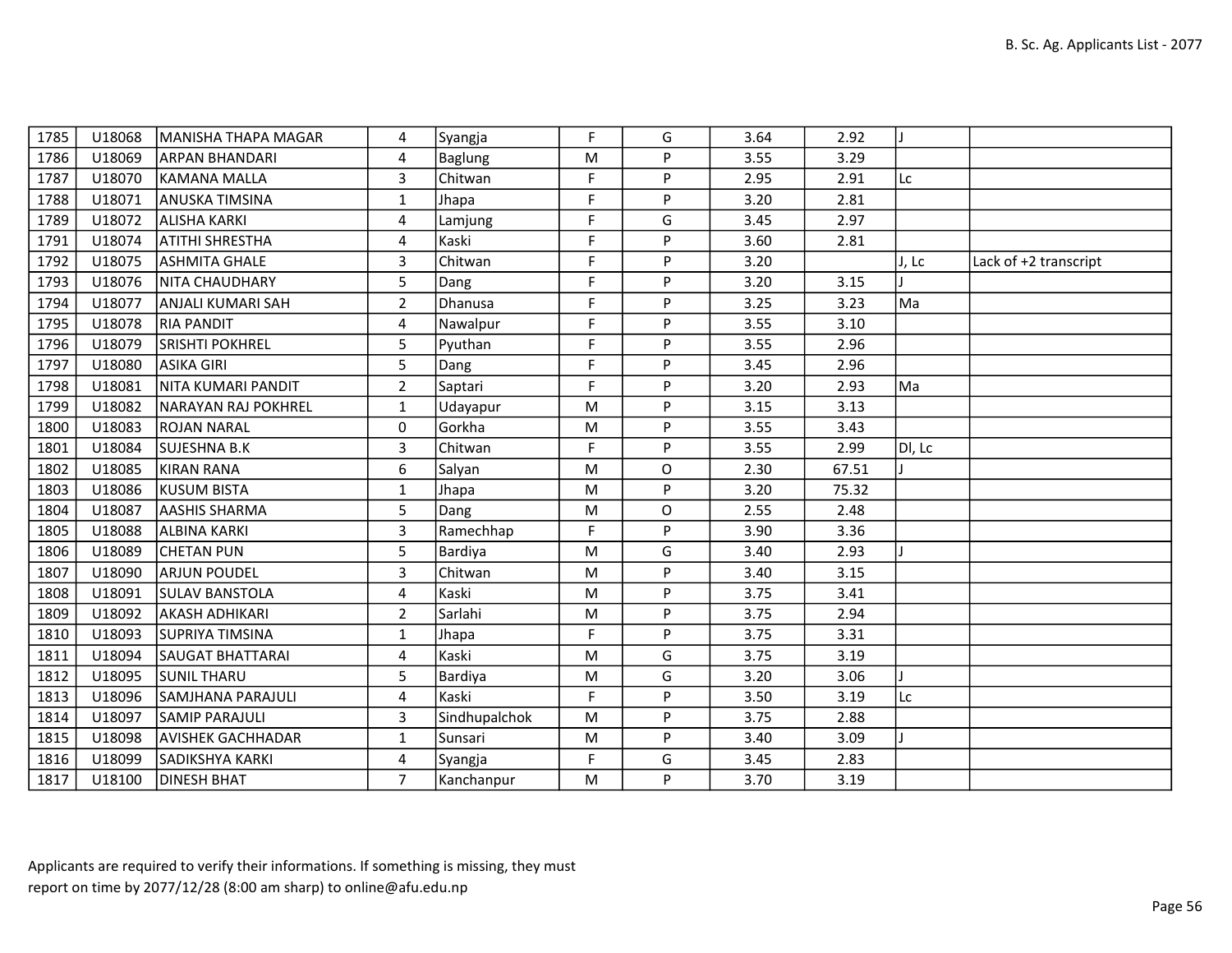| 1818 | U18101 | <b>BIDUR ACHARYA</b>       | 4              | Syangja           | M  | G   | 3.50  | 3.09  |     |                       |
|------|--------|----------------------------|----------------|-------------------|----|-----|-------|-------|-----|-----------------------|
| 1819 | U18102 | SAROJ POKHREL              | 5              | Dang              | M  | P   | 3.35  | 2.54  |     |                       |
| 1820 | U18103 | KARUNA CHAUDHARY           | $\overline{2}$ | Mahottari         | F. | G   | 3.40  | 2.76  | lMa |                       |
| 1821 | U18104 | ANUP KUMAR KURMI           | 5              | Kapilvastu        | M  | N/A | 3.30  | 3.26  | Ma  |                       |
| 1822 | U18105 | ROSHAN BHUSAL              | 5              | Arghakhanchi      | M  | P   | 3.05  | 2.68  |     |                       |
| 1823 | U18106 | AJEET KUMAR KALWAR (JAISWA | 5              | Nawalparasi       | M  | P   | 3.30  | 2.83  | Ma  |                       |
| 1824 | U18107 | <b>CHANDRA MOHAN YADAV</b> | $\overline{2}$ | Dhanusa           | M  | P   | 3.30  | 2.94  | Ma  |                       |
| 1825 | U18108 | AAKRITI SHRESTHA           | 5              | Palpa             | F. | P   | 2.85  | 74.63 |     |                       |
| 1826 | U18109 | KUSUM SAPKOTA              | $\overline{4}$ | Syangja           | F. | N/A | 3.30  | 2.93  |     |                       |
| 1827 | U18110 | IDIBASH POKHAREL           | 6              | <b>Rukum West</b> | M  | G   |       | 2.83  |     | Lack of SLC marksheet |
| 1829 | U18112 | REJINA KARKI               | $\mathbf{1}$   | Udayapur          | F. | P   | 3.60  | 3.43  |     |                       |
| 1830 | U18113 | AMAR KUMAR CHAUDHARY       | 5              | Dang              | M  | 0   | 65.13 | 81.84 |     |                       |
| 1831 | U18114 | MONILA GAUTAM              | 4              | Nawalpur          | F. | P   | 3.85  | 3.63  |     |                       |
| 1832 | U18115 | RIMA K.C.                  | 4              | Syangja           | F  | G   | 3.50  | 3.18  |     |                       |
| 1833 | U18116 | SHIVRAJ MANDAL             | $\mathbf{1}$   | Morang            | M  | P   | 3.35  | 2.77  | Ma  |                       |
| 1834 | U18117 | <b>RUBI PAJIYAR</b>        | $\overline{2}$ | Mahottari         | F. | P   | 3.20  | 2.49  | Ma  |                       |
| 1835 | U18118 | İSHRISTI SEN               | 5              | Dang              | F. | P   | 3.05  | 3.19  |     |                       |
| 1836 | U18119 | ABHISHEK SAPKOTA           | $\pmb{4}$      | Syangja           | M  | P   | 3.75  | 2.91  |     |                       |
| 1837 | U18120 | SUMAN PAUDEL               | 5              | Gulmi             | M  | G   | 3.50  | 3.26  |     |                       |
| 1838 | U18121 | SRIJANA SUBEDI             | 4              | Nawalparasi       | F. | G   | 3.60  | 3.39  |     |                       |
| 1839 | U18122 | NIRMALA DANGI              | 5              | Dang              | F. | P   | 3.30  | 3.05  |     |                       |
| 1840 | U18123 | NISAN PAUDEL               | 5              | Gulmi             | M  | G   | 3.20  | 3.16  |     |                       |
| 1841 | U18124 | DIL KUMARI BUDHA           | 5              | <b>Rukum East</b> | F  | P   | 2.85  | 2.76  |     |                       |
| 1842 | U18125 | <b>ASHISH POUDEL</b>       | 4              | Tanahun           | M  | G   | 3.50  | 2.93  |     |                       |
| 1843 | U18126 | GOMA KUMARI CHAUDHARY      | 5              | Dang              | F. | O   | 3.35  | 83.04 |     |                       |
| 1844 | U18127 | POOJA PANDEY               | 4              | Nawalparasi       | F  | G   | 3.50  | 3.09  |     |                       |
| 1845 | U18128 | <b>KRITI SAPKOTA</b>       | 3              | Chitwan           | F. | P   | 3.30  |       | Lc  | Lack of +2 transcript |
| 1846 | U18129 | SAROJ NEPALI               | 5              | Arghakhanchi      | M  | G   | 3.25  | 2.67  | ldi |                       |
| 1847 | U18130 | RAJANI SHAHI               | 4              | Kaski             | F. | P   | 4.00  | 3.63  |     |                       |
| 1848 | U18131 | DIKSHYA KANDEL             | 5              | Rupandehi         | F. | P   | 3.65  | 2.62  |     |                       |
| 1849 | U18132 | SUMINA BHATTARAI           | $\mathbf{1}$   | Sunsari           | F  | Þ   | 3.20  | 2.99  |     |                       |
| 1850 | U18133 | ANISHA HAMAL               | 4              | Syangja           | F. | P   | 3.55  | 3.36  |     |                       |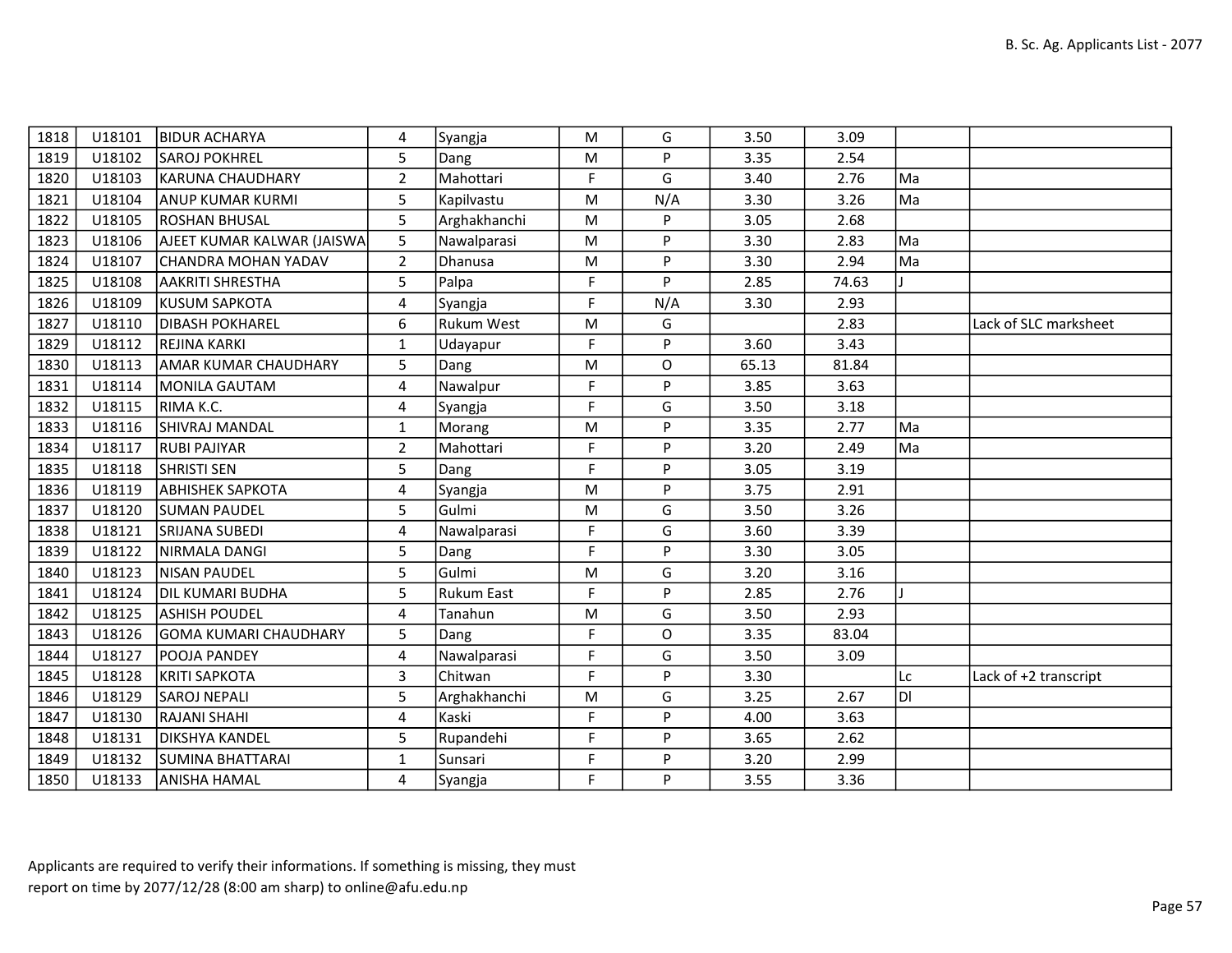| 1851 | U18134 | MAHADEV TIWARI                | 4              | Parbat       | M  | N/A      | 3.36  | 2.81  | Dp   |  |
|------|--------|-------------------------------|----------------|--------------|----|----------|-------|-------|------|--|
| 1852 | U18135 | <b>MANISHA PANTHA</b>         | 5              | Gulmi        | F. | P        | 3.00  | 2.57  |      |  |
| 1853 | U18136 | <b>JANISHA ACHARYA</b>        | 4              | Kaski        | F. | P        | 3.80  | 3.46  |      |  |
| 1854 | U18137 | <b>SHRABYA RAI</b>            | $\mathbf{1}$   | Khotang      | F  | G        | 3.46  | 76.55 |      |  |
| 1855 | U18138 | NAVIN CHAUDHARY               | $\mathbf 0$    | Bara         | M  | G        | 3.55  | 2.93  |      |  |
| 1856 | U18139 | KRIPA PANGENI                 | $\mathbf 0$    | Syangja      | F. | G        | 3.75  | 2.57  |      |  |
| 1857 | U18140 | NAYAN ACHARYA                 | $\mathbf{1}$   | Sunsari      | F  | P        | 3.10  | 2.74  |      |  |
| 1858 | U18141 | THAKUR PRASAD KHANAL          | 5              | Arghakhanchi | M  | G        | 3.70  | 3.43  |      |  |
| 1859 | U18142 | <b>SISHAM ADHIKARI</b>        | 4              | Syangja      | F  | P        | 3.50  | 3.13  |      |  |
| 1860 | U18143 | RAMBHA KUMARI CHAUDHARY       | 5              | Dang         | F  | P        | 3.00  | 66.96 |      |  |
| 1861 | U18144 | IJYOTI KHATIWADA              | $\mathbf{1}$   | Morang       | F  | P        | 3.75  | 3.04  | Ap-D |  |
| 1862 | U18145 | <b>SAHIL MANDAL</b>           | $\overline{2}$ | Saptari      | M  | <b>P</b> | 3.25  | 2.87  |      |  |
| 1863 | U18146 | <b>IMANISH MARASINI</b>       | 5              | Arghakhanchi | M  | P        | 3.20  | 3.27  |      |  |
| 1864 | U18147 | lSADHANA KHANAL               | 5              | Palpa        | F. | G        | 3.40  | 3.43  |      |  |
| 1865 | U18148 | NABITA KUMARI CHAUDHARY       | 5              | Dang         | F. | $\Omega$ | 3.15  | 80.25 |      |  |
| 1866 | U18149 | AARTI KUMARI MANDAL           | $\overline{2}$ | Saptari      | F. | P        | 3.25  | 2.62  |      |  |
| 1867 | U18150 | YASHMIN SHRESTHA              | $\mathbf{1}$   | Jhapa        | F  | P        | 3.65  | 3.66  |      |  |
| 1868 | U18151 | SANJAY KUMAR KARAK            | $\overline{2}$ | Siraha       | M  | P        | 3.40  | 2.64  | Ma   |  |
| 1869 | U18152 | KASISH KARKI                  | $\mathbf{1}$   | Sunsari      | F  | P        | 3.65  | 3.15  |      |  |
| 1870 | U18153 | <b>BINISH UDAS</b>            | 3              | Chitwan      | M  | P        | 3.15  | 3.06  |      |  |
| 1871 | U18154 | RABINA CHAUDHARY              | $\overline{7}$ | Kailali      | F. | P        | 63.50 | 73.74 |      |  |
| 1872 | U18155 | <b>SUDARSAN PANTA</b>         | 4              | Lamjung      | M  | G        | 3.50  | 3.46  |      |  |
| 1873 | U18156 | <b>SUNIL SURYABAMSHI</b>      | 5              | Arghakhanchi | M  | G        | 3.45  | 2.82  |      |  |
| 1874 | U18157 | JYOTSHNYA POKHAREL            | $\mathbf{1}$   | Morang       | F. | P        | 3.10  | 3.13  |      |  |
| 1875 | U18158 | <b>PREETI YADAV</b>           | $\overline{2}$ | Mahottari    | F  | P        | 3.45  | 2.89  | Ma   |  |
| 1876 | U18159 | ISABINA SHARMA POUDEL         | 3              | Chitwan      | F  | P        | 3.80  | 3.29  | Lc   |  |
| 1877 | U18160 | LAXMAN PAPANE                 | 3              | Gorkha       | M  | P        | 3.68  | 3.53  |      |  |
| 1878 | U18161 | <b>UVAGISHA KARNA</b>         | $\overline{2}$ | Sarlahi      | F  | P        | 3.75  | 3.46  |      |  |
| 1879 | U18162 | ANUSHA KATUWAL                | $\mathbf{1}$   | Sunsari      | F. | P        | 2.60  | 2.69  | Ap-B |  |
| 1880 | U18163 | <b>ANUJA POUDEL</b>           | $\mathbf{1}$   | Jhapa        | F. | G        | 3.00  | 2.88  |      |  |
| 1881 | U18164 | <b>IDHIRENDRA KUMAR YADAV</b> | $\overline{2}$ | Saptari      | M  | P        | 3.15  | 2.95  | Ma   |  |
| 1882 | U18165 | <b>ICHCHHA SUBEDI</b>         | 5              | Pyuthan      | F. | P        | 3.45  | 2.76  |      |  |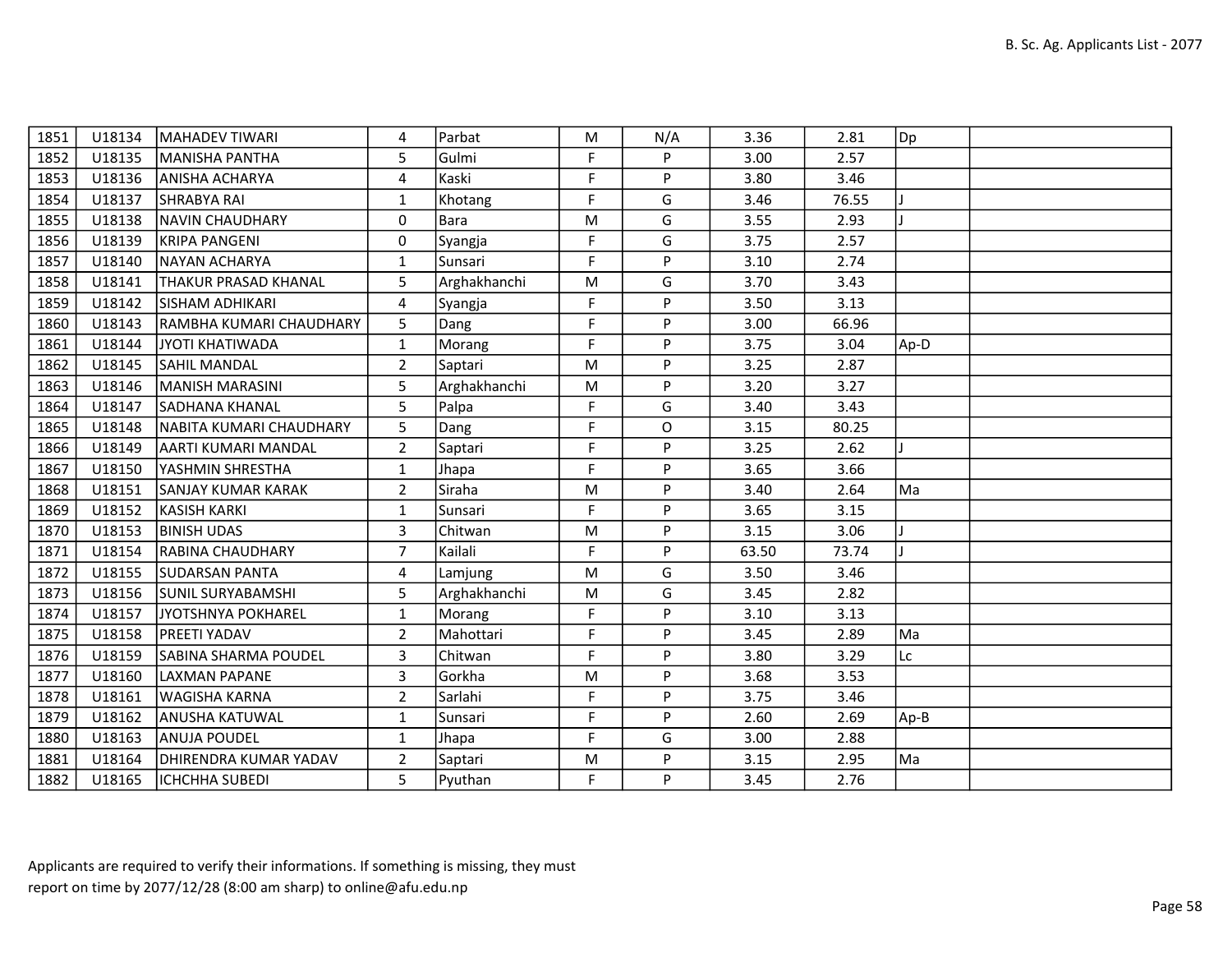| 1883 | U18166 | <b>APARNA MAHAT</b>     | 3              | Makwanpur      | F. | G   | 3.10 | 2.97  |      |  |
|------|--------|-------------------------|----------------|----------------|----|-----|------|-------|------|--|
| 1884 | U18167 | NEEHAN SHAHI            | 6              | Kalikot        | M  | P   | 3.75 | 3.56  |      |  |
| 1885 | U18168 | SHRISTI SUBEDI          | $\overline{4}$ | Syangja        | F. | G   | 2.95 | 3.13  |      |  |
| 1886 | U18169 | <b>JANAMAYA RAWAT</b>   | 6              | Jumla          | F. | G   | 2.55 | 73.78 |      |  |
| 1887 | U18170 | AARTI RAUT              | $\overline{2}$ | Mahottari      | F. | P   | 3.25 | 2.89  | l Ma |  |
| 1888 | U18171 | ASPA CHAUDHARY          | 5              | Kapilvastu     | F. | P   | 3.35 | 3.31  | Ma   |  |
| 1889 | U18172 | RAM KUNWAR              | $\overline{7}$ | Kanchanpur     | M  | P   | 3.05 | 2.95  |      |  |
| 1890 | U18173 | YADUNANDHAN POUDEL      | 3              | Chitwan        | M  | G   | 3.40 | 2.94  |      |  |
| 1891 | U18174 | PRADIP DANGI CHHETRI    | 5              | Bardiya        | M  | N/A | 2.40 | 58.51 |      |  |
| 1892 | U18175 | lsandip dhakal          | 3              | Chitwan        | M  | G   | 3.30 | 2.96  | Lc   |  |
| 1893 | U18176 | SUNIL NEPALI            | 4              | Lamjung        | M  | N/A | 3.25 |       | ldi  |  |
| 1894 | U18177 | SANDEEP KUMAR KHATRI    | $\overline{4}$ | Kaski          | M  | G   | 3.20 | 2.78  | Lc   |  |
| 1895 | U18178 | <b>AASHISH LUITEL</b>   | 3              | Makwanpur      | M  | P   | 3.40 | 2.73  |      |  |
| 1896 | U18179 | SAMJHANA BHATT          | $\overline{7}$ | Kanchanpur     | F  | P   | 3.15 | 2.89  |      |  |
| 1897 | U18180 | SURAJ AGRAHARI          | 5              | Kapilvastu     | M  | P   | 3.25 | 3.09  | Ma   |  |
| 1898 | U18181 | SABISHA SHRESTHA        | 5              | Banke          | F. | P   | 3.20 | 2.77  |      |  |
| 1899 | U18182 | <b>ANJALI SHRESTHA</b>  | 4              | Lamjung        | F  | P   | 3.50 | 2.76  |      |  |
| 1900 | U18183 | ABHIPSA BATAJU          | 4              | Kaski          | F. | P   | 3.55 | 3.07  |      |  |
| 1901 | U18184 | <b>SULAV SHRESTHA</b>   | 4              | Tanahun        | M  | G   | 3.75 | 2.89  |      |  |
| 1902 | U18185 | SIMRAN TRIPATHI         | 4              | Kaski          | F. | G   | 3.75 | 3.01  | Lc   |  |
| 1903 | U18186 | ROJINA SHRESTHA         | 3              | Chitwan        | F. | P   | 3.45 | 2.89  |      |  |
| 1904 | U18187 | ASTHA DHAKAL            | $\mathbf{1}$   | Sunsari        | F. | P   | 3.80 | 3.69  |      |  |
| 1905 | U18188 | <b>ADHISH THALANG</b>   | $\mathbf{1}$   | Taplejung      | M  | P   | 3.55 | 2.95  |      |  |
| 1906 | U18189 | BISHAL SHRESTHA         | $\overline{4}$ | Gorkha         | M  | N/A | 3.60 | 2.94  |      |  |
| 1907 | U18190 | <b>SUREKHA PANDEY</b>   | $\overline{7}$ | Kanchanpur     | F. | P   | 2.90 | 2.65  |      |  |
| 1908 | U18191 | SHRIYA SAPKOTA          | 3              | Chitwan        | F. | P   | 3.20 | 2.77  | Lc   |  |
| 1909 | U18192 | KISHAN DAGAURA          | $\overline{7}$ | Kailali        | M  | P   | 3.20 | 3.16  |      |  |
| 1910 | U18193 | <b>DEEPAK RAJ SINGH</b> | $\overline{2}$ | Saptari        | M  | P   | 3.30 | 2.81  | Ma   |  |
| 1911 | U18194 | <b>JAY KISHOR YADAV</b> | $\overline{2}$ | Siraha         | M  | P   | 2.80 | 2.47  |      |  |
| 1912 | U18195 | ANUSHA SUBEDI           | $\pmb{4}$      | Nawalparasi    | F. | G   | 3.75 | 3.23  |      |  |
| 1913 | U18196 | LEKHNATH SHARMA         | $\overline{7}$ | Kailali        | M  | Þ   | 3.00 | 2.67  | Lc   |  |
| 1914 | U18197 | SAGAR ADHIKARI          | 3              | <b>Dhading</b> | M  | P   | 3.85 | 3.59  |      |  |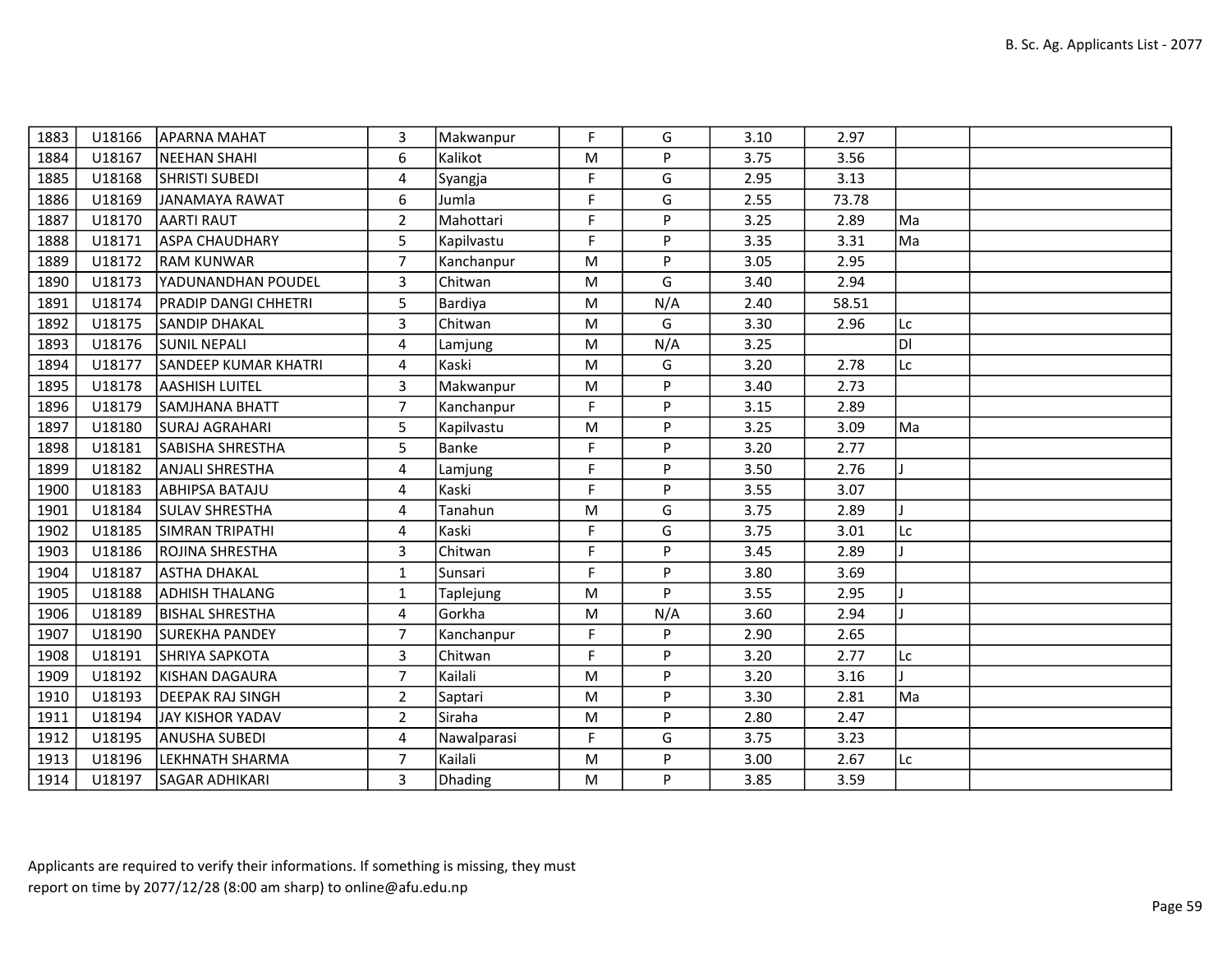| 1915 | U18198 | <b>SAFAL TAMANG</b>        | $\mathbf{1}$   | Ilam        | M  | G   | 2.90  | 2.62  |           |  |
|------|--------|----------------------------|----------------|-------------|----|-----|-------|-------|-----------|--|
| 1916 | U18199 | <b>LOKENDRA SHARKI</b>     | 6              | Jumla       | M  | G   | 2.45  | 68.80 | IDI.      |  |
| 1917 | U18200 | KAMAL MANI ARYAL           | $\overline{4}$ | Kaski       | M  | P   | 3.60  | 2.68  | Lc        |  |
| 1918 | U18201 | BHAWANA KOIRALA            | $\mathbf 1$    | Sunsari     | F  | P   | 3.60  | 3.31  | Dp, Sa    |  |
| 1919 | U18202 | <b>MANISHA KHANAL</b>      | 5              | Kapilvastu  | F. | G   | 3.75  | 2.64  |           |  |
| 1920 | U18203 | SONIKA THAPA               | 4              | Lamjung     | F  | G   | 3.20  | 3.28  |           |  |
| 1921 | U18204 | <b>RABINDRA TIWARI</b>     | 4              | Parbat      | M  | P   | 3.35  | 2.99  |           |  |
| 1922 | U18205 | SUPRIYA KOIRALA            | $\overline{2}$ | Bara        | F  | P   | 3.85  | 2.74  |           |  |
| 1923 | U18206 | MAMATA KHADKA              | $\mathbf{1}$   | Sunsari     | F  | P   | 3.15  | 2.86  |           |  |
| 1924 | U18207 | IHINA YADAV                | 5              | Kapilvastu  | F  | P   | 2.80  | 3.06  | Ma        |  |
| 1925 | U18208 | <b>KRISHNA BASHYAL</b>     | 5              | Palpa       | M  | G   | 3.25  | 3.03  |           |  |
| 1926 | U18209 | <b>ALISHA PACHHAI</b>      | 5              | Palpa       | F. | P   | 3.55  | 2.85  |           |  |
| 1927 | U18210 | RASMI ADHIKARI             | $\mathbf 0$    | Tanahun     | F  | N/A | 3.50  | 3.06  |           |  |
| 1928 | U18211 | <b>RUPA THOKAR</b>         | $\mathbf{3}$   | Sindhuli    | F  | P   | 74.13 | 79.35 |           |  |
| 1929 | U18212 | RAJAN KUMAR GUPTA          | 5              | Nawalparasi | M  | P.  | 3.60  | 3.30  |           |  |
| 1930 | U18213 | <b>RUPA ARYAL</b>          | 5              | Kapilvastu  | F  | G   | 3.65  | 2.99  |           |  |
| 1931 | U18214 | <b>SUSMITA RAI</b>         | $\mathbf{1}$   | Khotang     | F  | P   | 3.50  | 3.28  |           |  |
| 1932 | U18215 | RAMLAGAN KUMAR MANDAL      | $\overline{2}$ | Bara        | M  | G   | 2.60  | 2.59  | J, Ma     |  |
| 1933 | U18216 | <b>PRASHANSHA UPADHYAY</b> | $\overline{7}$ | Kanchanpur  | F. | P   | 2.95  | 2.45  |           |  |
| 1934 | U18217 | <b>BISHLESHAN ARYAL</b>    | $\mathbf{3}$   | Chitwan     | M  | P   | 76.88 | 57.90 |           |  |
| 1935 | U18218 | <b>BINITA SHRESTHA</b>     | 3              | Sindhuli    | F. | N/A | 3.75  | 3.33  |           |  |
| 1936 | U18219 | <b>TANJIRA FARHEEN</b>     | $\overline{2}$ | Mahottari   | F. | N/A | 3.80  |       | Ma        |  |
| 1937 | U18220 | <b>DHAN PRASAD KAFLE</b>   | 6              | Jumla       | M  | P   | 2.85  | 75.71 |           |  |
| 1938 | U18221 | <b>ANJANA TIMSINA</b>      | 4              | Tanahun     | F. | P   | 3.60  | 3.39  |           |  |
| 1939 | U18222 | ABHYANSHU BHATTARAI        | $\overline{2}$ | Rautahat    | M  | P   | 3.70  | 3.36  |           |  |
| 1941 | U18224 | <b>SMRITI SUBEDI</b>       | 3              | Chitwan     | F  | P   | 3.80  | 3.33  | Lc        |  |
| 1942 | U18225 | <b>NEHA GURUNG</b>         | 3              | Chitwan     | F  | P   | 3.35  | 2.88  | J, Lc, St |  |
| 1943 | U18226 | <b>AAYUSHMA SAPKOTA</b>    | 3              | Chitwan     | F. | N/A | 3.00  | 2.53  | Lc        |  |
| 1944 | U18227 | <b>ANURAG GHIMIRE</b>      | 4              | Kaski       | M  | P   | 2.70  | 2.41  | Ap-B      |  |
| 1945 | U18228 | <b>INGILA SIMKHADA</b>     | $\mathbf{3}$   | Kathmandu   | F. | G   | 3.55  | 2.99  |           |  |
| 1946 | U18229 | BHAWANA DHAKAL             | 4              | Kaski       | E  | G   | 3.35  | 2.85  | Lc        |  |
| 1947 | U18230 | ANU KUMARI DAS             | $\overline{2}$ | Siraha      | F. | P   | 3.55  | 2.73  | Ma        |  |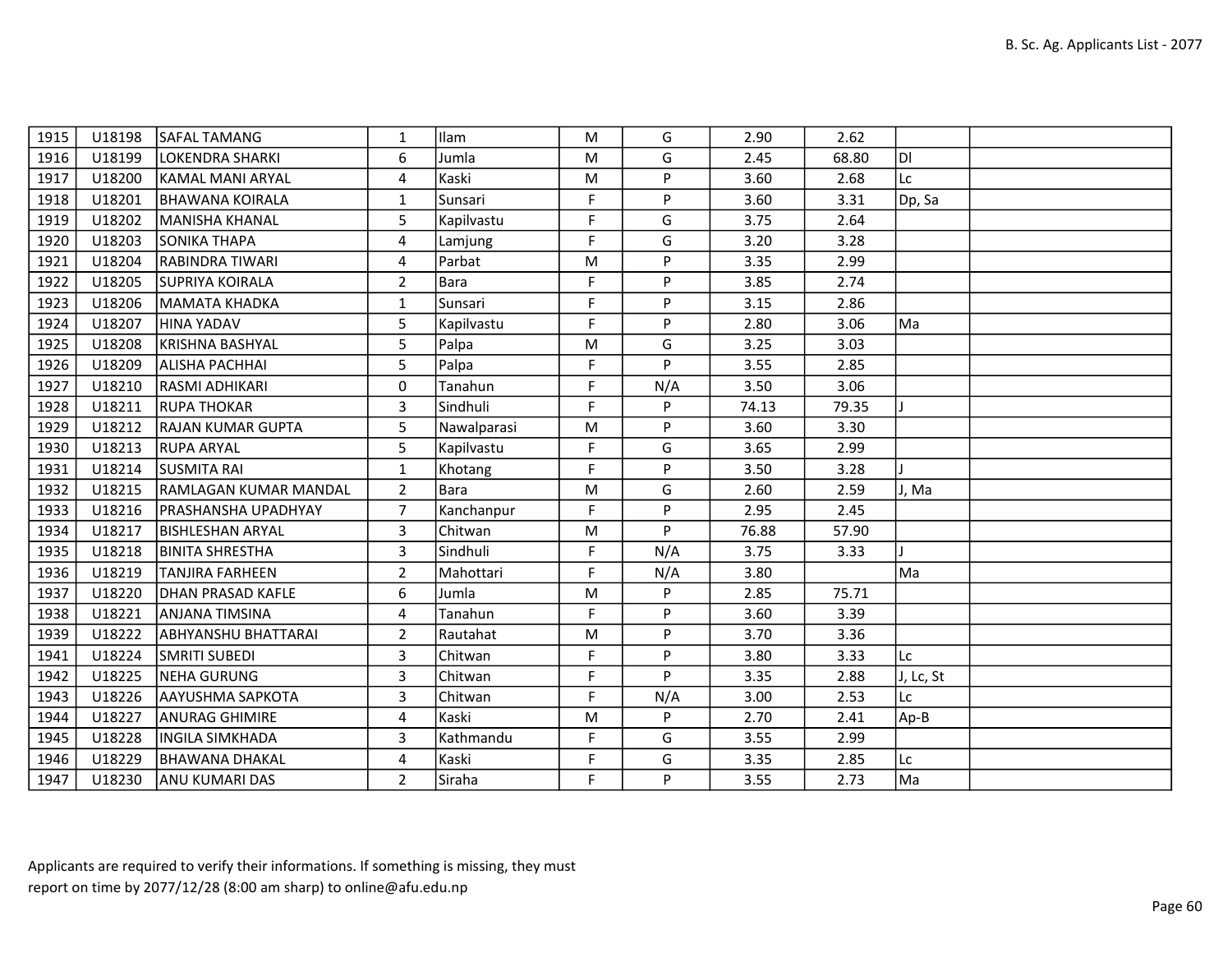| 1948 | U18231 | <b>SATYA BISTA</b>              | 6              | Kalikot      | M  | $\Omega$ | 55.13 | 72.59 |       |                       |
|------|--------|---------------------------------|----------------|--------------|----|----------|-------|-------|-------|-----------------------|
| 1949 | U18232 | CHANDRA MAYA GHARTI MAGAI       | 5              | Rolpa        | F. | P        | 3.30  | 2.96  |       |                       |
| 1950 | U18233 | <b>ABHISHEK PANDEY</b>          | 4              | Syangja      | M  | P        | 3.45  |       |       | Lack of +2 transcript |
| 1951 | U18234 | <b>PRATIKSHYA SHARMA</b>        | 4              | Parbat       | F  | P        | 3.90  |       |       | Lack of +2 transcript |
| 1952 | U18235 | <b>ROSHAN RAJ PRASAILA</b>      | $\overline{2}$ | Saptari      | M  | P        | 3.50  | 3.12  | Ma    |                       |
| 1953 | U18236 | <b>LOKESH NIROULA</b>           | $\mathbf{1}$   | Jhapa        | M  | P        | 3.80  | 3.43  |       |                       |
| 1954 | U18237 | SAMBHUJEET DEUJA                | $\mathbf{1}$   | Dhankuta     | M  | P        | 3.50  | 2.93  | Lc    |                       |
| 1955 | U18238 | <b>DIPIKA OJHA</b>              | $\overline{7}$ | Doti         | F  | G        | 2.90  | 2.93  |       |                       |
| 1956 | U18239 | <b>SUPATH ADHIKARI</b>          | $\overline{2}$ | Bara         | M  | P        | 3.65  | 3.16  |       |                       |
| 1957 | U18240 | <b>BIBITA ARYAL</b>             | 5              | Gulmi        | F  | P        | 3.70  | 3.56  |       |                       |
| 1958 | U18241 | <b>KAMAL CHALISE</b>            | 6              | Surkhet      | M  | G        | 3.40  | 2.73  |       |                       |
| 1959 | U18242 | <b>BIBEK DAS</b>                | $\overline{2}$ | Siraha       | M  | P        | 3.75  | 3.59  | IDI   |                       |
| 1960 | U18243 | <b>SAROJ LAMSAL</b>             | 4              | Tanahun      | M  | P        | 76.00 | 2.69  |       |                       |
| 1961 | U18244 | PRAJAWAL TIMALSINA              | 3              | Sindhuli     | M  | P        | 61.75 | 66.55 |       |                       |
| 1962 | U18245 | <b>BHIMADEVI SHRESTHA</b>       | 3              | Sindhuli     | F. | G        | 3.05  | 82.20 |       |                       |
| 1963 | U18246 | SUNILA KHANAL                   | 3              | Makwanpur    | E. | G        | 3.48  | 2.81  |       |                       |
| 1964 | U18247 | <b>BHALA BAHADUR GURMACHHAN</b> | $\mathsf{3}$   | Sindhuli     | M  | G        | 3.25  | 2.99  | J, Lc |                       |
| 1965 | U18248 | <b>PRATIMA KHANAL</b>           | 5              | Arghakhanchi | F. | G        | 3.55  | 3.36  |       |                       |
| 1966 | U18249 | <b>DHURBA LAMSAL</b>            | 6              | Surkhet      | M  | P        |       | 2.93  |       | Lack of SLC marksheet |
| 1967 | U18250 | <b>ADITI ADHIKARI</b>           | 4              | Lamjung      | F. | P        | 3.75  | 2.72  |       |                       |
| 1968 | U18251 | ANJALI PARIYAR                  | $\overline{2}$ | Siraha       | È. | P        | 3.35  | 78.31 | Ini   |                       |
| 1969 | U18252 | NIRAJ KUMAR MANDAL              | $\overline{2}$ | Saptari      | M  | P        | 3.70  | 3.29  | Ma    |                       |
| 1970 | U18253 | <b>PRAKRITI SHRESTHA</b>        | 4              | Tanahun      | F. | G        | 3.40  | 2.64  |       |                       |
| 1971 | U18254 | <b>ANJANI KUMARI</b>            | $\overline{2}$ | Mahottari    | F. | N/A      | 3.00  | 2.89  | Ma    |                       |
| 1972 | U18255 | <b>AANANDA POUDEL</b>           | 4              | Parbat       | M  | G        | 3.30  | 3.13  |       |                       |
| 1973 | U18256 | ALISHA BISHWOKARMA              | 5              | Rolpa        | F. | P        | 3.05  | 3.25  | ldi.  |                       |
| 1974 | U18257 | <b>RABIN KUWAR</b>              | $\mathbf{1}$   | Jhapa        | M  | P        | 3.80  | 3.22  |       |                       |
| 1975 | U18258 | RANJANA MIJAR                   | 3              | Nuwakot      | E. | P        | 3.05  |       | Iы    | Lack of +2 transcript |
| 1976 | U18259 | <b>SHAILESH PRASAD BARAI</b>    | 5              | Kapilvastu   | M  | P        | 2.95  | 2.66  | Ma    |                       |
| 1977 | U18260 | <b>ANUJA PARIYAR</b>            | 5              | Dang         | F. | N/A      | 2.70  | 73.58 |       |                       |
| 1978 | U18261 | <b>DEVENDRA SHAHI</b>           | 6              | Dailekh      | M  | G        | 3.12  |       |       | Lack of +2 transcript |
| 1979 | U18262 | ANUPAMA SHARMA                  | $\overline{2}$ | Mahottari    | F. | P        | 65.88 | 75.80 | Ma    |                       |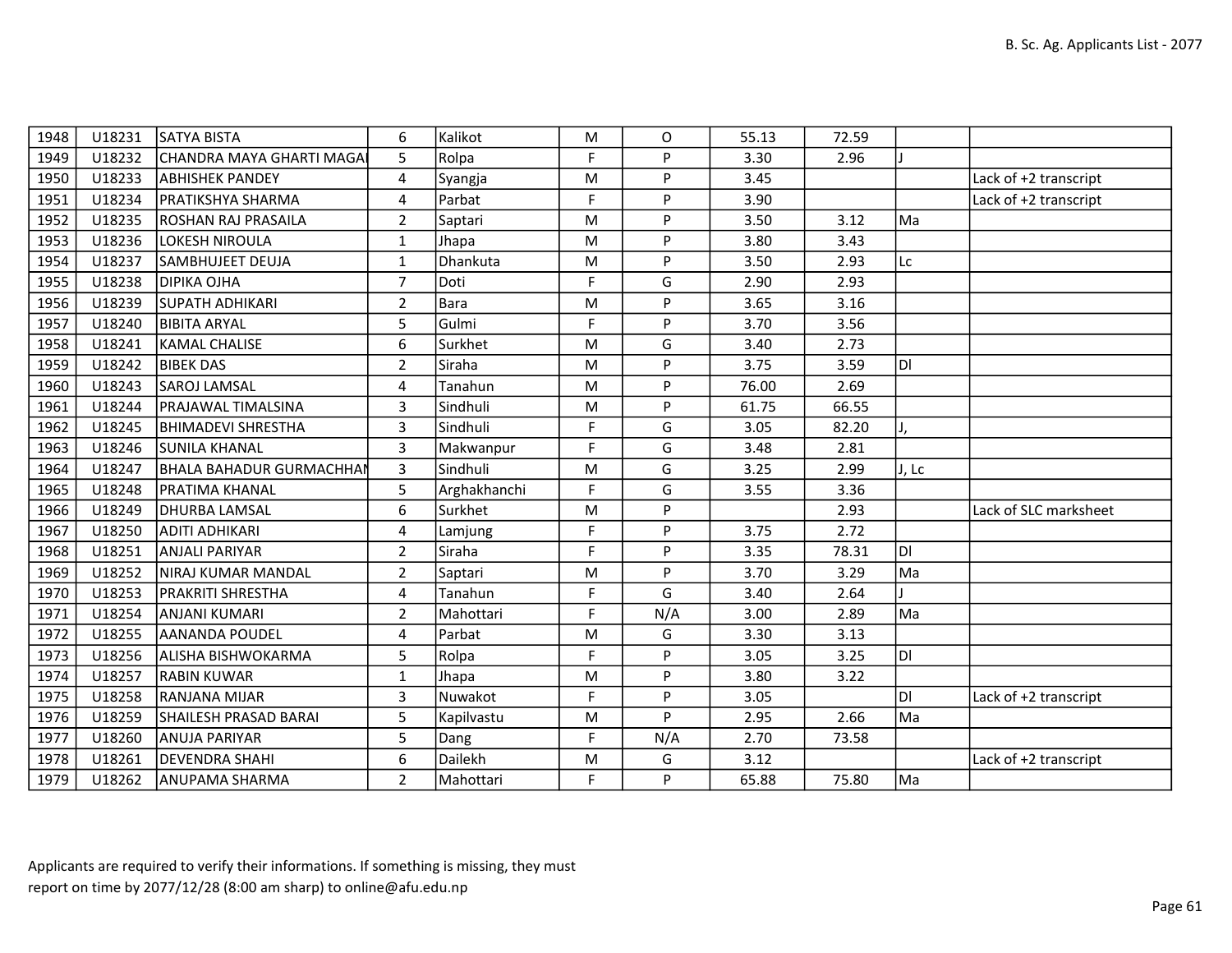| 1980 | U18263 | BHUPENDRA KUMAR PRAJAPATI | $\overline{2}$ | Bara           | M  | G   | 2.75  | 3.02  | Ma  |                       |
|------|--------|---------------------------|----------------|----------------|----|-----|-------|-------|-----|-----------------------|
| 1981 | U18264 | lsachin k.c.              | 5              | Bardiya        | M  | P   | 3.50  | 2.89  |     |                       |
| 1982 | U18265 | MOHAN PRASAD GHIMIRE      | $\mathbf{1}$   | Morang         | M  | Þ.  | 3.45  |       |     | Lack of +2 transcript |
| 1983 | U18266 | <b>ROJU KARKI</b>         | $\overline{7}$ | Kanchanpur     | F  | P   | 3.50  | 3.07  |     |                       |
| 1984 | U18267 | DIYA KUMARI RAWAL         | $\overline{7}$ | Baitadi        | F. | P   | 3.15  | 3.03  |     |                       |
| 1985 | U18268 | AAYUSH ACHARYA            | $\mathbf{1}$   | Morang         | M  | Þ   | 3.50  | 2.94  |     |                       |
| 1986 | U18269 | <b>CHUNU MAGAR</b>        | $\mathbf 1$    | Sankhuwasabha  | F  | G   | 2.85  | 2.66  |     |                       |
| 1987 | U18270 | PUJA KANDEL               | $\overline{7}$ | Kailali        | F  | P   | 2.80  | 3.29  |     |                       |
| 1988 | U18271 | SHAILENDRA KUMAR YADAV    | $\overline{2}$ | Siraha         | M  | N/A | 3.65  | 3.63  | lMa |                       |
| 1989 | U18272 | <b>SUDIP KHANAL</b>       | 4              | Nawalparasi    | M  | P   | 3.75  | 3.23  | Dp  |                       |
| 1990 | U18273 | SUBEKSHYA PARAJULI        | 5              | Rupandehi      | F. | P   | 3.90  | 3.53  |     |                       |
| 1991 | U18274 | <b>PRAMOD POUDEL</b>      | 5              | Pyuthan        | M  | Þ   | 3.80  | 3.46  |     |                       |
| 1992 | U18275 | AKRITI KHANIYA            | 4              | Lamjung        | F  | N/A | 3.45  | 3.01  |     |                       |
| 1993 | U18276 | AMBIKA SUBEDI             | 6              | Surkhet        | F  | P   | 3.15  | 2.71  |     |                       |
| 1994 | U18277 | <b>BIBEK GAUTAM</b>       | 6              | Rukum West     | M  | P   | 3.05  | 69.88 |     |                       |
| 1995 | U18278 | <b>PRITEE RANABHAT</b>    | 4              | Tanahun        | F  | P   | 3.60  | 3.06  |     |                       |
| 1996 | U18279 | lresmalin Khadka          | $\mathbf{1}$   | Udayapur       | F. | P   | 3.35  | 3.07  |     |                       |
| 1997 | U18280 | <b>AAKRITI ARYAL</b>      | 5              | Dang           | F  | P   | 3.55  | 2.99  |     |                       |
| 1998 | U18281 | PUJA SHRESTHA             | 3              | Dhading        | F  | G   | 68.88 | 86.75 |     |                       |
| 1999 | U18282 | <b>SANJISH CHAUDHARY</b>  | 3              | Chitwan        | M  | P   | 66.50 |       |     | Lack of +2 transcript |
| 2000 | U18283 | BISHNU BAHADUR RAWAT      | $\overline{7}$ | Bajura         | M  | P.  | 3.50  | 3.36  |     |                       |
| 2001 | U18284 | SUDHIRA KUMARI YADAV      | $\overline{2}$ | Saptari        | F  | N/A | 3.00  | 2.69  | Ma  |                       |
| 2002 | U18285 | RANJITA SHRESTHA          | 3              | <b>Dhading</b> | F  | N/A | 3.25  | 2.97  |     |                       |
| 2003 | U18286 | NIKITA CHALISE            | 3              | Chitwan        | F  | G   | 3.30  | 3.23  |     |                       |
| 2004 | U18287 | <b>VISANT NEUPANE</b>     | $\overline{2}$ | Rautahat       | M  | P   | 3.50  | 3.53  |     |                       |
| 2005 | U18288 | <b>ARUN KHANAL</b>        | $\overline{3}$ | Chitwan        | M  | P   | 3.45  | 3.03  |     |                       |
| 2006 | U18289 | KHEMRAJ KHANAL            | 6              | Dailekh        | M  | G   | 3.00  | 2.61  | Lc  |                       |
| 2007 | U18290 | SNEHA BHATTARAI           | 5              | Palpa          | F  | P   | 3.05  | 3.46  |     |                       |
| 2008 | U18291 | SIMA GODAR                | $\overline{4}$ | Tanahun        | F. | P   | 3.20  | 3.12  |     |                       |
| 2009 | U18292 | AARJU ACHARYA             | 5              | Kapilvastu     | F. | N/A | 3.55  | 2.93  |     |                       |
| 2010 | U18293 | NABIN SAUD                | $\overline{7}$ | Kanchanpur     | M  | P   | 3.15  | 2.87  |     |                       |
| 2011 | U18294 | NIKEE ADHIKARI            | $\overline{2}$ | Sarlahi        | F. | P   | 3.75  |       | Ma  | Lack of +2 transcript |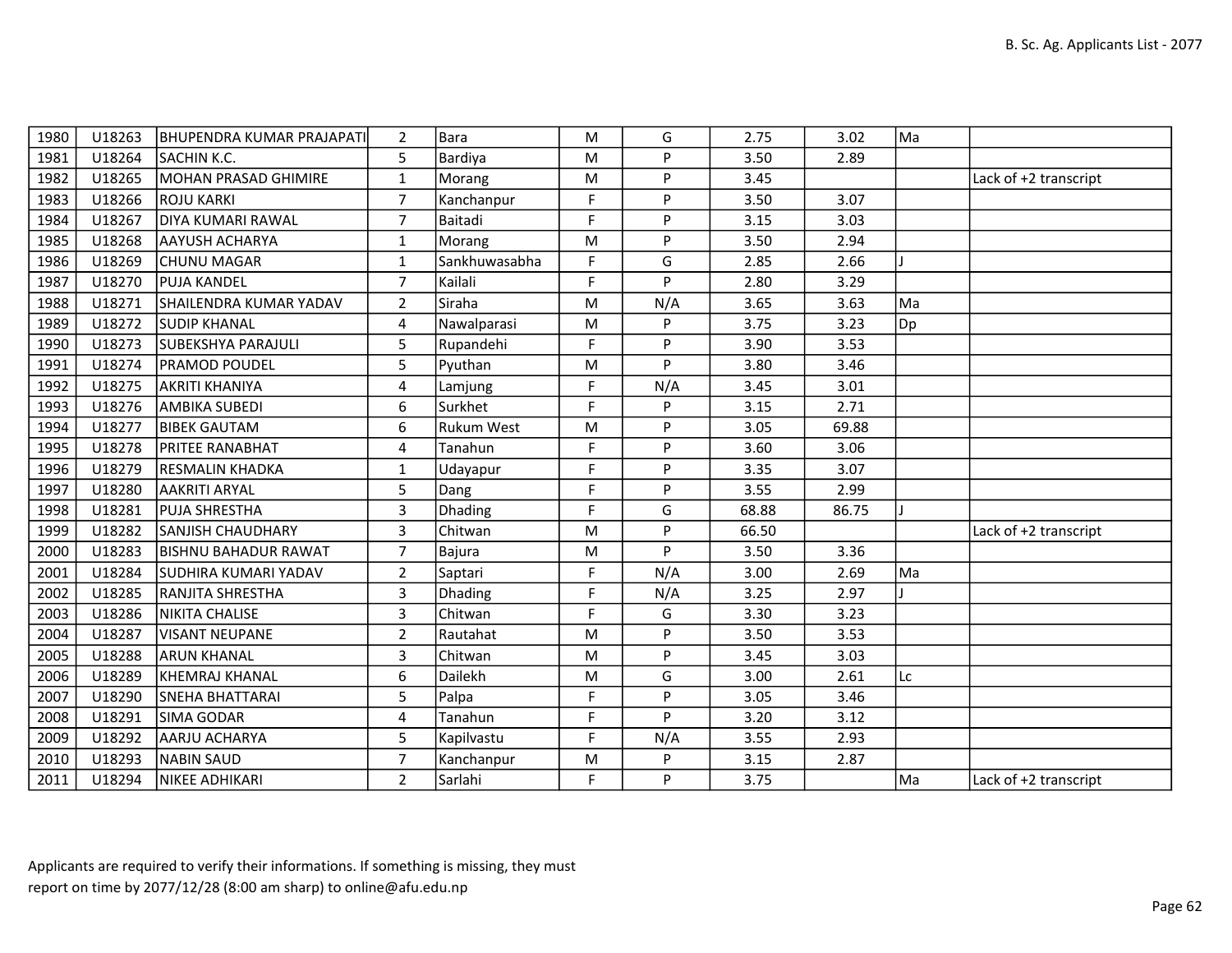| 2012 | U18295 | AMRIT DEVKOTA              | $\overline{2}$ | Sarlahi           | M         | P   | 3.65  | 2.95  |       |                       |
|------|--------|----------------------------|----------------|-------------------|-----------|-----|-------|-------|-------|-----------------------|
| 2014 | U18297 | ldurga bhatta              | 5              | Pyuthan           | M         | P   | 3.25  | 3.16  |       |                       |
| 2015 | U18298 | ASHIK KUMAR THANDAR, THARL | $\mathbf{1}$   | Morang            | M         | P   | 3.35  |       |       | Lack of +2 transcript |
| 2016 | U18299 | PRAJWAL NEUPANE            | $\pmb{4}$      | Lamjung           | M         | P   | 3.80  | 3.33  |       |                       |
| 2017 | U18300 | SHOVA NEUPANE              | 5              | Palpa             | F.        | P   | 3.65  | 3.63  |       |                       |
| 2018 | U18301 | SAMIKSHYA DHAKAL           | 3              | <b>Dhading</b>    | F.        | 0   | 3.55  | 2.93  |       |                       |
| 2019 | U18302 | SAILENDRA KADEL            | 3              | <b>Dhading</b>    | M         | G   | 3.96  | 3.66  |       |                       |
| 2020 | U18303 | THARKA RAJ PRADHAN         | 3              | Chitwan           | M         | G   | 3.50  | 3.16  |       |                       |
| 2021 | U18304 | <b>CHIRAN KHANAL</b>       | 5              | Arghakhanchi      | M         | G   | 2.65  | 2.89  |       |                       |
| 2022 | U18305 | <b>SABINA RAUT</b>         | $\mathbf{1}$   | Udayapur          | F.        | G   | 3.40  | 3.04  |       |                       |
| 2023 | U18306 | <b>SIMRAN BARGHARE</b>     | 5              | Palpa             | F.        | G   | 3.40  |       |       | Lack of +2 transcript |
| 2025 | U18308 | SONAM TAMANG               | $\mathbf{1}$   | Dhankuta          | M         | P   | 3.25  | 2.77  | Lc    |                       |
| 2026 | U18309 | SONIKA YADAV               | 5              | Dang              | F.        | G   | 71.88 | 78.55 | Ma    |                       |
| 2027 | U18310 | UJJWAL SIMKHADA            | 4              | Gorkha            | M         | P   | 3.25  | 3.33  |       |                       |
| 2028 | U18312 | <b>PRAGIG BHARATI</b>      | 5              | Banke             | ${\sf M}$ | P   | 3.60  |       |       | Lack of +2 transcript |
| 2029 | U18311 | <b>ANKITA GHIMIRE</b>      | 5              | Dang              | F.        | P   | 3.25  |       |       | Lack of +2 transcript |
| 2030 | U18313 | <b>ANIKET BHUSAL</b>       | 3              | Chitwan           | M         | P   | 2.90  | 2.97  |       |                       |
| 2031 | U18314 | BASHANTA ACHARYA           | 4              | <b>Baglung</b>    | M         | P   | 3.25  | 2.88  |       |                       |
| 2032 | U18315 | ANKIT BUDHA MAGAR          | 5              | Rolpa             | M         | P   | 2.95  | 75.49 | J, Lc |                       |
| 2033 | U18316 | <b>BHUWAN PANDEY</b>       | 5              | Palpa             | M         | G   | 2.15  | 65.52 |       |                       |
| 2034 | U18317 | PRAVIN KHATTRI             | 4              | Syangja           | M         | P   | 3.30  | 3.08  |       |                       |
| 2035 | U18318 | SUDHA SHARMA               | 4              | Parbat            | F.        | N/A | 3.40  | 2.74  |       |                       |
| 2036 | U18319 | BIVEK PAUDEL               | $\overline{7}$ | Kanchanpur        | M         | G   | 2.90  | 3.14  |       |                       |
| 2037 | U18320 | AAYUSA POUDEL              | $\mathbf{1}$   | Morang            | F.        | P   |       | 3.39  |       | Lack of SLC marksheet |
| 2038 | U18321 | ARCHANA TRIPATHI           | 3              | Chitwan           | F.        | P   | 3.45  | 2.99  |       |                       |
| 2039 | U18322 | <b>MIN BAHADUR KARKI</b>   | 4              | Syangja           | M         | P   | 3.50  | 2.96  |       |                       |
| 2040 | U18323 | SHREYA PUN                 | 4              | Nawalparasi       | F.        | G   | 3.55  | 3.29  | J, Lc |                       |
| 2041 | U18324 | BIPASA SHARMA              | 6              | <b>Rukum West</b> | F.        | P   | 3.45  | 2.86  |       |                       |
| 2042 | U18325 | <b>JASMINE LAMA</b>        | 3              | Chitwan           | F.        | P   | 3.00  | 2.91  |       |                       |
| 2043 | U18326 | AYUSMA BHANDARI            | 5              | Rupandehi         | F.        | G   | 3.60  | 3.33  |       |                       |
| 2044 | U18327 | RACHANA POUDEL             | 5              | Palpa             | F.        | P   | 3.55  |       |       | Lack of +2 transcript |
| 2045 | U18328 | DIVYA LAXMI YADAV          | $\overline{2}$ | Saptari           | F.        | G   | 3.45  | 2.79  | Ma    |                       |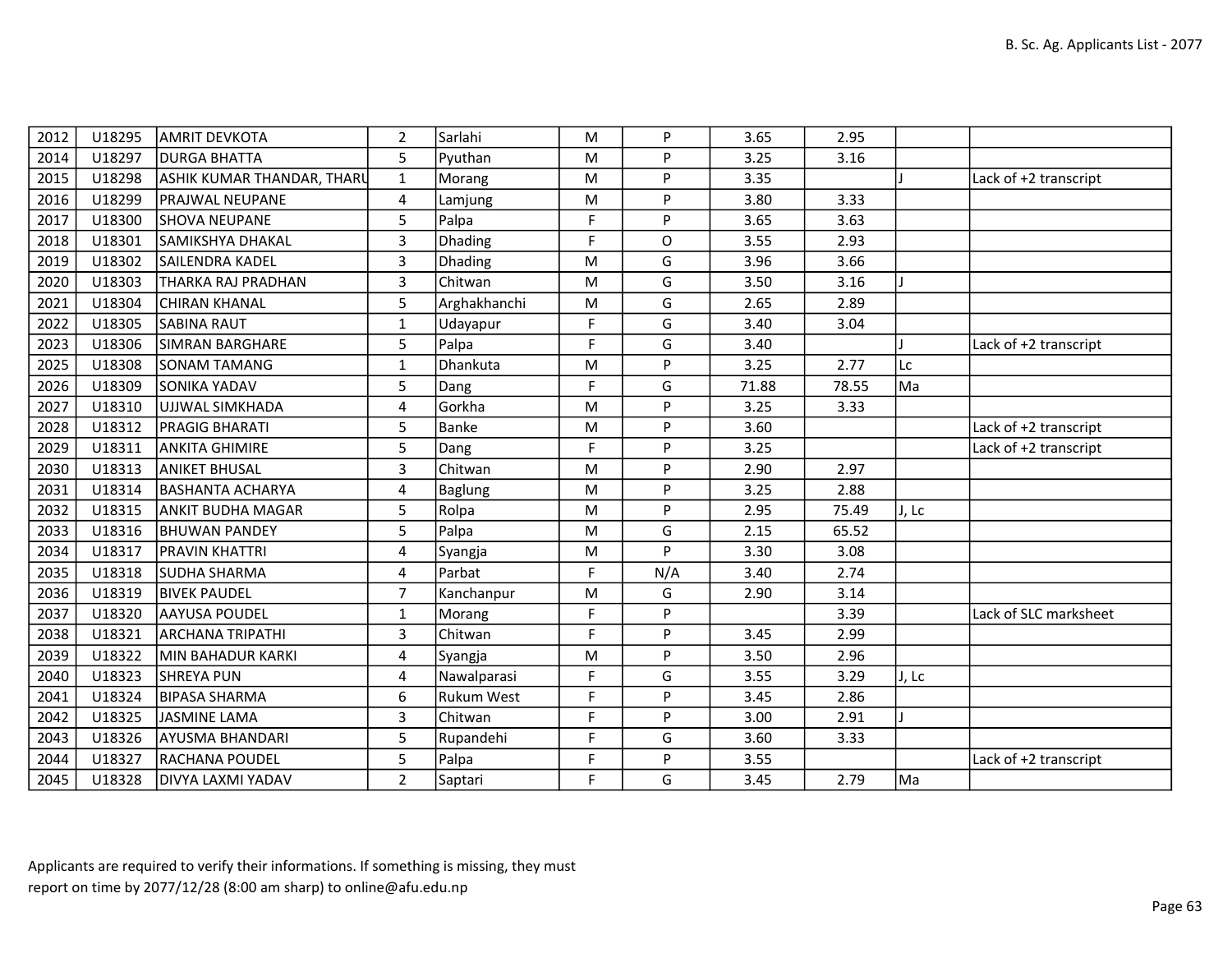| 2046 | U18329 | BISHAL POUDEL            | 5                       | Bardiya    | M  | P   | 3.85  | 3.59  |           |                       |
|------|--------|--------------------------|-------------------------|------------|----|-----|-------|-------|-----------|-----------------------|
| 2047 | U18330 | MANISHA KUMARI YADAV     | $\overline{2}$          | Saptari    | F. | P   | 3.70  | 3.26  | Ma        |                       |
| 2048 | U18331 | APSANA CHAUDHARY         | $\overline{7}$          | Kanchanpur | F. | N/A | 3.05  | 2.75  |           |                       |
| 2049 | U18332 | SHRISHTI DHAKAL          | 5                       | Bardiya    | F. | G   | 3.25  | 2.96  |           |                       |
| 2050 | U18333 | MONALISHA NEPALI         | 5                       | Rupandehi  | F. | P   | 3.25  | 3.06  | IDI.      |                       |
| 2051 | U18334 | SARU SHARMA              | 4                       | Syangja    | F. | G   | 3.84  | 3.13  |           |                       |
| 2052 | U18335 | RITA THARU               | 5                       | Bardiya    | F. | G   | 3.05  | 3.09  | J, Lc     |                       |
| 2053 | U18336 | MILAN SHARMA             | 5                       | Rupandehi  | M  | P   | 3.75  | 3.43  |           |                       |
| 2054 | U18337 | RITIKA THARU             | 5                       | Bardiya    | F. | G   | 2.75  |       |           | Lack of +2 transcript |
| 2055 | U18338 | PRATIKSHA TIMSINA        | 4                       | Kaski      | È. | P   | 3.65  | 3.19  | Lc        |                       |
| 2056 | U18339 | YUBRAJ KHANAL            | 5                       | Rupandehi  | M  | G   | 3.10  | 3.16  |           |                       |
| 2057 | U18340 | PRADIP CHAUDHARY THARU   | 5                       | Rupandehi  | M  | P   | 3.10  | 3.03  |           |                       |
| 2058 | U18341 | NEESHA RANA              | 4                       | Tanahun    | F. | P   | 3.35  | 3.19  |           |                       |
| 2059 | U18342 | lanshu kumar yadav       | $\overline{2}$          | Mahottari  | M  | P   | 3.65  | 2.69  |           |                       |
| 2060 | U18343 | JITENDRA KUMAR YADAV     | $\mathbf{1}$            | Morang     | M  | P   | 3.70  | 2.88  | Ma        |                       |
| 2061 | U18344 | SAMYOG ARYAL             | 4                       | Syangja    | M  | N/A | 3.65  | 2.73  |           |                       |
| 2062 | U18345 | <b>SATKAR PANDIT</b>     | 5                       | Pyuthan    | M  | P   | 3.60  | 3.25  |           |                       |
| 2063 | U18346 | DILLI CHANDRA RANA       | 6                       | Surkhet    | M  | N/A | 2.20  | 67.37 |           |                       |
| 2064 | U18347 | RITA SHAHI               | 6                       | Humla      | F. | N/A | 2.90  | 2.83  |           |                       |
| 2065 | U18348 | BISHAL SHARMA            | 5                       | Rupandehi  | M  | P   | 3.40  | 3.19  |           |                       |
| 2066 | U18349 | ANJALI SHA               | $\overline{2}$          | Sarlahi    | F. | P   | 3.75  | 3.59  | Ma        |                       |
| 2067 | U18350 | SADIKSHYA CHHETRI        | 4                       | Lamjung    | F. | G   | 3.70  | 3.53  |           |                       |
| 2068 | U18351 | ASHMA THARU              | 5                       | Bardiya    | E  | P   | 2.70  | 66.45 |           |                       |
| 2069 | U18352 | <b>ASTHA GAUTAM</b>      | 6                       | Salyan     | F. | P   | 3.55  | 3.39  |           |                       |
| 2070 | U18353 | lyuwahang limbu          | $\mathbf{1}$            | Dhankuta   | M  | G   | 3.05  | 3.29  |           |                       |
| 2071 | U18354 | SABALA BHATTA            | 4                       | Lamjung    | F  | P   | 3.40  | 3.06  |           |                       |
| 2074 | U18357 | <b>BISHWASH CHHETRI</b>  | 4                       | Gorkha     | M  | P   | 69.00 | 60.50 |           |                       |
| 2075 | U18358 | SANJEELA ACHARYA         | 3                       | Chitwan    | F. | P   | 2.95  | 3.06  | <b>Lc</b> |                       |
| 2076 | U18359 | DIVYA BHANDARI           | 5                       | Dang       | F  | P   | 3.45  | 3.26  |           |                       |
| 2077 | U18360 | <b>ANUSHA BUDHATHOKI</b> | $\overline{\mathbf{4}}$ | Gorkha     | F. | P   | 3.55  | 3.19  |           |                       |
| 2078 | U18361 | SUJATA SHRESTHA          | 3                       | Sindhuli   | È. | P   | 3.70  | 80.24 |           |                       |
| 2079 | U18362 | <b>SUNIL YADAV</b>       | $\overline{2}$          | Rautahat   | M  | G   | 3.15  | 2.95  | Ma        |                       |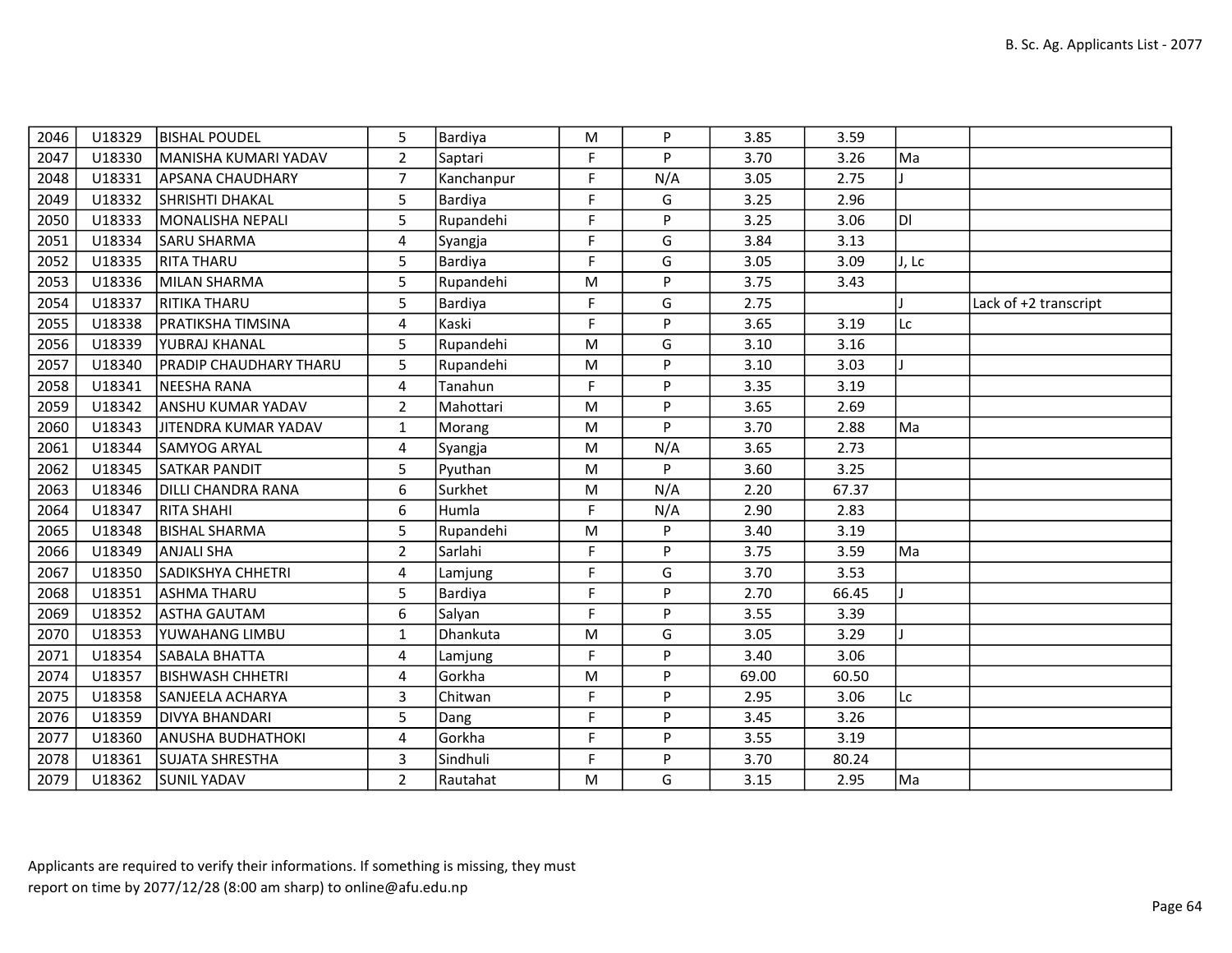| 2080 | U18363 | İSWARNIM ADHIKARI        | 1              | Jhapa             | M  | P   | 3.40 | 3.22  |    |                       |
|------|--------|--------------------------|----------------|-------------------|----|-----|------|-------|----|-----------------------|
| 2081 | U18364 | <b>JENISH CHAPAGAIN</b>  | 3              | Chitwan           | M  | P   | 3.60 | 3.23  |    |                       |
| 2082 | U18365 | lmonika SHRESTHA         | $\overline{2}$ | Mahottari         | F  | P   | 3.15 | 3.06  |    |                       |
| 2083 | U18366 | SAMIKSHYA DHUNGANA       | $\overline{4}$ | Syangja           | F  | P   | 3.80 | 3.23  |    |                       |
| 2084 | U18367 | ANKIT DEVKOTA            | 3              | Chitwan           | M  | G   | 3.65 | 2.89  | Lc |                       |
| 2085 | U18368 | IBISHNU NEPALI           | $\overline{7}$ | Bajura            | M  | N/A | 3.30 | 2.99  | DI |                       |
| 2086 | U18369 | <b>BASANTA GIRI</b>      | 6              | Surkhet           | M  | P   | 2.60 | 69.18 |    |                       |
| 2087 | U18370 | MANASI POUDEL            | 3              | Chitwan           | F. | P   | 3.60 | 2.96  |    |                       |
| 2088 | U18371 | SANAM K.C                | 3              | Chitwan           | F  | P   | 3.50 | 2.96  | Lc |                       |
| 2089 | U18372 | MOHAMMAD SAMIR KHAN      | 5              | Banke             | M  | P   | 3.40 | 3.28  | Ma |                       |
| 2090 | U18373 | IDIPA RIJAL              | 4              | Parbat            | F  | G   | 3.80 | 3.36  |    |                       |
| 2091 | U18374 | RUSTAM TACHAMO           | 3              | Bhaktapur         | M  | G   | 3.60 | 3.05  |    |                       |
| 2092 | U18375 | ANKIT ADHIKARI           | $\overline{7}$ | Kailali           | M  | P   | 3.30 | 2.86  | Lc |                       |
| 2093 | U18376 | ABINASH MANDAL           | $\mathbf{1}$   | Sunsari           | M  | P   | 3.40 | 2.75  |    |                       |
| 2094 | U18377 | SAROJA K.C.              | 5              | Dang              | F. | Þ   | 3.60 | 3.03  |    |                       |
| 2095 | U18378 | <b>BISHAL THAPA</b>      | 5              | Gulmi             | M  | Þ   | 3.00 |       |    | Lack of +2 transcript |
| 2096 | U18379 | IBIJAYA KUNWAR           | $\mathbf{3}$   | Chitwan           | M  | P   | 3.65 | 2.98  |    |                       |
| 2097 | U18380 | CHITRA PRAKASH UPADHYAYA | $\overline{7}$ | Bajhang           | M  | P   | 3.35 | 2.99  |    |                       |
| 2098 | U18381 | AAKASH RAY               | 5              | Nawalparasi       | M  | P   | 3.10 | 2.47  |    |                       |
| 2099 | U18382 | <b>NANDITA POKHREL</b>   | 5              | Bardiya           | F  | P   | 3.55 | 3.29  |    |                       |
| 2100 | U18383 | SUBER YADAV              | $\overline{2}$ | Saptari           | M  | P   | 3.25 | 2.81  | Ma |                       |
| 2101 | U18384 | lSARINA ARYAL            | 3              | Chitwan           | F  | P   | 3.20 | 2.99  | Lc |                       |
| 2102 | U18385 | <b>SAMIKSHYA BHUSAL</b>  | 5              | Palpa             | F  | P   | 3.65 | 3.33  |    |                       |
| 2103 | U18386 | SUNIL THARU              | 5              | Banke             | M  | P   | 3.40 | 2.92  |    |                       |
| 2104 | U18387 | SHRISTI PANDEY           | 4              | Nawalparasi       | F. | P   | 3.25 | 2.76  |    |                       |
| 2105 | U18388 | <b>AASBIN BAM</b>        | $\mathbf 0$    | Kailali           | M  | P   | 3.60 | 2.92  | Dp |                       |
| 2106 | U18389 | <b>ASHMA PARAJULI</b>    | 3              | Chitwan           | F. | P   | 3.55 | 3.16  |    |                       |
| 2107 | U18390 | NISHA GAUTAM             | 5              | <b>Rukum East</b> | F. | G   | 3.25 | 2.82  |    |                       |
| 2108 | U18391 | SAMIKSHYA GAUTAM         | 3              | Chitwan           | F  | P   | 3.45 | 2.93  | Lc |                       |
| 2109 | U18392 | <b>LAXMI SHAH</b>        | $\pmb{0}$      | Dhanusa           | F. | P   | 3.50 | 3.33  | Ma |                       |
| 2110 | U18393 | LAXMI THARU              | 5              | Banke             | F  | G   | 3.25 | 2.82  |    |                       |
| 2111 | U18394 | SABINA YADAV             | $\overline{2}$ | Rautahat          | F. | P   | 3.45 | 2.53  | Ma |                       |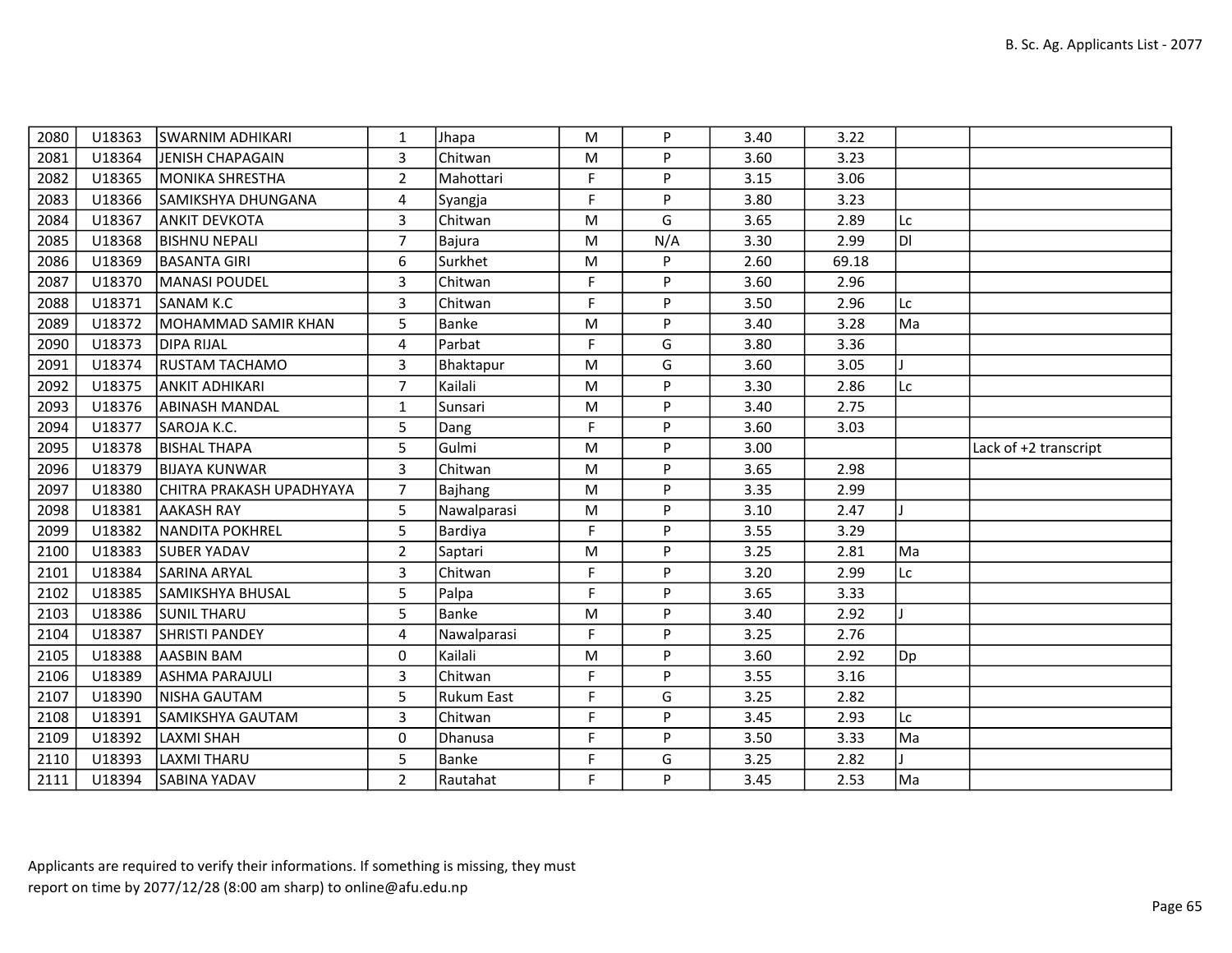| 2112 | U18395 | <b>DIPESH KUMAR HAJAM</b>    | $\overline{2}$ | Dhanusa      | M  | P        | 3.05 | 3.09  | Ma  |                       |
|------|--------|------------------------------|----------------|--------------|----|----------|------|-------|-----|-----------------------|
| 2113 | U18396 | NISHA BHATTA                 | $\overline{7}$ | Baitadi      | F  | P        | 3.60 | 3.26  |     |                       |
| 2114 | U18397 | <b>BABITA POUDEL</b>         | 4              | Nawalparasi  | F. | N/A      | 3.45 | 2.69  |     |                       |
| 2115 | U18398 | AAYUSH DHUNGANA              | $\mathbf{1}$   | Terhathum    | M  | P        | 3.15 | 2.86  |     |                       |
| 2116 | U18399 | NUMI RAI                     | 0              | Panchthar    | F. | P        | 3.50 | 3.16  |     |                       |
| 2117 | U18400 | ASHNA URAW                   | $\mathbf{1}$   | Sunsari      | F  | Þ        | 3.35 | 2.89  |     |                       |
| 2118 | U18401 | SABINA KUMAL                 | 4              | Nawalparasi  | F. | G        | 3.15 | 2.83  |     |                       |
| 2119 | U18402 | ASHOK KUMAR PANDIT           | $\overline{2}$ | <b>Bara</b>  | M  | P        | 3.05 | 2.67  | Ma  |                       |
| 2120 | U18403 | BISHAL ARYAL                 | 5              | Gulmi        | M  | $\Omega$ | 3.65 | 3.69  |     |                       |
| 2121 | U18404 | <b>BIPANA NEUPANE</b>        | 4              | Kaski        | F. | P        | 3.60 | 2.99  |     |                       |
| 2122 | U18405 | <b>UPENDRA DC</b>            | 0              | Bardiya      | M  | P        | 2.70 | 68.09 |     |                       |
| 2123 | U18406 | BIJAYA GYAWALI               | 5              | Palpa        | F. | $\Omega$ | 3.00 | 2.95  |     |                       |
| 2124 | U18407 | KAPIL BOGATI                 | $\overline{7}$ | Doti         | M  | P        | 3.15 | 3.28  |     |                       |
| 2125 | U18408 | SARITA BISTA                 | $\overline{7}$ | Kailali      | F. | P        | 3.10 | 2.75  | Lc: |                       |
| 2126 | U18409 | ARUNA BHANDARI               | 5              | Dang         | F. | P        |      | 3.13  |     | Lack of SLC marksheet |
| 2127 | U18410 | <b>ASMITA CHAUDHARY</b>      | 5              | Dang         | F. | G        | 3.15 | 3.32  |     |                       |
| 2128 | U18411 | <b>BIPIN PAUDEL</b>          | 4              | Nawalpur     | M  | G        | 3.35 | 2.55  |     |                       |
| 2129 | U18412 | PREETI KARKI                 | 4              | Tanahun      | F. | G        | 3.50 | 2.69  |     |                       |
| 2130 | U18413 | SHREYA TIMILSENA             | 4              | Kaski        | F. | P        | 3.45 | 2.62  | Lc  |                       |
| 2131 | U18414 | SUMAN POUDEL                 | 5              | Kapilvastu   | F. | G        | 3.05 | 2.99  |     |                       |
| 2132 | U18415 | PRADIP UPADHYAYA             | $\overline{7}$ | Achham       | M  | P        | 2.95 | 2.58  |     |                       |
| 2133 | U18416 | <b>SMRITI MAHATO</b>         | 3              | Chitwan      | F. | G        | 3.85 | 3.09  |     |                       |
| 2134 | U18417 | RAJU PRIYADARSHI             | $\overline{2}$ | Rautahat     | M  | P        | 2.65 | 2.72  |     |                       |
| 2135 | U18418 | RUBEE BHATTARAI              | $\overline{7}$ | Kailali      | F  | P        | 3.55 | 2.99  |     |                       |
| 2136 | U18419 | <b>PRATIKSHYA PANDEY</b>     | 4              | Myagdi       | F  | P        | 3.65 | 3.07  |     |                       |
| 2137 | U18420 | CHRISTINA BHUSAL             | 5              | Arghakhanchi | F  | G        | 3.45 | 3.06  |     |                       |
| 2138 | U18421 | <b>KHEM RAJ PAUDEL</b>       | 6              | Surkhet      | M  | G        | 2.50 | 70.27 |     |                       |
| 2139 | U18422 | BINITA BHATTARAI             | 5              | Rupandehi    | F. | G        | 3.05 | 3.04  |     |                       |
| 2140 | U18423 | SURYA NARAYAN MANDAL         | $\overline{2}$ | Siraha       | M  | P        | 3.15 | 2.95  |     |                       |
| 2141 | U18424 | <b>BHESH PRASAD SHRESTHA</b> | 5              | Gulmi        | M  | G        | 3.55 | 3.16  |     |                       |
| 2142 | U18425 | JYOTI BHATTA                 | $\overline{7}$ | Kanchanpur   | F. | D        | 3.40 | 3.09  |     |                       |
| 2143 | U18426 | <b>PARASH BHATTARAI</b>      | $\mathbf{1}$   | Khotang      | M  | G        | 3.00 | 2.73  | Dp  |                       |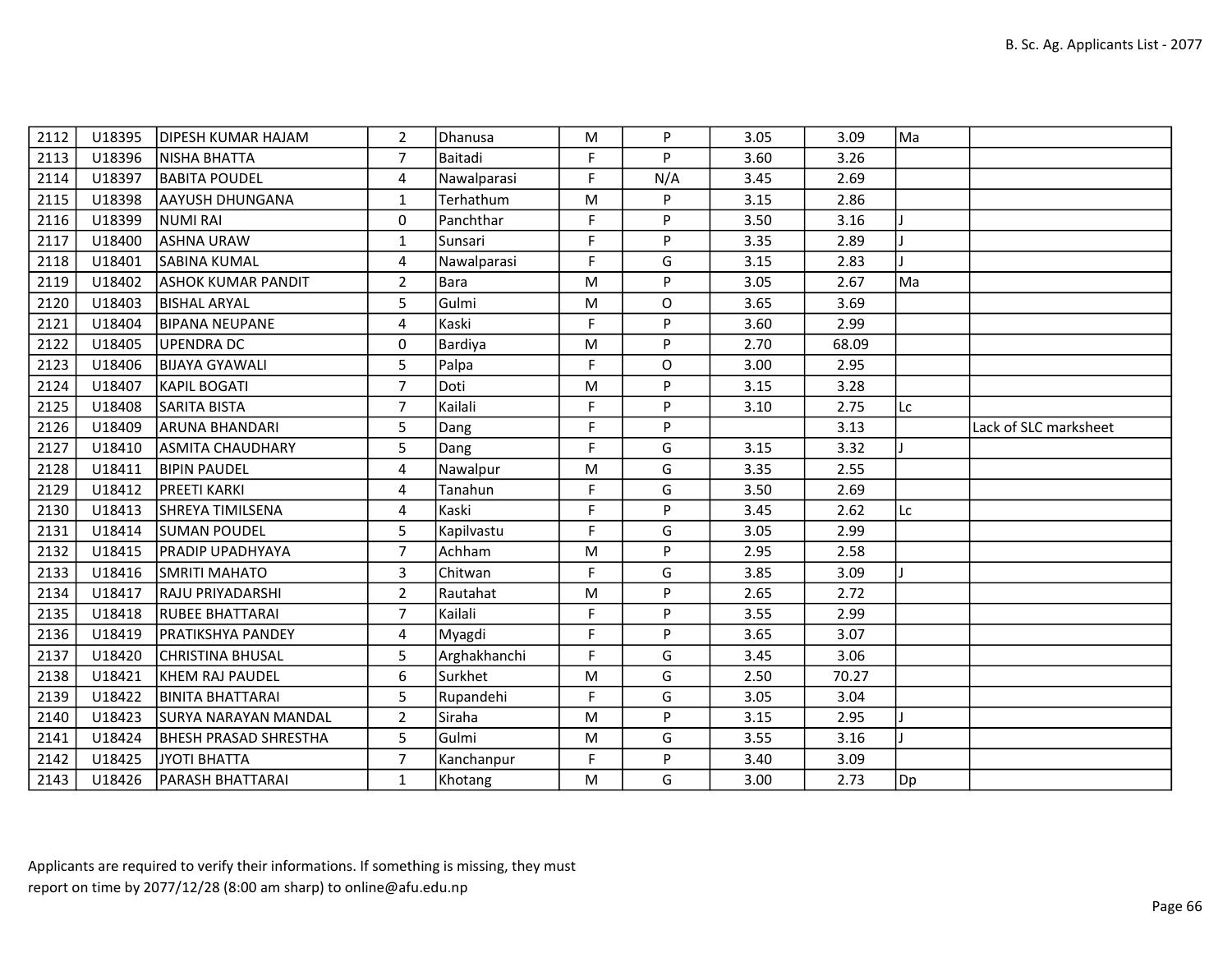| 2144 | U18427 | <b>TIKA GIRI</b>         | $\Omega$       | <b>Baglung</b> | F. | P        | 3.60  | 2.94  |    |  |
|------|--------|--------------------------|----------------|----------------|----|----------|-------|-------|----|--|
| 2145 | U18428 | <b>SANTOSH YADAV</b>     | 0              | Sarlahi        | M  | P        | 3.15  | 2.95  | Ma |  |
| 2146 | U18429 | NIRU LAMSAL              | 5              | Rupandehi      | F. | G        | 3.72  | 2.88  |    |  |
| 2147 | U18430 | <b>SUSHIL BHUSAL</b>     | 4              | Parbat         | M  | P        | 3.88  | 2.99  |    |  |
| 2148 | U18431 | <b>BIRENDRA MAHAR</b>    | $\overline{7}$ | Kanchanpur     | M  | P        | 3.40  | 3.05  |    |  |
| 2149 | U18432 | PRABASH RAJ SINGH        | $\overline{2}$ | <b>Dhanusa</b> | M  | <b>P</b> | 3.45  | 2.82  |    |  |
| 2150 | U18433 | <b>PRATIMA PAUDEL</b>    | 6              | Surkhet        | F. | N/A      | 2.60  | 73.33 | Dp |  |
| 2151 | U18434 | <b>SHRISTI PANDIT</b>    | $\overline{2}$ | Rautahat       | F. | P        | 3.65  | 3.06  | Ma |  |
| 2152 | U18435 | BINOD KUMAR BISTA        | 6              | Kalikot        | M  | G        | 2.95  | 2.84  |    |  |
| 2153 | U18436 | <b>NIKESH SHARMA</b>     | 4              | Parbat         | M  | G        | 3.55  | 3.39  |    |  |
| 2154 | U18437 | <b>ANJALI YADAV</b>      | $\overline{2}$ | Dhanusa        | F. | P        | 3.70  | 3.43  | Ma |  |
| 2155 | U18438 | SADIKSHYA BISTA          | 5              | Banke          | F. | G        | 3.75  | 3.06  |    |  |
| 2156 | U18439 | <b>NIBESH YADAV</b>      | $\overline{2}$ | Saptari        | M  | G        | 2.80  | 3.24  | Ma |  |
| 2157 | U18440 | AASHA K.C.               | 4              | Nawalparasi    | F  | P        | 3.35  | 2.59  |    |  |
| 2158 | U18441 | <b>SRISHTI SAPKOTA</b>   | $\overline{4}$ | Nawalparasi    | F. | P        | 3.35  | 2.76  |    |  |
| 2159 | U18442 | NAVRAJ B.C.              | 6              | Dailekh        | M  | N/A      | 3.20  |       |    |  |
| 2160 | U18443 | <b>SARITA POKHREL</b>    | 4              | Nawalparasi    | F  | P        | 3.70  | 3.13  |    |  |
| 2161 | U18444 | <b>PRASHANT NEUPANE</b>  | 5              | Pyuthan        | M  | P        | 3.30  | 3.06  |    |  |
| 2162 | U18445 | LEENA ADHIKARI           | 3              | Kathmandu      | F. | P        | 3.65  | 2.94  |    |  |
| 2163 | U18446 | <b>PRADEEP ROKAYA</b>    | $\overline{7}$ | Bajura         | M  | P        | 3.30  | 3.59  |    |  |
| 2164 | U18447 | KUSMITA CHAPKOTA KUMAL   | 4              | Nawalparasi    | F. | G        | 3.76  | 3.19  |    |  |
| 2165 | U18448 | GARIMA SUBEDI            | 0              | Kaski          | F. | P        | 3.30  | 3.07  |    |  |
| 2166 | U18449 | <b>DIKSHA SUBEDI</b>     | 4              | Nawalparasi    | F  | G        | 3.80  | 3.09  |    |  |
| 2167 | U18450 | <b>AKENDRA CHAND</b>     | $\overline{7}$ | Kanchanpur     | M  | P        | 61.50 | 74.27 |    |  |
| 2168 | U18451 | ABHIRENDRA KUMAR KUSHWAH | $\overline{2}$ | Sarlahi        | M  | G        | 53.63 | 55.00 | Ma |  |
| 2169 | U18452 | <b>ELISHA NEUPANE</b>    | $\mathbf 0$    | Rolpa          | F  | P        | 3.20  | 3.06  |    |  |
| 2170 | U18453 | <b>SACHITA SHRESTHA</b>  | 4              | Nawalparasi    | F. | P        | 3.50  | 2.96  |    |  |
| 2171 | U18454 | SANKALPA SHRESTHA        | 4              | Lamjung        | F. | G        | 3.50  | 2.84  |    |  |
| 2172 | U18455 | KHUMANANDA KANDEL        | $\mathbf 0$    | <b>Baglung</b> | M  | P        | 3.60  | 3.59  |    |  |
| 2173 | U18456 | <b>SANDHYA KUMARI KC</b> | $\mathsf{3}$   | Chitwan        | F. | P        | 3.55  | 3.09  |    |  |
| 2174 | U18457 | <b>BARSHA KANDEL</b>     | $\mathbf 0$    | Rupandehi      | F. | O        | 85.80 | 2.96  |    |  |
| 2175 | U18458 | SIDDANT CHHETRI          | 4              | Gorkha         | M  | P        | 3.05  | 3.13  |    |  |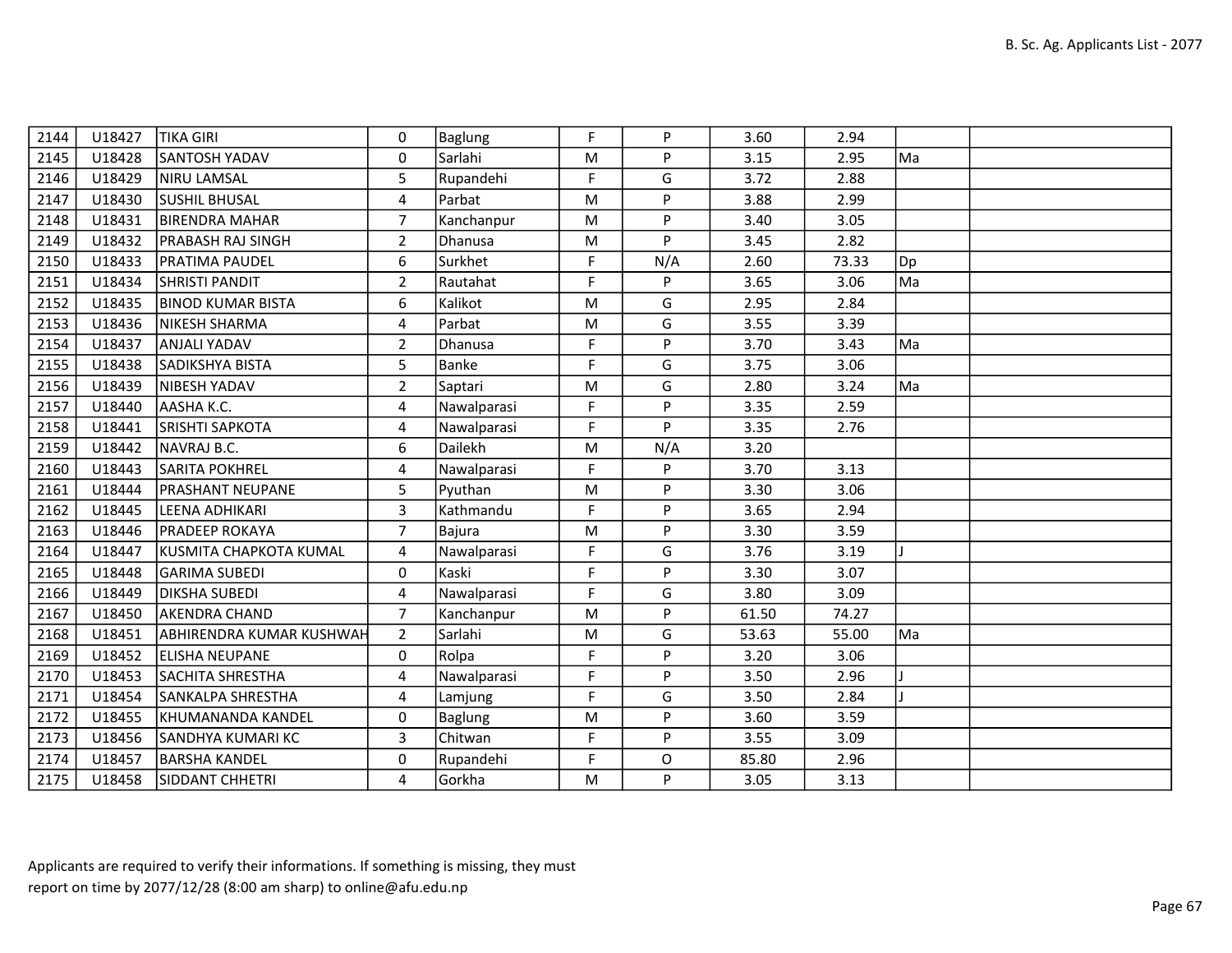| 2176 | U18459 | KABITA KUMARI MANDAL      | $\overline{2}$          | Saptari        | F. | P | 3.25  | 3.25  |           |                       |
|------|--------|---------------------------|-------------------------|----------------|----|---|-------|-------|-----------|-----------------------|
| 2177 | U18460 | <b>SWASTIKA KHARAL</b>    | 5                       | Bardiya        | F  | P | 3.65  | 3.26  |           |                       |
| 2178 | U18461 | <b>AASTHA PAUDEL</b>      | 4                       | Myagdi         | F  | Þ | 3.60  | 2.76  |           |                       |
| 2179 | U18462 | <b>TOSHAL BHATTARAI</b>   | $\mathbf{1}$            | Khotang        | M  | G | 55.75 | 56.80 | Sa        |                       |
| 2180 | U18463 | SANCHEET GAUTAM           | 4                       | Kaski          | M  | G | 3.50  | 2.92  |           |                       |
| 2181 | U18464 | LRICHA PUN MAGAR          | 3                       | Chitwan        | F. | P | 3.15  | 2.79  | J, Lc     |                       |
| 2182 | U18465 | <b>POOJA KUMARI BARAI</b> | 5                       | Rupandehi      | F  | P | 3.05  | 2.84  | Ma        |                       |
| 2183 | U18466 | SAMEER RANA               | $\overline{7}$          | Kanchanpur     | M  | P | 52.63 | 66.59 |           |                       |
| 2184 | U18467 | <b>PUSHP BIKRAM SHAH</b>  | $\overline{7}$          | Kailali        | F. | G | 2.90  | 2.56  |           |                       |
| 2185 | U18468 | <b>NABIN RIMAL</b>        | 6                       | Dailekh        | M  | G | 2.60  | 3.10  | Dp        |                       |
| 2186 | U18469 | AARATI PAUDEL             | 4                       | <b>Baglung</b> | F  | P | 3.75  | 3.66  |           |                       |
| 2187 | U18470 | <b>SANTOSH SINGH</b>      | $\overline{7}$          | <b>Bajhang</b> | M  | G | 2.85  | 2.75  |           |                       |
| 2188 | U18471 | <b>PARAS MANI SAMAL</b>   | $\overline{2}$          | Mahottari      | M  | P | 81.13 | 57.20 | J, Lc     |                       |
| 2189 | U18472 | JAGAT SHRESTHA            | $\mathbf{1}$            | Sankhuwasabha  | M  | G | 3.45  | 2.85  |           |                       |
| 2190 | U18473 | PANKAJ KUMAR YADAV        | 0                       | Siraha         | M  | P | 3.75  | 3.66  |           |                       |
| 2192 | U18475 | <b>DIPAK KATTEL</b>       | $\mathbf{1}$            | Sankhuwasabha  | M  | G | 3.30  | 2.93  |           |                       |
| 2193 | U18476 | IRACHANA KADARIYA         | 3                       | Chitwan        | F  | P | 3.10  |       |           | Lack of +2 transcript |
| 2194 | U18477 | <b>ASMITA CHAUDHARY</b>   | 5                       | Dang           | F. | G | 2.60  |       |           | Lack of +2 transcript |
| 2195 | U18478 | <b>APSARA ADHIKARI</b>    | 4                       | Syangja        | F  | P | 3.05  | 2.65  |           |                       |
| 2196 | U18479 | NANDA THAPA               | 6                       | Surkhet        | F  | P | 2.85  | 79.73 |           |                       |
| 2197 | U18480 | <b>PRAMILA POUDEL</b>     | 3                       | Kavrepalanchok | F. | G | 3.55  | 3.06  |           |                       |
| 2198 | U18481 | <b>SANTOSH THARU</b>      | 5                       | Bardiya        | M  | P | 3.25  | 2.82  |           |                       |
| 2199 | U18482 | NABINA RIMAL              | 4                       | Parbat         | F  | P | 3.15  | 2.96  |           |                       |
| 2200 | U18483 | <b>SURESH THAPA</b>       | 4                       | Tanahun        | M  | P | 3.25  | 2.59  |           |                       |
| 2201 | U18484 | <b>DIYA RANA</b>          | 5                       | Kapilvastu     | F  | G | 3.70  | 3.46  |           |                       |
| 2202 | U18485 | APEKSHYA GYAWALI          | 3                       | Chitwan        | F  | P | 3.70  | 3.29  | <b>Lc</b> |                       |
| 2203 | U18486 | JONNY ADHIKARI            | 3                       | Nuwakot        | F. | G | 3.35  | 2.96  |           |                       |
| 2204 | U18487 | NIRJALA CHAPAGAIN         | 3                       | Chitwan        | F. | P | 3.45  | 2.86  |           | Lack of +2 transcript |
| 2205 | U18488 | TIRTHA RAM THARU          | 5                       | Bardiya        | M  | G | 3.25  | 2.54  |           |                       |
| 2206 | U18489 | AARADHANA SHARMA          | $\overline{\mathbf{4}}$ | <b>Baglung</b> | F  | P | 3.90  | 3.66  |           |                       |
| 2207 | U18490 | <b>PRATIKSHYA BHUSAL</b>  | 5                       | Rupandehi      | F  | Þ | 3.70  | 3.16  |           |                       |
| 2208 | U18491 | SHREENIKA K.C.            | 5                       | Bardiya        | F. | P | 73.38 | 76.35 |           |                       |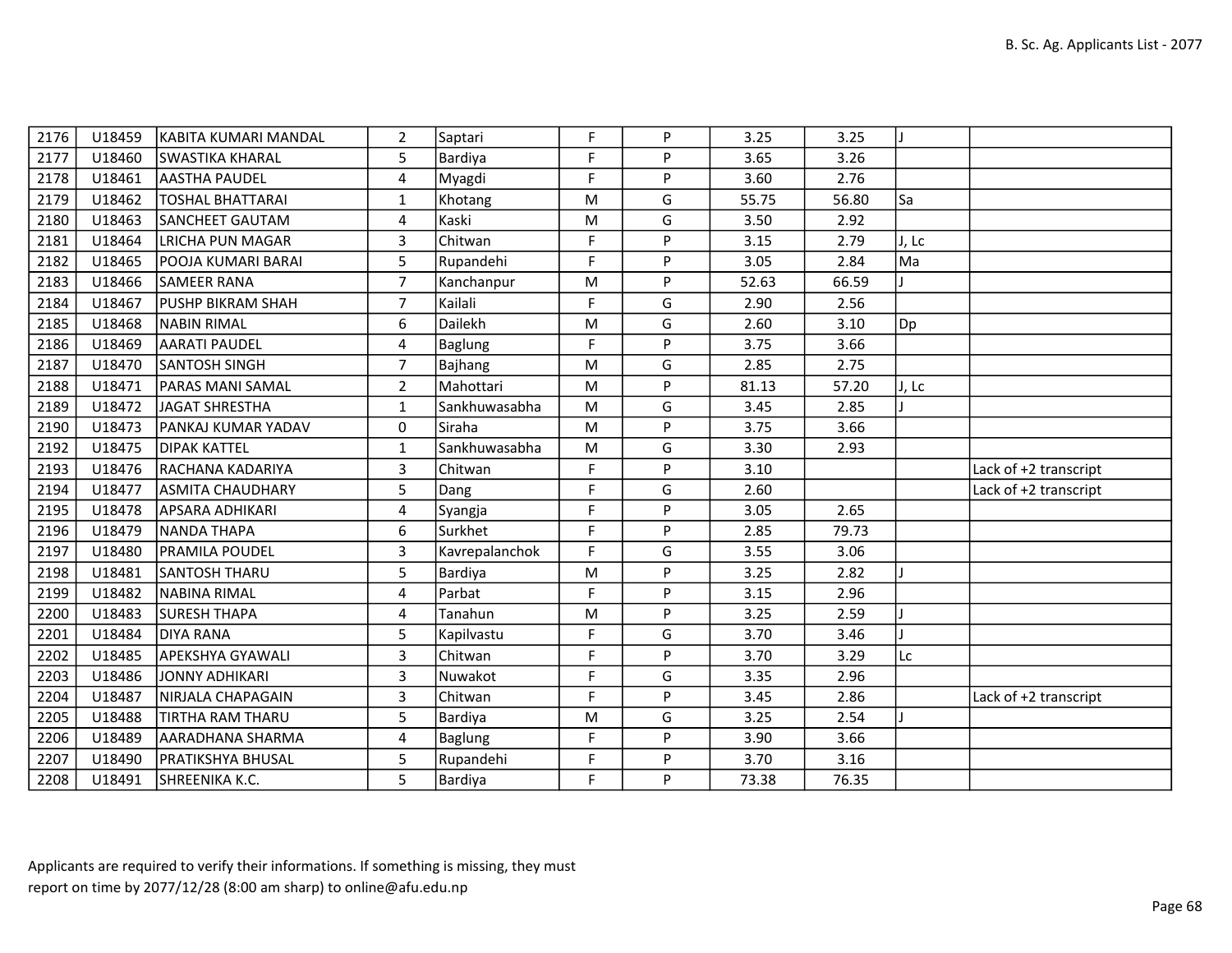| 2209 | U18492 | <b>ARCHANA CHAUDHARY</b>   | $\mathbf{1}$            | Udayapur       | F. | P        | 52.63 | 78.94 |           |                       |
|------|--------|----------------------------|-------------------------|----------------|----|----------|-------|-------|-----------|-----------------------|
| 2210 | U18493 | <b>RESHAM YOGI</b>         | 5                       | Pyuthan        | M  | G        | 53.13 | 76.55 |           |                       |
| 2211 | U18494 | <b>SUSAN POUDEL</b>        | $\overline{2}$          | Rupandehi      | M  | Þ        | 3.25  | 2.86  |           |                       |
| 2212 | U18495 | MANISH YADAV               | $\overline{2}$          | Dhanusa        | M  | P        | 3.65  | 3.12  |           |                       |
| 2213 | U18496 | SAKSHAM PAUDEL             | 5                       | Rupandehi      | M  | G        | 3.55  | 3.23  |           |                       |
| 2214 | U18497 | <b>ANIL KUMAR YADAV</b>    | $\overline{2}$          | Rautahat       | M  | <b>D</b> | 3.55  | 2.89  | Ma        |                       |
| 2215 | U18498 | MERISHA BHANDARI           | 3                       | Makwanpur      | F  | P        | 3.15  | 2.55  |           |                       |
| 2216 | U18499 | <b>PURNIKA POUDEL</b>      | 5                       | Nawalparasi    | F  | P        | 3.35  | 3.09  |           |                       |
| 2217 | U18500 | <b>ANOJ KUMAR THAPA</b>    | $\mathbf{1}$            | Jhapa          | M  | G        | 3.15  | 82.04 |           |                       |
| 2218 | U18501 | <b>BHUWAN YADAV</b>        | $\overline{2}$          | Saptari        | M  | G        | 2.55  | 2.46  | Ma        |                       |
| 2219 | U18502 | <b>SUPRIYA THAPA</b>       | 5                       | Rupandehi      | F. | P        | 3.20  | 2.93  |           |                       |
| 2220 | U18503 | MONITA SHAH                | $\mathbf{1}$            | Sunsari        | F. | P        | 3.70  | 3.49  | Ma        |                       |
| 2221 | U18504 | <b>ADITI SHRESTHA</b>      | $\overline{4}$          | Nawalparasi    | F  | P        | 3.55  | 2.73  |           |                       |
| 2222 | U18505 | BIBEK PRASAD KUSHWAHA      | $\overline{2}$          | Parsa          | M  | P        | 2.85  | 2.71  | lMa       |                       |
| 2223 | U18506 | <b>SUPRIYA BUDHA MAGAR</b> | 5                       | Rolpa          | F. | P        | 3.80  | 3.24  |           |                       |
| 2224 | U18507 | <b>SANDESH SAPKOTA</b>     | $\overline{\mathbf{4}}$ | Kaski          | M  | G        | 3.35  | 2.83  |           |                       |
| 2225 | U18508 | KABITA BHUSAL              | 5                       | Nawalparasi    | F. | P        | 2.90  | 2.99  |           |                       |
| 2226 | U18509 | NAMRATA PAUDEL             | $\overline{4}$          | Kaski          | F. | G        |       | 2.98  |           | Lack of SLC marksheet |
| 2227 | U18510 | KABITA KUMARI SHARMA       | 5                       | Rupandehi      | F  | P        | 3.10  | 2.86  |           |                       |
| 2228 | U18511 | RAKSHA SHRESTHA            | 3                       | <b>Dhading</b> | F. | G        | 3.60  | 3.06  |           |                       |
| 2229 | U18512 | <b>BINAYA BUDHATHOKI</b>   | $\mathbf{1}$            | Ilam           | M  | P        | 3.68  | 2.91  |           |                       |
| 2230 | U18513 | <b>SAMIP POUDEL</b>        | 3                       | Chitwan        | M  | P        | 3.75  | 3.16  | <b>Lc</b> |                       |
| 2231 | U18514 | <b>SWETA RAY</b>           | $\overline{2}$          | Mahottari      | F  | G        | 2.90  | 2.66  | l Ma      |                       |
| 2232 | U18515 | <b>SUNIL KAFLE</b>         | 3                       | Chitwan        | M  | G        | 3.75  | 3.53  | Lc        |                       |
| 2233 | U18516 | VENESSA SHAH               | $\overline{2}$          | <b>Dhanusa</b> | F. | G        | 3.70  | 3.32  | Ma        |                       |
| 2234 | U18517 | <b>HEMANT PAL</b>          | $\overline{7}$          | Dadeldhura     | M  | P        | 3.10  | 2.77  |           |                       |
| 2235 | U18518 | <b>BISHNU LAMSAL</b>       | 5                       | Gulmi          | M  | G        | 3.10  | 2.68  |           |                       |
| 2236 | U18519 | <b>BIJAY SAPKOTA</b>       | 5                       | Kapilvastu     | M  | P        | 3.15  | 2.76  |           |                       |
| 2237 | U18520 | SUDIKSHA SHARMA            | 5                       | Bardiya        | F  | G        | 2.75  | 2.84  |           |                       |
| 2238 | U18521 | <b>TINA LIMBU</b>          | $\mathbf{1}$            | Terhathum      | F  | P        | 3.65  | 3.23  |           |                       |
| 2239 | U18522 | <b>SURAKSHA NEUPANE</b>    | 4                       | Tanahun        | F. | G        | 3.25  | 2.75  |           |                       |
| 2240 | U18523 | <b>SURABHI CHAPAI</b>      | 3                       | Chitwan        | F. | P        | 3.90  | 3.33  |           |                       |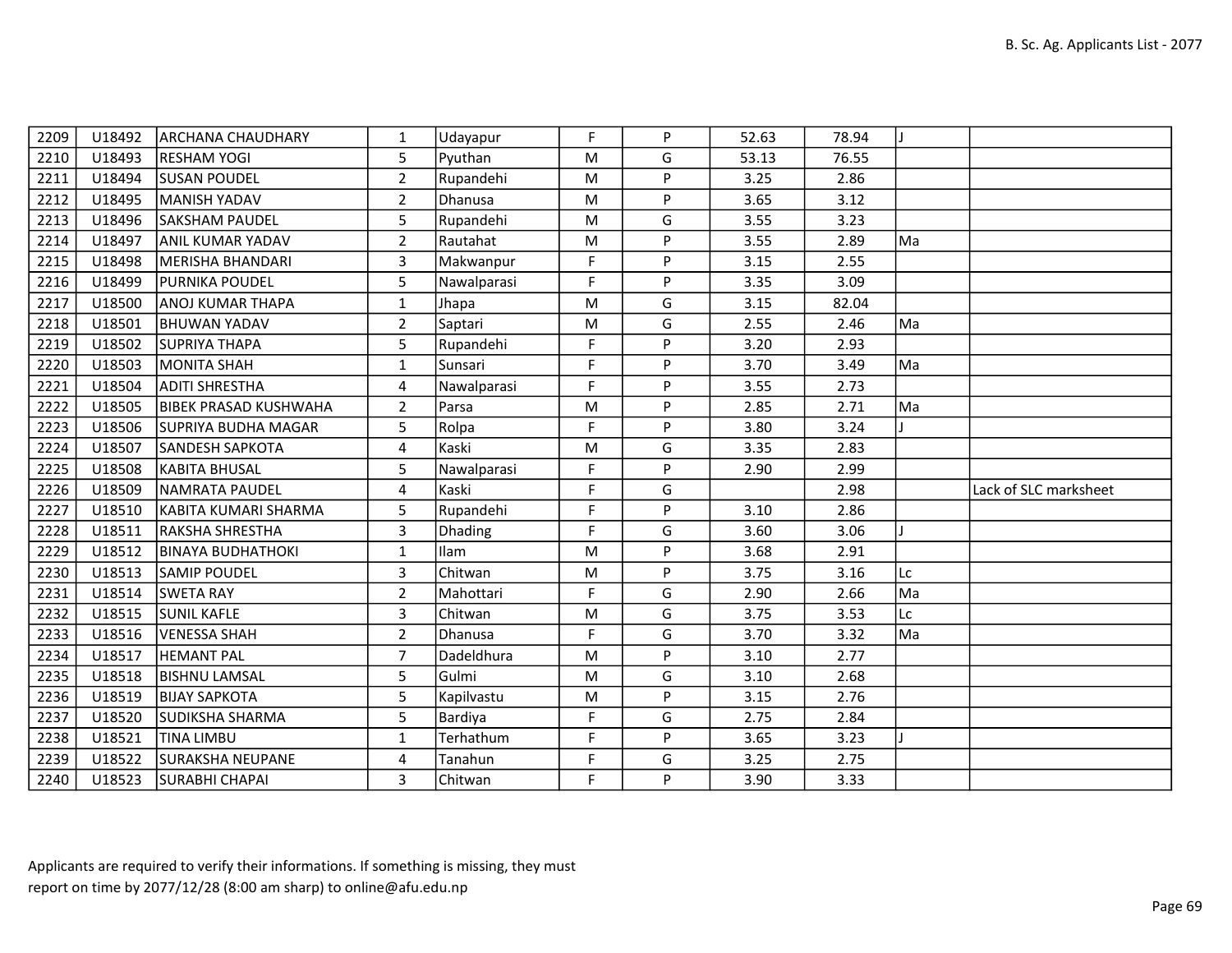| 2241 | U18524 | CHANDRA BAHADUR KARKI     | 5              | Banke          | M  | P   | 3.75  | 3.09  |       |                       |
|------|--------|---------------------------|----------------|----------------|----|-----|-------|-------|-------|-----------------------|
| 2242 | U18525 | lsushma Ghimire           | 5              | Gulmi          | F. | G   | 3.05  | 2.64  |       |                       |
| 2243 | U18526 | AADARSH MISHRA            | $\overline{2}$ | Rautahat       | M  | N/A | 2.85  |       |       | Lack of +2 transcript |
| 2244 | U18527 | SADHANA PANDEY            | 5              | Palpa          | F  | P   | 3.25  | 2.96  |       |                       |
| 2245 | U18528 | lsamjhana shrestha        | $\overline{4}$ | Tanahun        | F. | P   | 3.45  | 2.46  |       |                       |
| 2246 | U18529 | lSAPANA CHAULAGAIN DAHAL  | 3              | Dolakha        | F  | G   | 2.75  | 71.22 |       |                       |
| 2247 | U18530 | SAMEER NEPAL              | 5              | Rupandehi      | M  | P   | 3.30  | 3.01  |       |                       |
| 2248 | U18531 | <b>KRITI KAFLE</b>        | $\overline{3}$ | Chitwan        | F. | P   | 3.35  | 2.96  | Lc    |                       |
| 2249 | U18532 | PRIYANKA SHRESTHA         | $\overline{2}$ | Saptari        | F  | P   | 3.25  | 2.93  |       |                       |
| 2250 | U18533 | <b>BIBIKA ACHARYA</b>     | 4              | Nawalpur       | F. | G   | 2.85  | 2.57  |       |                       |
| 2251 | U18534 | SABITA ACHARYA            | 4              | Nawalpur       | F  | G   | 3.15  | 2.86  |       |                       |
| 2252 | U18535 | SUJIT KUMAR MANDAL        | $\overline{2}$ | Dhanusa        | M  | P   | 2.85  | 2.93  | Ma    |                       |
| 2254 | U18537 | lMIN BAHADUR MALLA        | 6              | Dailekh        | M  | N/A | 48.75 | 67.10 |       |                       |
| 2255 | U18538 | <b>PREETY KUMARI SAHA</b> | $\overline{2}$ | <b>Dhanusa</b> | F. | P   | 3.75  | 3.33  | Ma    |                       |
| 2256 | U18539 | PAWAN KUMAR SAH           | $\overline{2}$ | Saptari        | M  | G   | 2.50  | 80.55 | Ma    |                       |
| 2257 | U18540 | lAARUSHI GHARTI MAGAR     | 5              | Rolpa          | F. | P   | 3.25  | 3.29  |       |                       |
| 2258 | U18541 | <b>REKHA KHANAL</b>       | 5              | Arghakhanchi   | F  | G   | 3.50  |       |       | Lack of +2 transcript |
| 2259 | U18542 | SONISHA GAUTAM            | 3              | Chitwan        | F. | P   | 3.60  | 3.13  | Lc    |                       |
| 2260 | U18543 | <b>JONASH BADU</b>        | $\overline{7}$ | Kanchanpur     | M  | P   | 3.30  | 3.05  |       |                       |
| 2261 | U18544 | <b>SANJAY YADAV</b>       | $\overline{2}$ | Dhanusa        | M  | G   | 2.55  | 2.69  | Ma    |                       |
| 2262 | U18545 | RAJYALAXMI KHATRI         | 6              | Jumla          | F. | G   | 55.38 | 65.56 |       |                       |
| 2263 | U18546 | AMIT B.K                  | $\pmb{4}$      | Lamjung        | M  | P   | 3.60  | 3.63  | DI.   |                       |
| 2264 | U18547 | <b>BIKASH KANDEL</b>      | 5              | Banke          | M  | P   | 3.60  | 3.46  |       |                       |
| 2265 | U18548 | SUSHMA KHANAL             | 5              | Arghakhanchi   | F. | N/A | 3.80  | 3.62  |       |                       |
| 2266 | U18549 | YOJANA BHATTARAI          | $\mathbf 1$    | Jhapa          | F  | P   | 3.55  | 3.08  |       |                       |
| 2267 | U18550 | <b>SUSMITA YADAV</b>      | $\overline{2}$ | Siraha         | F  | N/A | 2.90  | 2.67  | Ma    |                       |
| 2268 | U18551 | <b>RIYA GHALE</b>         | 3              | Chitwan        | F. | P   | 3.60  | 2.89  | J, Lc |                       |
| 2269 | U18552 | <b>BALKRISHNA SINGH</b>   | 6              | Surkhet        | M  | P   | 3.60  | 3.15  |       |                       |
| 2270 | U18553 | MITHALESH YADAV           | $\mathbf{1}$   | Morang         | M  | P   | 3.50  | 3.15  | Ma    |                       |
| 2271 | U18554 | KHEM BAHADUR BOHORA       | $\overline{7}$ | Kailali        | M  | P   | 3.25  |       |       | Lack of +2 transcript |
| 2272 | U18555 | NEJAMUL HAQUE ANSARI      | $\overline{2}$ | Parsa          | M  | P   | 3.10  | 2.92  | Ma    |                       |
| 2273 | U18556 | <b>KANCHAN BASHYAL</b>    | 5              | Rupandehi      | F  | P   | 3.50  | 3.13  |       |                       |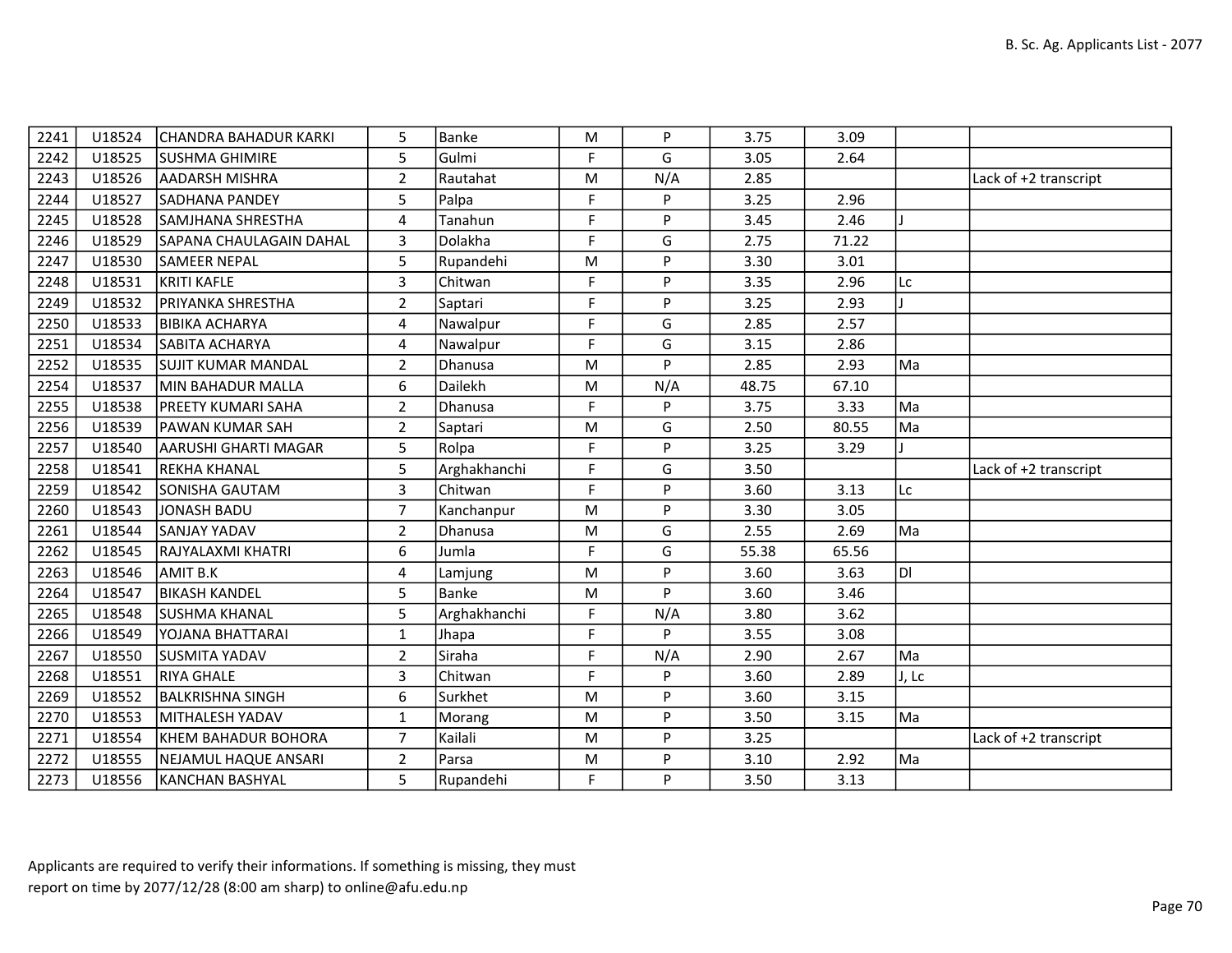| 2274 | U18557 | <b>MENUKA KHATRI</b>       | $\overline{7}$   | Baitadi        | F         | P   | 3.25 | 2.89  |        |                       |
|------|--------|----------------------------|------------------|----------------|-----------|-----|------|-------|--------|-----------------------|
| 2275 | U18558 | RAMAN LAMICHHANE           | 3                | Chitwan        | M         | P   | 3.65 | 3.29  | ApC    |                       |
| 2276 | U18559 | <b>KARAN PAUDEL</b>        | $\overline{4}$   | <b>Baglung</b> | M         | G   | 3.80 | 2.83  |        |                       |
| 2277 | U18560 | PURNIMA CHAUDHARY          | $\overline{7}$   | Kailali        | F         | G   | 3.25 | 2.99  |        |                       |
| 2278 | U18561 | RANJESH B.K.               | 4                | Gorkha         | M         | G   | 2.85 | 63.57 | DI, Dp |                       |
| 2279 | U18562 | SANSKRITI BHATTARAI        | $\mathbf{1}$     | Sunsari        | F         | P   | 3.70 | 3.36  |        |                       |
| 2280 | U18563 | BANDANA B.K.               | 5                | Dang           | F         | P   | 2.95 | 3.09  | IDI.   | Lack of Citizenship   |
| 2281 | U18564 | SANJITA CHAUDHARY          | $\overline{7}$   | Kailali        | F         | G   | 3.15 | 2.54  |        |                       |
| 2282 | U18565 | <b>ANJALI THAPA</b>        | 5                | Nawalparasi    | F         | P   | 3.45 | 3.13  |        |                       |
| 2283 | U18566 | DIVYA K.C.                 | 5                | Rupandehi      | F         | P   | 3.50 | 3.13  |        | Lack of +2 transcript |
| 2284 | U18567 | BISHAL K.C.                | 5                | Dang           | M         | P   | 3.40 | 2.77  |        |                       |
| 2285 | U18568 | SUSHMA NANU BISHWAKARMA    | $\overline{4}$   | <b>Baglung</b> | F.        | G   | 3.30 | 2.76  | l DI   |                       |
| 2286 | U18569 | KAMAL CHAUDHARY            | $\mathbf 1$      | Udayapur       | M         | P   | 3.05 | 2.42  |        |                       |
| 2287 | U18570 | AMRIT CHAUDHARY            | 5                | Dang           | M         | P   | 3.15 | 3.11  |        |                       |
| 2288 | U18571 | ANIL ARYAL                 | 5                | Rupandehi      | M         | G   | 3.10 | 3.03  |        |                       |
| 2289 | U18572 | <b>BIMALA NEPALI</b>       | $\pmb{4}$        | Tanahun        | F         | P   | 3.25 | 2.63  | DI.    |                       |
| 2290 | U18573 | <b>BISHAL SHRESTHA</b>     | $\overline{4}$   | Tanahun        | M         | G   | 3.40 | 3.53  |        |                       |
| 2291 | U18574 | SAPANA KANDEL              | 5                | Gulmi          | F.        | G   | 3.20 | 2.95  |        |                       |
| 2292 | U18575 | <b>PRAHALAD YADAV</b>      | $\overline{2}$   | Saptari        | M         | 0   | 3.40 | 2.53  | Ma     |                       |
| 2293 | U18576 | BISHNU BIRKATTA            | 5                | Palpa          | F         | P   | 3.40 | 2.83  |        |                       |
| 2294 | U18577 | SANAM PUN MAGAR            | $\overline{4}$   | Baglung        | F.        | G   | 2.85 | 2.88  |        |                       |
| 2295 | U18578 | DHARMENDRA KUMAR MAHATO    | $\overline{2}$   | Mahottari      | M         | P   | 2.65 | 75.02 | Ma     |                       |
| 2296 | U18579 | IRAM PRASAD DHOBI          | 5                | <b>Banke</b>   | M         | G   | 3.00 | 2.74  | DI, Ma |                       |
| 2297 | U18580 | <b>SANJOG POKHREL</b>      | 5                | Kapilvastu     | M         | G   | 3.90 | 3.56  |        |                       |
| 2298 | U18581 | <b>IGAURAV KUMAR YADAV</b> | $\overline{2}$   | Saptari        | M         | P   | 3.35 | 2.91  | Ma     |                       |
| 2299 | U18582 | PRAKRITI BHATTARAI         | $\mathbf{1}$     | Sunsari        | F         | P   | 3.45 | 3.76  |        | Lack of Citizenship   |
| 2300 | U18583 | ROSHANI SINGH              | $\overline{2}$   | Rautahat       | F         | P   | 3.60 | 2.93  |        |                       |
| 2301 | U18584 | <b>DIPAK PRASAD THARU</b>  | $\overline{2}$   | Parsa          | M         | G   | 3.30 | 3.43  |        |                       |
| 2302 | U18585 | <b>ANISH ADHIKARI</b>      | 4                | Gorkha         | M         | P   | 3.30 | 3.12  |        |                       |
| 2303 | U18586 | TILAK SHAHI                | $\boldsymbol{6}$ | Dailekh        | ${\sf M}$ | N/A | 2.90 | 73.67 |        |                       |
| 2304 | U18587 | MANDILA TAMANG             | 3                | Chitwan        | Е         | P   | 3.40 | 2.86  | J, Lc  |                       |
| 2305 | U18588 | LOK RAJ BHATT              | $\overline{7}$   | Baitadi        | M         | G   | 2.25 | 70.13 |        |                       |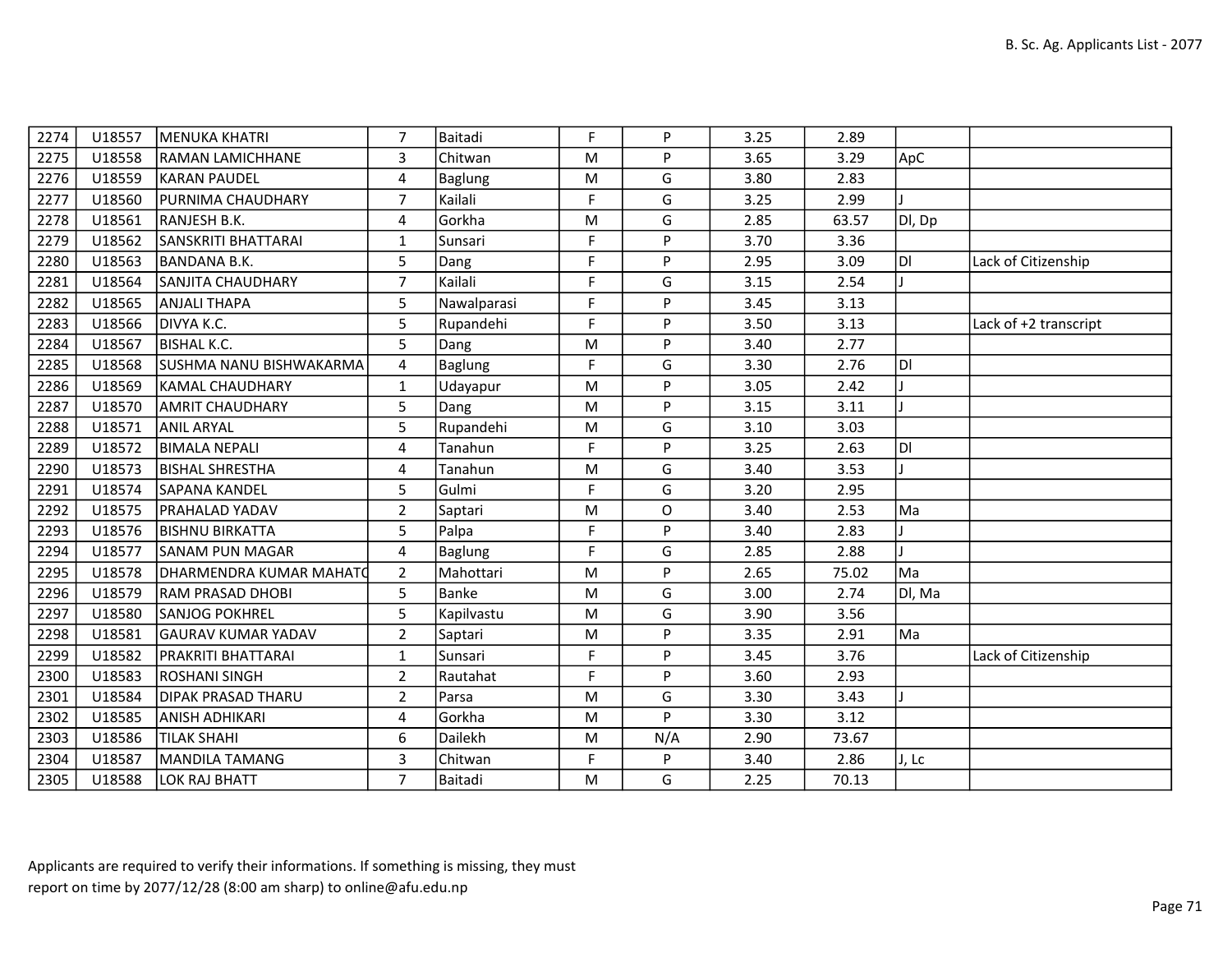| 2306 | U18589 | <b>SUMAN GHISING TAMANG</b>   | 3              | Dolakha        | M         | P        | 77.38 | 70.49 |    |                       |
|------|--------|-------------------------------|----------------|----------------|-----------|----------|-------|-------|----|-----------------------|
| 2307 | U18590 | SIMA KUMARI NAYAK             | $\overline{2}$ | Mahottari      | F         | P        | 3.55  |       | Ma | Transcript not clear  |
| 2308 | U18591 | <b>PRIYANKA YADAV</b>         | $\overline{2}$ | Sarlahi        | F.        | Þ        | 3.00  | 2.83  | Ma |                       |
| 2309 | U18592 | <b>ANUPA SINGH</b>            | 5              | Rupandehi      | F         | P        | 3.55  | 3.29  | Ma |                       |
| 2310 | U18593 | NITISH KUMAR YADAV            | $\overline{2}$ | Mahottari      | M         | N/A      | 3.08  | 2.93  | Ma |                       |
| 2311 | U18594 | JYOTI CHAUDHARY               | $\overline{7}$ | Kailali        | M         | Þ        | 3.15  | 2.87  |    |                       |
| 2312 | U18595 | <b>RUMA RAI</b>               | $\mathbf{1}$   | Ilam           | F.        | P        | 2.90  |       |    | Lack of +2 transcript |
| 2313 | U18596 | <b>JIGYANSA KAFLE</b>         | 5              | Kapilvastu     | F         | G        | 3.45  | 3.03  |    |                       |
| 2314 | U18597 | <b>SHRUTI SINGH</b>           | $\overline{7}$ | Darchula       | F         | P        | 3.05  | 3.13  |    |                       |
| 2315 | U18598 | <b>BENJU BARAL</b>            | 4              | Kaski          | F.        | P        | 3.90  | 3.83  |    |                       |
| 2316 | U18599 | <b>RABINA NEUPANE</b>         | 5              | Rupandehi      | F         | P        | 3.25  | 2.96  |    |                       |
| 2317 | U18600 | <b>HANOK CHAUDHARY</b>        | $\overline{7}$ | Kailali        | M         | P        | 2.80  | 2.72  |    |                       |
| 2318 | U18601 | SANAM G.C                     | 5              | Palpa          | F.        | G        | 3.20  | 2.69  |    |                       |
| 2319 | U18602 | <b>BISHAL CHALISE</b>         | $\pmb{4}$      | <b>Baglung</b> | M         | G        | 2.95  | 2.68  |    |                       |
| 2320 | U18603 | <b>BIKRANTA SUBEDI</b>        | $\mathbf{1}$   | Okhaldhunga    | M         | $\Omega$ | 3.52  | 3.33  |    |                       |
| 2321 | U18604 | MANISHA PANDEY                | 5              | Gulmi          | F         | G        | 3.25  | 2.93  |    |                       |
| 2322 | U18605 | KIRAN MANDAL                  | $\mathbf{1}$   | Morang         | F         | P        | 72.75 | 68.51 |    |                       |
| 2323 | U18606 | <b>TUWINKAL KUMARI GUPTA</b>  | $\mathbf{1}$   | Sunsari        | F.        | G        | 2.95  | 2.79  | Ma |                       |
| 2324 | U18607 | <b>SHRISTI CHAUDHARY</b>      | $\overline{2}$ | Siraha         | F         | G        | 3.50  | 2.59  |    |                       |
| 2325 | U18608 | MANISH G.C                    | 5              | Rupandehi      | M         | N/A      | 3.25  | 2.96  |    |                       |
| 2326 | U18609 | RACHANA ADHIKARI              | 4              | Tanahun        | F.        | P        | 3.65  | 3.06  |    |                       |
| 2327 | U18610 | NITESH RAJ PURI               | 6              | Surkhet        | M         | P        | 3.05  | 72.31 |    |                       |
| 2328 | U18611 | <b>PRABIN BISTA</b>           | 6              | Dailekh        | M         | P        | 3.55  | 2.40  |    | Lack of +2 transcript |
| 2329 | U18612 | SUSHMA RANA                   | 4              | Syangja        | F.        | G        | 3.35  | 3.29  |    |                       |
| 2330 | U18613 | <b>RANAJEET SHAH</b>          | $\mathbf{1}$   | Morang         | M         | P        | 3.35  | 2.97  | Ma |                       |
| 2331 | U18614 | MADHAV CHANDRA ACHARYA        | 4              | Nawalpur       | M         | G        | 3.85  | 3.63  |    |                       |
| 2332 | U18615 | KRITA K.C.                    | 4              | Kaski          | F.        | P        | 3.30  | 3.12  |    |                       |
| 2333 | U18616 | <b>DIKSHA KUMARI SHRESTHA</b> | $\overline{2}$ | Dhanusa        | F.        | P        | 3.50  | 2.86  |    |                       |
| 2334 | U18617 | NAWARAJ JAISHI                | $\overline{7}$ | <b>Bajura</b>  | M         | G        | 3.15  | 3.49  |    |                       |
| 2335 | U18618 | <b>BISHOW RAJ THAPA</b>       | 6              | Dailekh        | ${\sf M}$ | P        | 3.20  | 2.75  |    |                       |
| 2336 | U18619 | <b>BISHAL NEUPANE</b>         | 3              | Chitwan        | M         | P        | 3.55  | 2.63  | Lc |                       |
| 2337 | U18620 | <b>ANITA RAI</b>              | $\mathbf{1}$   | Morang         | F.        | P        | 3.05  | 81.06 |    |                       |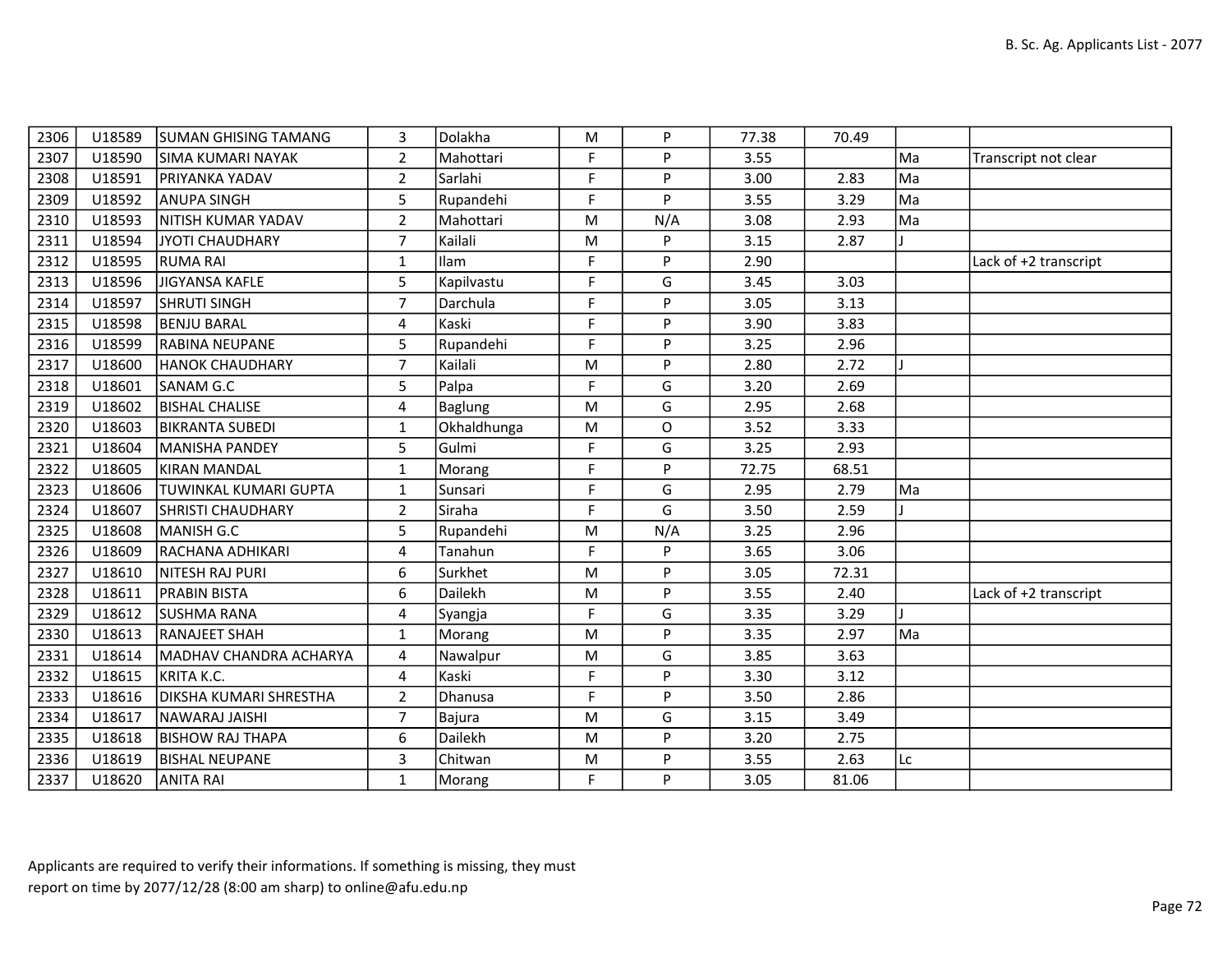| 2338 | U18621 | JHARANA DHAKAL             | 1              | Morang         | F.        | P   | 3.70  | 3.49  |            |                       |
|------|--------|----------------------------|----------------|----------------|-----------|-----|-------|-------|------------|-----------------------|
| 2339 | U18622 | <b>DIKSHYA BASNET</b>      | $\mathsf{3}$   | Kathmandu      | F.        | P   | 3.40  | 2.70  |            |                       |
| 2340 | U18623 | <b>HIKESH GURAGAIN</b>     | $\mathbf{1}$   | Dhankuta       | M         | P   | 62.38 | 68.00 |            |                       |
| 2341 | U18624 | <b>DILIP GHARTI</b>        | 5              | Palpa          | M         | P   | 3.00  | 2.59  |            |                       |
| 2342 | U18625 | <b>BISHNU PANDEY</b>       | 5              | Arghakhanchi   | M         | P   | 3.45  | 3.06  |            |                       |
| 2343 | U18626 | SUDIKSHYA CHAUDHARY        | $\overline{2}$ | Saptari        | F.        | P   | 3.50  | 3.16  |            |                       |
| 2344 | U18627 | SAURAV SIGDEL              | 3              | Kavrepalanchok | ${\sf M}$ | P   | 3.40  | 2.99  |            |                       |
| 2345 | U18628 | <b>SUNITA DHAMALA</b>      | $\mathbf{1}$   | Okhaldhunga    | F.        | P   | 3.55  | 2.62  |            |                       |
| 2346 | U18629 | KRISCHALA CHAULAGAI        | 3              | Sindhuli       | F.        | G   | 3.04  | 2.92  |            |                       |
| 2347 | U18630 | <b>DEVIKA BHANTANA</b>     | 4              | Gorkha         | F         | G   | 3.20  | 2.79  |            |                       |
| 2348 | U18631 | SOJIT BISHWOKARMA          | 3              | Chitwan        | M         | G   | 3.25  | 2.59  | DI, Lc, St |                       |
| 2349 | U18632 | <b>SAFAL PANDEY</b>        | 5              | Nawalparasi    | M         | G   | 3.68  | 2.77  |            |                       |
| 2350 | U18633 | <b>RIYA THAPA</b>          | 5              | Palpa          | F.        | P   | 3.70  | 2.99  |            |                       |
| 2351 | U18634 | <b>DHIRAJ SARKI</b>        | 4              | Syangja        | M         | G   | 3.05  | 2.43  | Ap-D, DI   |                       |
| 2352 | U18635 | <b>RAJ KUMAR BUDHA</b>     | 6              | Jumla          | M         | G   | 3.25  | 3.03  | Ap-B       |                       |
| 2353 | U18636 | <b>BINOD BHANDARI</b>      | $\overline{7}$ | Jumla          | M         | G   | 3.70  | 2.99  |            |                       |
| 2354 | U18637 | <b>SUMAN KHANAL</b>        | 4              | Tanahun        | F.        | P   | 3.70  | 2.96  | Dp         |                       |
| 2355 | U18638 | <b>DEEPA KHATIWADA</b>     | $\mathbf{1}$   | Panchthar      | F.        | P   | 3.35  | 2.88  |            |                       |
| 2356 | U18639 | İSHIRISHA HADKHALE         | 4              | Tanahun        | F.        | G   | 3.45  | 2.82  |            |                       |
| 2357 | U18640 | NIRANJAN KUMAR SAHANI      | $\overline{2}$ | Rautahat       | M         | G   | 2.65  | 72.71 | Ma         |                       |
| 2358 | U18641 | <b>ANU CHHETRI</b>         | 5              | Nawalparasi    | F.        | P   | 3.65  | 2.94  |            | Photo unclear         |
| 2359 | U18642 | SUSHMITA DULAL             | 3              | Makwanpur      | F.        | P   | 3.35  | 2.88  |            |                       |
| 2360 | U18643 | NISHA KULUNG RAI           | $\mathbf{1}$   | Solukhumbu     | F         | P   | 3.65  | 3.04  |            |                       |
| 2361 | U18644 | <b>ABHINAB GURAGAIN</b>    | $\mathbf{1}$   | Dhankuta       | M         | P   | 3.40  | 3.48  | Dp         |                       |
| 2362 | U18645 | lONGMU LAMA                | $\mathbf{1}$   | Sunsari        | F.        | P   | 73.50 |       |            | Lack of +2 transcript |
| 2363 | U18646 | <b>CHANDRA SINGH DANGI</b> | 6              | Dolpa          | M         | N/A | 3.25  | 3.26  |            |                       |
| 2364 | U18647 | RAJESH KUMAR PANDIT        | $\overline{2}$ | Sarlahi        | M         | P   | 3.10  | 3.09  |            |                       |
| 2365 | U18648 | <b>TULSI SARU</b>          | 5              | Palpa          | F.        | P   | 3.40  | 3.19  |            |                       |
| 2367 | U18650 | <b>SUBHA PANGENI</b>       | 4              | Syangja        | M         | G   | 3.30  | 2.53  |            |                       |
| 2368 | U18651 | MANISH JAMARKATTEL         | 4              | Nawalparasi    | M         | G   | 3.55  | 2.79  |            |                       |
| 2369 | U18652 | ABDHESH KUMAR KUSHWAHA     | $\overline{2}$ | Sarlahi        | M         | P   | 3.35  | 2.75  | Ma         |                       |
| 2370 | U18653 | ASMITA SATYAL              | 3              | Kavrepalanchok | F.        | P   | 3.70  | 3.29  |            |                       |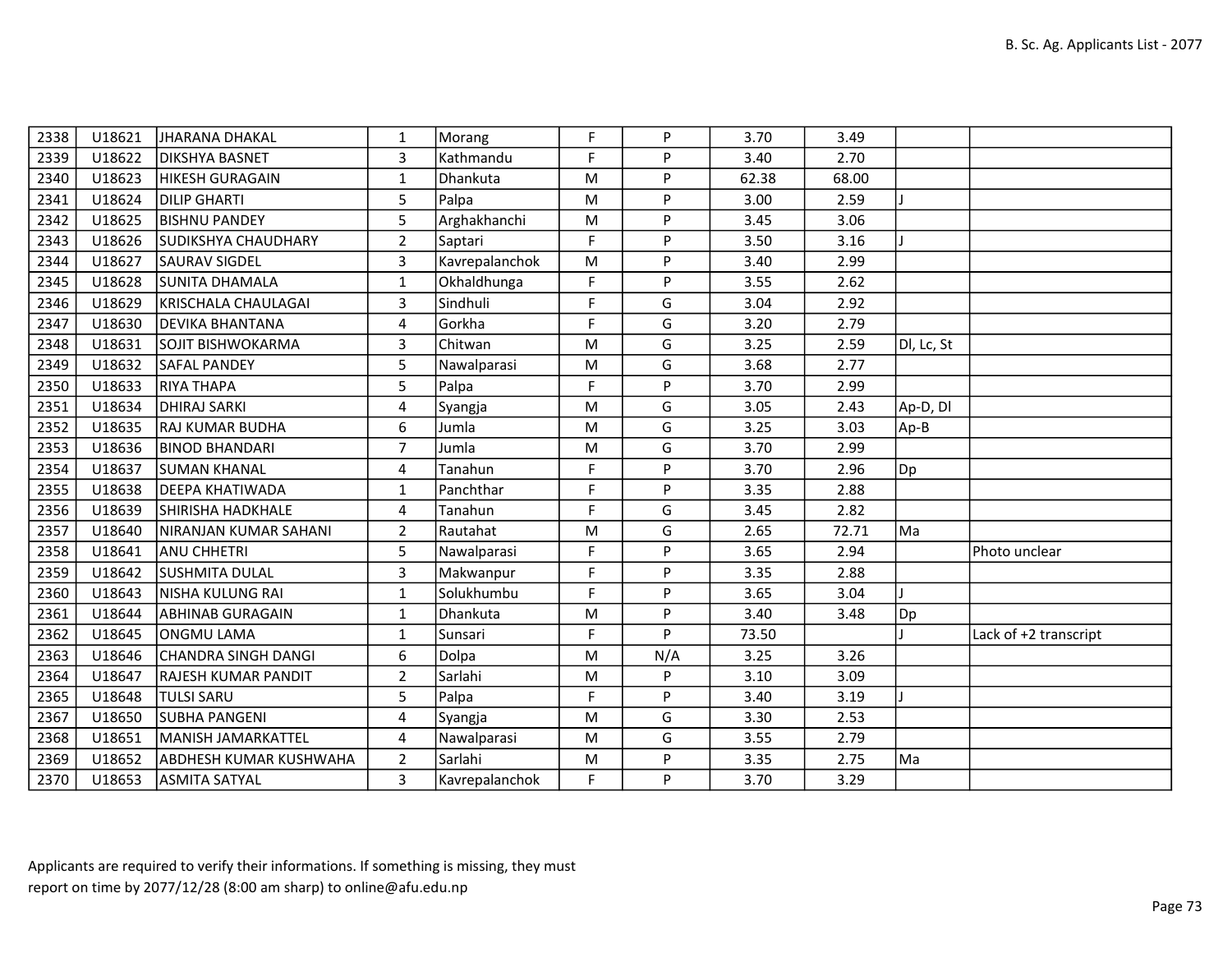| 2371 | U18654 | BINITA THAPA                | 4              | Kaski          | F  | P   | 3.90  | 3.83  |     |                       |
|------|--------|-----------------------------|----------------|----------------|----|-----|-------|-------|-----|-----------------------|
| 2372 | U18655 | SHISHIR LAMICHHANE          | 4              | Nawalparasi    | M  | G   | 3.08  | 3.04  |     |                       |
| 2374 | U18657 | <b>SURESH RANA</b>          | 5              | Nawalparasi    | M  | P   | 3.85  | 3.53  |     |                       |
| 2375 | U18658 | AFRINA BEGAM                | $\mathbf 2$    | <b>Dhanusa</b> | F  | P   | 3.30  |       | Ma  | Lack of +2 transcript |
| 2377 | U18660 | SUSMITA SUBEDI              | 3              | Nawalparasi    | F. | P   | 3.35  | 3.16  |     |                       |
| 2378 | U18661 | YOJANA RIMAL                | $\mathbf{1}$   | Jhapa          | F  | Þ   | 3.75  | 3.08  |     |                       |
| 2379 | U18662 | <b>JHARANA BHARTI</b>       | 5              | Arghakhanchi   | F  | G   | 3.25  | 2.93  |     |                       |
| 2380 | U18663 | PUJA RANA                   | 5              | Palpa          | F  | P   | 3.84  | 2.83  |     |                       |
| 2381 | U18664 | ASMITA KHADKA               | 4              | <b>Baglung</b> | F  | P   | 3.90  | 3.55  |     |                       |
| 2382 | U18665 | SUMI SHRESTHA               | 4              | Tanahun        | F  | P   | 3.30  | 2.69  |     |                       |
| 2383 | U18666 | PREETIKA YADAV              | $\overline{2}$ | Mahottari      | F  | P   | 3.55  | 3.02  |     |                       |
| 2384 | U18667 | NILISHA DHUNGEL             | 3              | Makwanpur      | F. | N/A | 3.00  | 2.95  |     |                       |
| 2385 | U18668 | SUSHMITA GURUNG             | 4              | Tanahun        | F  | Þ   | 3.85  | 3.27  |     |                       |
| 2386 | U18669 | PARAS THAPA MAGAR           | 5              | Rupandehi      | M  | P   | 3.40  |       |     | Lack of +2 transcript |
| 2387 | U18670 | <b>ASMITA PUN MAGAR</b>     | 5              | <b>Banke</b>   | F. | G   | 3.05  | 3.03  |     |                       |
| 2388 | U18671 | SHUWAS GYAWALI              | 5              | Gulmi          | M  | N/A | 3.35  | 3.13  |     |                       |
| 2389 | U18672 | <b>SAMUNNAT PANDEYA</b>     | $\overline{4}$ | Parbat         | M  | P   | 3.25  | 3.07  | ApC |                       |
| 2390 | U18673 | MANISHA BHUSAL              | 5              | Arghakhanchi   | F. | P   | 3.20  | 2.96  |     |                       |
| 2392 | U18675 | <b>DENISH MALLA THAKURI</b> | $\mathbf 1$    | Udayapur       | M  | P   | 2.90  | 2.41  |     | Doc not found         |
| 2393 | U18676 | URMILA BOHORA               | 6              | Kalikot        | F  | P   | 3.25  | 2.97  |     |                       |
| 2394 | U18677 | ABINASH AWASTHI             | $\overline{7}$ | Kanchanpur     | M  | P.  | 3.05  |       |     | Lack of +2 transcript |
| 2395 | U18678 | MAHESH MAHATARA             | 5              | Gulmi          | M  | P   | 3.50  | 3.13  |     |                       |
| 2396 | U18679 | <b>SANDESH KALU</b>         | $\overline{3}$ | Bhaktapur      | M  | P   | 3.65  | 2.92  |     |                       |
| 2397 | U18680 | <b>BIMAN ARYAL</b>          | $\overline{4}$ | Syangja        | M  | P   | 3.40  | 3.53  |     |                       |
| 2398 | U18681 | İKRISHA BASNET              | $\mathbf{1}$   | Okhaldhunga    | F  | P   | 3.35  | 3.29  |     |                       |
| 2399 | U18682 | SANGITA KUMARI PANDIT       | $\overline{2}$ | Siraha         | F  | G   | 48.38 | 66.43 |     |                       |
| 2400 | U18683 | PUJA BHUSAL                 | 5              | Kapilvastu     | F  | P   | 3.15  | 2.75  |     |                       |
| 2401 | U18684 | <b>AASHIKA SHRESTHA</b>     | 4              | Gorkha         | E. | Þ   | 3.40  | 3.07  |     |                       |
| 2402 | U18685 | DURGA CHAPAGAIN             | $\mathbf 0$    | Syangja        | M  | P   | 3.75  | 3.63  |     |                       |
| 2403 | U18686 | ARJUN KUMAR YADAV           | $\overline{2}$ | Dhanusa        | M  | G   | 2.70  | 2.69  | Ma  |                       |
| 2404 | U18687 | KUSHMA SUBEDI               | 5              | Bardiya        | Е  | Þ   | 3.45  | 2.63  |     |                       |
| 2405 | U18688 | PRAGATI DAWADI              | $\overline{3}$ | Chitwan        | F. | G   | 3.50  | 3.46  | Lc  |                       |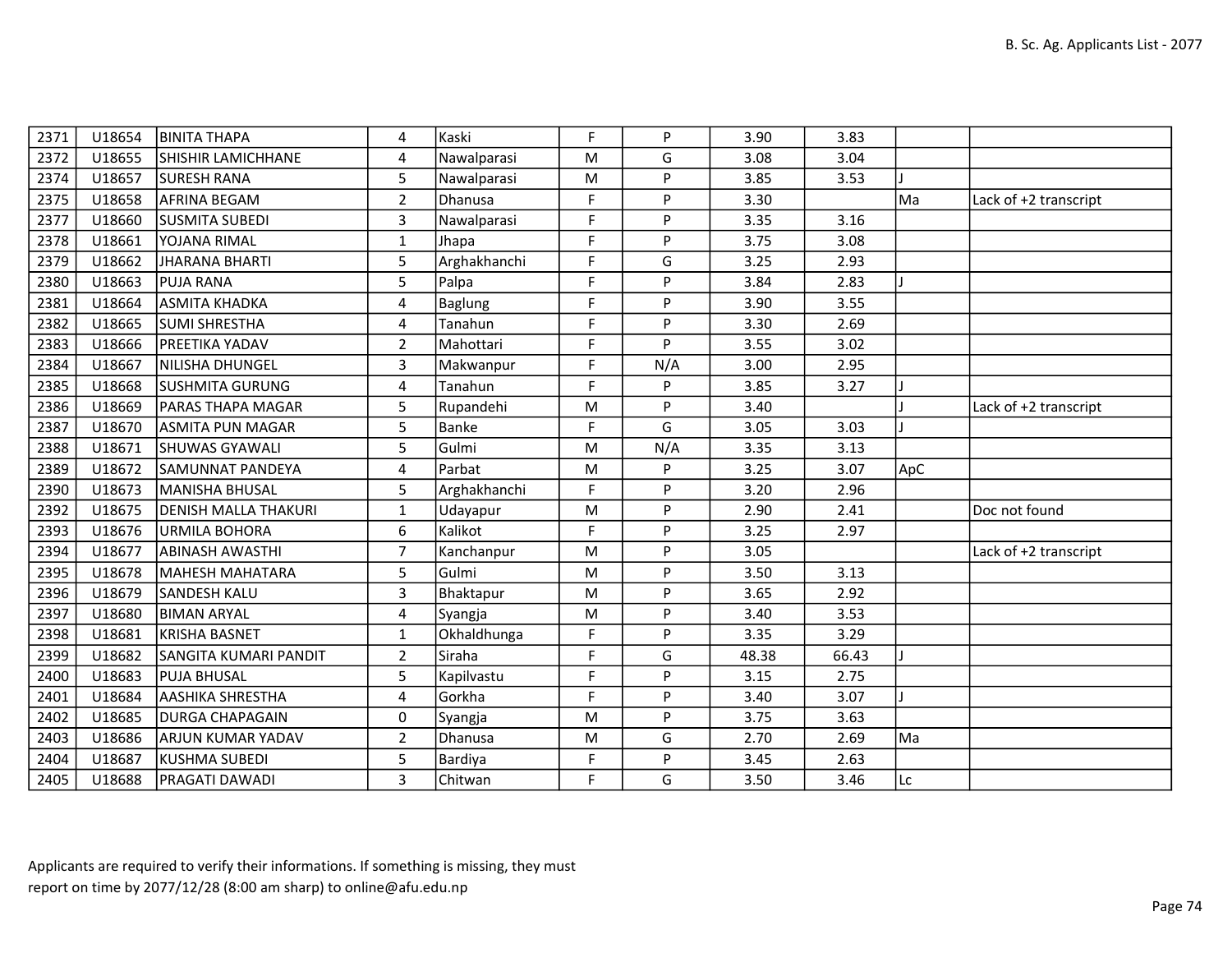| 2406 | U18689 | SANTOSH KHANAL                | 5              | Rupandehi      | M         | P   | 3.35  | 3.23  |           |                       |
|------|--------|-------------------------------|----------------|----------------|-----------|-----|-------|-------|-----------|-----------------------|
| 2407 | U18690 | <b>BINAYA PRAKASH KOIRALA</b> | $\mathbf{1}$   | Ilam           | M         | P   | 3.15  | 2.88  |           |                       |
| 2408 | U18691 | <b>RIHANA OLI</b>             | 5              | Dang           | F         | Þ   | 3.60  | 3.22  |           |                       |
| 2409 | U18692 | SUJITA CHAUDHARY              | $\overline{2}$ | Saptari        | F         | P   | 3.50  | 2.86  | ApC       |                       |
| 2410 | U18693 | RISHAV BABU PHAINJU SHRESTH   | 3              | Bhaktapur      | M         | P   | 3.50  | 2.71  |           |                       |
| 2411 | U18694 | <b>PADAM BHUSAL</b>           | $\mathbf 0$    | Parbat         | M         | Þ   | 3.00  | 3.09  |           |                       |
| 2412 | U18695 | NITESH KUMAR SAINI            | 5              | Nawalparasi    | M         | P   | 3.35  | 2.96  | Ma        |                       |
| 2413 | U18696 | AAYUSHMA SHAHI                | $\overline{7}$ | Dadeldhura     | F.        | G   | 3.35  | 2.99  |           |                       |
| 2414 | U18697 | <b>GEEBAN GIRI</b>            | 6              | Kalikot        | M         | G   | 53.25 | 65.18 | Dp        |                       |
| 2415 | U18698 | NIRAJAN UPRETI                | $\mathbf{1}$   | Morang         | M         | G   | 3.30  | 2.83  |           |                       |
| 2416 | U18699 | NIRAJ YADAV                   | $\overline{2}$ | Saptari        | M         | P   | 3.35  | 2.65  |           |                       |
| 2417 | U18700 | NITISMA ARYAL                 | $\overline{2}$ | Rautahat       | F.        | G   | 3.40  | 2.95  |           |                       |
| 2418 | U18701 | <b>BIDHAN HAMAL THAKURI</b>   | 4              | Parbat         | M         | G   | 3.00  | 2.64  |           |                       |
| 2419 | U18702 | RAJDIP BASNET                 | $\mathbf{1}$   | Jhapa          | M         | P   | 3.25  | 2.94  |           |                       |
| 2420 | U18703 | SANDESH ADHIKARI              | 5              | Rupandehi      | M         | P.  | 3.65  | 2.96  |           |                       |
| 2421 | U18704 | LAJJA SIGDEL                  | 3              | Chitwan        | F         | P   | 3.60  | 3.43  | Lc        |                       |
| 2422 | U18705 | DIPENDRA DHAKAL               | 5              | Gulmi          | M         | G   | 3.20  |       |           | Lack of +2 transcript |
| 2423 | U18706 | <b>BIMALA ROKA</b>            | 5              | Dang           | F.        | G   | 3.05  | 3.16  | Dp        |                       |
| 2424 | U18707 | <b>RAJ KUMAR CHAUDHARY</b>    | 5              | Bardiya        | M         | G   | 2.85  |       |           | Lack of +2 transcript |
| 2425 | U18708 | GOPAL KUMAR YADAV             | $\overline{2}$ | Dhanusa        | M         | G   | 2.75  | 3.16  | l Ma      |                       |
| 2426 | U18709 | PRESHNA ADHIKARI              | $\overline{3}$ | <b>Dhading</b> | F.        | P.  | 3.15  | 2.86  |           |                       |
| 2427 | U18710 | <b>SANAM HEMRAM</b>           | $\mathbf{1}$   | Jhapa          | M         | P   | 3.65  |       |           | Lack of +2 transcript |
| 2428 | U18711 | DEEPENDRA SUBEDI              | 4              | Kaski          | M         | G   | 3.15  | 2.77  | <b>Lc</b> |                       |
| 2429 | U18712 | JAYRAM YADAV                  | $\overline{2}$ | Siraha         | M         | G   | 3.20  | 2.73  | Ma        |                       |
| 2430 | U18713 | <b>ROHAN SAH</b>              | $\overline{2}$ | <b>Dhanusa</b> | M         | P   | 3.10  | 2.83  |           |                       |
| 2431 | U18714 | AAKRITI BHUSAL                | $\pmb{4}$      | Nawalparasi    | F         | G   | 3.05  | 2.66  |           |                       |
| 2432 | U18715 | RITESH ADHIKARI               | 3              | Sindhuli       | M         | G   | 3.10  | 2.79  |           |                       |
| 2433 | U18716 | <b>JIVAN GHIMIRE</b>          | 5              | Rupandehi      | M         | N/A | 3.40  | 3.16  |           |                       |
| 2434 | U18717 | AARATI BHATTA                 | $\mathbf{3}$   | Nuwakot        | F         | N/A | 73.50 | 82.00 |           |                       |
| 2435 | U18718 | SATISH REGMI                  | $\mathbf 1$    | Morang         | ${\sf M}$ | G   | 3.50  | 2.89  |           |                       |
| 2436 | U18719 | MANISHA BHATTARAI             | 5              | Gulmi          | E         | Þ   | 2.90  | 2.96  |           |                       |
| 2437 | U18720 | <b>APEKSHYA BARAL</b>         | $\mathbf{1}$   | Jhapa          | F.        | G   | 3.35  | 3.05  |           |                       |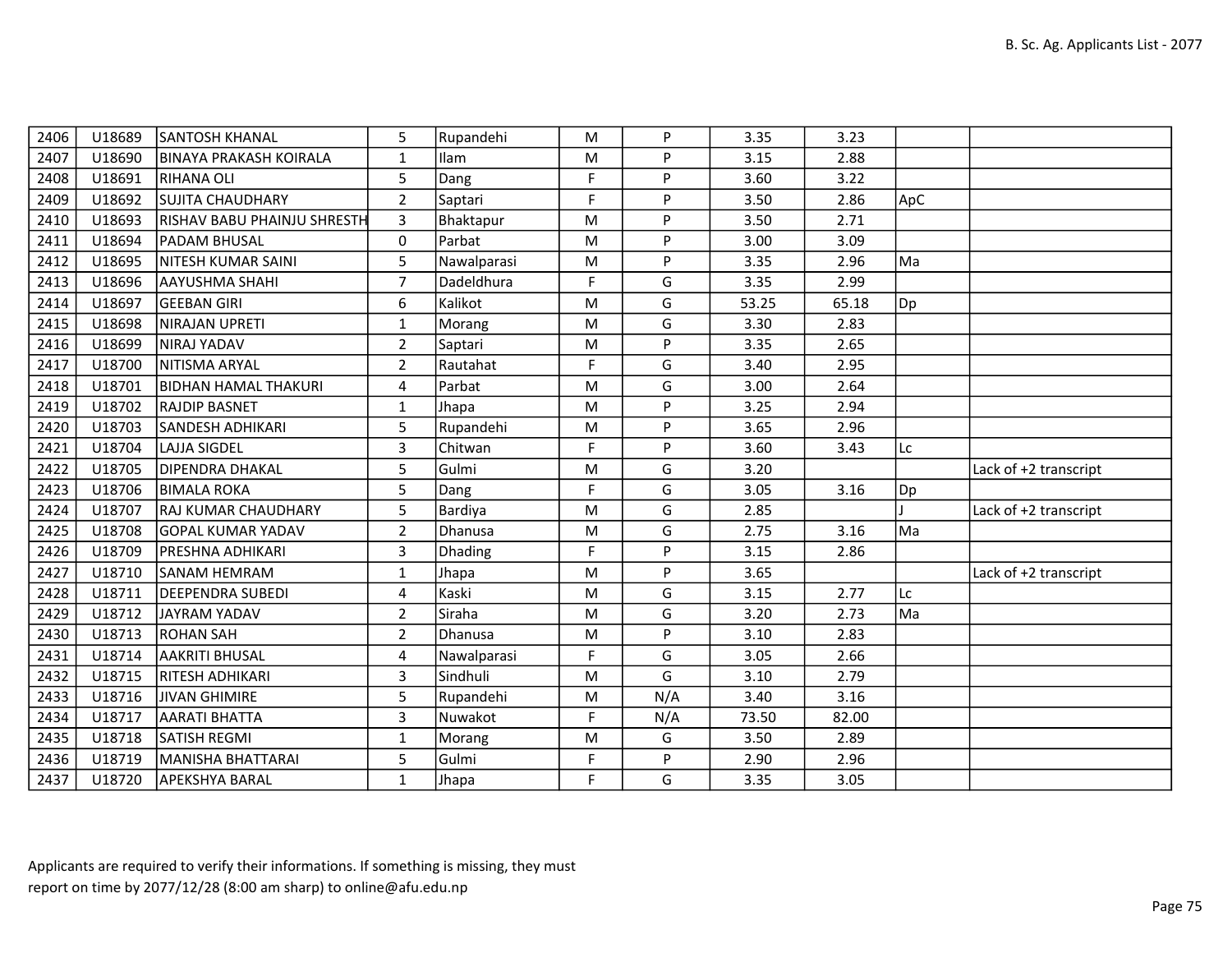| 2438 | U18721 | ARJUN SIGDEL                | 5              | Bardiya        | M         | P  | 3.40  | 2.93  | ApD |                       |
|------|--------|-----------------------------|----------------|----------------|-----------|----|-------|-------|-----|-----------------------|
| 2439 | U18722 | <b>PRAVIN PANDEY</b>        | 5              | Rupandehi      | M         | P  | 3.60  | 2.86  |     |                       |
| 2440 | U18723 | PUJA PANDEY                 | 3              | Chitwan        | F.        | Þ. | 3.35  | 2.69  | Lc. |                       |
| 2441 | U18724 | PRAKRITI KARKI              | 3              | Kathmandu      | F         | P  | 2.90  | 2.85  |     |                       |
| 2442 | U18725 | <b>TENZING TAMANG</b>       | 3              | Kavrepalanchok | M         | P  | 3.60  | 2.60  |     |                       |
| 2443 | U18726 | PRIYANKA BHANDARI           | $\overline{2}$ | Siraha         | F         | Þ. | 3.20  | 2.73  |     |                       |
| 2444 | U18727 | <b>FAISAL ANSARI</b>        | $\overline{2}$ | Parsa          | ${\sf M}$ | G  | 2.70  | 2.82  | Ma  |                       |
| 2445 | U18728 | <b>ASHMITA POKHAREL</b>     | $\mathbf{1}$   | Morang         | F         | P  | 76.75 | 67.70 |     |                       |
| 2446 | U18729 | <b>ANJALI OAD</b>           | $\overline{7}$ | Kanchanpur     | F         | Þ  | 2.90  |       | DI. | Lack of +2 transcript |
| 2447 | U18730 | DILISHA THAPALIYA           | 3              | Dolakha        | F         | G  | 3.30  | 2.91  |     |                       |
| 2448 | U18731 | RAM CHANDRA CHAUDHARY       | 5              | Bardiya        | M         | G  | 2.85  | 2.67  |     |                       |
| 2449 | U18732 | <b>MANISHA TIMSINA</b>      | $\overline{4}$ | Kaski          | F         | Þ  | 3.60  | 2.96  | Lc  |                       |
| 2450 | U18733 | JENISHA LAMICHHANE          | 5              | Bardiya        | F         | P  | 3.75  | 3.16  |     |                       |
| 2451 | U18734 | <b>SARASWOTI RIJAL</b>      | 3              | <b>Dhading</b> | F         | P  | 3.20  | 3.19  |     |                       |
| 2452 | U18735 | <b>SUDIKSHA PATHAK</b>      | 5              | Nawalparasi    | F.        | P  | 3.25  | 2.86  |     |                       |
| 2453 | U18736 | SANJAYA REGMI               | 4              | Myagdi         | M         | G  | 3.00  | 2.69  |     |                       |
| 2454 | U18737 | <b>USHA GAUTAM</b>          | 5              | Gulmi          | F         | G  | 3.25  | 3.08  |     |                       |
| 2456 | U18739 | <b>ARUN KUMAR SHAH</b>      | 0              | Sarlahi        | M         | G  | 3.50  | 3.29  | Ma  |                       |
| 2457 | U18740 | <b>SRIJANA TANDAN</b>       | 5              | Arghakhanchi   | F         | P  | 2.85  | 82.47 |     |                       |
| 2458 | U18741 | <b>GAJENDRA KUMAR MEHTA</b> | $\mathbf{1}$   | Sunsari        | M         | P  | 3.15  | 2.93  |     | No Photo              |
| 2461 | U18744 | <b>DEVRAJ JOSHI</b>         | $\overline{7}$ | Bajhang        | ${\sf M}$ | G  | 2.40  | 71.14 |     |                       |
| 2462 | U18745 | <b>ANIL KUMAR SAH</b>       | $\mathbf{1}$   | Sarlahi        | M         | G  | 2.75  | 2.51  | Ma  |                       |
| 2463 | U18746 | PAPPU KUMAR YADAV           | 0              | Saptari        | M         | P  | 3.40  | 3.03  |     |                       |
| 2464 | U18747 | NAMUNA SHARMA               | 5              | Rupandehi      | F.        | P  | 3.75  | 3.43  |     |                       |
| 2465 | U18748 | PUSHKAL ALE MAGAR           | $\mathbf{1}$   | Khotang        | M         | P  | 3.65  | 2.95  |     |                       |
| 2466 | U18749 | PRAJWAL KC                  | 3              | Chitwan        | M         | P  | 3.60  | 2.86  |     |                       |
| 2467 | U18750 | SONIYA SHRESTHA             | $\overline{3}$ | Chitwan        | F.        | P  | 3.50  | 3.19  |     |                       |
| 2468 | U18751 | <b>AVISHEK KUMAR YADAV</b>  | $\overline{2}$ | Sarlahi        | M         | P  | 2.85  | 2.53  | Ma  |                       |
| 2469 | U18752 | <b>BIJAY LONIYA</b>         | 5              | Rupandehi      | M         | P  | 71.88 | 58.50 | Ma  | Lack of +2 transcript |
| 2470 | U18753 | <b>BHAWANA BHUSAL</b>       | 5              | Rupandehi      | F.        | P  | 3.80  | 3.33  |     |                       |
| 2471 | U18754 | <b>TIRTHA RAJ BHATTA</b>    | $\overline{7}$ | Kailali        | M         | P  | 3.35  | 2.79  |     |                       |
| 2472 | U18755 | RUSIKA KUNWAR               | 3              | Chitwan        | F.        | P  | 3.45  | 2.96  | Lc  |                       |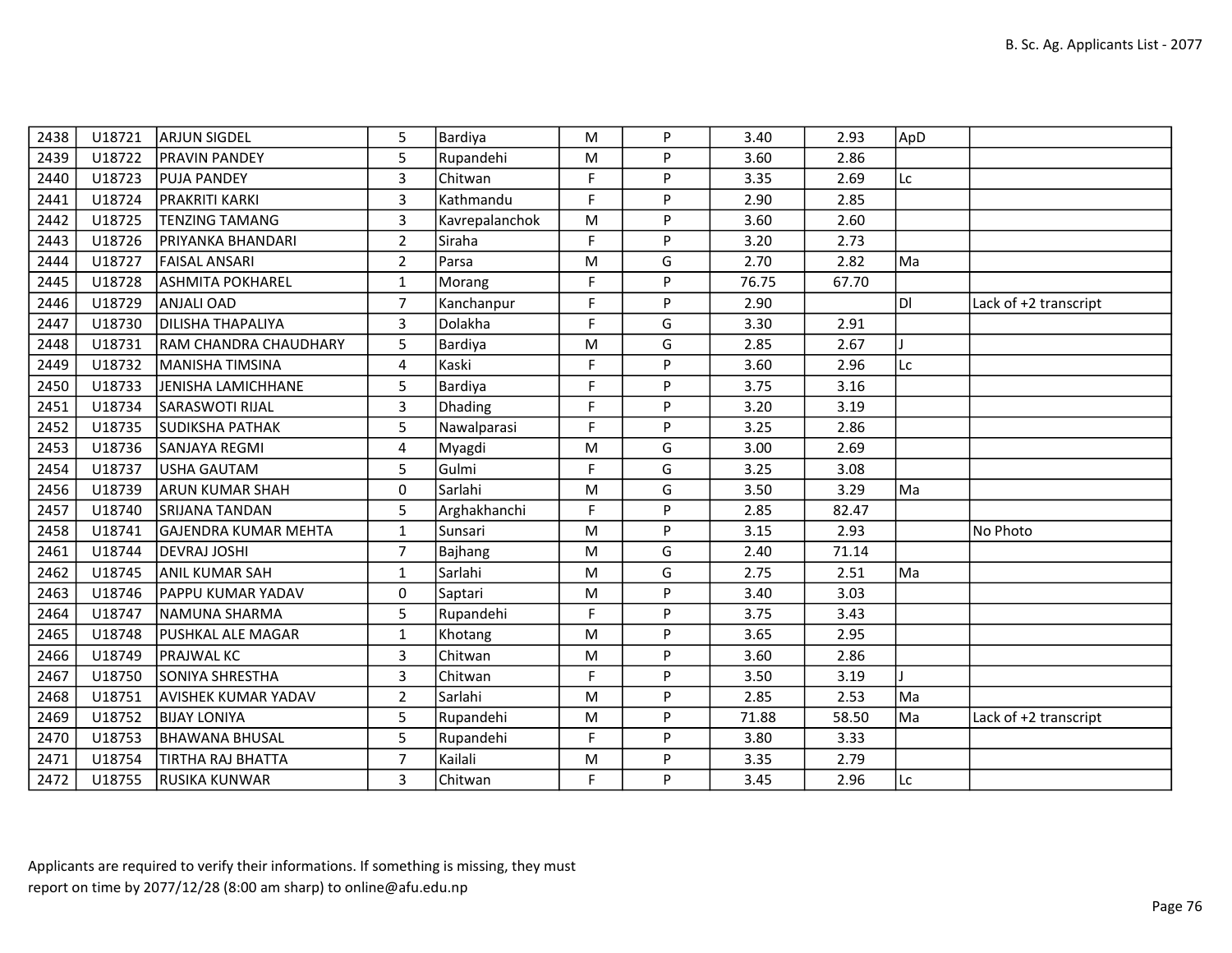| 2473 | U18756 | <b>DUL KUMARI MAHATO</b>    | 4              | Nawalparasi       | F  | G   | 3.35  | 2.96  |    |                       |
|------|--------|-----------------------------|----------------|-------------------|----|-----|-------|-------|----|-----------------------|
| 2474 | U18757 | <b>AARATI RANA MAGAR</b>    | $\overline{2}$ | Rautahat          | F  | G   | 69.75 | 85.33 |    |                       |
| 2475 | U18758 | MAUSAM RAUT                 | $\mathbf{1}$   | Udayapur          | M  | Þ   | 3.40  | 2.54  |    |                       |
| 2476 | U18759 | <b>ISHWARI KUMARI BHATT</b> | $\overline{7}$ | Dadeldhura        | F  | G   | 3.24  | 2.87  |    |                       |
| 2477 | U18760 | NABIN BASEL                 | 4              | Parbat            | M  | P   | 3.65  | 2.81  |    |                       |
| 2478 | U18761 | MANISHA SAH                 | $\overline{2}$ | <b>Dhanusa</b>    | F. | Þ   | 3.40  | 2.89  | Ma |                       |
| 2479 | U18762 | PYARI PHADERA               | 6              | Humla             | M  | G   | 2.25  | 64.39 |    |                       |
| 2480 | U18763 | ASHISH K.C                  | 5              | Rupandehi         | M  | G   | 3.70  | 3.08  |    |                       |
| 2481 | U18764 | <b>AYUSHA SEN</b>           | $\overline{4}$ | Nawalparasi       | F. | P   | 3.75  | 3.23  |    |                       |
| 2482 | U18765 | <b>RANJITA SHRESTHA</b>     | 5              | Dang              | F  | G   | 2.65  | 2.63  |    |                       |
| 2483 | U18766 | YUBARAJ TIMILSINA           | 4              | Kaski             | M  | G   | 3.75  | 3.45  |    |                       |
| 2484 | U18767 | SARASWATI THAKURATHI        | $\overline{7}$ | Dadeldhura        | F. | G   | 3.36  | 2.91  |    |                       |
| 2485 | U18768 | <b>BULANDA BELBASE</b>      | 5              | Arghakhanchi      | M  | G   | 3.55  | 3.09  |    |                       |
| 2486 | U18769 | <b>BARSHA DEVKOTA</b>       | 6              | <b>Rukum West</b> | F. | P   | 3.15  | 2.96  |    |                       |
| 2487 | U18770 | <b>PRADEEP JUNG KUNWAR</b>  | 5              | <b>Banke</b>      | M  | P   | 3.60  | 3.05  |    |                       |
| 2488 | U18771 | <b>PRAPTI POUDEL</b>        | 3              | Chitwan           | F. | P   | 3.50  | 2.78  |    |                       |
| 2489 | U18772 | LALIT POKHREL               | $\mathbf 0$    | Banke             | M  | G   | 3.75  | 3.36  |    |                       |
| 2490 | U18773 | GAREEMA RESMI MAGAR         | $\overline{4}$ | Nawalpur          | F. | P   | 3.10  | 2.63  |    |                       |
| 2491 | U18774 | <b>NABIN BOHORA</b>         | 6              | Rukum West        | M  | G   | 3.10  | 2.95  |    |                       |
| 2492 | U18775 | SHIRISTI PAUDEL             | 4              | <b>Baglung</b>    | F. | G   | 3.35  | 3.11  |    |                       |
| 2493 | U18776 | <b>BIDUR PANGENI</b>        | 4              | Syangja           | M  | G   | 3.20  | 2.83  |    |                       |
| 2494 | U18777 | <b>SARAD BIKRAM SHAH</b>    | 6              | Dailekh           | M  | N/A | 70.75 | 66.60 |    |                       |
| 2495 | U18778 | ISRIJU UPADHAYAY            | 3              | Kathmandu         | F. | P   | 3.50  | 3.13  |    |                       |
| 2496 | U18779 | POOJA MAHATO THARU          | $\overline{2}$ | Parsa             | F. | P   | 3.05  |       |    | Lack of +2 transcript |
| 2497 | U18780 | <b>AMRITA BUDHATHOKI</b>    | 4              | Myagdi            | F. | G   | 2.30  | 70.41 |    |                       |
| 2498 | U18781 | <b>ROSHNI SHARMA</b>        | 0              | Nawalparasi       | F  | P   | 2.95  | 3.06  |    | Lack of Citizenship   |
| 2499 | U18782 | RESHMA K.C                  | 5              | Gulmi             | F  | P   | 3.60  | 2.96  |    |                       |
| 2500 | U18783 | MAMATA THAPA                | 4              | Myagdi            | F. | P   | 3.00  | 2.53  |    |                       |
| 2501 | U18784 | PITAMBAR BHATT              | $\overline{7}$ | Darchula          | M  | G   | 2.45  | 2.57  |    |                       |
| 2502 | U18785 | KUMARI GIRI                 | 5              | Rolpa             | F. | G   | 2.35  | 69.53 |    |                       |
| 2503 | U18786 | <b>HEMA BHANDARI</b>        | 4              | <b>Baglung</b>    | F. | D   | 3.45  | 2.67  |    |                       |
| 2504 | U18787 | <b>PRANSU KC</b>            | 5              | Dang              | M  | P   | 3.70  | 3.23  |    |                       |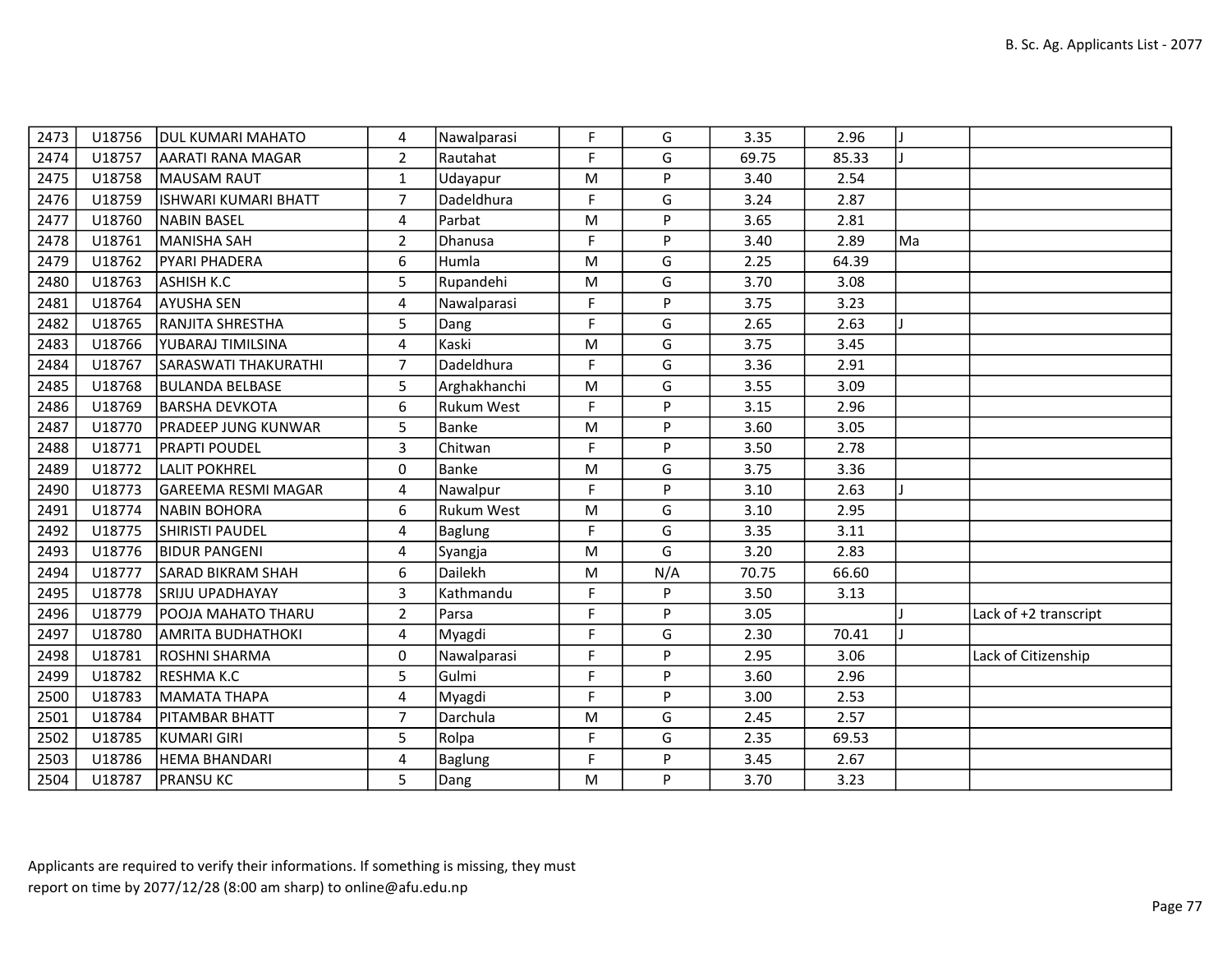| 2505 | U18788 | <b>SMRITI GHIMIRE</b>      | 4                       | Tanahun           | F  | P           | 3.50  | 2.73  |    |                       |
|------|--------|----------------------------|-------------------------|-------------------|----|-------------|-------|-------|----|-----------------------|
| 2506 | U18789 | HIMANI SHRESTHA            | $\overline{4}$          | Nawalparasi       | F. | N/A         | 3.10  | 3.13  |    |                       |
| 2507 | U18790 | <b>RUPA KUMARI YADAV</b>   | $\overline{2}$          | Saptari           | F. | D           | 2.80  | 2.67  | Ma |                       |
| 2508 | U18791 | <b>BISHAL BASNET</b>       | 6                       | Salyan            | M  | N/A         | 3.16  |       |    | Lack of +2 transcript |
| 2510 | U18793 | <b>BIBEK SHARMA</b>        | $\overline{\mathbf{4}}$ | Parbat            | M  | G           | 3.40  | 2.70  |    |                       |
| 2511 | U18794 | SAHITYA BHANDARI           | 5                       | Kapilvastu        | M  | Þ           | 3.50  | 3.29  |    |                       |
| 2512 | U18795 | SANGITA BUDHA              | 6                       | Jumla             | F  | G           | 3.15  | 3.08  |    |                       |
| 2513 | U18796 | <b>ASMITA SHRESTHA</b>     | $\mathbf{3}$            | Ramechhap         | F  | G           | 3.35  | 2.92  |    |                       |
| 2514 | U18797 | <b>SANTOSH BOHARA</b>      | 6                       | <b>Rukum West</b> | M  | G           | 52.13 | 68.86 |    |                       |
| 2515 | U18798 | AAYUSHI KUMARI MAINALI     | $\overline{2}$          | Sarlahi           | F. | P           | 3.50  | 2.97  |    |                       |
| 2516 | U18799 | <b>SULAV GYAWALI</b>       | 5                       | Rupandehi         | M  | P           | 3.55  | 3.53  |    |                       |
| 2517 | U18800 | JEEWAN KUMAR KHATRI        | $\pmb{0}$               | Jajarkot          | M  | G           | 2.90  |       |    | Lack of +2 transcript |
| 2518 | U18801 | ATIT ADHIKARI              | 3                       | Nuwakot           | M  | G           | 3.05  |       |    | Lack of +2 transcript |
| 2519 | U18802 | AMBIKA MANDAL              | $\overline{2}$          | Saptari           | F  | P           | 3.15  |       | Ma | Lack of +2 transcript |
| 2521 | U18804 | SAVYATA KANDEL             | 3                       | Chitwan           | F. | G           | 3.40  | 2.66  | Lc |                       |
| 2522 | U18805 | LOKENDRA PRASAD BADU       | $\overline{7}$          | Darchula          | M  | $\mathsf O$ | 2.95  | 2.67  |    |                       |
| 2523 | U18806 | PREM NARAYAN CHAUDHARY     | 5                       | Rupandehi         | M  | P           | 3.10  |       |    | Lack of +2 transcript |
| 2524 | U18807 | <b>SUSHMA CHAUDHARY</b>    | $\overline{2}$          | Siraha            | F. | P           | 3.10  | 2.68  |    |                       |
| 2525 | U18808 | KRITIKA GAIRE              | 5                       | Banke             | F. | N/A         | 3.15  | 3.04  |    |                       |
| 2526 | U18809 | ASMITA NEUPANE             | $\overline{\mathbf{4}}$ | Nawalparasi       | F  | G           | 3.60  | 3.16  |    |                       |
| 2527 | U18810 | ALISHA YADAV               | $\overline{2}$          | Saptari           | F. | P           | 3.50  | 2.83  |    |                       |
| 2528 | U18811 | <b>SUDIP NEPAL</b>         | $\overline{3}$          | Sindhupalchok     | M  | G           | 3.28  | 2.69  |    |                       |
| 2529 | U18812 | AASTHA KARKI               | 5                       | Rupandehi         | F. | P           | 3.60  | 2.96  |    |                       |
| 2530 | U18813 | TILAK BAHADUR BUDHA CHHETR | 5                       | <b>Banke</b>      | M  | P           | 3.10  | 2.85  | Lc |                       |
| 2531 | U18814 | SAMIKSHYA B.K.             | $\overline{3}$          | Chitwan           | F. | O           | 3.10  | 2.69  | ÌЫ |                       |
| 2532 | U18815 | <b>LAMU SHERPA</b>         | $\mathbf{1}$            | Ilam              | F  | P           | 3.35  |       |    | Lack of +2 transcript |
| 2533 | U18816 | <b>BIPIN NEUPANE</b>       | 5                       | Palpa             | M  | G           | 3.65  | 3.56  |    |                       |
| 2534 | U18817 | <b>AMRIT BHUSAL</b>        | 5                       | Arghakhanchi      | M  | P           | 3.65  | 2.68  |    |                       |
| 2535 | U18818 | <b>DIKSHYA RANABHAT</b>    | $\overline{3}$          | Chitwan           | F  | G           | 3.55  | 3.03  |    |                       |
| 2536 | U18819 | SUSHMA KUMARI YADAV        | $\mathbf 1$             | Sunsari           | F  | P           | 3.50  | 3.01  | Ma |                       |
| 2538 | U18821 | <b>ABHISHEK KUMAR SAH</b>  | $\overline{2}$          | Saptari           | M  | P           | 75.00 | 62.50 | Ma |                       |
| 2539 | U18822 | ANJU RANA                  | 5                       | Palpa             | F  | P           | 59.00 | 78.59 |    |                       |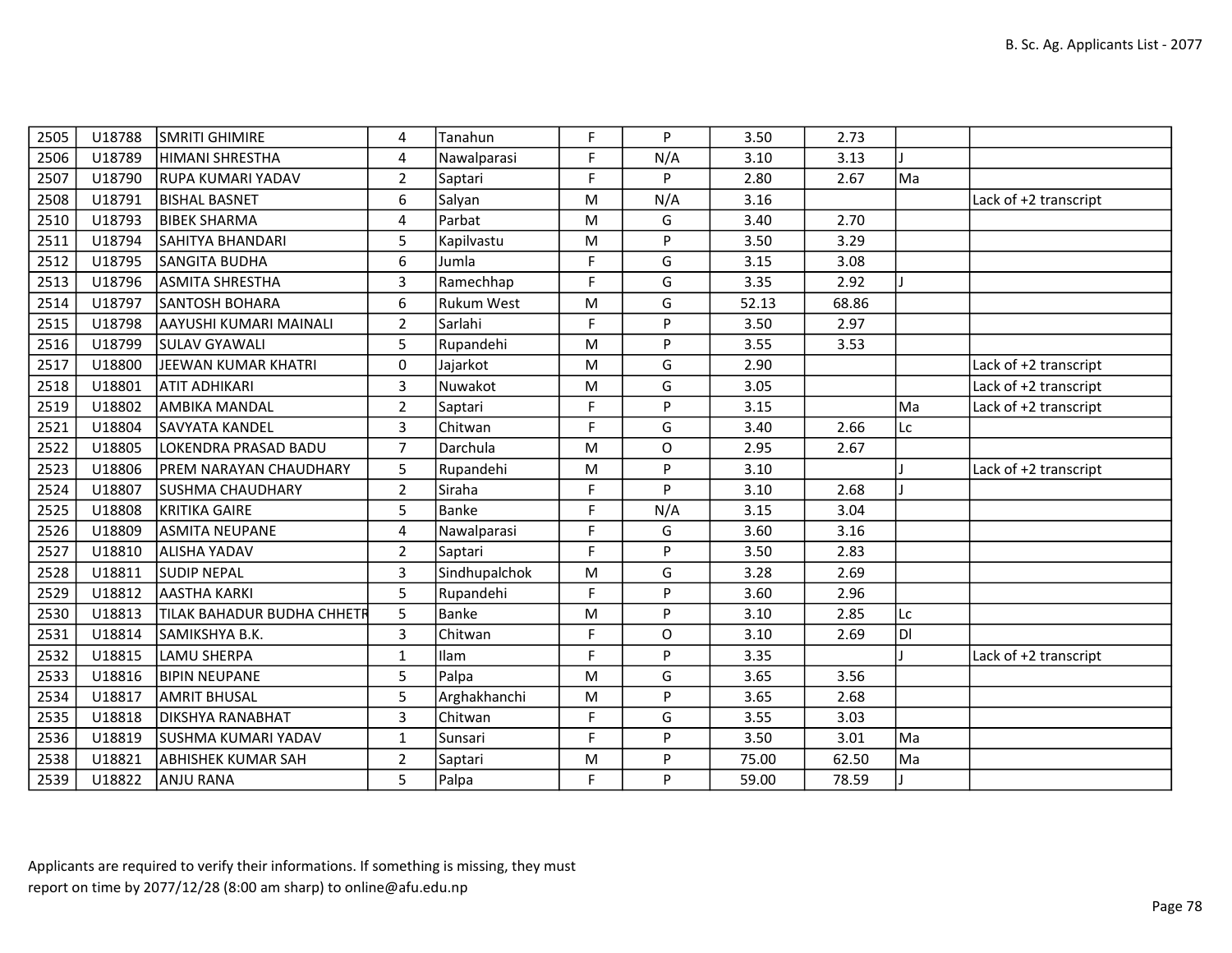| 2540 | U18823 | <b>SHRISTY ADHIKARI</b>      | 5              | Kapilvastu    | F  | P   | 3.80  | 2.83  |      |                       |
|------|--------|------------------------------|----------------|---------------|----|-----|-------|-------|------|-----------------------|
| 2541 | U18824 | ALISHA KAMAR                 | $\mathbf{1}$   | Morang        | F  | P   | 3.55  | 2.89  |      |                       |
| 2542 | U18825 | <b>AAKRITI CHAUDHARY</b>     | $\overline{2}$ | <b>Bara</b>   | F  | P   | 3.35  |       |      | Lack of +2 transcript |
| 2543 | U18826 | <b>PREETI SAH</b>            | $\mathbf 2$    | Dhanusa       | F  | P   | 2.80  | 3.03  | Ma   |                       |
| 2544 | U18827 | <b>SWOSTIKA SAPKOTA</b>      | 3              | Sindhupalchok | F. | N/A | 3.28  | 2.77  | Dp   |                       |
| 2545 | U18828 | SACHINA GHIMIRE              | $\overline{3}$ | Chitwan       | F  | Þ   | 3.35  | 3.16  | Lc   |                       |
| 2546 | U18829 | <b>INDU PANTHI</b>           | 5              | Gulmi         | F. | P   | 3.45  | 2.99  |      |                       |
| 2547 | U18830 | <b>ROHIT RAJ BHATT</b>       | $\overline{7}$ | Kanchanpur    | M  | P   | 3.60  | 3.35  |      |                       |
| 2548 | U18831 | <b>AMRIT RAWAL</b>           | 5              | Palpa         | M  | N/A | 3.60  | 2.81  |      |                       |
| 2549 | U18832 | <b>BRINDA POKHREL</b>        | 5              | Rupandehi     | F  | P   | 3.25  | 3.18  |      |                       |
| 2550 | U18833 | <b>ROSHAN PANT</b>           | $\overline{7}$ | Baitadi       | M  | P   | 3.65  | 3.18  |      |                       |
| 2551 | U18834 | <b>SUDIP KUMAR CHAUDHARY</b> | 5              | Nawalparasi   | M  | P   | 3.65  |       |      | Lack of +2 transcript |
| 2552 | U18835 | JYOTI SARKI                  | $\overline{4}$ | Lamjung       | F  | P   | 3.40  | 3.13  | ÌЫ   |                       |
| 2553 | U18836 | <b>SONIKA GAIHRE</b>         | 4              | Syangja       | F  | G   | 3.16  | 3.04  |      |                       |
| 2554 | U18837 | NANDANI KUMARI PRAJAPATI     | $\overline{2}$ | <b>Bara</b>   | F. | P.  | 2.85  | 2.99  |      |                       |
| 2555 | U18838 | <b>LALIT BHANDARI</b>        | $\overline{7}$ | Dadeldhura    | M  | G   | 3.44  | 2.98  |      |                       |
| 2556 | U18839 | <b>ANJALI BK</b>             | 5              | Rupandehi     | F  | P   | 3.30  | 3.00  | IDI. |                       |
| 2557 | U18840 | <b>SOMIYA KANDEL</b>         | 5              | Palpa         | F. | N/A | 54.25 |       |      | Lack of +2 transcript |
| 2558 | U18841 | ARZU DEVKOTA                 | 4              | Syangja       | F  | P   | 3.75  | 3.14  |      |                       |
| 2559 | U18842 | <b>ELIZA BHUSAL</b>          | 5              | Rupandehi     | F  | G   | 3.10  | 2.76  |      |                       |
| 2560 | U18843 | <b>SARBAN CHAUDHARY</b>      | $\overline{7}$ | Kanchanpur    | M  | G   | 2.95  | 2.92  |      |                       |
| 2561 | U18844 | <b>BIJAY CHAUDHARY</b>       | $\overline{7}$ | Kailali       | M  | P   | 3.00  | 2.58  |      |                       |
| 2562 | U18845 | <b>PRAKASH NEPALI</b>        | 6              | Jumla         | M  | G   | 49.00 | 68.90 | ldi. |                       |
| 2563 | U18846 | <b>ALISHA PANDEY</b>         | $\overline{7}$ | Kailali       | F. | P   | 3.35  | 3.05  |      |                       |
| 2565 | U18848 | IPURNIMA PANGENI             | 4              | Nawalparasi   | F  | G   | 2.75  | 2.73  |      |                       |
| 2566 | U18849 | <b>PRATIMA SUBEDI</b>        | $\mathbf{1}$   | Panchthar     | F  | G   | 3.30  |       |      | Lack of +2 transcript |
| 2567 | U18850 | <b>MALIKA LIMBU</b>          | $\mathbf{1}$   | Jhapa         | F  | P   | 3.55  | 2.77  |      |                       |
| 2568 | U18851 | <b>AJAY BHAT</b>             | 5              | Arghakhanchi  | M  | G   | 2.90  | 2.81  |      |                       |
| 2569 | U18852 | <b>RAMESH KUMAR YADAV</b>    | $\overline{2}$ | Saptari       | M  | P   | 3.30  | 3.07  | Ma   |                       |
| 2570 | U18853 | ROJINA SHRESTHA              | 4              | Gorkha        | F. | P   | 2.50  | 79.10 |      |                       |
| 2571 | U18854 | RAM PRASAD BHUSAL            | 4              | Parbat        | M  | G   | 3.10  | 2.74  |      |                       |
| 2572 | U18855 | <b>BANDANA SIGDEL</b>        | 3              | Chitwan       | F. | P   | 3.55  | 2.93  |      |                       |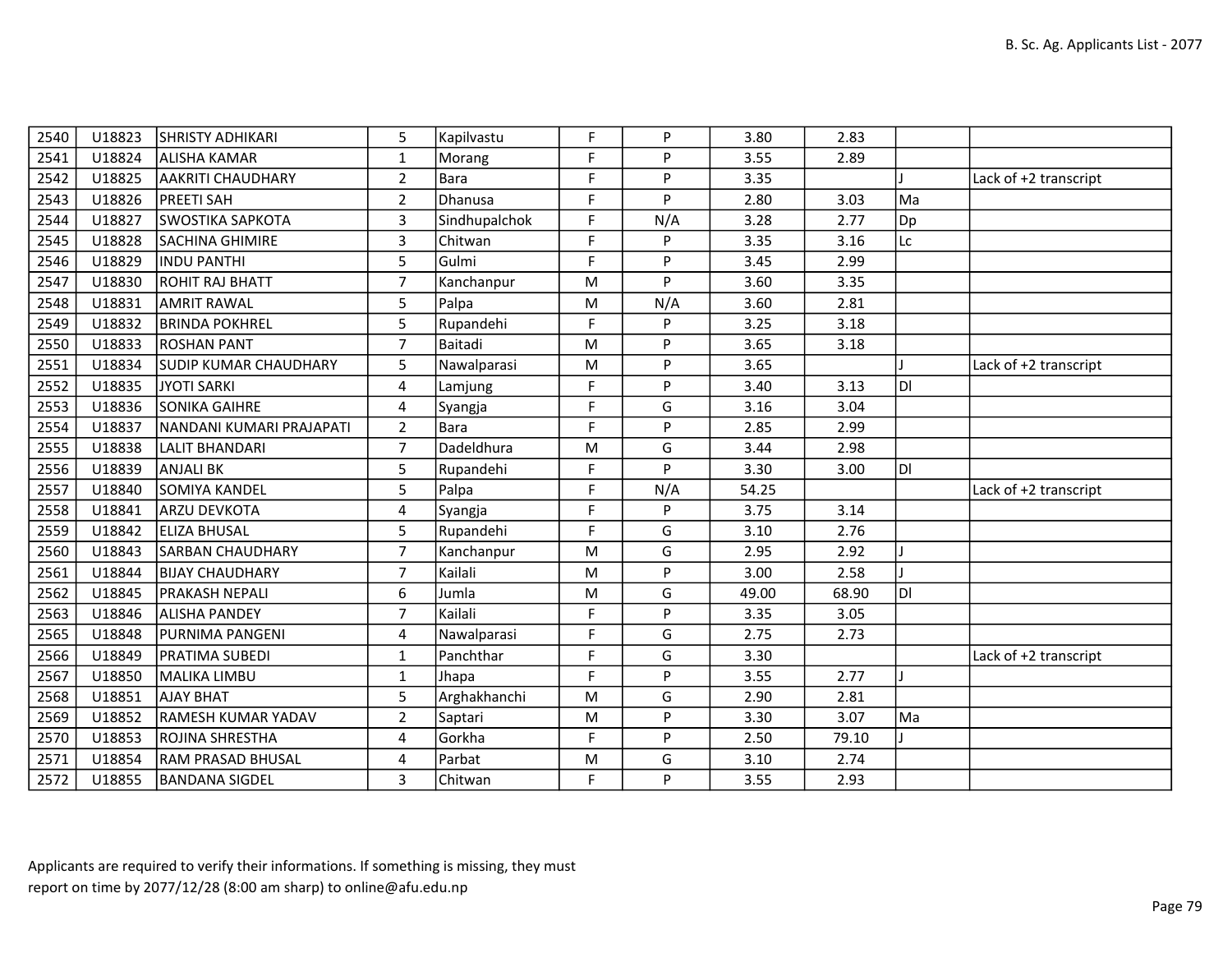| 2573 | U18856 | BHAWANA RAI                | $\mathbf{1}$            | Morang         | F. | G   | 3.45 | 2.96  |           |                       |
|------|--------|----------------------------|-------------------------|----------------|----|-----|------|-------|-----------|-----------------------|
| 2574 | U18857 | SUMITRA KUMARI YADAV       | 5                       | Banke          | F  | G   | 2.80 | 2.89  | Ma        |                       |
| 2575 | U18858 | KRITIKA PARAJULI           | 4                       | Tanahun        | F. | P   | 3.80 | 3.49  |           |                       |
| 2576 | U18859 | PAWAN SHARMA               | 4                       | Nawalparasi    | M  | P   | 3.30 | 2.76  |           |                       |
| 2577 | U18860 | CHABI MAYA SHRESTHA        | 5                       | Rupandehi      | F. | P   | 3.65 | 3.09  |           |                       |
| 2578 | U18861 | DEEPA BHATT                | $\overline{7}$          | Kanchanpur     | F. | P   | 3.70 | 3.23  |           |                       |
| 2579 | U18862 | BALKUMARI SOMAI            | 5                       | Palpa          | F. | P   | 3.00 | 2.59  |           |                       |
| 2580 | U18863 | SAPANA ACHARYA             | 4                       | <b>Baglung</b> | F. | N/A | 3.20 | 3.16  |           |                       |
| 2581 | U18864 | SAUGAT SHARMA              | 4                       | Kaski          | M  | P   | 3.15 | 2.53  | <b>Lc</b> |                       |
| 2582 | U18865 | SARITA RAUT                | 1                       | Morang         | F. | Þ   | 3.75 | 3.36  |           |                       |
| 2583 | U18866 | İBIDDHYA KUMARI BASHYAL    | 5                       | Palpa          | F. | N/A | 3.20 | 2.93  |           |                       |
| 2584 | U18867 | HEENA NESHA                | 3                       | Chitwan        | F. | P   | 3.15 | 2.89  | <b>Lc</b> |                       |
| 2585 | U18868 | <b>KUSHAL BHATTARAI</b>    | 3                       | Chitwan        | M  | P   | 3.45 |       | Lc        | Lack of +2 transcript |
| 2586 | U18869 | NIKITA ADHIKARI            | 3                       | Sindhuli       | F. | N/A | 2.85 | 69.10 |           |                       |
| 2587 | U18870 | NITESH BHATTARAI           | 3                       | Chitwan        | M  | N/A | 3.55 | 2.86  |           | Lack of +2 transcript |
| 2588 | U18871 | BIPANA THAPA MAGAR         | 3                       | Chitwan        | È. | P   | 3.55 | 3.45  | J, Lc     |                       |
| 2589 | U18872 | AJINA KUMARI MAHATO        | 3                       | Chitwan        | E. | P   | 3.60 | 2.94  | J, Lc     |                       |
| 2590 | U18873 | ALISHA KANDEL              | 3                       | Chitwan        | F. | P   | 3.15 | 3.07  |           |                       |
| 2591 | U18874 | SUNITA THARU               | 5                       | Bardiya        | E. | P   | 3.60 | 2.76  |           |                       |
| 2592 | U18875 | lPRABISHA ADHIKARI THAPA   | 4                       | Nawalpur       | F  | P   | 3.25 | 2.69  |           |                       |
| 2593 | U18876 | NIMA KUMARI CHAUDHARY      | $\overline{2}$          | Saptari        | F. | G   | 2.95 | 2.78  |           |                       |
| 2594 | U18877 | ASMITA BHANDARI            | 5                       | Gulmi          | F. | G   | 3.30 | 2.85  |           |                       |
| 2595 | U18878 | <b>AVISHEK KUMAR GUPTA</b> | $\overline{2}$          | Sarlahi        | M  | P   | 3.30 |       |           | Lack of +2 transcript |
| 2596 | U18879 | <b>ASHMA PAUDEL</b>        | 5                       | Dang           | F. | P   | 3.25 | 3.08  |           |                       |
| 2597 | U18880 | lamisha adhikari           | 5                       | Kapilvastu     | F. | G   | 3.30 | 2.66  |           |                       |
| 2598 | U18881 | SAMIKSHYA ADHIKARI         | 5                       | Kapilvastu     | F  | G   | 3.15 | 2.74  |           |                       |
| 2599 | U18882 | <b>SANJAYA CHAUDHARY</b>   | $\overline{7}$          | Kanchanpur     | M  | N/A | 2.75 | 2.76  |           |                       |
| 2600 | U18883 | AYUSMA KATHAYAT            | $\overline{7}$          | Kanchanpur     | F. | P   | 3.55 | 3.13  |           |                       |
| 2601 | U18884 | <b>DIPA THAPA</b>          | 5                       | Gulmi          | F  | P   | 3.10 | 2.94  |           |                       |
| 2602 | U18885 | <b>MANDEEP BARAL</b>       | $\overline{\mathbf{4}}$ | Kaski          | M  | P   | 3.60 | 3.29  |           |                       |
| 2603 | U18886 | SKANDA KUMAR GUPTA         | 5                       | Rupandehi      | M  | G   | 3.05 | 3.09  | Ma        |                       |
| 2604 | U18887 | <b>BIBEK THARU</b>         | 5                       | <b>Banke</b>   | M  | P   | 3.10 | 2.78  | J, Lc     |                       |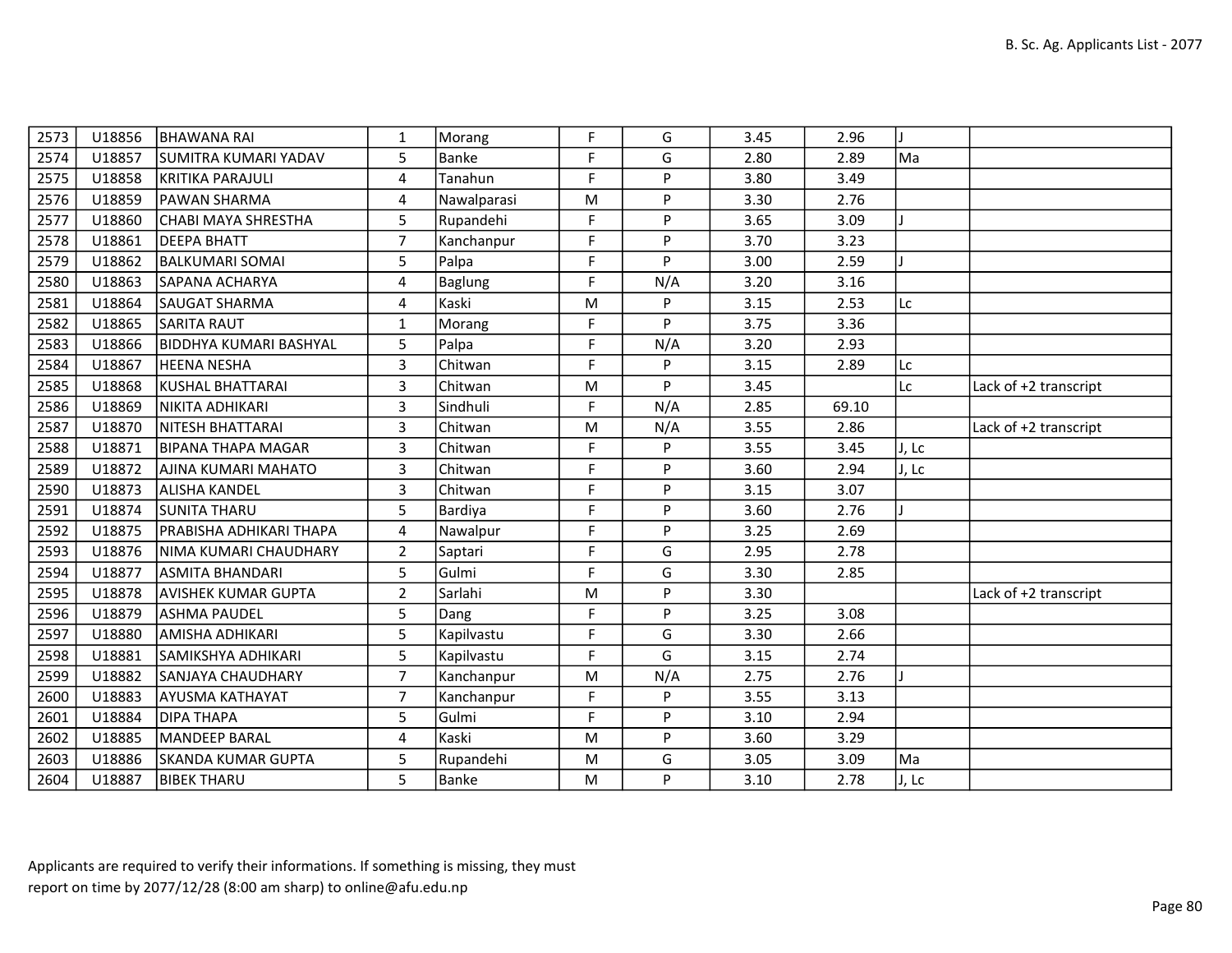| 2605 | U18888 | KAMAL TIMSINA            | 1              | Jhapa          | M  | P           | 3.15  | 2.52  |    |                       |
|------|--------|--------------------------|----------------|----------------|----|-------------|-------|-------|----|-----------------------|
| 2606 | U18889 | <b>KAMAL PAUDEL</b>      | 5              | Rupandehi      | M  | N/A         | 3.15  | 2.98  |    |                       |
| 2607 | U18890 | <b>SULAV BHATTARAI</b>   | $\mathbf{1}$   | Sunsari        | M  | P           | 3.30  | 2.71  |    |                       |
| 2608 | U18891 | RAJENDRA BISTA           | $\overline{7}$ | Achham         | M  | $\circ$     | 3.40  | 2.76  |    |                       |
| 2609 | U18892 | <b>SHAILESH KUNWAR</b>   | $\overline{7}$ | Achham         | M  | G           | 3.52  | 3.16  |    |                       |
| 2610 | U18893 | <b>SHAIBI SHAHI</b>      | 4              | Tanahun        | F. | G           | 3.05  | 2.96  |    |                       |
| 2611 | U18894 | YOGESH NARAYAN YADAV     | $\overline{2}$ | Siraha         | M  | G           | 3.10  | 2.83  | Ma |                       |
| 2612 | U18895 | <b>SUSHILA CHAUDHARY</b> | 5              | Nawalparasi    | F. | P           | 3.45  | 2.69  |    |                       |
| 2613 | U18896 | DARSHAN NEUPANE          | $\mathbf 1$    | <b>Ilam</b>    | M  | N/A         | 2.85  | 70.49 |    |                       |
| 2614 | U18897 | <b>KRISTINA KARKI</b>    | $\mathbf{1}$   | Jhapa          | F. | P           | 3.65  | 3.03  |    |                       |
| 2615 | U18898 | <b>TUBINA DANGI</b>      | $\mathbf{1}$   | Terhathum      | F  | P           | 3.65  | 3.46  |    |                       |
| 2616 | U18899 | <b>PRAKASH KHANAL</b>    | 5              | Arghakhanchi   | M  | G           | 60.13 |       |    | Lack of +2 transcript |
| 2617 | U18900 | SWASTIKA MAYA GURUNG     | $\mathbf{1}$   | Sunsari        | F. | P           | 3.05  | 2.81  |    |                       |
| 2618 | U18901 | <b>ALISHA LAMICHHANE</b> | 4              | <b>Baglung</b> | F. | G           | 3.85  | 3.49  |    |                       |
| 2619 | U18902 | RIJESH ADHIKARI          | $\mathbf{1}$   | Jhapa          | M  | P           | 3.75  |       |    | Lack of +2 transcript |
| 2620 | U18903 | <b>MELINA KARKI</b>      | 3              | Dolakha        | F  | P           | 3.65  | 3.02  |    |                       |
| 2621 | U18904 | <b>ARCHITA ADHIKARI</b>  | $\mathbf{1}$   | Morang         | F  | P           | 3.60  | 2.71  |    |                       |
| 2622 | U18905 | <b>RAM DANGI</b>         | 5              | Dang           | M  | G           | 3.35  | 3.33  |    |                       |
| 2623 | U18906 | CHITRA BAHADUR THAPA     | 4              | Tanahun        | M  | P           | 3.45  | 3.35  |    |                       |
| 2624 | U18907 | <b>UMESH DHAKAL</b>      | $\mathbf{1}$   | Jhapa          | M  | P           | 3.70  | 2.69  |    |                       |
| 2625 | U18908 | <b>SWASTIKA SUBEDI</b>   | $\overline{4}$ | Kaski          | F. | G           | 3.80  | 3.62  |    |                       |
| 2626 | U18909 | YUBRAJ BASNET            | 3              | Dolakha        | M  | G           | 3.28  | 61.94 |    |                       |
| 2627 | U18910 | <b>NABIN BHUSAL</b>      | 5              | Rupandehi      | M  | P           | 3.35  | 2.62  |    |                       |
| 2628 | U18911 | <b>SAMIR PUN</b>         | 4              | <b>Baglung</b> | M  | N/A         | 2.95  | 2.79  |    |                       |
| 2629 | U18912 | SAMIGYA SUBEDI           | $\mathbf 0$    | Okhaldhunga    | F. | G           | 3.40  | 2.83  |    |                       |
| 2630 | U18913 | <b>ISHU THAPA</b>        | 5              | Rupandehi      | F  | P           | 3.80  | 3.36  |    |                       |
| 2631 | U18914 | SHRADA NEUPANE           | 4              | Lamjung        | F. | G           | 3.10  | 3.26  |    |                       |
| 2632 | U18915 | <b>ALISHA PANDEY</b>     | 5              | Rupandehi      | F. | P           | 3.45  | 3.05  |    |                       |
| 2633 | U18916 | <b>RAJESH YADAV</b>      | $\overline{2}$ | Mahottari      | M  | G           | 2.75  | 2.77  | Ma |                       |
| 2634 | U18917 | <b>HRITHIK SUNAR</b>     | $\overline{7}$ | Achham         | M  | G           | 3.25  | 2.54  | DI |                       |
| 2635 | U18918 | <b>ARPIKA CHAUDHARY</b>  | $\overline{2}$ | Bara           | F. | $\mathsf O$ | 3.40  | 2.73  |    |                       |
| 2636 | U18919 | RABIN KUMAR YADAV        | $\overline{2}$ | Siraha         | M  | G           | 2.50  | 2.63  | Ma |                       |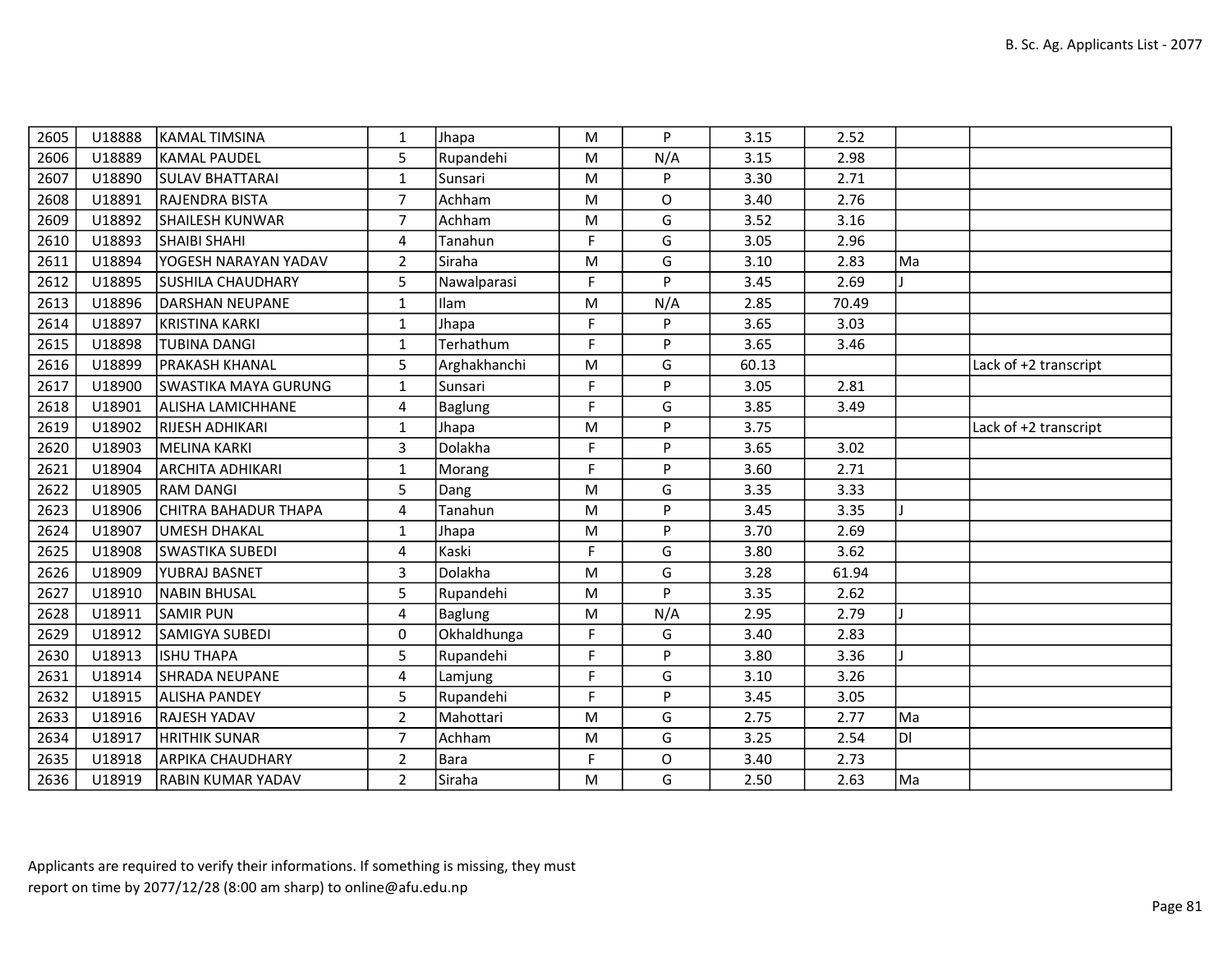| 2637 | U18920 | <b>ISHOR KUMAR THAPA</b>    | 6                       | Dailekh      | M         | G        | 2.64  | 2.78  | Lc      |                       |
|------|--------|-----------------------------|-------------------------|--------------|-----------|----------|-------|-------|---------|-----------------------|
| 2638 | U18921 | <b>ROHIT BANTHA</b>         | $\overline{2}$          | Rautahat     | M         | P        | 3.05  |       |         | Lack of +2 transcript |
| 2639 | U18922 | <b>UMESH BHANDARI</b>       | 6                       | Dailekh      | M         | G        | 3.16  | 2.92  | Lc      |                       |
| 2640 | U18923 | <b>BASANTA KHAN THAKURI</b> | $\mathbf 0$             | Arghakhanchi | F         | P        | 3.40  | 2.66  | Dp      |                       |
| 2641 | U18924 | KALPANA SHAHI               | 6                       | Kalikot      | F         | $\Omega$ | 2.30  | 69.69 |         | Not clear Doc         |
| 2642 | U18925 | YOGITA NACHHIRING RAI       | $\mathbf{1}$            | Solukhumbu   | F         | N/A      | 3.20  | 2.69  |         |                       |
| 2643 | U18926 | NAMUNA BHANDARI             | 4                       | Tanahun      | F         | P        | 3.65  | 2.91  |         |                       |
| 2644 | U18927 | ANANDA DHITAL               | $\overline{\mathbf{4}}$ | Lamjung      | M         | P        | 3.05  | 2.56  |         |                       |
| 2645 | U18928 | <b>GOBINDA OLI</b>          | 6                       | Rukum West   | M         | G        | 2.20  | 69.33 |         |                       |
| 2647 | U18930 | SUSMITA THAPA MAGAR         | 0                       | Gorkha       | F.        | O        | 3.70  | 3.08  | Lc      |                       |
| 2648 | U18931 | İSHANKAR GHARTI MAGAR       | 5                       | Pyuthan      | M         | G        | 3.16  | 2.67  |         |                       |
| 2649 | U18932 | KUMAR SUBEDI                | 5                       | Pyuthan      | M         | $\circ$  | 57.75 | 67.95 |         |                       |
| 2650 | U18933 | <b>SRISHTA DANGOL</b>       | $\overline{3}$          | Lalitpur     | F.        | P        | 2.85  |       |         | Lack of +2 transcript |
| 2651 | U18934 | <b>SARASWOTI SAPKOTA</b>    | $\overline{\mathbf{4}}$ | Nawalparasi  | F         | P        | 3.95  |       |         | Lack of +2 transcript |
| 2652 | U18935 | <b>SRIJANA BHATTA</b>       | $\mathsf{3}$            | Chitwan      | F         | G        | 3.40  | 3.23  |         |                       |
| 2653 | U18936 | AMIT PAUDEL                 | 5                       | Gulmi        | ${\sf M}$ | P        | 2.80  | 2.72  |         |                       |
| 2654 | U18937 | ANUPRIYA SHAH               | $\mathbf{1}$            | Sunsari      | F.        | P        | 3.10  |       | Ma      | Lack of +2 transcript |
| 2655 | U18938 | LAXMAN DANGI                | 5                       | Dang         | M         | G        | 3.60  | 3.02  |         |                       |
| 2657 | U18940 | <b>BIKASH ACHARYA</b>       | 5                       | Palpa        | M         | G        | 3.60  | 3.19  |         |                       |
| 2658 | U18941 | DALAMU SHERPA               | 0                       | Solukhumbu   | F.        | P        | 3.20  | 3.14  |         | Lack of +2 transcript |
| 2659 | U18942 | <b>SUNIL RAWAT</b>          | $\overline{7}$          | Achham       | M         | G        | 3.76  | 3.21  |         | Doc missmatch         |
| 2661 | U18944 | <b>PRABESH SHARMA</b>       | 4                       | Syangja      | M         | P        | 3.40  | 3.05  |         |                       |
| 2662 | U18945 | RINKI KUMARI CHAUDHARY      | $\overline{2}$          | Saptari      | F         | P        | 2.50  | 2.59  |         |                       |
| 2663 | U18946 | SAGAR SHRESTHA              | $\overline{3}$          | Dolakha      | M         | P        | 3.80  | 3.42  |         |                       |
| 2664 | U18947 | <b>BINOD BASNET</b>         | 6                       | Salyan       | M         | G        | 65.75 | 75.69 |         |                       |
| 2665 | U18948 | IRABIN KUMAR YADAV          | $\overline{2}$          | Sarlahi      | M         | G        | 3.05  | 2.74  | Ma      |                       |
| 2666 | U18949 | SHREEJANA BASNET            | 5                       | Dang         | F.        | P        | 3.40  | 3.29  |         |                       |
| 2667 | U18950 | <b>DIPA SHRESTHA</b>        | $\overline{3}$          | Sindhuli     | F.        | G        | 3.05  | 2.46  |         | Lack of SLC marksheet |
| 2668 | U18951 | <b>ALISH SHRESTHA</b>       | $\mathbf{1}$            | Ilam         | M         | P        | 3.10  | 2.52  | J, Ap-D |                       |
| 2669 | U18952 | MANOJ SINGH NEGI            | $\overline{7}$          | Baitadi      | ${\sf M}$ | G        | 2.80  | 2.71  |         |                       |
| 2670 | U18953 | <b>ASIM RAJ PANJIYAR</b>    | $\overline{2}$          | Parsa        | M         | G        | 3.55  | 2.95  |         |                       |
| 2672 | U18955 | SANTOSH SHERCHAN            | $\overline{4}$          | Mustang      | M         | G        | 3.64  | 81.14 |         |                       |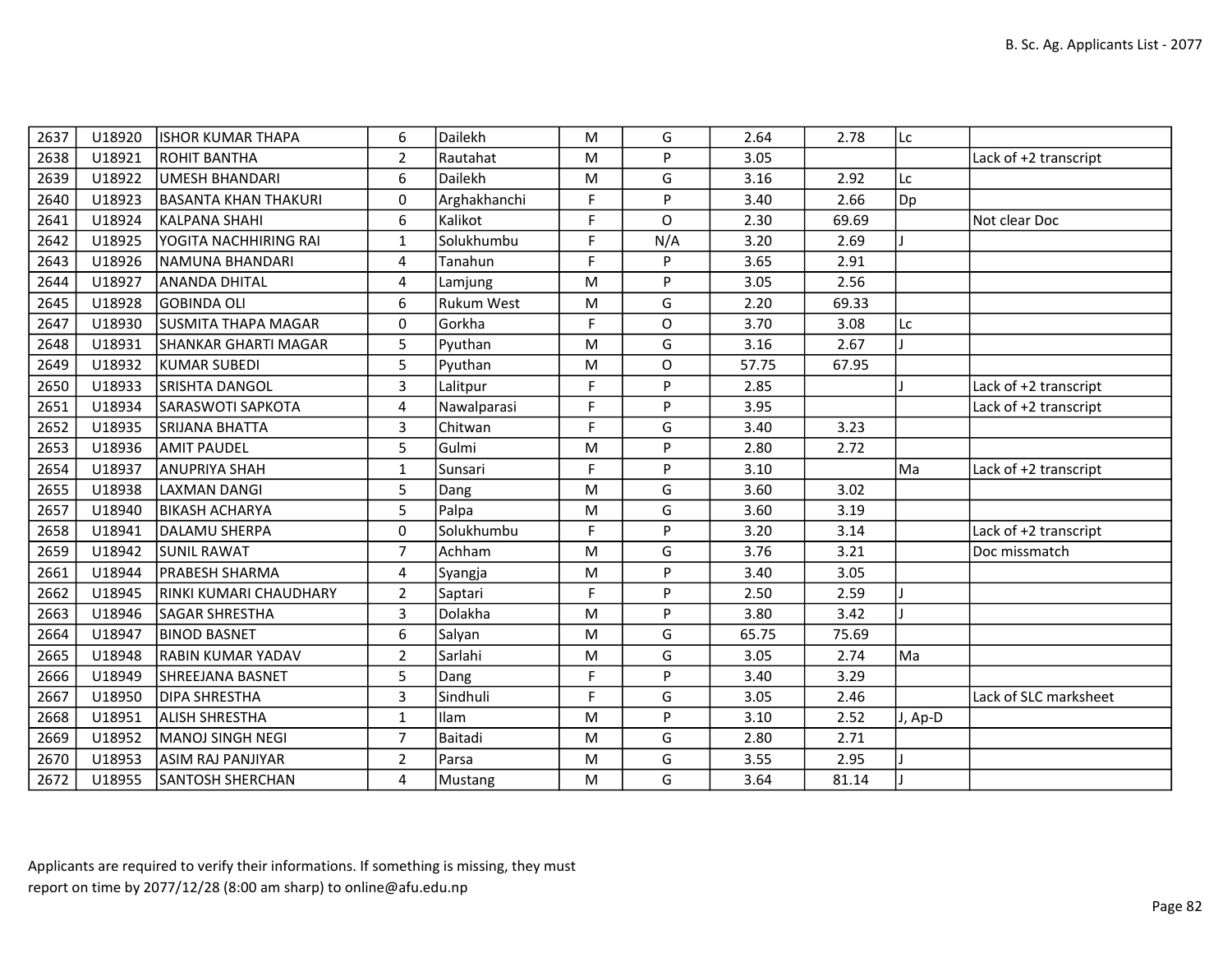| 2673 | U18956 | RAMESH SAUD                | $\overline{7}$ | Achham         | M  | G        | 2.65  | 2.57  |        |                       |
|------|--------|----------------------------|----------------|----------------|----|----------|-------|-------|--------|-----------------------|
| 2674 | U18957 | <b>HIKMAT SUTAR</b>        | $\overline{7}$ | Kailali        | M  | G        | 2.80  |       |        | Lack of +2 transcript |
| 2675 | U18958 | <b>DURGANAND YADAV</b>     | $\overline{2}$ | Saptari        | M  | Þ        | 3.15  | 2.52  |        |                       |
| 2676 | U18959 | <b>SAMIKSHA SHAHI</b>      | 6              | Jumla          | F  | G        | 2.45  | 74.29 |        |                       |
| 2677 | U18960 | <b>RAJESH SHAHI</b>        | 6              | Humla          | M  | G        | 3.55  | 3.29  |        |                       |
| 2678 | U18961 | PUSPA SUNAR                | 5              | <b>Banke</b>   | F. | Þ        | 3.20  | 2.83  | DI     |                       |
| 2679 | U18962 | <b>ARUN JAISWAL</b>        | 3              | Rautahat       | M  | G        | 3.40  | 3.59  | Ma     |                       |
| 2680 | U18963 | <b>SHRWAN KUMAR PASMAN</b> | $\overline{2}$ | <b>Dhanusa</b> | M  | G        | 2.80  | 2.87  | DI, Ma |                       |
| 2681 | U18964 | <b>JAMUNA SHRESTHA</b>     | $\overline{7}$ | Kanchanpur     | F  | P        | 3.45  | 2.99  |        |                       |
| 2682 | U18965 | <b>SUSHILA NEUPANE</b>     | 5              | Pyuthan        | F. | G        | 3.25  |       |        | Lack of +2 transcript |
| 2683 | U18966 | KAPIL K.C.                 | $\overline{7}$ | Achham         | M  | P        | 66.63 | 69.71 |        |                       |
| 2684 | U18967 | SHIVA POUDEL               | 4              | Kaski          | M  | P        | 3.15  | 2.92  |        |                       |
| 2685 | U18968 | RASHIMA KHANAL             | 5              | Nawalparasi    | F. | P        | 3.45  | 3.06  |        |                       |
| 2688 | U18971 | <b>KRISHNA DEV DHAMY</b>   | $\mathbf 0$    | Sarlahi        | M  | G        | 3.60  | 2.95  |        |                       |
| 2689 | U18972 | AMRIT POUDEL               | 5              | Pyuthan        | M  | O        | 3.52  |       |        | Lack of +2 transcript |
| 2691 | U18974 | ALLAKA BISTA               | $\mathbf 0$    | Lamjung        | F. | G        | 3.35  | 2.96  |        |                       |
| 2692 | U18975 | SHRISTI POKHREL            | 5              | Pyuthan        | F  | $\Omega$ | 3.48  |       |        | Lack of +2 transcript |
| 2693 | U18976 | AASHISH KUMAR YADAV        | $\overline{2}$ | Dhanusa        | M  | P        | 3.25  | 3.03  | Ma     |                       |
| 2694 | U18977 | <b>GOVINDA POKHREL</b>     | 5              | Pyuthan        | M  | O        | 3.60  |       |        | Lack of +2 transcript |
| 2695 | U18978 | SHLESHA BASAULA            | 3              | Chitwan        | F  | P        |       | 3.96  |        | Lack of SLC marksheet |
| 2696 | U18979 | SHRIJANA BUDHA MAGAR       | $\mathbf{1}$   | Dang           | F  | P        | 3.60  | 3.09  |        |                       |
| 2697 | U18980 | ANUPA BHATTA               | 4              | Gorkha         | F. | P        | 3.45  | 3.06  |        |                       |
| 2698 | U18981 | ASMITA BHATTA              | $\overline{4}$ | Gorkha         | F. | P        | 3.75  | 2.79  |        |                       |
| 2699 | U18982 | <b>TRISANA POUDEL</b>      | 5              | Pyuthan        | F. | O        | 3.20  |       |        | Lack of +2 transcript |
| 2700 | U18983 | <b>MENAKA KHADKA</b>       | 5              | Pyuthan        | F. | O        | 3.16  |       |        | Lack of +2 transcript |
| 2701 | U18984 | JAY BAHADUR CHAUDHARY      | $\overline{7}$ | Kanchanpur     | M  | G        | 3.15  | 3.03  |        |                       |
| 2702 | U18985 | <b>PRATIK BINADI</b>       | $\overline{7}$ | Kailali        | M  | P        | 3.20  | 2.73  |        |                       |
| 2703 | U18986 | <b>RAMA KOIRALA</b>        | $\mathbf 0$    | Kalikot        | F. | G        | 3.45  | 2.89  |        |                       |
| 2704 | U18987 | <b>BINITA KHANAL</b>       | 4              | Palpa          | F  | G        | 3.80  | 3.39  |        |                       |
| 2705 | U18988 | LAXMI BUDHATHOKI           | 5              | Pyuthan        | F. | O        | 3.24  |       |        | Lack of +2 transcript |
| 2706 | U18989 | lSUBASH CHAULAGAIN         | 6              | Jumla          | M  | G        | 3.45  | 3.13  |        |                       |
| 2707 | U18990 | <b>DEEPAK KUMAR SAH</b>    | $\overline{2}$ | Dhanusa        | M  | P        | 3.50  | 2.73  | Ma     |                       |